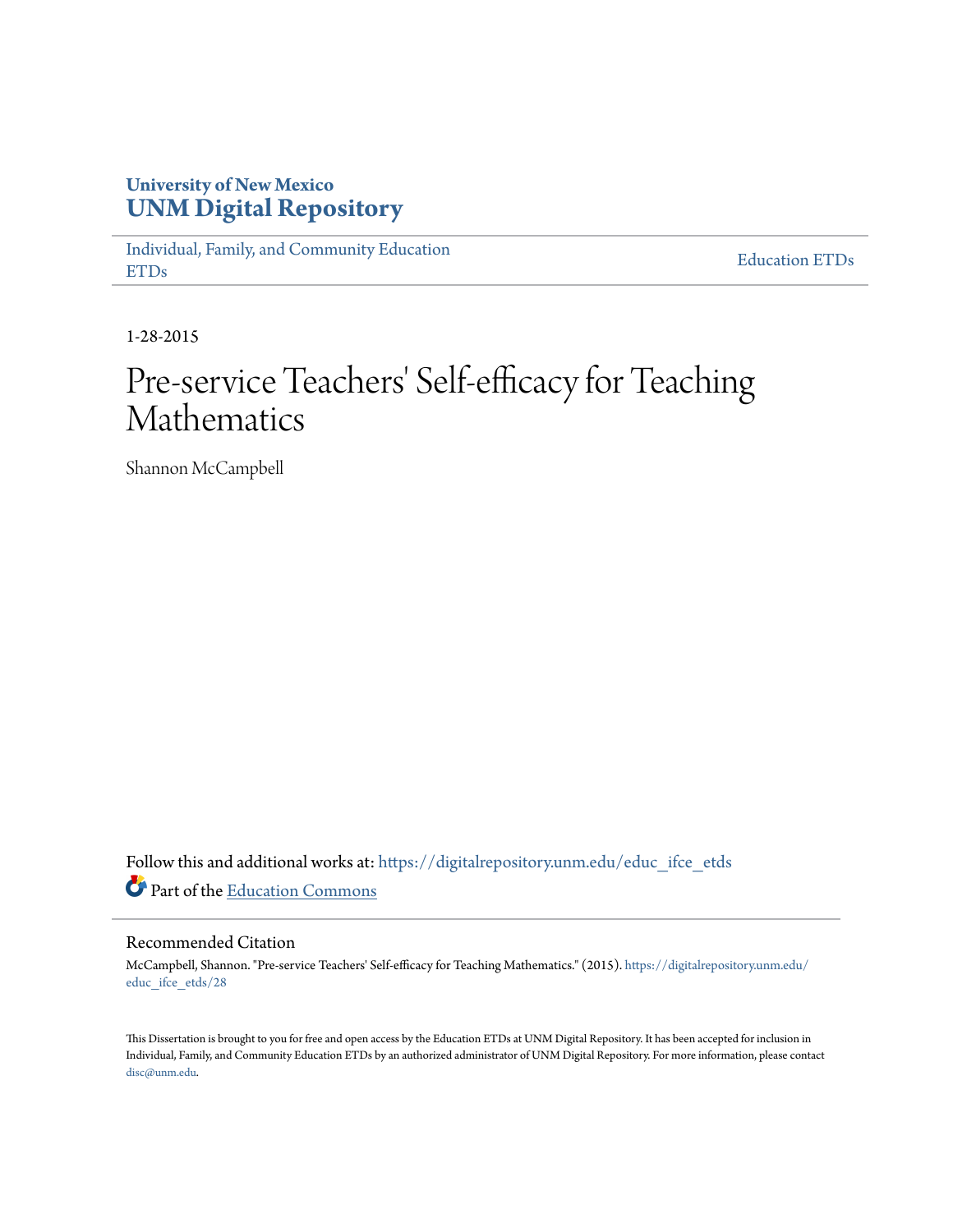Shannon Marie McCampbell\_\_\_\_\_\_\_\_\_\_\_\_\_\_\_\_\_\_\_ *Candidate*

Individual, Family, and Community Education\_\_\_\_\_ *Department*

This dissertation is approved, and it is acceptable in quality and form for publication:

*Approved by the Dissertation Committee:*

Terri L. Flowerday – Chairperson\_\_\_\_\_\_\_\_\_\_\_\_\_\_\_

Martin H. Jones

Kersti Tyson\_\_\_\_\_\_\_\_\_\_\_\_\_\_\_\_\_\_\_\_\_\_\_\_\_\_\_\_\_\_\_

James P. Selig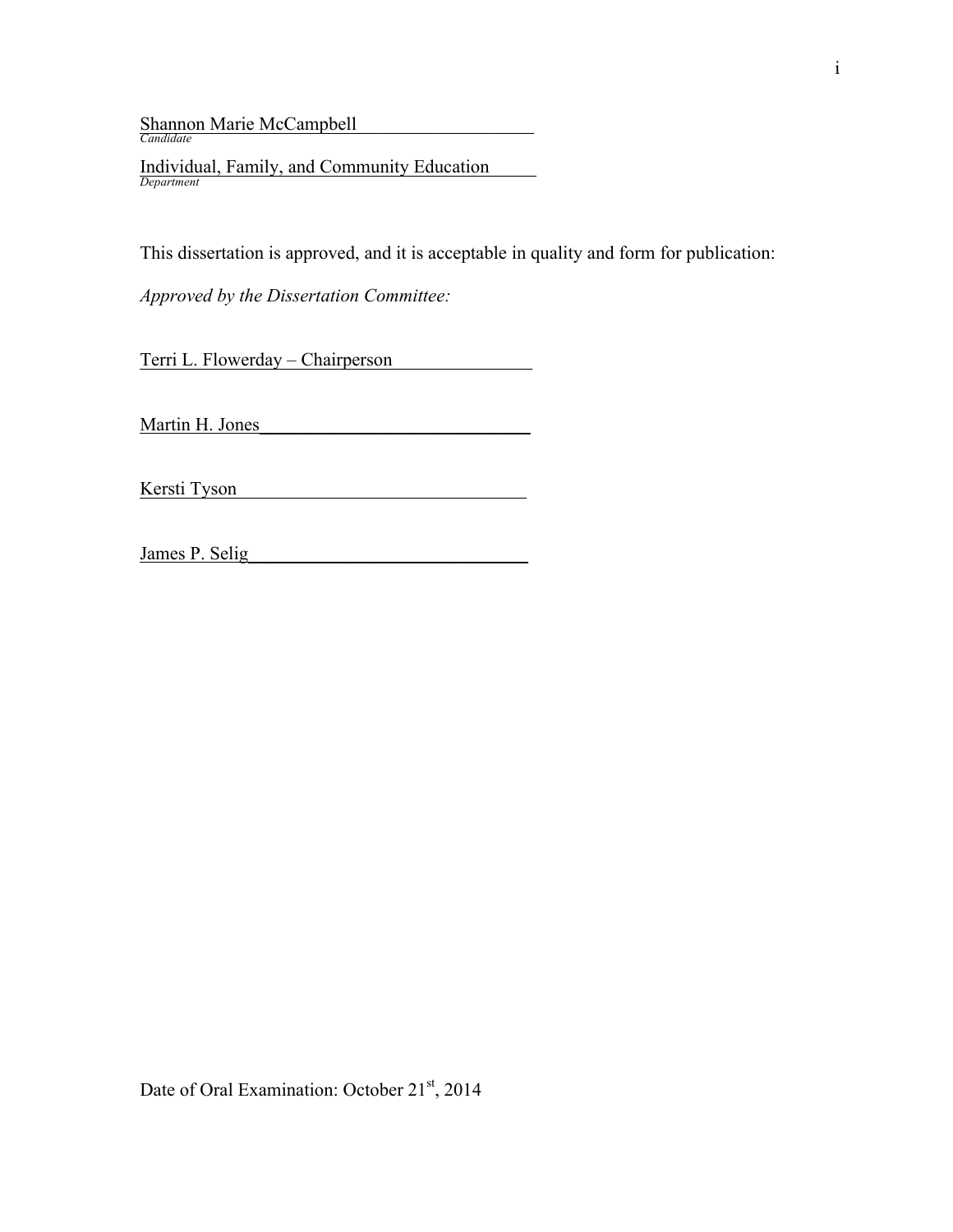## PRE-SERVICE TEACHERS' SELF-EFFICACY FOR TEACHING MATHEMATICS

by

#### SHANNON MARIE MCCAMPBELL

**DISSERTATION** 

Submitted in Partial Fulfillment of the Requirements for the Degree of

Doctor of Philosophy

In Educational Psychology

The University of New Mexico Albuquerque, New Mexico December 2014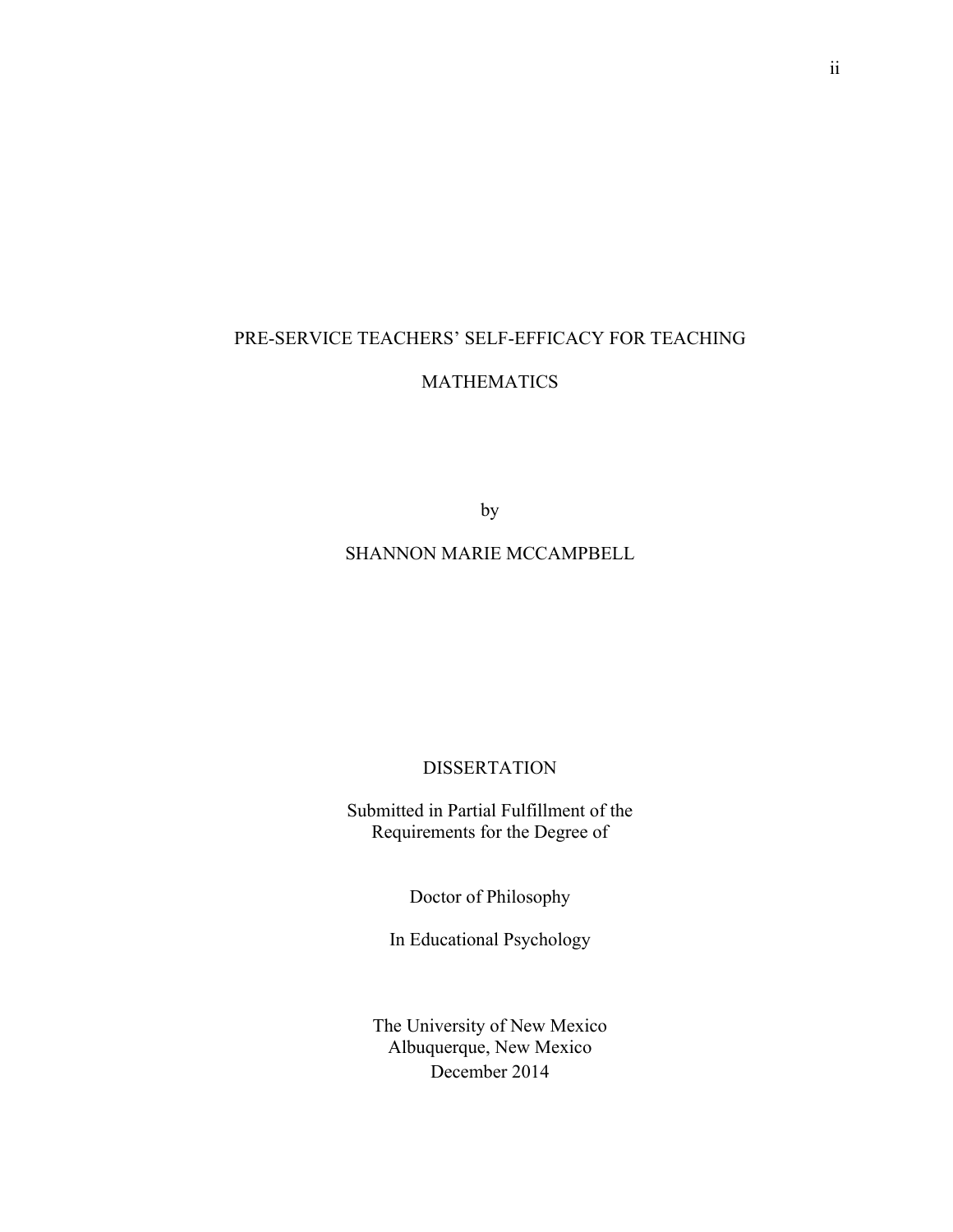## COPYRIGHT PAGE

© 2014 Shannon Marie McCampbell ALL RIGHTS RESERVED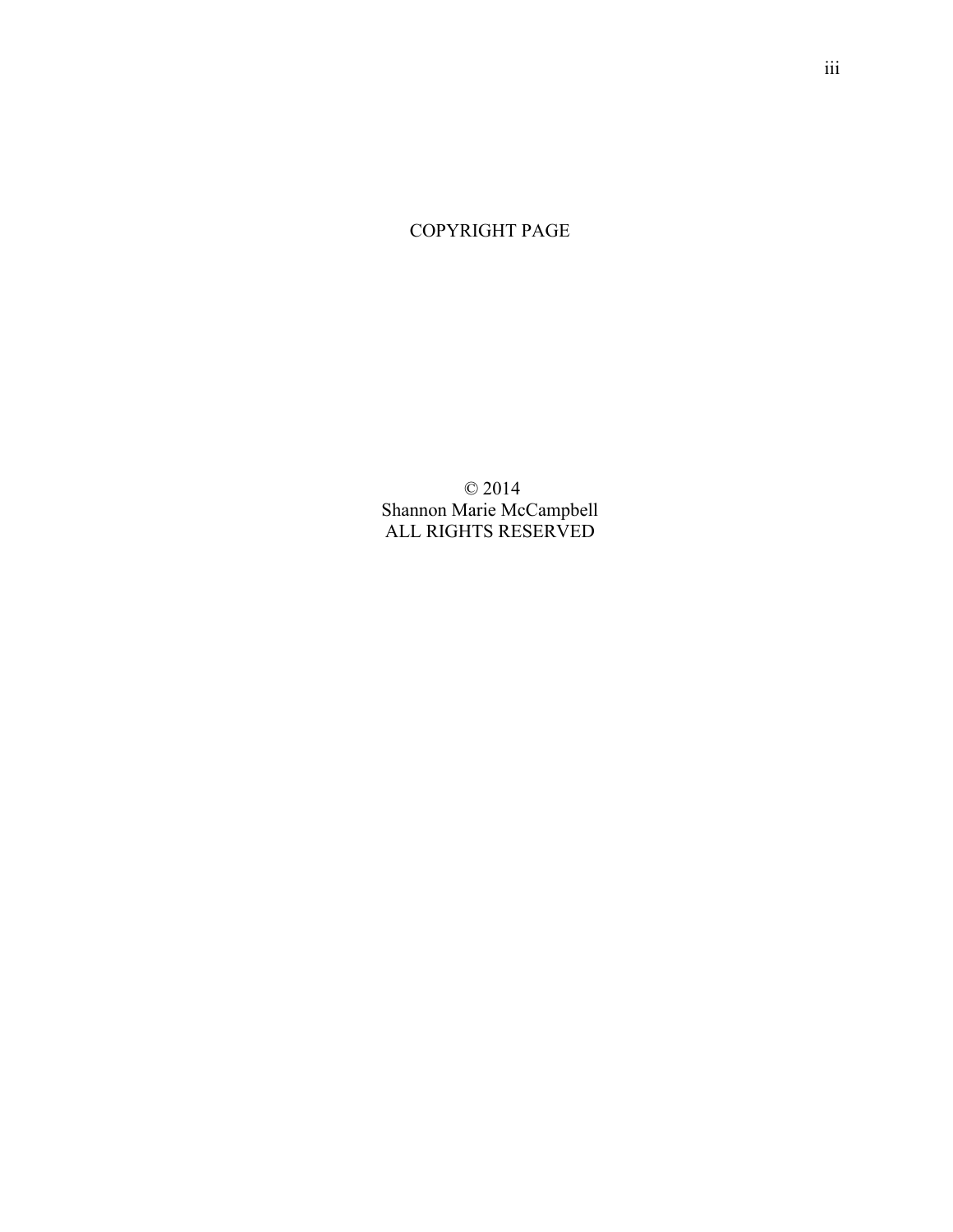#### DEDICATION

I dedicate this dissertation to all of my teachers, professors, and coaches whom have imparted in me a lifelong passion for learning along with the skills necessary to actualize my dreams. They were and continue to be my inspiration for choosing to pursue a career in education. I am thankful everyday for the exceptional education I have been fortunate enough to receive from the Albuquerque Academy and University of New Mexico. I also dedicate this to my Family – all people in my life who have supported me no matter what, who have always had my best interests in mind, who have fought for me and believed in me even when I was unable to.

To my Grandpop Michael Ciarvella, the autodidact storyteller, for teaching me how to lose gracefully and win ruthlessly, knowledge was powerful and fun, and to value education above most all other pursuits. In another era he would have become an academic himself.

To my Grandmom Mary Ciarvella, the  $9<sup>th</sup>$  grade dropout and chef extraordinaire, for teaching me the importance of food and family, and sharing your various strategies for living life gracefully with too much to do and too little to do it with by taking pleasure in life's simple enjoyments, whatever they may be (raking leaves and shoveling snow included).

To my Grandmother-in-law Gertrude "GG" Benezra, the gambling, china-painting hatpin wielding free spirit, for loving me unconditionally. Max bet or don't bet at all.

To my life partner and legal wife Jesse Freedman and the two amazing children she has given us, Elliott Sky and Wendell Star, for their unwavering support and love. They have been the source of my inspiration and motivation to see this through to the end.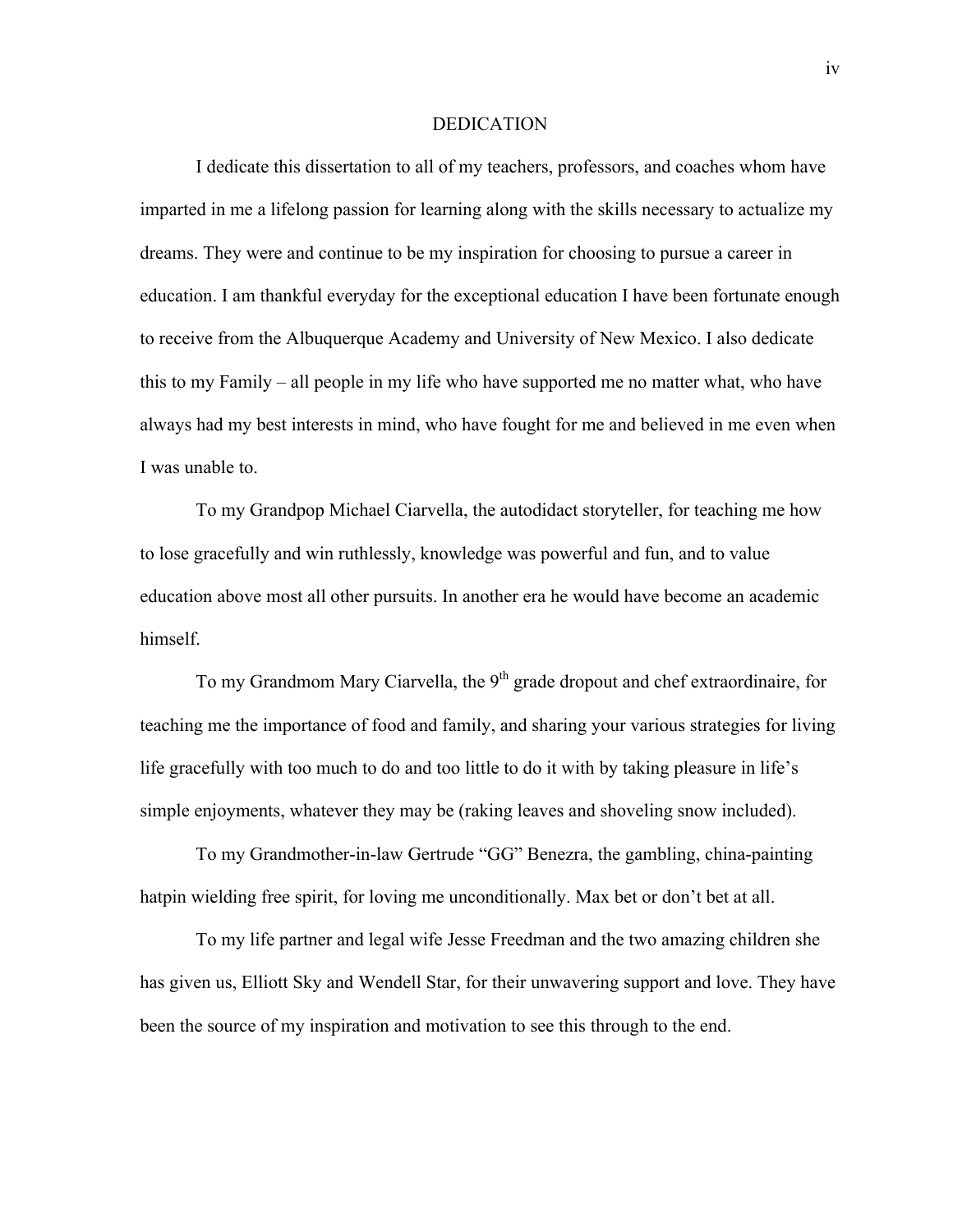To my parents Steve and Arlene McCampbell, thank you for valuing education and making ours a priority. You may not have liked everything I was interested in learning, but you helped provide me with the tools to learn anything.

To my in-laws, Barbara Benezra and Anthony Freedman, for always knowing I would eventually finish. Your enthusiasm for being able to say your daughter married a doctor was also very motivating.

To my best friends and sisters, Emily Freedman and Tara McCampbell, thanks for knowing so well and loving me no matter what!

To my other parental and family folk, The Freedmans, The Benezras, The Chus, The Shagams, The Tschens, I would not have had such a rich and wonderful journey here without all of you.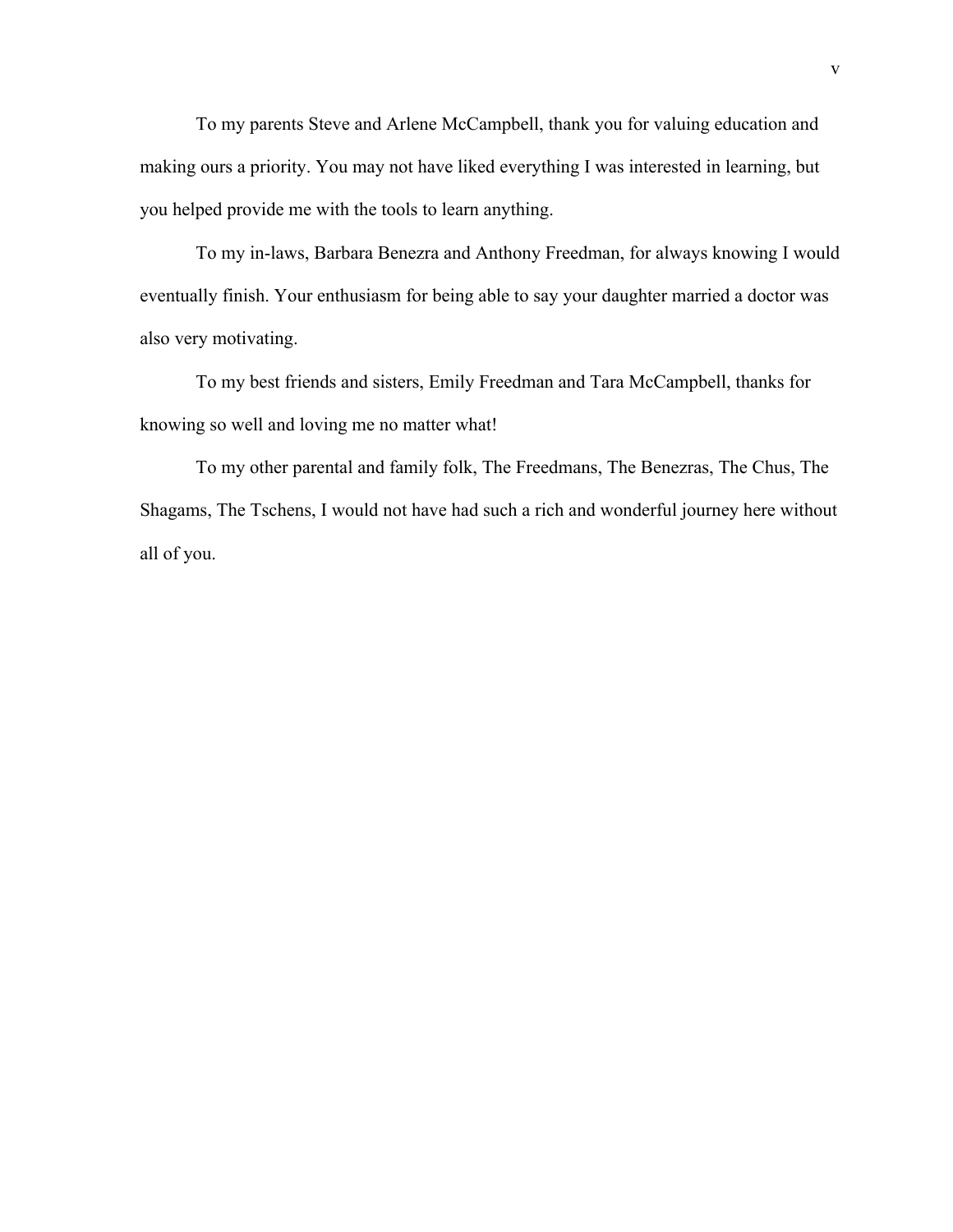#### ACKNOWLEDGEMENTS

To Dr. Terri Flowerday: Thank you for always being my champion and for your uncanny ability to say just the right thing at just the right time. I would not be here without you! You are a mentor, a friend, and member of my Family. Thank you for bringing me into the bloodline.

To Dr. Martin Jones: Thank you for knowing what I needed and making time to just make me do it. Thank you for investing your time and energy in helping me get over my blocks and just get it done. . "We make sacred pact. I promise teach [how to finish dissertation] to you, you promise learn. I say, you do. No questions." – Mr. Miagi, The Karate Kid

To Dr. Kersti Tyson: Thank you for being an enthusiastic and clutch member of my dissertation committee. You came up with such key measurements, I will forever be grateful. Your students' are fortunate to have such a passionate, knowledgeable, and experienced teacher as their professor and model for effective mathematics instruction.

To Dr. James Selig: Thank you for helping me get my dissertation research going again, and for seeing me through to the end.

To Dr. Roxana Moreno: Thank you for being you, the product of all your various incarnations of badassness. I am thankful to have been in the presence of your life force, and for learning from of the greatest minds in the field, or any field as you repeatedly proved. I cherish everything you ever taught me, all the stories you shared, your joy for life, and your friendship. I miss you and Dante tremendously.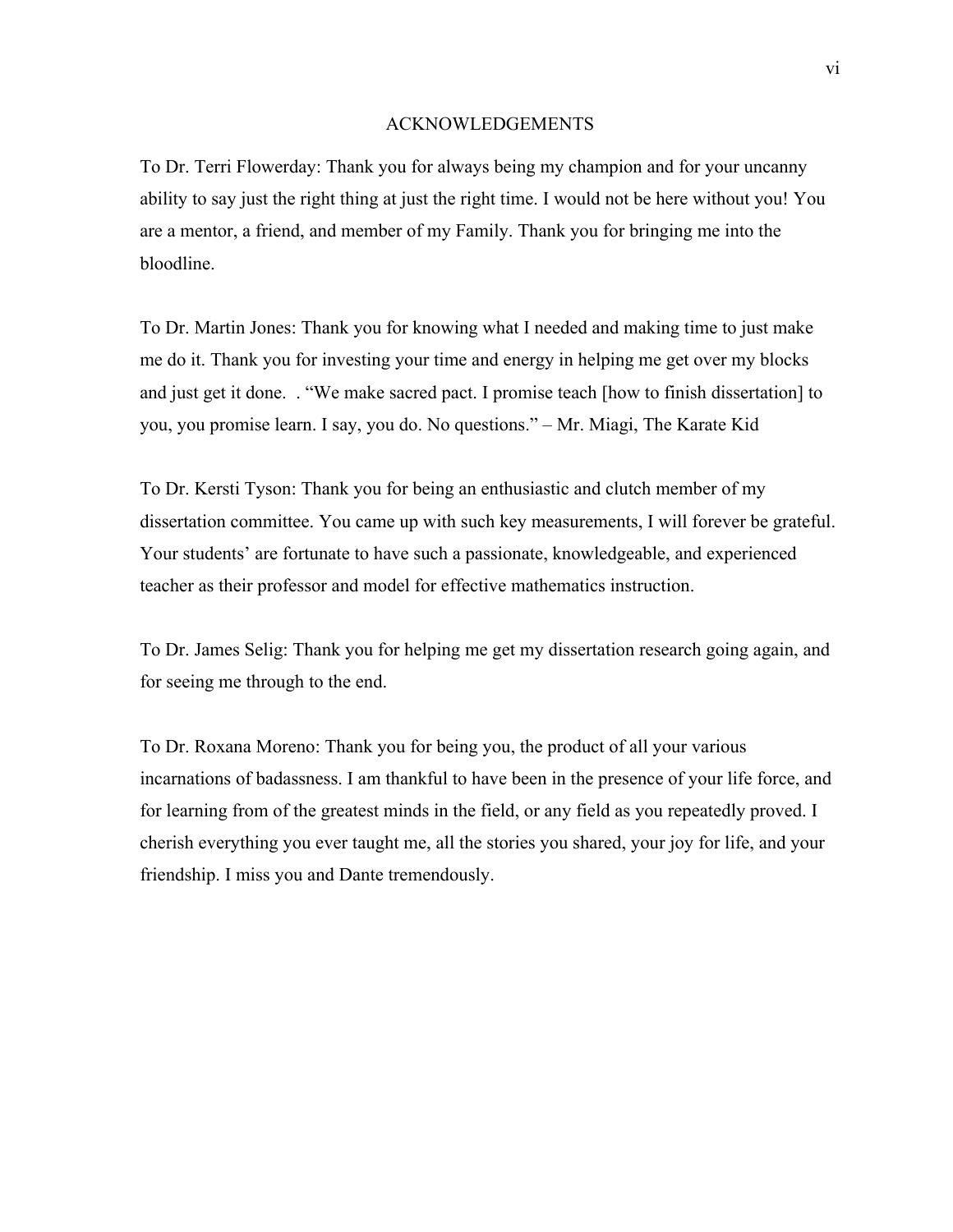#### Shannon Marie McCampbell

B.A., American Studies, University of New Mexico, 2001 M.A., Educational Psychology, University of New Mexico, 2005 Ph.D., Educational Psychology, University of New Mexico, 2014

#### ABSTRACT

Teachers' self-efficacy beliefs start forming upon entering their teacher education programs and continue to develop throughout their first few years of teaching. They then remain relatively stable for the remainder of their teaching careers. Teachers' self-efficacy beliefs have been shown to influence teachers' job satisfaction, resilience, burnout rates, health, motivation, teaching behaviors, and students' academic achievement. It is important to understand how they form and what influences their development. The purpose of this study is to better understand the complex relationships involved during the formation PSTs' selfefficacy beliefs. The study examined the relationships between PSTs' self-efficacy beliefs for teaching and doing math, personal belief systems about math and teaching math, math content knowledge and mathematical knowledge for teaching, and how they relate to selfefficacy for teaching mathematics. Seven instruments and demographic questionnaire were administered 184 undergraduate students at a large university in the Southwestern United States.

Results of multiple regression analyses showed self-efficacy for doing math and teaching, math content knowledge and beliefs about teaching math were statistically significant predictors of self-efficacy for teaching mathematics. Surprisingly, mathematical knowledge for teaching was not a statistically significant predictor. In terms of self-efficacy beliefs, there were distinct differences between self-efficacy for teaching and self-efficacy for doing math. Combined they predicted 48% (adjusted) of the variance found in self-efficacy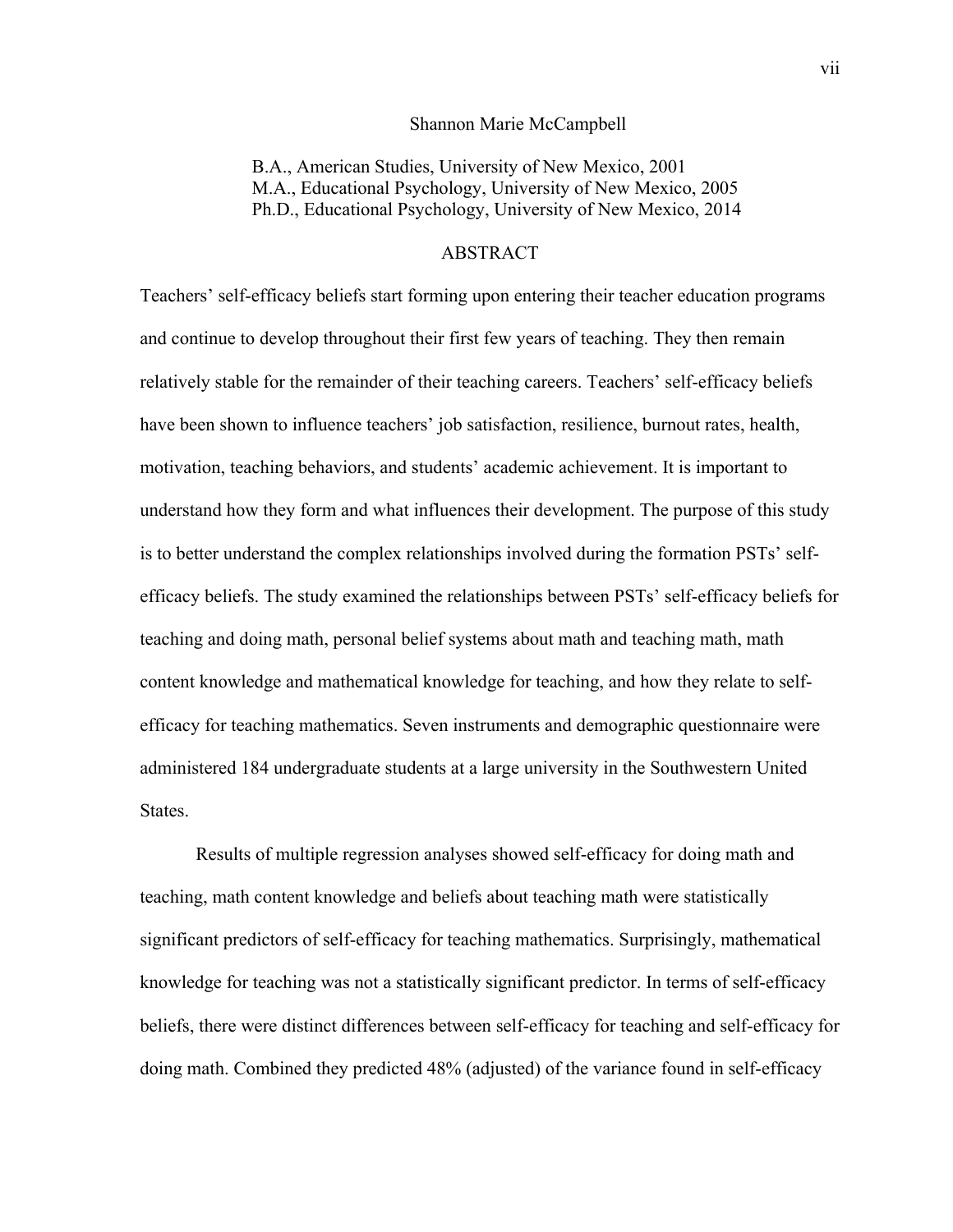for teaching mathematics. The results highlight the importance for teacher education programs to explicitly address pre-service teachers' self-efficacy beliefs, personal beliefs systems about teaching math, and increase the depth of understanding of math content knowledge.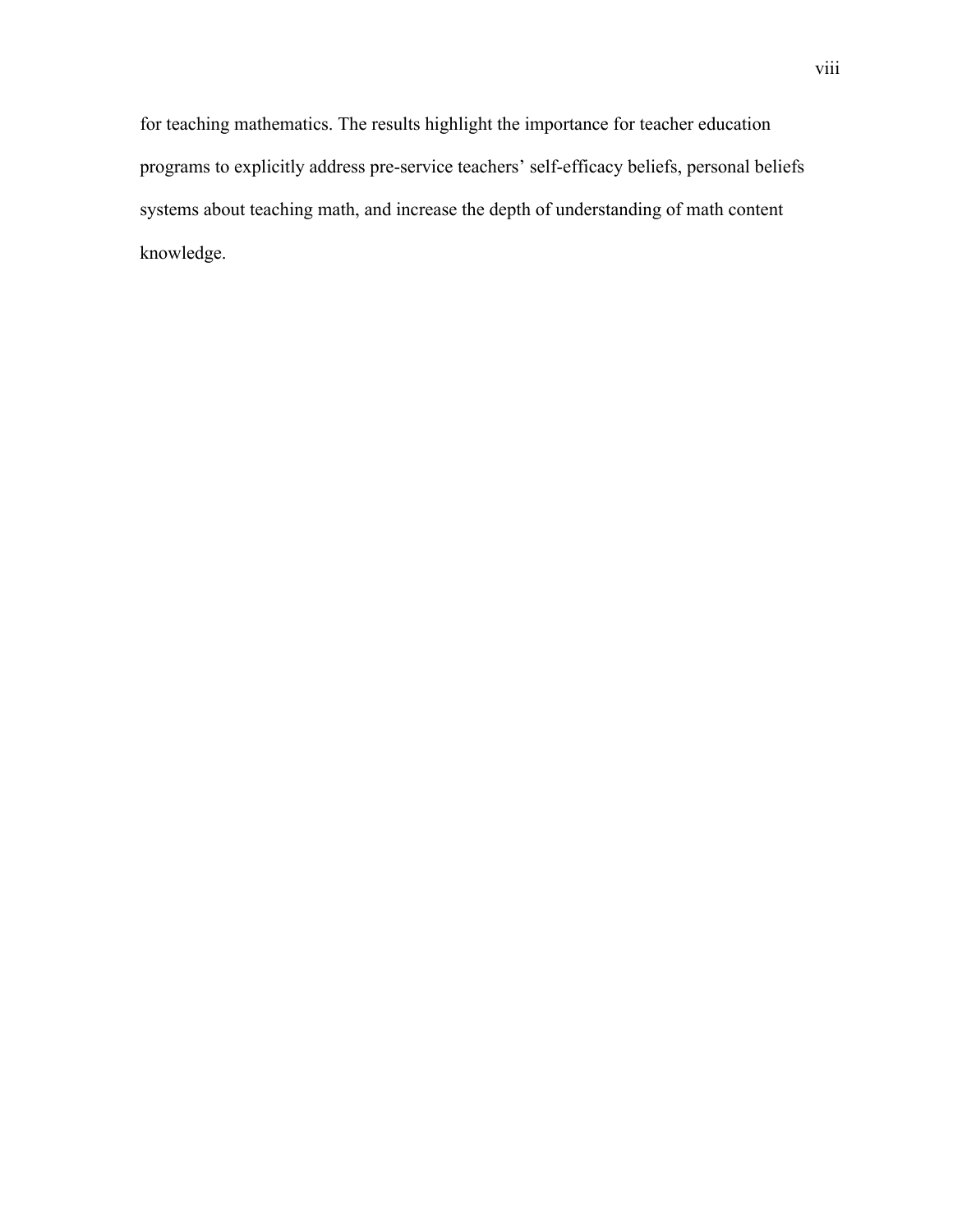| $\mathbf{r}$ and $\mathbf{r}$ |  |
|-------------------------------|--|
|                               |  |
|                               |  |
|                               |  |
|                               |  |
|                               |  |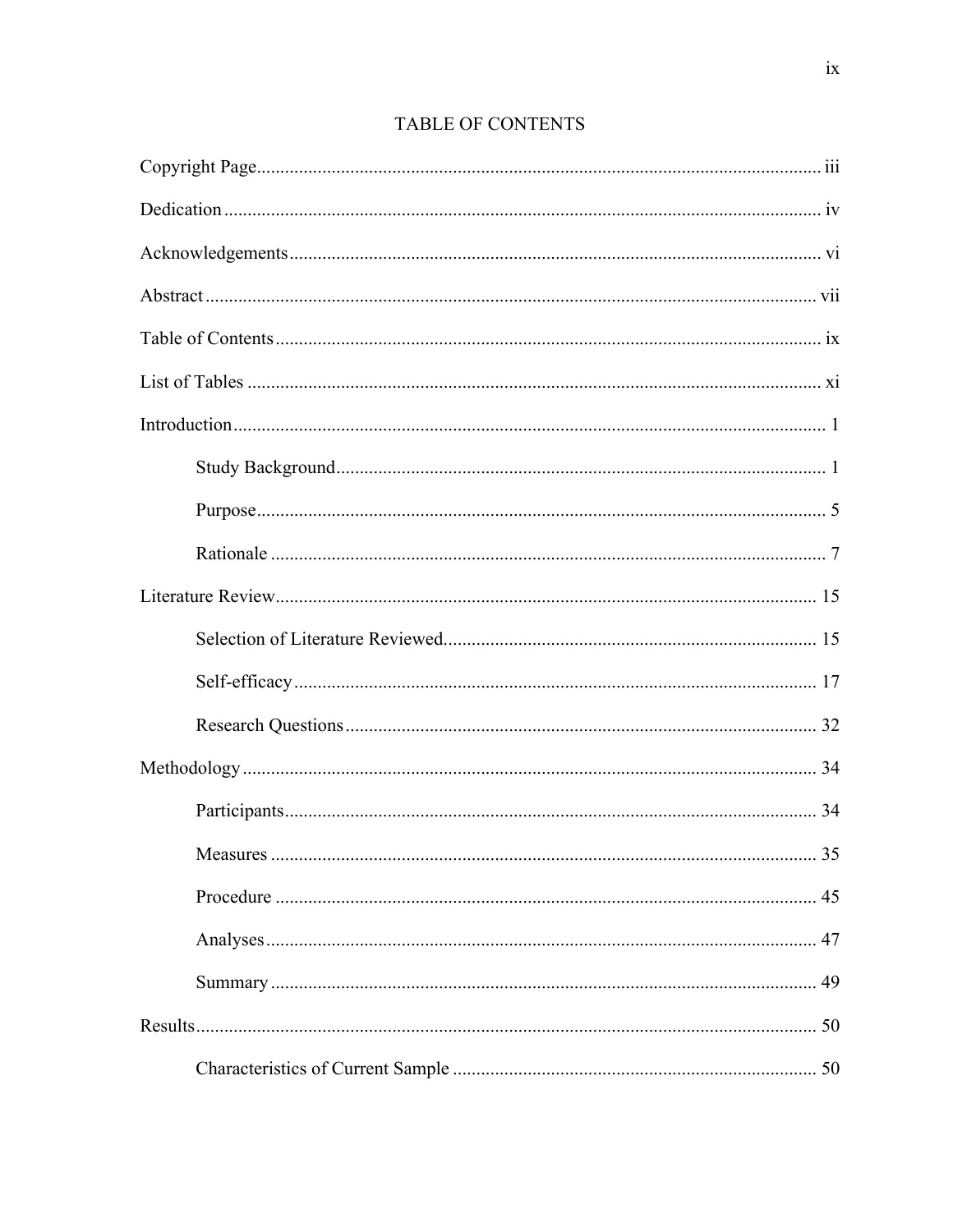| RQ3: Self-efficacy, Personal Belief Systems, Knowledge and Demographic               |    |
|--------------------------------------------------------------------------------------|----|
|                                                                                      |    |
| RQ4: Group Differences in Self-efficacy for Teaching Mathematics based on            |    |
|                                                                                      |    |
| RQ5: Prediction Models by Groups for Ethnicity, Teaching License, and                |    |
| Teaching Focus Using the Self-efficacy, Personal Beliefs Systems and                 |    |
|                                                                                      |    |
|                                                                                      |    |
|                                                                                      |    |
| Appendix B: Self-efficacy for Teaching Mathematics Instrument (SETMI) Items, Means & |    |
|                                                                                      |    |
| Appendix C: Teachers' Sense of Efficacy Scale (TSES) Items, Means & Standard         |    |
|                                                                                      |    |
| Appendix D: Self-efficacy for Doing Mathematics (SEDM) Items, Means and Standard     |    |
|                                                                                      |    |
| Appendix E: T.E.A.C.H. Math Beliefs Survey Items, Means & Standard Deviations 89     |    |
| Appendix F: Beliefs About Mathematics Survey Items, Means, & Standard Deviations 90  |    |
| Appendix G: Diagnostic Teacher Assessments for Mathematics and Science (DTAMS)       |    |
|                                                                                      | 91 |
| Appendix H: Mathematical Knowledge for Teaching (MKT) Elementary Numbers and         |    |
|                                                                                      |    |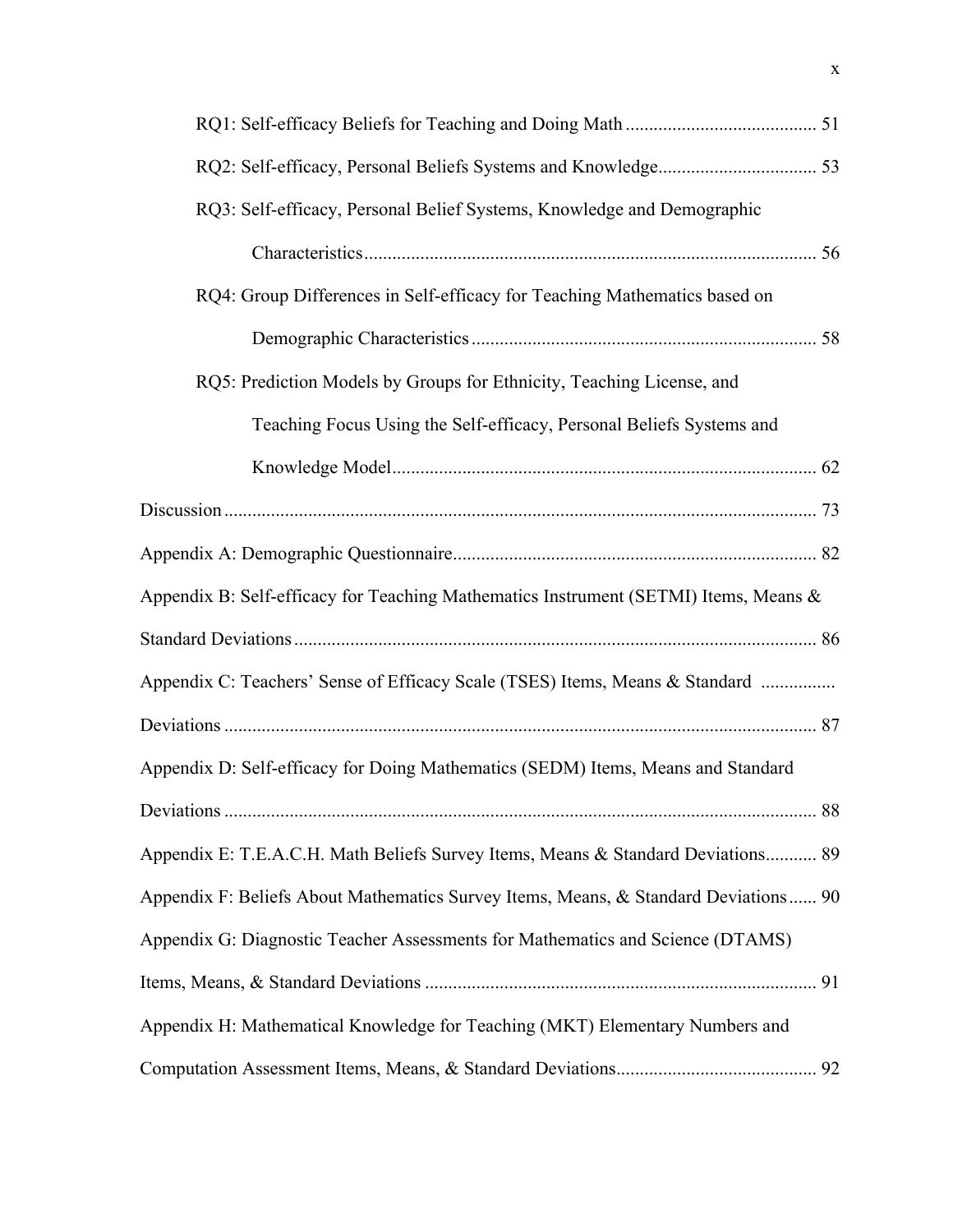### LIST OF TABLES

| Table 1. DTAMS Elementary Math Items by Knowledge Type and Content Area 43              |  |
|-----------------------------------------------------------------------------------------|--|
| Table 2. Standard Multiple Regression of Self-efficacy Variables on Self-efficacy for   |  |
|                                                                                         |  |
|                                                                                         |  |
| Table 4. Multiple Regression of Self-Efficacy, Belief, and Knowledge Variables on Self- |  |
|                                                                                         |  |
| Table 5. Multiple Regression of All Predictor Variables on Self-efficacy for Teaching   |  |
|                                                                                         |  |
| Table 6. Pooled Within-Cell Correlations Among Self-efficacy, Beliefs, and Knowledge    |  |
|                                                                                         |  |
| Table 7. Univariate Analysis of Variances of Self-efficacy, Beliefs, and Knowledge      |  |
|                                                                                         |  |
| Table 8. Multiple Regressions of Self-Efficacy, Beliefs, and Knowledge Variables        |  |
|                                                                                         |  |
| Table 9. Multiple Regression Using Split File by Teaching Focus of Self-efficacy,       |  |
|                                                                                         |  |
| Table 10. Multiple Regression Grouped by Teaching License for Self-efficacy, Beliefs,   |  |
|                                                                                         |  |
|                                                                                         |  |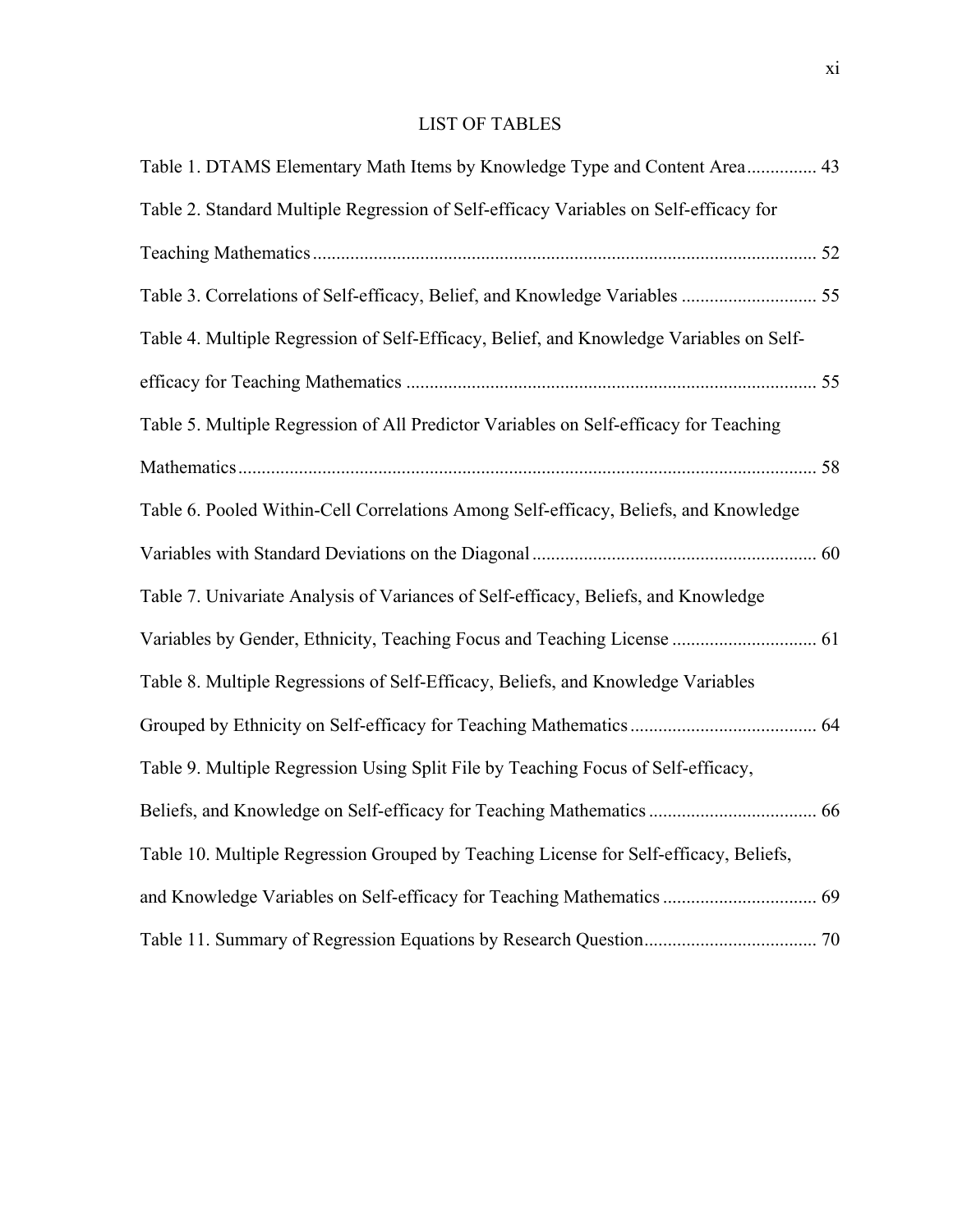#### CHAPTER 1

#### **INTRODUCTION**

"Self-efficacy beliefs are most likely to change during skill development, when individuals are faced with novel tasks (Usher & Pajares, 2006, p. 752).

#### **Study Background**

Given the consistent shortage of teachers in the field, math teacher is one of the most difficult positions in K-12 education to fill. This shortage has led to the trend of hiring any teacher meeting the basic qualifications, or in situations where waivers are permitted to be used, any willing teacher (qualified or not) gets the job. I myself was hired as the  $6<sup>th</sup>$  grade language arts teacher, only to be told 3 days before school started that I would be teaching  $7<sup>th</sup>$ grade math and science. The administration had accidentally hired two teachers for the same position, and they felt I was more qualified to teach math and science than the other teacher. I was faced with the option of having a job I was not qualified for or not having a job at all Consistent with research findings (Tschannen-Moran & Woolfolk Hoy, 2007; Woolfolk Hoy & Spero, 2005), as a pre-service teacher I had high self-efficacy for teaching beliefs, overinflated really. I had good math and science teachers to use as models, and I felt confident in my knowledge of middle school math and science, so I agreed to take the job.

Needless to say, I had no real comprehension of the challenges that lay ahead of me. Throughout the year, everyday felt like I was going unarmed into an unwinnable battle. The external factors were deplorable: first year charter school, unfinished facilities, no textbooks or teaching resources whatsoever, and I, alone, was responsible for developing the curriculum using only the state's standards and benchmarks. Within my classroom, I had two groups of 27 students with math abilities ranging from pre-K to post-high school. The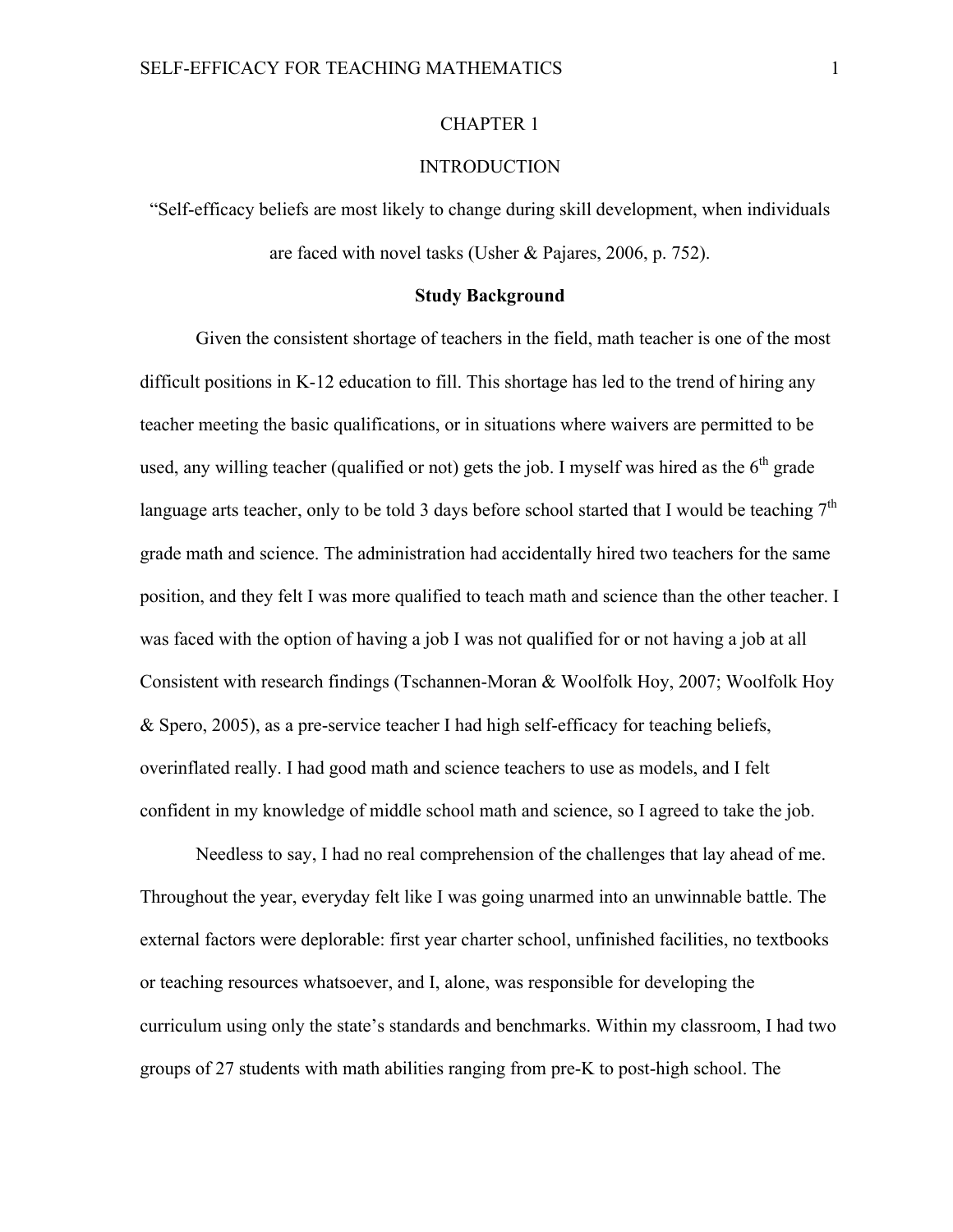majority of my students already had negative experiences and attitudes about learning math. One student had never seen long division. Another student had a desk drawer full of completed math homework she never turned in because her former math teacher frightened her. The difficulties I encountered and dealt with as a (new) teacher are too many to recount, but the bottom line is that I was dealing with so much more than just trying to teach my students how to convert fractions to decimals.

There were several things I encountered that year that stood out in terms of my students' mathematics educations. First and foremost was the degree to which students' math knowledge was determined by the quality of their prior math teachers. Too much was due to chance! Additionally, many of my students were suffering from a lack of exposure to mathematics instruction and practice. Some recounted having been told by their former teachers that they could not learn division or any math beyond basic multiplication until they had their multiplication tables memorized (the majority did not know them). A common theme was a basic lack of grade level knowledge, and many reported not being taught math everyday, or very much at all. The majority of my students appeared to have been written off at some point as needing too much help, being too far behind, and some reported having been explicitly told they just could not learn math.

Initially, not believing what I was hearing from my students, I began to ask my friends who were elementary teachers if they taught math everyday, and how much time they spent teaching math. To my surprise, a large portion reported not teaching math everyday, or not devoting as much time to teaching math as much as they gave to other subjects. There were a variety of reasons listed as to why math was taught less than the other subjects but the core of all the reasons given was that they thought teaching reading and writing was more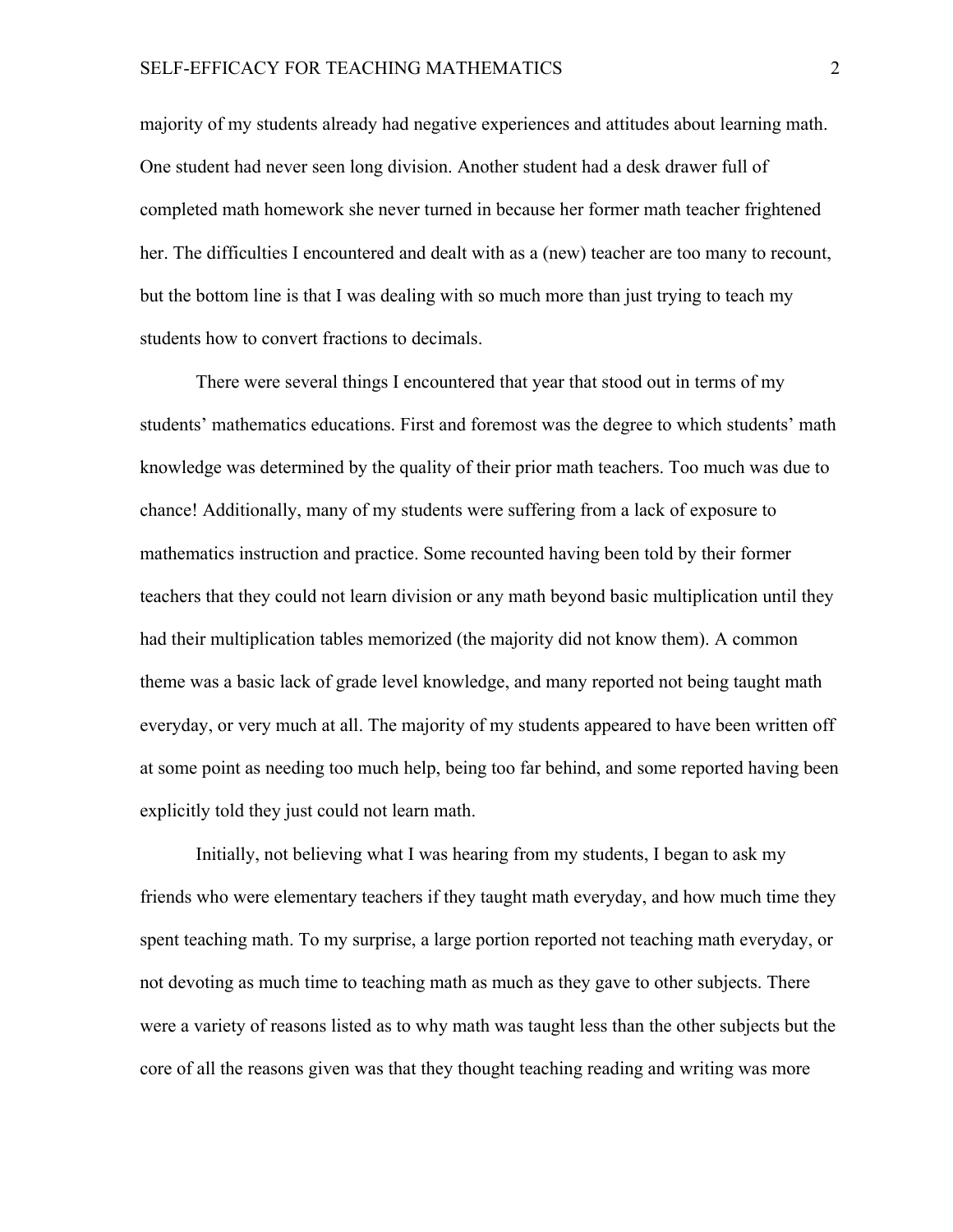important, and teaching math was not a priority. My worst fears were becoming true: how much the students knew about math, their beliefs about math, and their self-efficacy for learning and doing math were largely dependent on their prior educational experiences in math, which were largely based on who their math teachers were. By random chance, some students had been fortunate enough to have at least one good math teacher. But on the other side of chance, the remaining students had exclusively had negative math learning experiences, or had been exposed to poor beliefs about math and/or inconsistent and inadequate teaching practices. How can the chance that students will get an effective math teacher be improved?

Trying to overcome the negative effects bad teaching had on my students' relationships with math was a long and trying process, and was seemingly insurmountable at times. My grade-level lesson plans were lost on all but three students. When students enter the math classroom grade levels behind, with negative beliefs about math, and maladaptive self-beliefs related to learning math, they are likely to be closed off to learning. Having a good lesson plan is essentially irrelevant if few to none of the students are paying attention. Through that lens, being an effective math teacher involves much more than just teaching multiplication, division and fractions (Ball, Hill, & Bass, 2005). How can teacher education programs better prepare teachers to teach math? What is effective in making teachers believe themselves capable of teaching math?

We live in an era where the acquisition of information can be accessed in seconds using a smartphone and the Internet. Students' learning needs and the challenges teachers encounter are much different than they were only a decade ago. The majority of students' needs have shifted from gaining access to information to learning how to manage the influx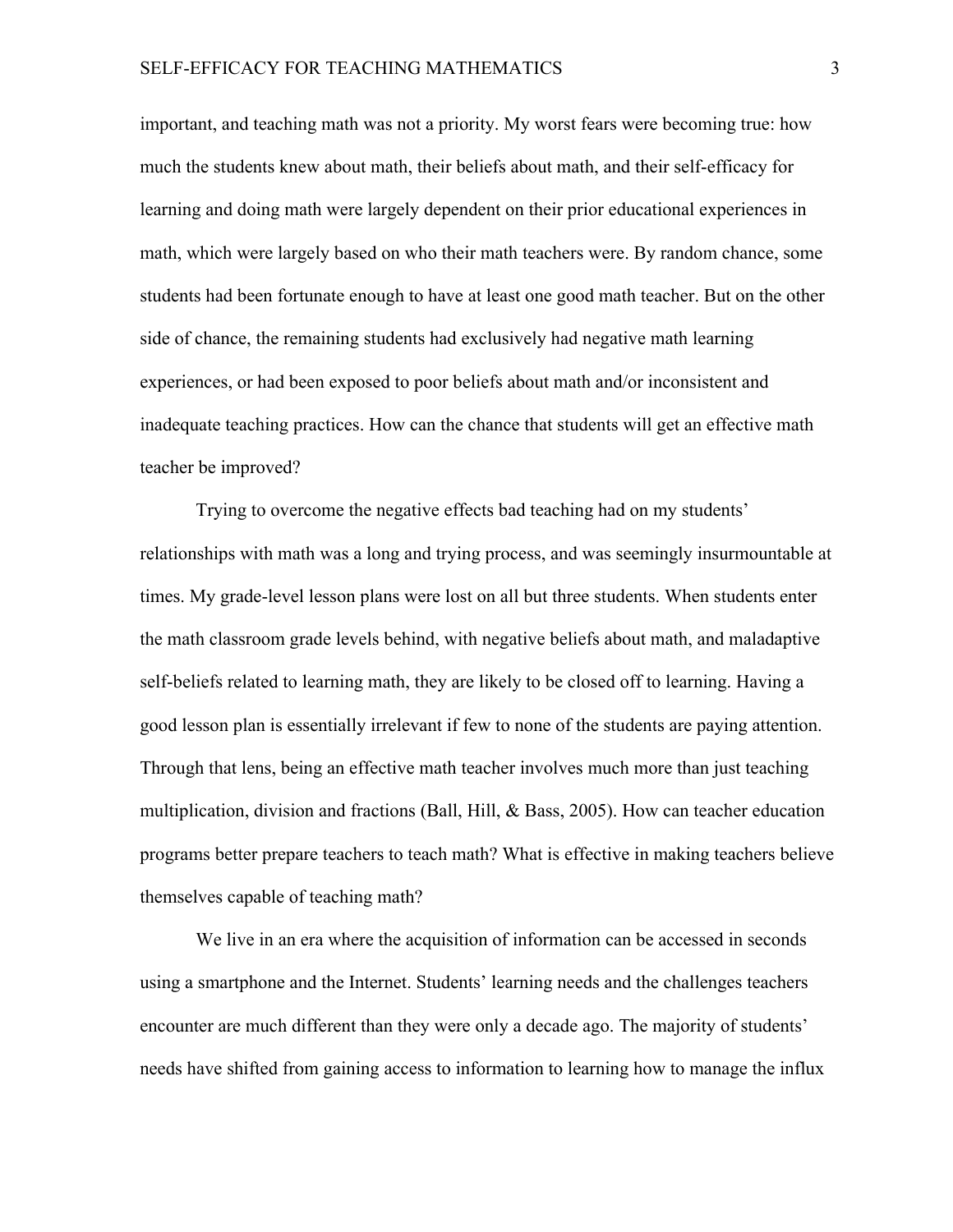of information vying for their constant attention. Students now have access to all the information they will ever need regardless of which teachers they get or what schools they attend.

The role of educators has changed. The learning needs of students have changed. Advances in technology have led to drastic changes in societal norms, like how we communicate with one another. Yet our education systems have not changed, leaving both teachers and their students with unmet learning needs. Formal education used to be, and in many cases continues to be, a formerly agreed upon exchange, wherein students exchange their time, energy, and attention to gain access to the knowledge the teacher possesses. Thus knowledge was not available elsewhere or it was difficult to obtain from other sources. Thus the best students became the teachers, because they demonstrated the most mastery of the content knowledge. Now that access to content knowledge is instantly available to anyone with an Internet connection, the role of teachers has changed. The knowledge required to be a teacher has changed and/or become more essential to students' learning needs. Students do not need access to the information, they need to be taught the skills how to filter, use, think about, analyze, be critical of, and navigate the overwhelming amount of information vying for students attention at any given moment (Ball et al., 2005). The challenges teachers face are much different than the challenges their teachers faced only a decade ago.

The rapidity of social and technological change is placing teachers, especially preservice and novice teachers, into a new and unknown educational frontier with limitless potential and they've been told to bring calculators along with their outdated textbooks. The need for teachers to have high perceptions of self-efficacy, personal efficacy, self-efficacy for teaching, and collective self-efficacy has never been more apparent. Teachers are faced with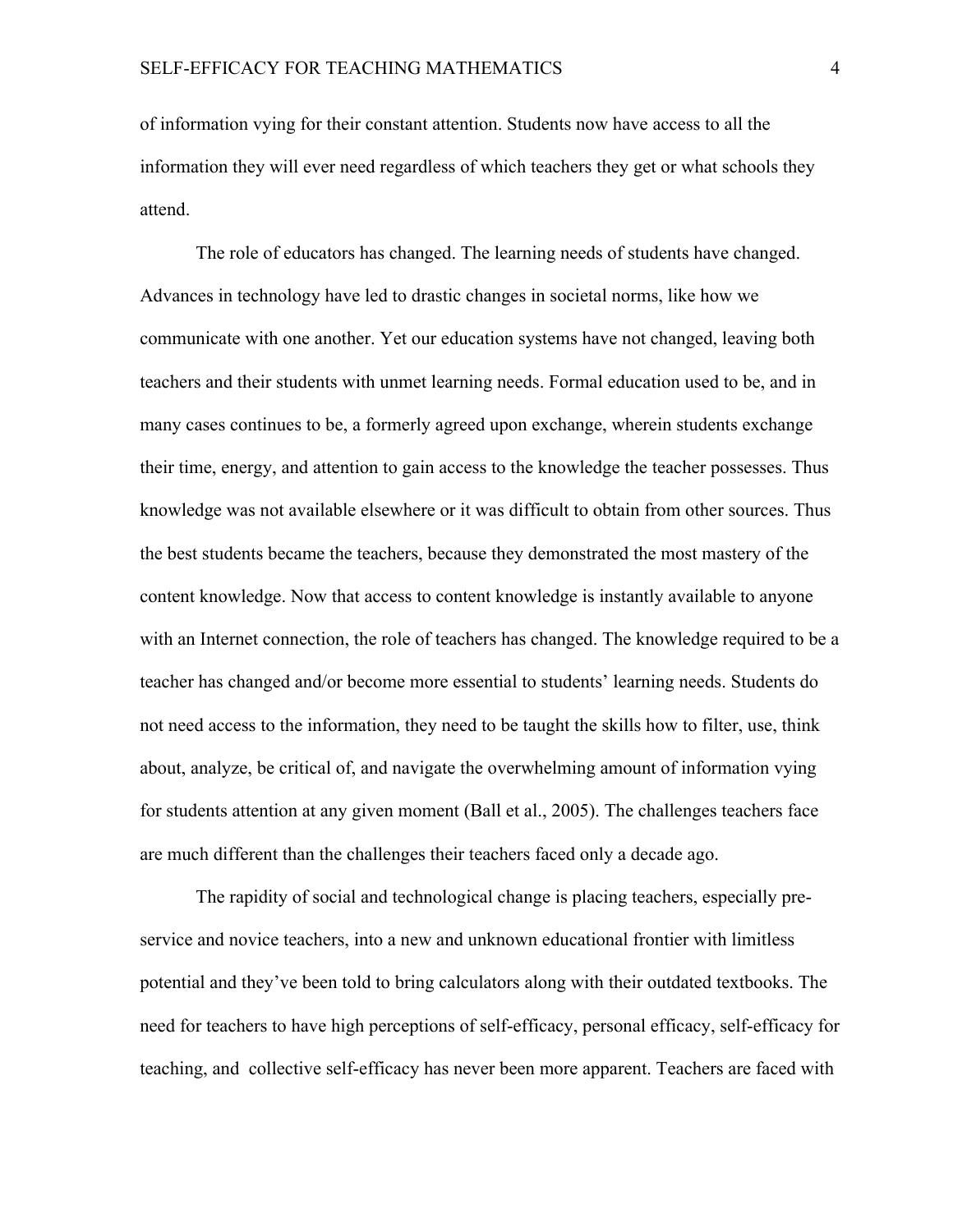countless novel situations everyday, and in many cases, social norms have yet to be established. "The self-efficacy beliefs students hold when they approach new tasks serve as a filter through which new information is processed (Usher, Pajares, & Urdan, 2008, p. 754). When deciding on a course of action or in acting itself when in novel situations, it is teachers' self-efficacy beliefs that largely determine what happens next.

#### **Purpose**

Success in difficult undertakings requires perseverant effort in the face of many stressful and aversive elements (Bandura, 1988, p. 487).

Teaching math is a challenging endeavor. It is challenging regardless of teaching experience, math knowledge, and math content area or level being taught. Math can be a difficult subject to learn, especially the formal ways in which we teach math that do not always align with children's mathematical thinking. Math is a natural part of our existence, yet it is often taught as though it is a mysterious and enigmatic entity. Negative or maladaptive beliefs about math are commonplace (R. A. Philipp, 2007). Math is perceived as a subject only the smartest students can understand. There are many who believe that some students are just not good at math and therefore cannot learn it. There is also an oft stated belief that math is not useful outside of school so there is no reason to teach it. Some students and teachers feel anxious about learning and doing math, and their anxiety hinders their ability to learn math. Math is thought to be only about getting the correct answer, so all students need to do to be successful is memorize formulas and procedures for solving problems correctly, and math teachers merely need to teach them those formulas and procedures and when to use them. There is no reason or need to teach a deeper understanding of and conceptual knowledge for math beyond what will if it is not essential to the majority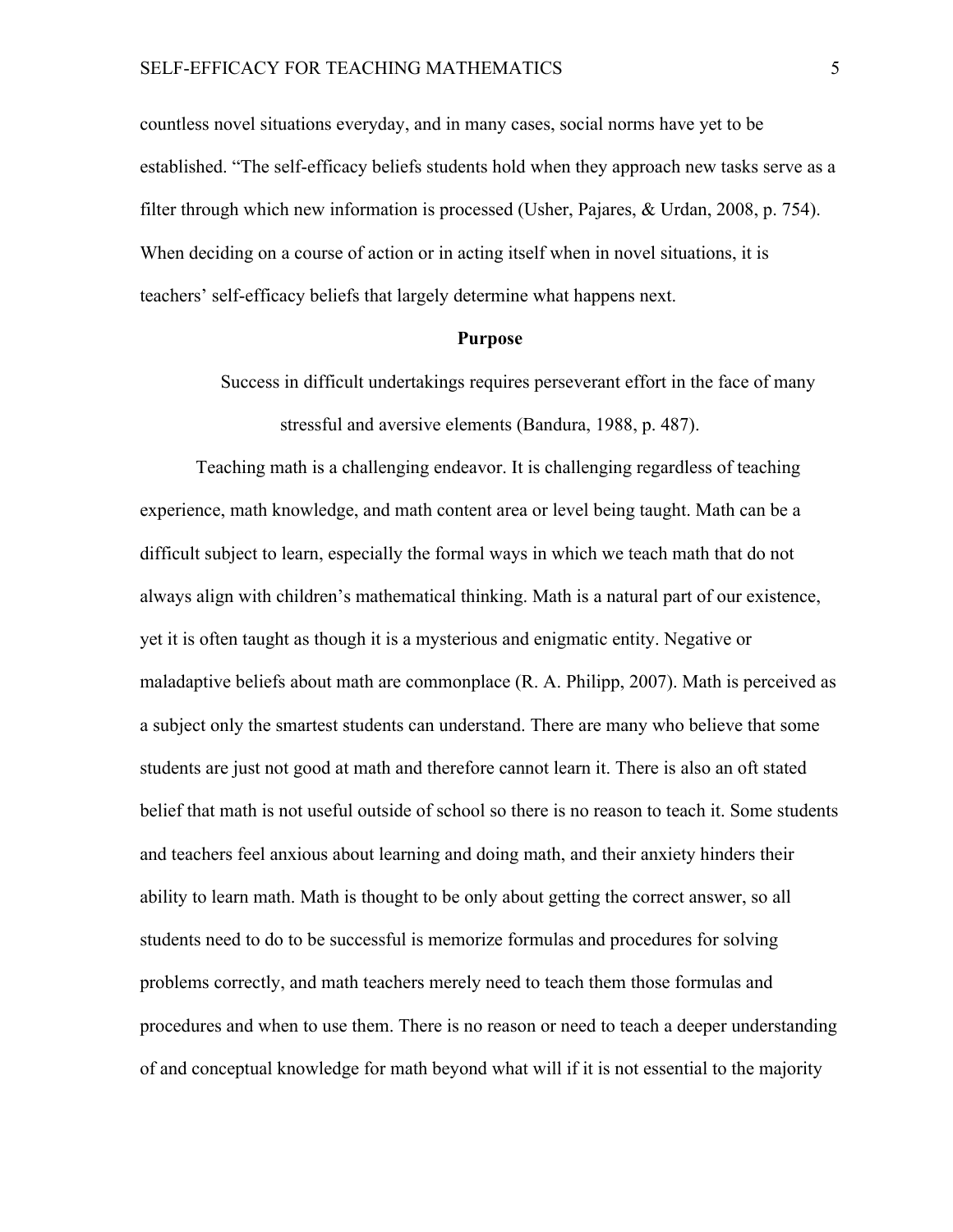of careers. Math is boring. I cannot do math. These are a small sample of the thoughts and feelings racing through the heads of students in a math class, and these are only the ones related to math!

Teaching math involves more than just teaching math. There are a multitude of challenges facing math teachers in addition to teaching the required content. These include: difficult students and/or poor student attitudes toward learning math, inadequate teacher training to teach math, insufficient math content knowledge, classrooms made up of too many students with diverse learning needs, varying math abilities and backgrounds. One study found that compared to elementary and high school educators, middle school math teachers were particularly ill prepared and trained to teach math and had inadequate math knowledge to teach the level of math they were teaching (Saderholm, Ronau, Brown, & Collins, 2010). Elementary self-contained classrooms decide how often and how much math is taught to their students. Since positive self-efficacy beliefs are related to proactive behaviors, persistence, motivation, and positive affect and physiological states, having positive self-efficacy beliefs for teaching mathematics are essential to being an effective math teacher. Self-efficacy beliefs seem like they would be related to the amount of time teachers spend teaching math as well as the quality of that instruction. In situations where only the individual teachers determine what is taught, how it is taught, and when it is taught, their self-efficacy beliefs about their own capabilities to teach math become even more important.

Mathematics is a subject where learning involves making mistakes and learning from those mistakes. In a content area where a common belief is getting the correct answer is the goal, where aptitude is measured by number of correct answers, it is difficult to get teachers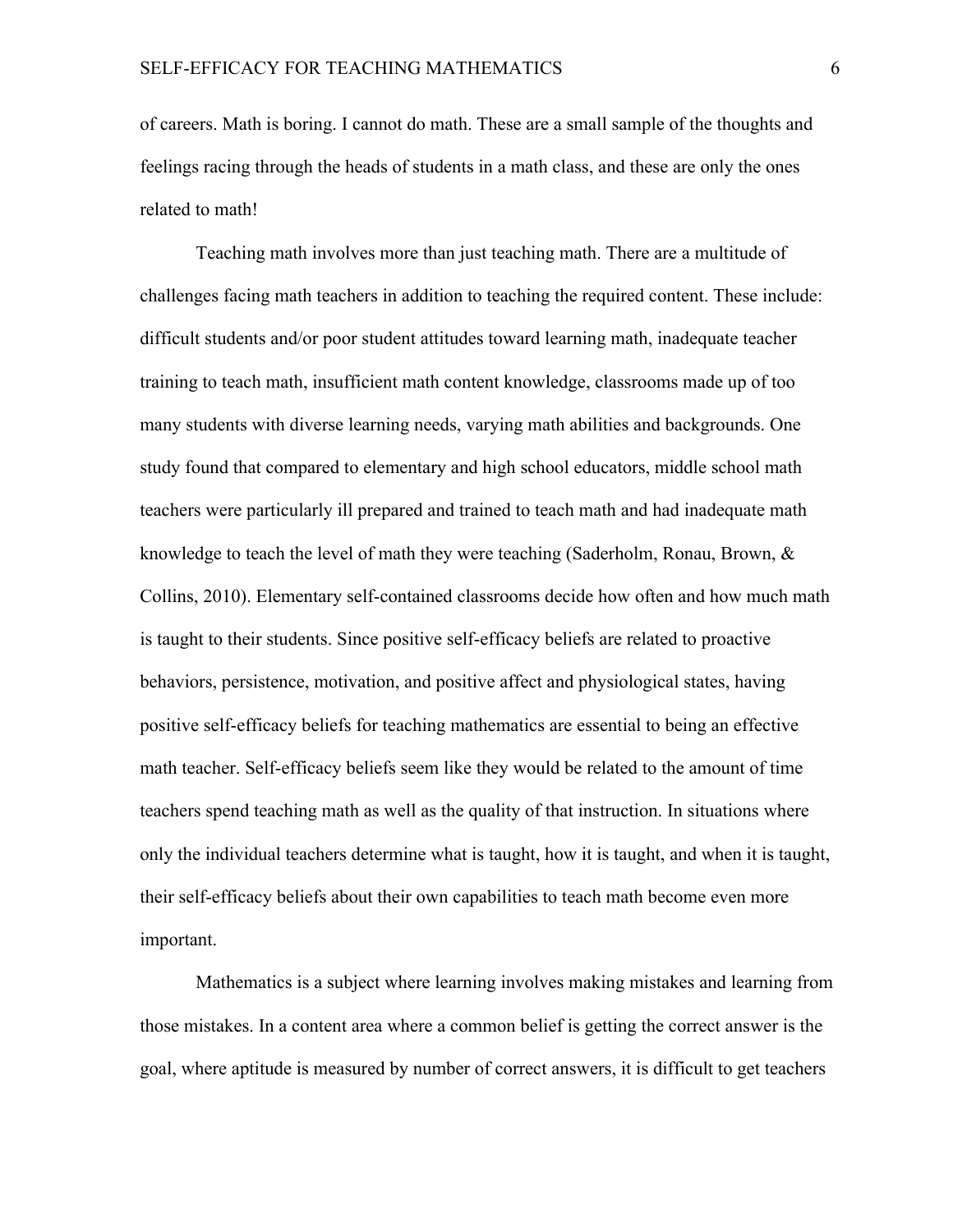and students to embrace making mistakes as valuable learning opportunities. In order to be able to turn mistakes into learning opportunities, a deeper understanding of the content being taught is needed. Learning from mistakes requires examination of thought processes and beliefs systems to gain understanding about why the mistake was made and how to correct it. To do this requires skill, knowledge, and positive self-efficacy beliefs.

What constitutes a teachers' self-efficacy for teaching math? When it comes to teaching math, there may be at least three different self-efficacy beliefs at work: self-efficacy for teaching, a self-efficacy for doing math, and the more specific self-efficacy for teaching mathematics.

Do self-efficacy for teaching and self-efficacy for doing math predict self-efficacy for teaching math? Do elementary math PSTs have lower self-efficacy for teaching math than secondary teachers? Since elementary teachers teach all content areas and have more responsibility over one group of students' learning, do PSTs with an elementary level target license have a higher self-efficacy for teaching than secondary PSTs? Is there a relationship between beliefs, knowledge and self-efficacy? Do beliefs, knowledge, and self-efficacy predict self-efficacy for teaching math? Do demographic characteristics combined with beliefs, knowledge, and self-efficacy predict self-efficacy for teaching math?

#### **Rationale**

Perceived self-efficacy is an individual's belief about his/her own capability to execute an action in a given situation. It is the degree to which a person believes they can do something, and it influences how a person behaves, feels, thinks, and makes choices (or decisions). "Self-efficacy beliefs affect the quality of human functioning through cognitive, motivational, affective, and decisional processes" (Bandura, 2012, p. 13). Self-efficacy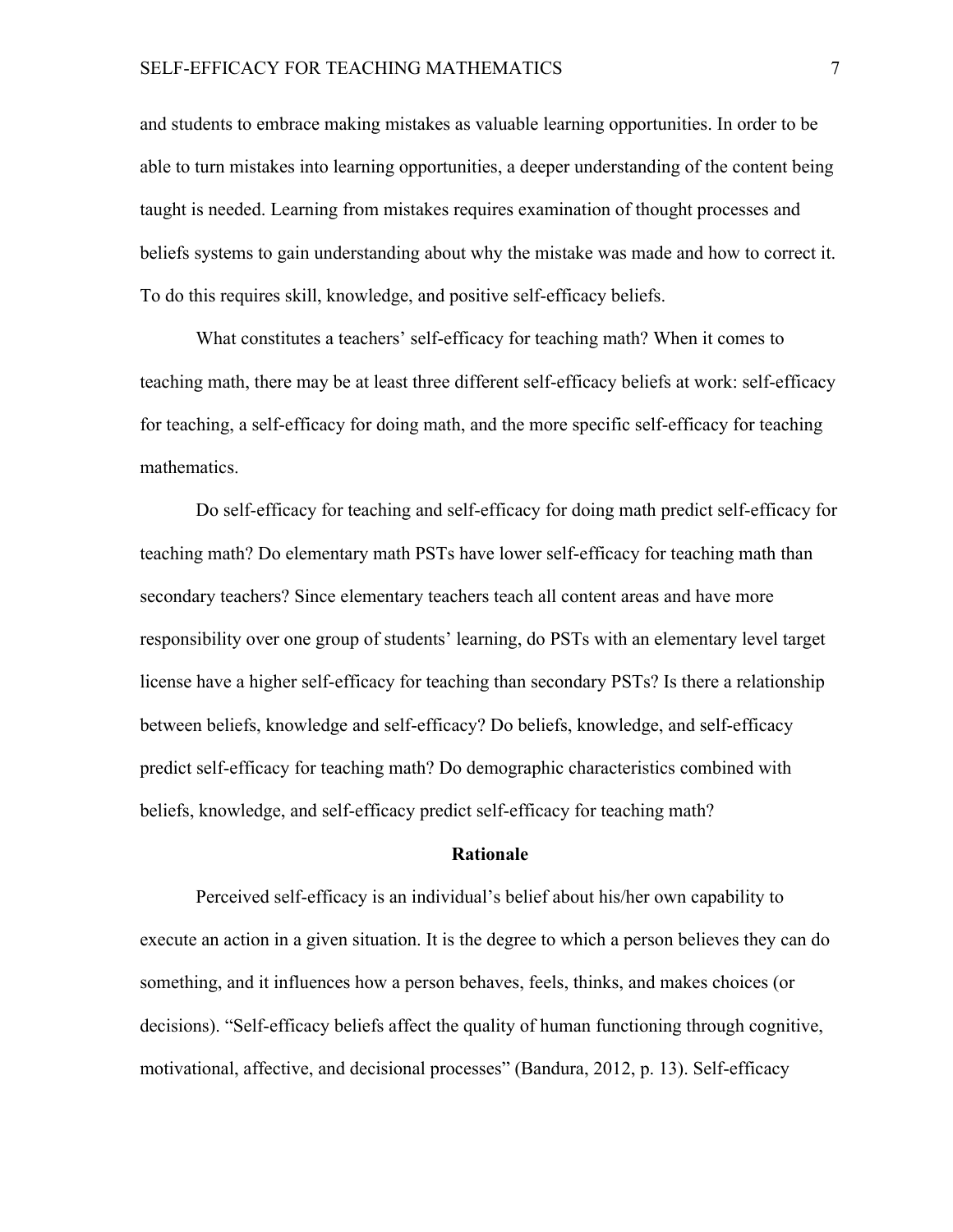beliefs are related to behavior, achievement, attributions, and motivation. Self-efficacy predicts students' choice of college major and career aspirations (Lent & Brown, 2006). Selfefficacy predicts students' academic achievement across all ability levels and content areas (Urdan & Pajares, 2006). Self-efficacy for teaching predicts stress, burnout, and job satisfaction (Fives, Hamman, & Olivarez, 2007; Skaalvik & Skaalvik, 2010). Self-efficacy for teaching is also related to perceived success, perceived difficulty of teaching assignment, and perceived level of support (Woolfolk Hoy & Spero, 2005). Self-efficacy for math predicted mathematics motivation, performance, and their intention to enroll in additional math courses (Stevens, Olivarez Jr, Lan, & Tallent-Runnels, 2004). Given the available data, one cannot underestimate the importance of self-efficacy and its role in effective teaching.

Self-efficacy beliefs are not a universal characteristic, and there are different types and levels depending on the domain and context. Of interest to this study is self-efficacy for teaching, and to be more specific, pre-service educators' self-efficacy for teaching mathematics. Self-efficacy for teaching influences how a teacher thinks about teaching, what they teach, the manner in which they will teach, how effective (or ineffective) they feel their teaching will be, their motivation to teach, the goals they set for themselves and their students, and their resiliency to endure the difficulties of the profession.

Elementary teachers are often responsible for students' first introduction to the formal learning of mathematics. Teachers that have a positive relationship, affect, and beliefs about math will positively influence their students' perception of mathematics, while a negative teacher will cast a negative shadow over math that many students may never get out of. By the time students leave elementary school, their interest in math has peaked and the steady decline in interest, knowledge, and performance begins (Stevens, Olivárez, & Hamman,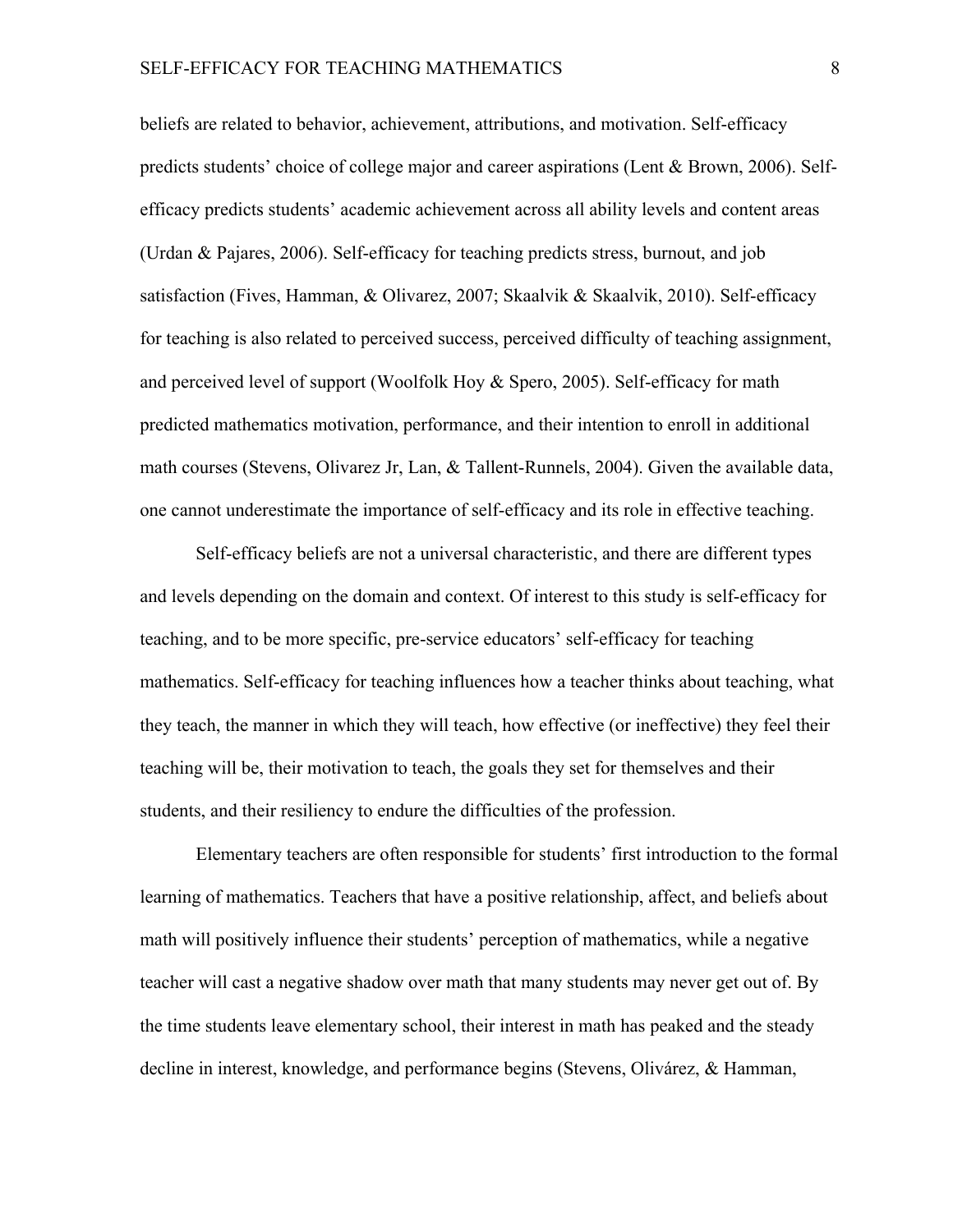2006). It is essential that students' initial experiences in formal mathematics education are positive ones, and it all starts with their teachers.

Who teaches pre-service teachers how to teach math, and the department and the available professors largely determine what they are taught in their math for teachers courses. A mathematics for teaching course offered in the mathematics department taught by a mathematics professor tends to focus on mastery of content knowledge, whereas a similar course offered in the teacher education department may focus more on pedagogy. Additionally, the amount of actual K-12 classroom teaching experience of the course professor/instructor is not guaranteed, with their K-12 classroom teaching experience ranging from none to decades of experience (Masingila, Olanoff, & Kwaka, 2012). Research had found that pre-service teachers (PSTs) are being taught how to teach math either by mathematicians, or professors of education, both of who have may or may not have experiences teaching math in a K-12 classroom. How, what and by whom PSTs are taught to teach math varies to such an extent it has led to inconsistent and ineffective teaching beliefs and practices.

#### **Self-efficacy**

Self-efficacy, which is an individual's belief about his/her own ability to successfully perform a given task, is related to an individual's choices, performance, effort, persistence  $\&$ affect (Usher et al., 2008). Within education, self-efficacy predicts students' academic achievement (Urdan & Pajares, 2006)), college majors & career choices (Lent & Brown, 2006), and other motivation related constructs such as achievement goal orientations, attributions, task related affect, self-regulation, self-concept & self-determination (Usher et al., 2008). Within the context of teaching, self-efficacy is related to both the teachers' and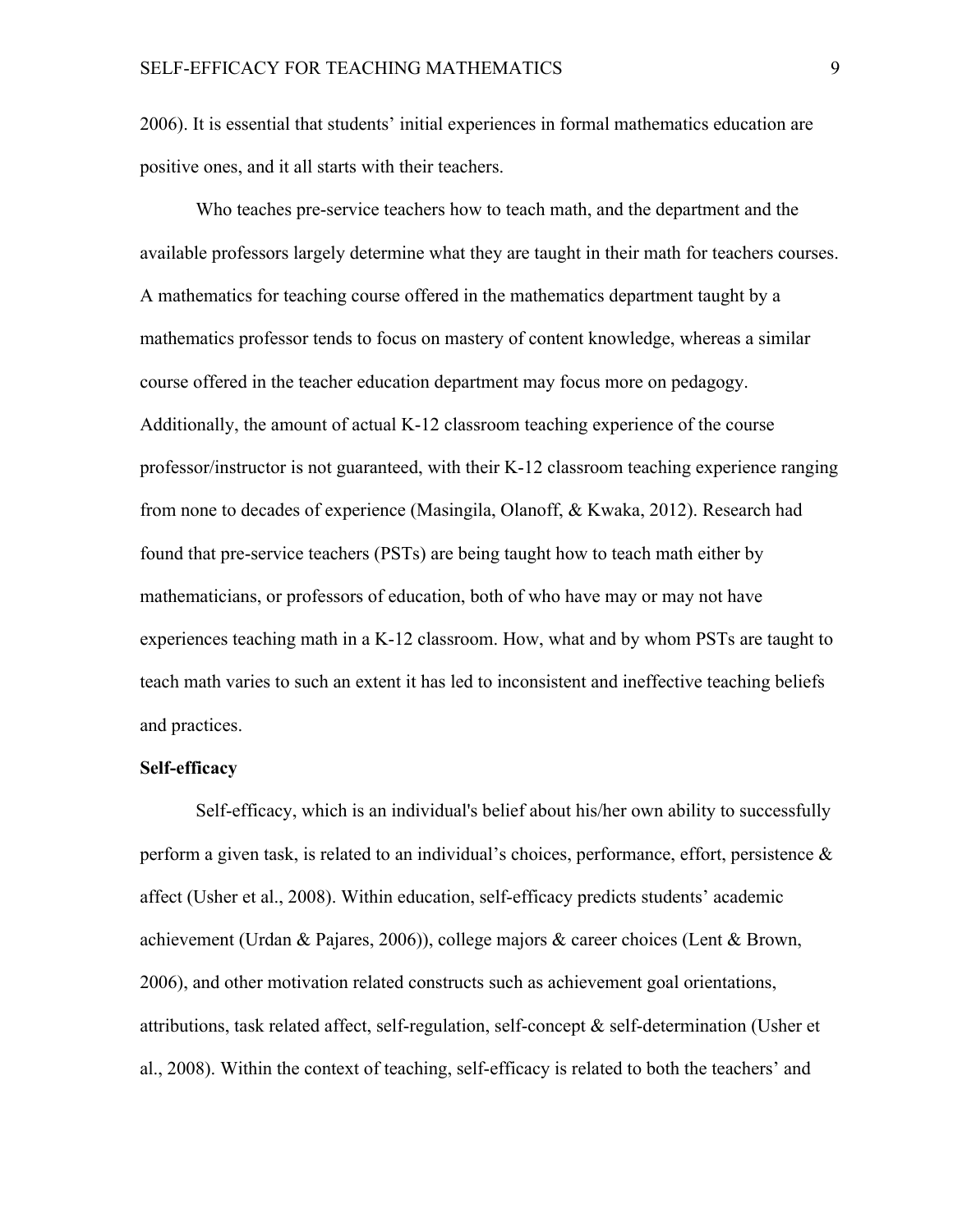their students' mathematics behaviors, motivation, beliefs, value and knowledge (Klassen, Tze, Betts, & Gordon, 2011). Self-efficacy for teaching has also been found to predict job satisfaction and teacher burnout (Skaalvik & Skaalvik, 2010).

While the existing research literature shows the importance of self-efficacy, little is known about how self-efficacy is formed. Due to the nature of the construct, self-efficacy is complex and difficult to measure, especially in that it requires a certain level of domain and level of specificity. Self-efficacy interacts with, and is related to other constructs such as beliefs and knowledge, but little is known about these relationships and the possible factors predicting self-efficacy. "Studies of the sources of self-efficacy will be enriched by attending to students' habits of thinking – their predispositions toward viewing the world and their preconceptions about school, learning, and their academic selves. Knowledge, competence, and various forms of self-knowledge and self-belief act in concert to provide adequate judgments and interpretations of efficacy building information" (Usher et al., 2008, p. 790).

#### **Beliefs and Self-efficacy**

Individual beliefs systems are complex and

multidimensional. Examination of beliefs should be done at a domain specific level (Pajares, 1992). The "beliefs teachers hold influence their perceptions and judgments, which, in turn, affect their behavior in the classroom, or that understanding the belief structures of teachers and teacher candidates is essential to improving their professional preparation and teaching practice" (Pajares, 1992, p. 307).

In a meta-analysis of the research literature on mathematics beliefs, Allen (2007 ) discovered four common themes: through prior formal schooling, students have already formed math belief systems; these belief systems do not align with the standard math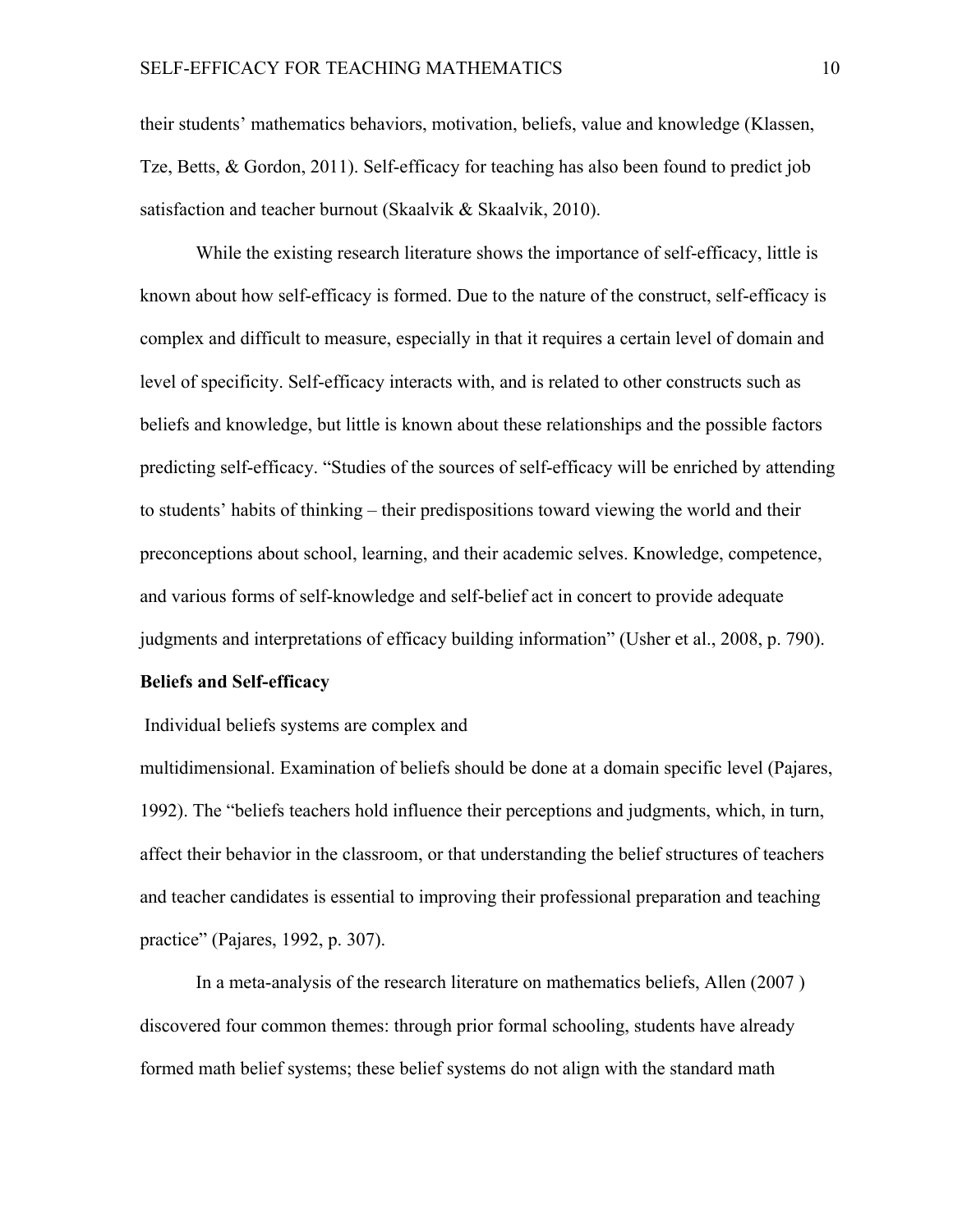curriculum; there are patterns of math beliefs that exist across a variety of ages, abilities, and nationalities; and traditional instruction is ineffective in changing students' math belief systems.

Before undergraduate students decide to become teachers, they enter teaching programs with strongly held beliefs systems about what mathematics is and what it means to be a teacher of mathematics. A common assumption is that although students come to learn with their existing belief systems, but that their belief systems will change as they learn. However, researchers have found the opposite to be true: students existing belief systems are resistant to change (Cooney, Shealy, & Arvold, 1998; R. A. Philipp et al., 2007). When the students' beliefs did not align with the curriculum they are learning, instead of reconciling the difference, they compartmentalized what they learned in a way that preserved their existing beliefs. Thus, a majority of pre-service teachers are graduating from their teacher education programs with the same belief systems with which they entered.

When it comes time for these future teachers to make decisions and engage in teaching behaviors, their decisions will be based more on their existing belief systems than the knowledge learned through their teacher education courses (Confrey, 1990; Raymond, 1997). Unless their teacher education programs formally address and examine these beliefs and misconceptions, and help them develop a new system of beliefs, pre-service teachers will hold on to and pass along their existing beliefs and misconceptions to the next generation(s) of students.

#### **Self-efficacy and Knowledge**

There are several types of knowledge teachers must possess to be effective teachers of mathematics content knowledge, specialized content knowledge, pedagogical content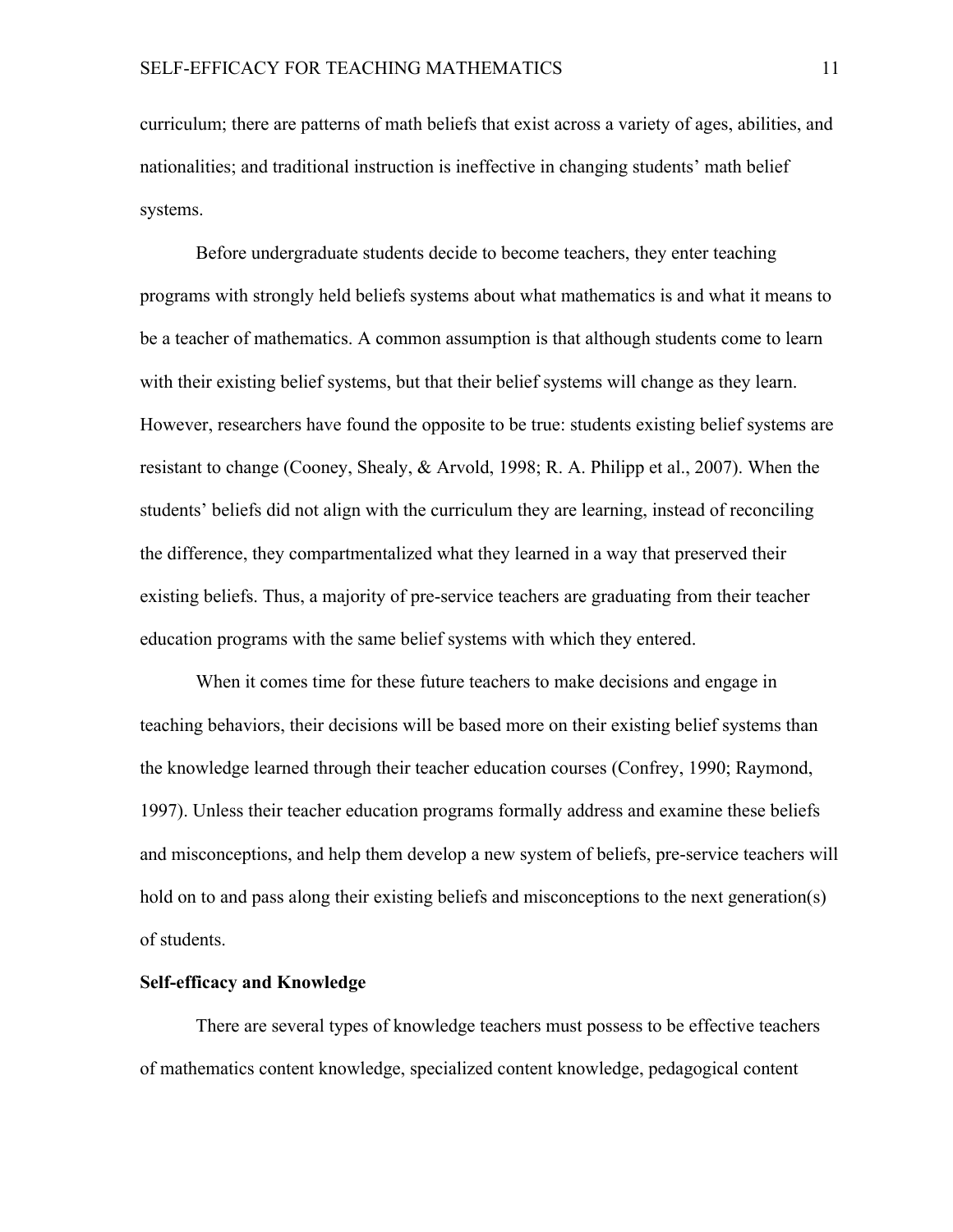knowledge, and mathematical knowledge for teaching, (Ball et al., 2005; Hill, Rowan, Ball, & Loewenberg, 2005; Holmes, 2012). Math learning does not occur in a bubble and teachers have to work with the existing beliefs and prior knowledge of each of the students in their classrooms. Knowledge of student beliefs, misconceptions, typical errors, frequently used strategies, and the ability to diagnose students' abilities, prior knowledge, knowledge gaps, and strategies are thus a core component of mathematical knowledge for teaching. For example, knowledge of common errors and mistakes provide valuable insights into students' implicit knowledge (Vosniadou & Verschaffel, 2004).

In a study to validate psychometric properties of the Diagnostic Teacher Assessment in Mathematics and Science (DTAMS) middle school mathematics assessment, the researchers found that, "Average teacher scores on these assessments of 50% indicated that middle-school mathematics teachers who completed the assessments knew approximately 50% of the content necessary to teach mathematics to their students. On all tests across content subcategories, only approximately 17% of teachers scored higher than about 70%" (Saderholm et al., 2010, p. 187). We expect math students to learn grade level mathematics when the average middle school math teacher knows approximately half of the mathematics content they are supposed to teach, and are considered to be even less proficient.

Polya (1959) said, "The prospective teacher is badly treated both by the mathematics department and by the school of education. The mathematics department offers us tough steak which we cannot chew, and the school of education vapid soup with no meat in it" (p. 61-69). The so called "meat" that is missing from many teacher education programs are the beliefs that teachers require a specialized knowledge to teach mathematics, teachers need to understand how children think mathematically before they are in school, and how students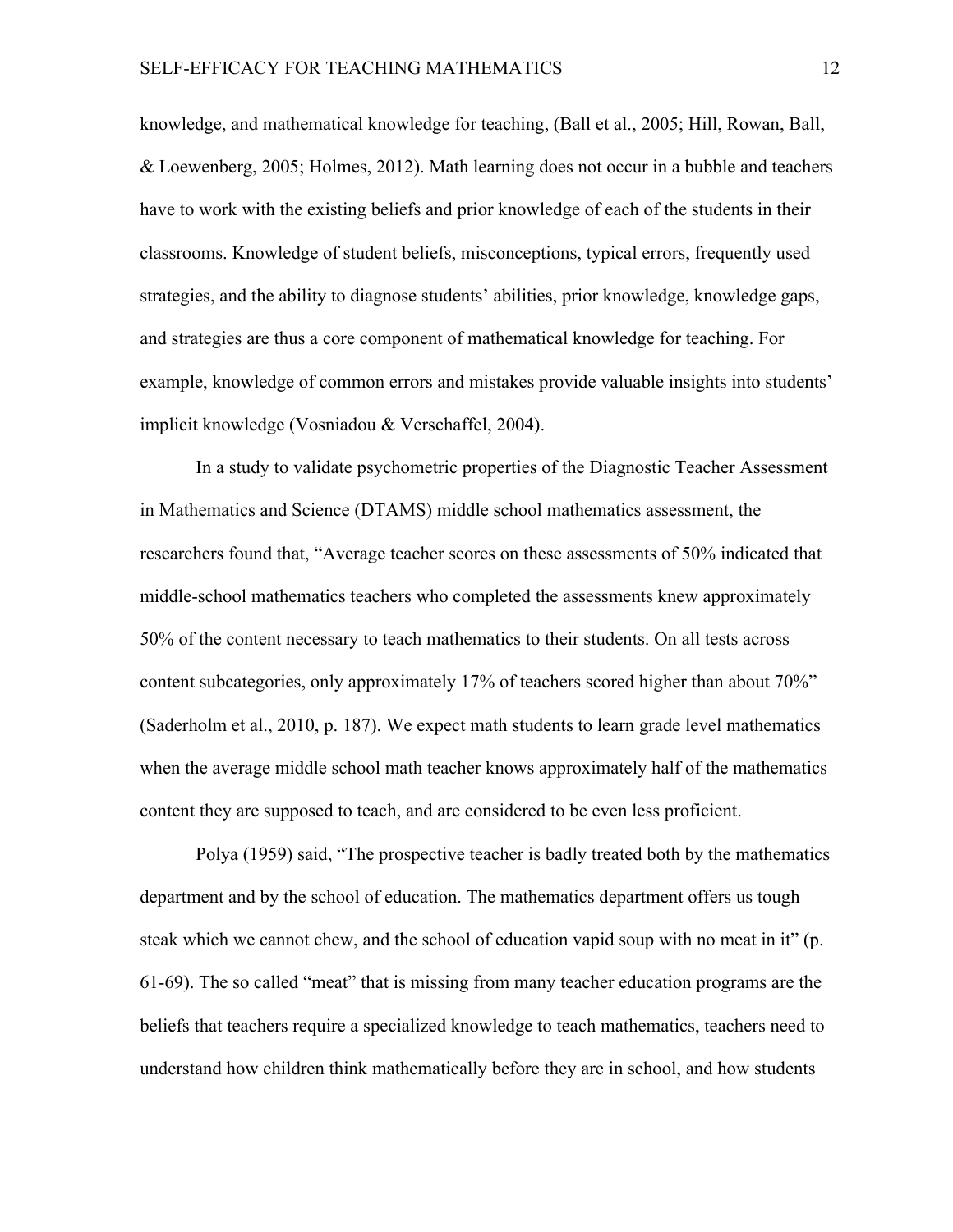actually learn mathematics in school. The difference in beliefs is the emphasis on: learning what effective mathematics teaching is, why the teaching methods are effective, understanding how students learn and think about math, and learning how to teach mathematics effectively in a manner that promotes students' mathematical learning over their performance. As Adler et al (2005) stated in a discussion over the future direction of research in mathematics teacher education, "We do not understand well enough how mathematics and teaching, as inter-related objects, come to produce and constitute each other in teacher education practice" (p. 378).

#### **Summary**

This study will examine some of the ways in which self-efficacy beliefs, personal beliefs systems, and knowledge interact and influence each other, with particular attention focus on how they relate to the formation of self-efficacy beliefs about teaching mathematics. This study will contribute to the call for research on self-efficacy for teaching (Klassen et al., 2011) in the following ways:

- 1. Using more statistically complex research methodologies, in this case, multiple regression analyses and multivariate analysis of variance.
- 2. Achieving a better understanding of the sources of self-efficacy by looking at its relationships with difference domains and levels of self-efficacy, belief systems, and types of knowledge.
- 3. Increasing what is known about different domain and level specific self-efficacy, in this case, self-efficacies for teaching, doing math, and teaching math.
- 4. Increasing what is known about self-efficacy in cultures other than ethnically White North American populations, in this case, Hispanic pre-service teachers in the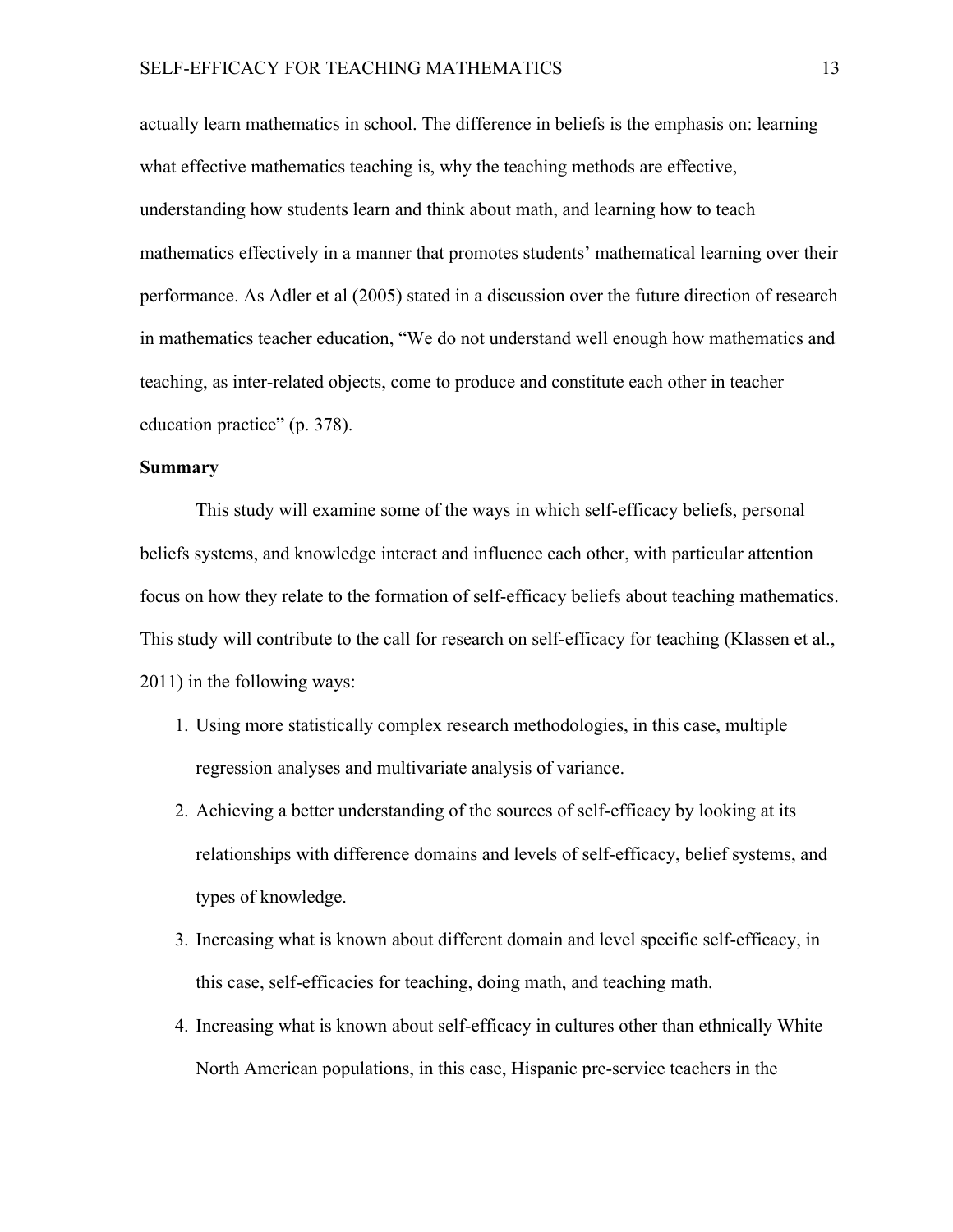southwestern United States where their population is equal to or greater then the White population.

- 5. Increased knowledge about pre-service teachers self-efficacy and development of self-efficacy.
- 6. Conducting self-efficacy research using theoretically aligned instruments proven to be reliable and valid, or created to be consistent with theory and Bandura's guides for constructing self-efficacy scales.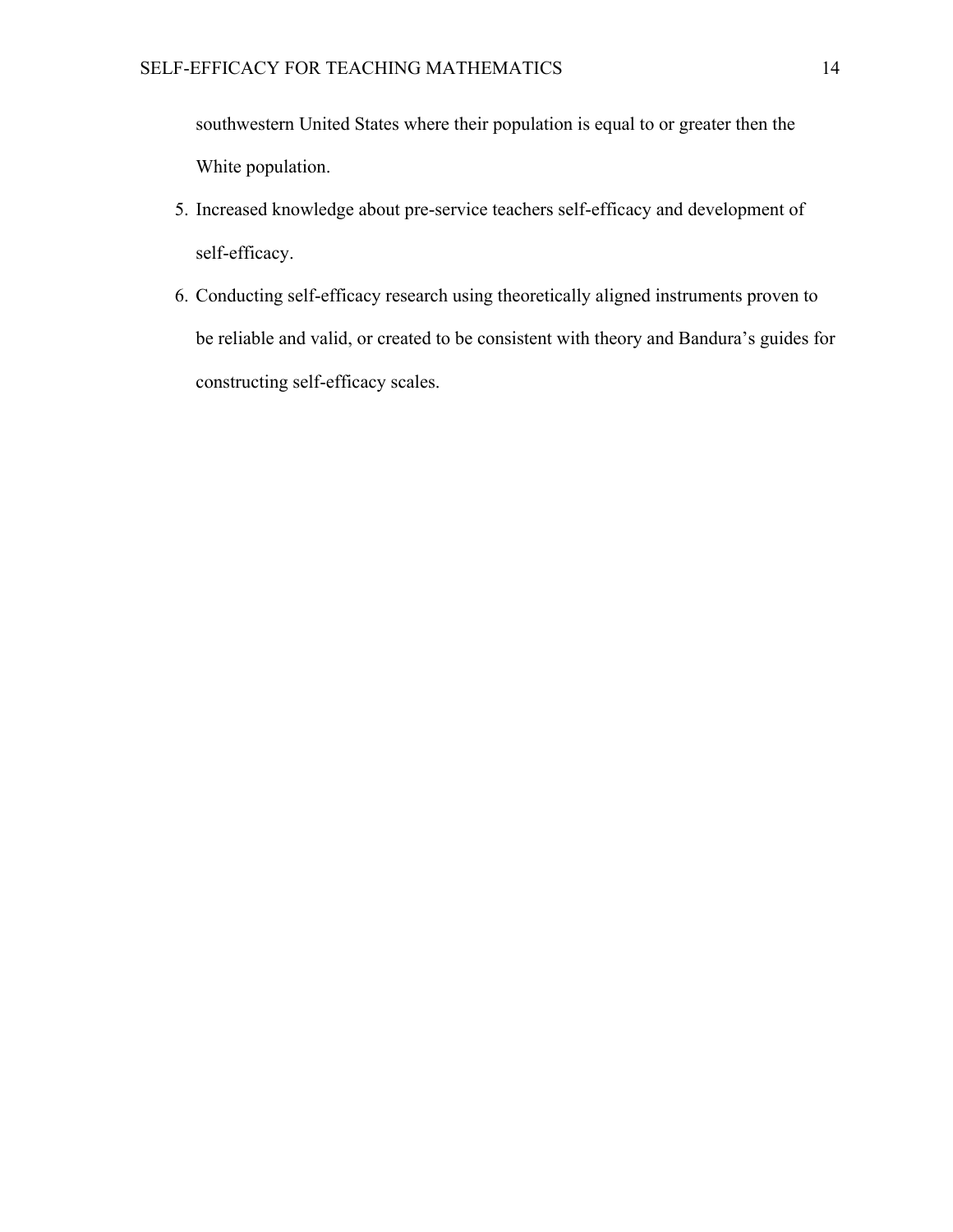#### CHAPTER 2

#### LITERATURE REVIEW

#### **Selection of Literature Reviewed.**

Articles published in the year 2000 or later were given preference in order to review studies conducted after it was generally accepted in the field that the instruments used up to that point were not effective or reliable measures of a teacher's self-efficacy, beliefs, or knowledge. Since around the year 2000, multiple efforts have been made to design new sets of instruments to measure the following constructs as they relate to the teaching of mathematics: self-efficacy (Bandura, 2006; Dellinger, Bobbett, Olivier, & Ellett, 2008; Labone, 2004; Pajares, Hartley, & Valiante, 2001; Tschannen-Moran & Woolfolk Hoy, 2001; van Dinther, Dochy, Segers, & Braeken, 2013), beliefs (Ambrose, Clement, Philipp, & Chauvot, 2004; Cooney et al., 1998; S. A. Karabenick & Maehr, 2007; R. A. Philipp et al., 2007), and knowledge (Adler et al., 2005; Bell, Wilson, Higgins, & McCoach, 2010; Bush, 2005; Copur-Gencturk & Lubienski, 2013; Hill, 2010; Hill et al., 2005; Holmes, 2012; Linsell & Anakin, 2012; R. A. Philipp et al., 2007; Saderholm et al., 2010)

Initial search terms used to find articles began with the main constructs, self-efficacy, teacher-efficacy, beliefs, knowledge, then narrowed down by focus/content area and their various iterations. For example, for a search relating to self-efficacy, the following terms were used: "self-efficacy", "teacher efficacy" "teacher self-efficacy", "self-efficacy for teaching", "math self-efficacy", "self-efficacy for teaching math". From those results, the best matching articles, most cited articles, and articles published in the most prestigious journals were reviewed for relevance, retrieved, and saved for further review.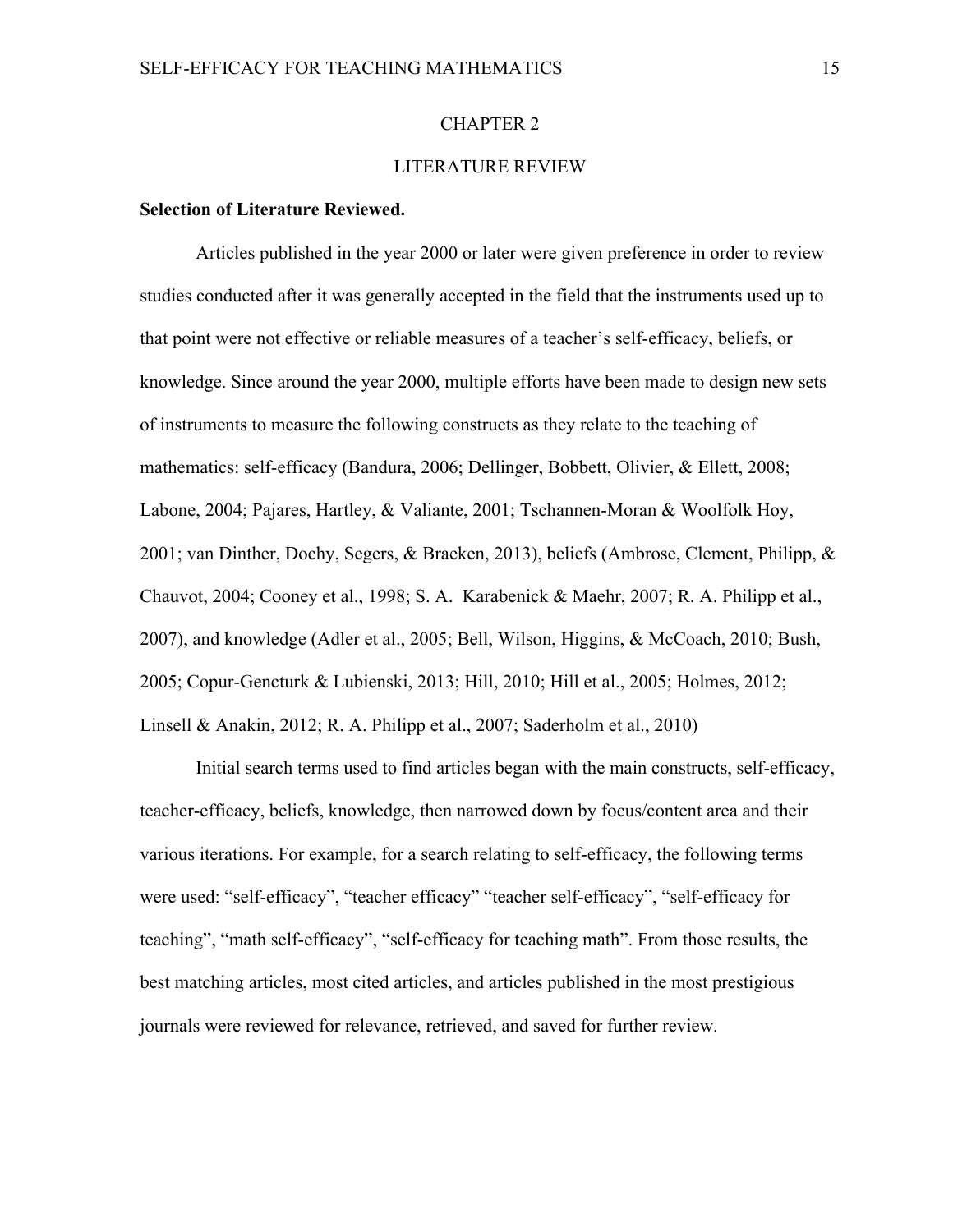Subsequent search rounds relied on information discovered from the articles retrieved during the initial round. For example, several of the articles discovered in the first round of searches related to self-efficacy for teaching either used or referred to an instrument called "the Teachers' Sense of Efficacy Scale" or TSES. Since that was a self-efficacy instrument of interest, the search terms "Teachers' Sense of Efficacy Scale" and "TSES" were used in subsequent searches. Additionally, authors who were commonly cited in the relevant selfefficacy literature were also used as search terms, both as authors and in terms of a general word search: "Bandura", "Tschannen-Moran & Woolfolk Hoy", "Pajares".

Final search rounds involved referring to reference lists of the previously retrieved articles and conducting on-line searches outside of the electronic library and educational databases used in prior rounds. Instead the searches were conducted using Google scholar. The process for searching using Google Scholar followed the same steps and procedures as outlined above. The Google searches helped to discover grants and research projects dedicated to the research and design of assessments of teachers' self-efficacy, beliefs, and knowledge. The discovery of the grants and projects was invaluable as they contained newly developed assessments that were not discovered through the academic searches, and ultimately led to the development of several instruments used in this study.

Articles that were either about instruments known to be ineffective, or studies that used those same instruments, were excluded from review. For example, in the field of teacher's self-efficacy, there is an instrument used extensively and still being used today, although it has been repeatedly found to be an ineffective measure: The Teacher Efficacy Scale (TES) by Gibson and Dembo (1984).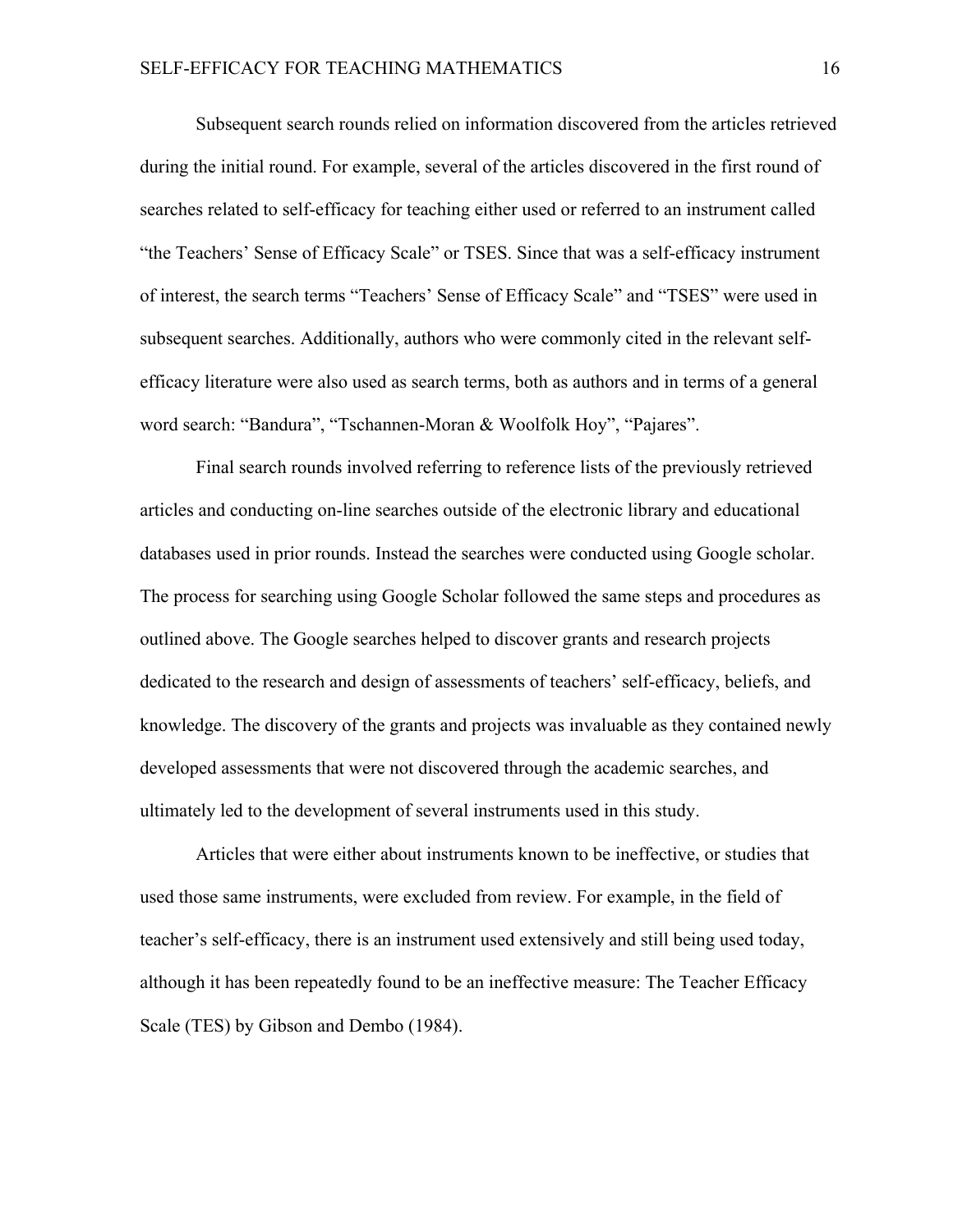The TES instrument suffers from reliability issues, poor construct validity, and measurement error issues (Heson, Kogan, & Vacha-Haase, June 2001), yet continues to be used in spite of the known and reported issues. Studies using the TES to measure the construct teacher self-efficacy were excluded from review, with the exception of articles using it in conjunction with other self-efficacy measures. Only studies using the TES as one of several instruments being compared and analyzed to determine factor structures, reliabilities, and validities were retained for later review. Another instrument found to have poor properties but a high level of usage was the Mathematics Teaching Efficacy Beliefs Instrument (MTEBI), whose fundamental design was based on modifying the TES. So while the TES and MTEBI are instruments that would commonly be used in a study similar to this one, they will not be included in the review of literature or utilized in the study.

#### **Self-efficacy**

"Self-efficacy beliefs affect the quality of human functioning through cognitive, motivational, affective, and decisional processes" (Bandura, 2012, p. 13).

The importance of the self-efficacy beliefs of teachers cannot be underestimated. Self-efficacy beliefs influence teachers' cognition, motivation, affect, and choices. These beliefs play a role in their outlook on life, whether they are an optimist or pessimist, and the degree to which they have self-enabling or self-debilitating attributes for their failures and successes. Teacher's self-efficacy beliefs influence their level of motivation and perseverance, the goals they set for themselves, and their self-regulation of emotional states. They also influence teachers' job satisfaction, vulnerability to stress and depression, and their self-perceptions of teaching effectiveness (Caprara, Barbaranelli, Steca, & Malone, 2006; Skaalvik & Skaalvik, 2010). The choices teachers consider and the choices teachers make are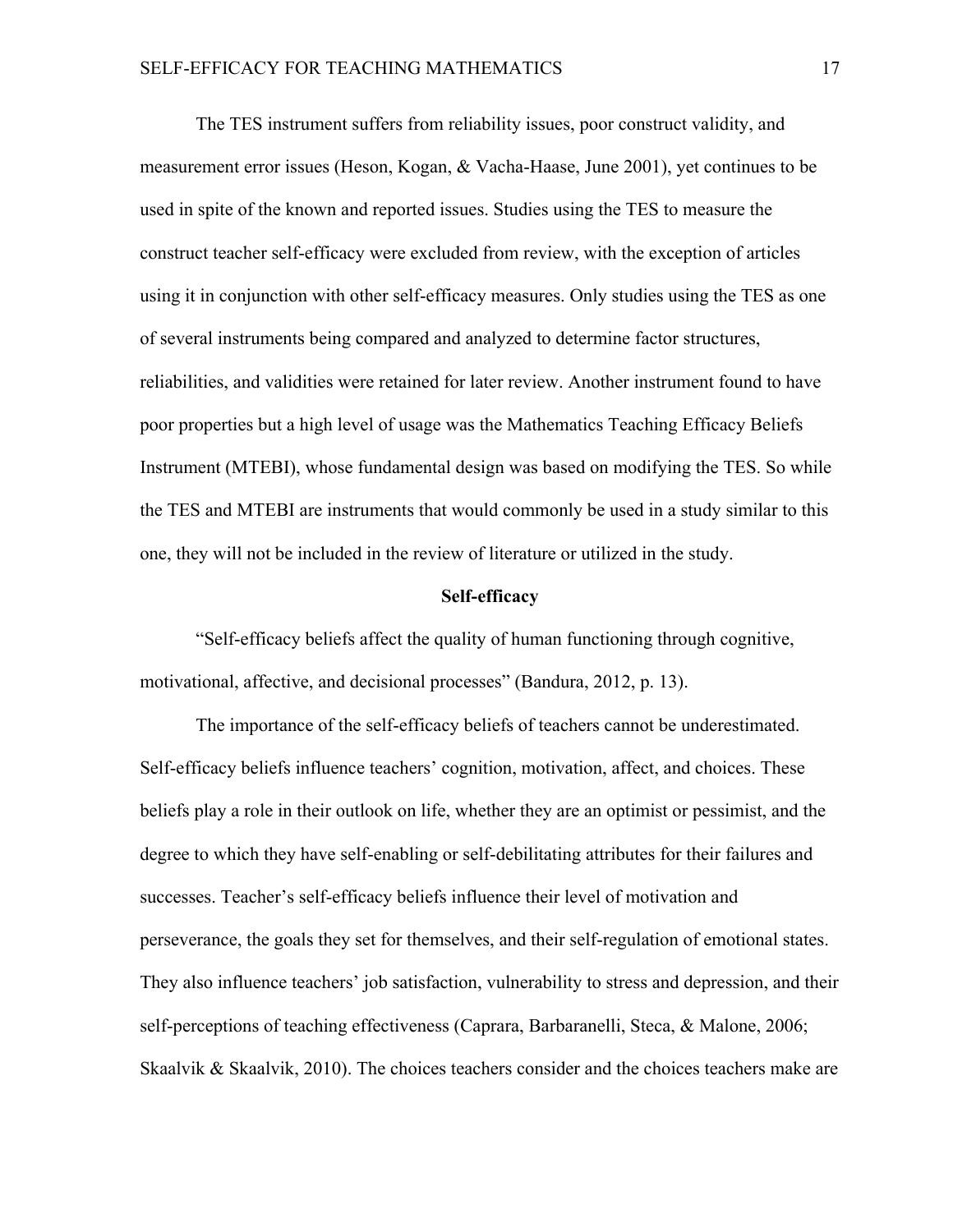rooted in their self-efficacy beliefs, and whether or not they think themselves capable of successfully exhibiting effective teaching behaviors.

#### **Self-efficacy and Social Cognitive Theory**

"People create social systems, and the authorized rules and practices of social systems, in turn, influence human development and functioning" (Bandura, 2012, p. 15). Grounded in social cognitive theory, self-efficacy beliefs are of an agenic perspective (Bandura, 2012), meaning they are the areas in which individuals have the power to assert control over, or have personal agency over their future outcomes. As Bandura (2012) explains, in social cognitive theory's "triadic codetermination, human functioning is a product of the interplay of intrapersonal influences, the behavior individuals engage in, and the environmental forces that impinge upon them" (p. 11) Interpersonal, behavioral, and environmental factors interact in a combination of bidirectional relationships to influence human functioning. Understanding the complex interplay occurring between individuals' interpersonal attributes, behaviors and the environment sheds light on why humans do the things they do. If the environment is a mathematics classroom, and the behaviors are teaching math, then understanding the interpersonal attributes of teachers like self-efficacy, knowledge and personal beliefs systems of teachers would benefit teacher education programs. Exposure to experiences teaching in effective learning environments help preservice teachers develop adaptive teaching behaviors along with healthy, realistic and positive self-efficacy beliefs for teaching math.

Looking through the lens of social cognitive theory, where teacher education programs can have the most impact on the development of effective math teachers, is in the intrapersonal realm. Teachers do not always choose their teaching environment. The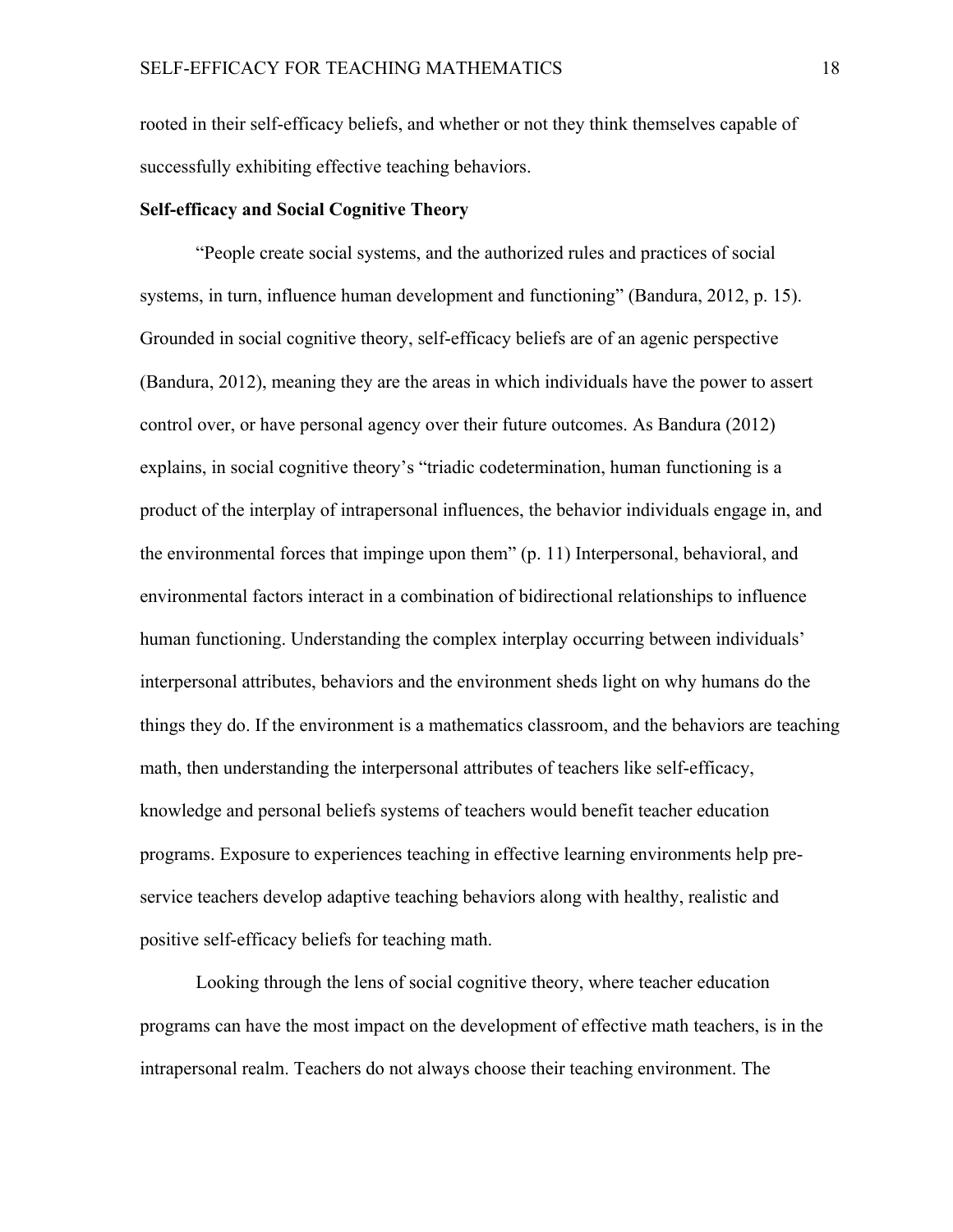profession of teaching involves hundreds of unplanned split-second decisions and behaviors every day. Lesson plans rarely go exactly as planned. It is impossible to plan for every possible situation and anticipate every possible students' questions, behaviors, and responses. It is teachers' intrapersonal attributes that influence their teaching behaviors. Teachers' behaviors in the math classroom influence their students' academic achievement in math and level of mathematics anxiety, which influences the development of their own students' selfefficacy for doing math.

#### **Self-efficacy Defined**

Self-efficacy is an individual's perception of his/her own capability to execute an action in a given situation. "Self-efficacy is concerned with perceived operative capability" (Bandura, 2007, p. 651), the "can do" belief individuals assert in order to execute meaningful actions. There are different types of efficacy and they "vary across activity domains and situational conditions rather than manifest uniformly across tasks and contexts in the likeness of a general trait" (Bandura, 2012, p.13). The two main types of efficacy, personal efficacy aka self-efficacy and collective efficacy. As stated above, personal efficacy is a self-belief about one's own capability to act successfully in a given situation. Collective efficacy is the belief people hold about the shared capabilities of the social groups and/or organizations to which they belong. Of interest in this study are pre-service teachers' (PSTs), self-efficacy beliefs to teach, do math, and teach mathematics, as well as their beliefs and knowledge of math and teaching math.

Capability and ability are not synonymous as Bandura (2007) points out, "Able denotes mere possession of ability or capacity" (Bandura, 2007, p. 652). Capability involves personal agency, the "can do" belief needed for action. A person may possess the abilities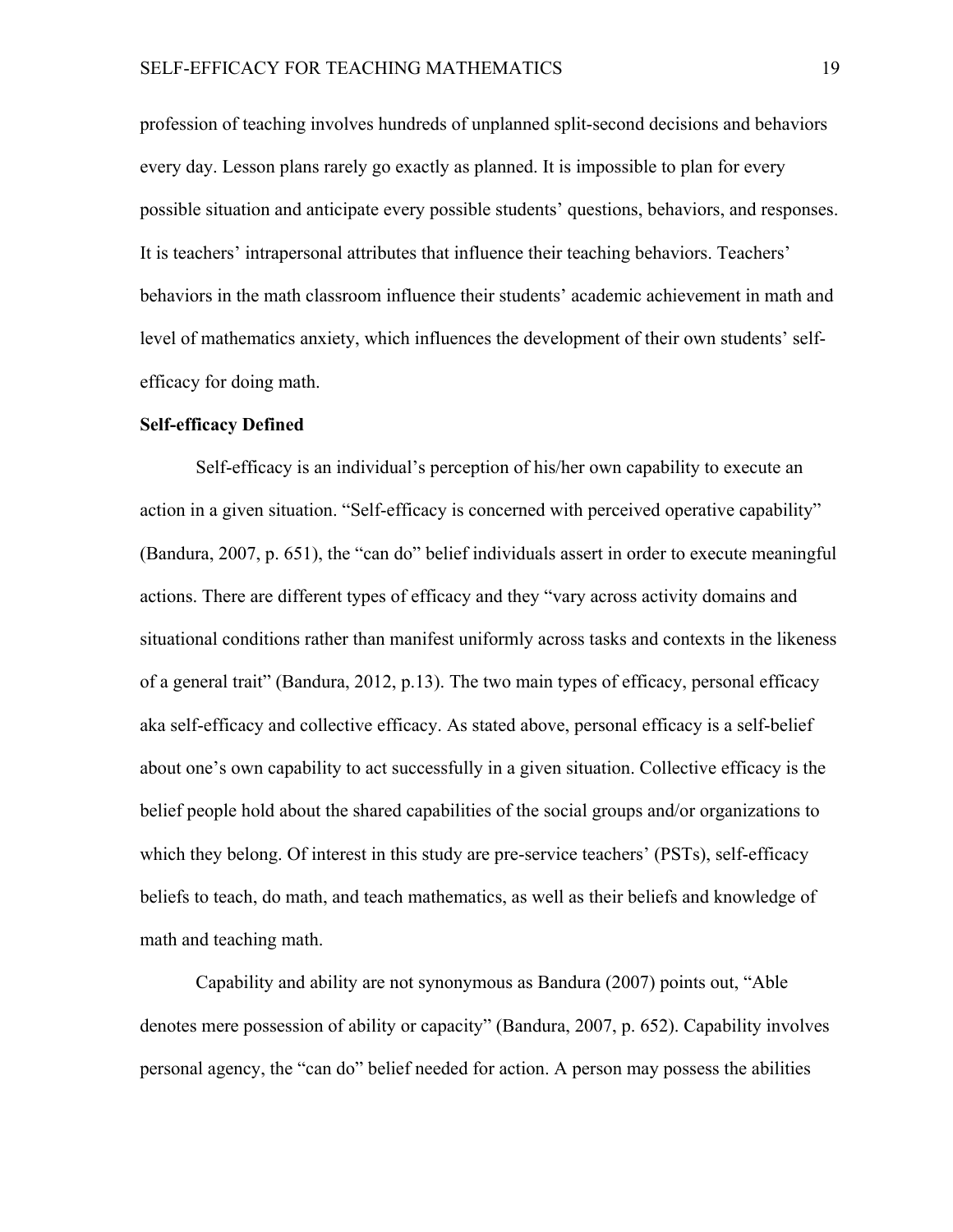needed to learn math – they can read, they can write, they know their numbers, they can pay attention, but if they do not believe themselves capable of learning math, mere possession of these abilities is inconsequential. Klassen et al. (2011) further distinguish self-efficacy from other types of self-beliefs, in that "beliefs about self-efficacy reflect judgments of *capability*, beliefs about self-concept refer to beliefs about current *ability*, and beliefs about self-esteem reflect self-worth" (p. 26). It is important for teacher education programs to focus on the development of teachers' beliefs and perceptions of their math teaching capabilities.

#### **Sources of Self-efficacy Beliefs**

According to Bandura's theory of self-efficacy (1997) there are four sources from which self-efficacy beliefs are developed: mastery experiences, social modeling (formerly vicarious experiences), social/verbal persuasion, and physiological and affective states. Mastery experiences include the acquisition of knowledge, skill development and refinement, practice, performances, typically formal learning and educational experiences. Social modeling involves instances in which learning occurs indirectly, not by the learner doing but by the learner watching. Pre-service teachers learn by watching teachers teach. The quality of learning is dependent on the model being watched, the perceived expertise, the similarity of the model to the learner, and the ability of the learner to envision themselves as the model. Social or verbal persuasions include the feedback and messages a learner receives. Preservice teachers are likely to have received affirming messages about the virtues of teaching as a career to pursue and feedback that they themselves would be a good teacher. Physiological and affective states acknowledge the influences our bodies have over our experience and memories. Students having experienced unpleasant mathematics learning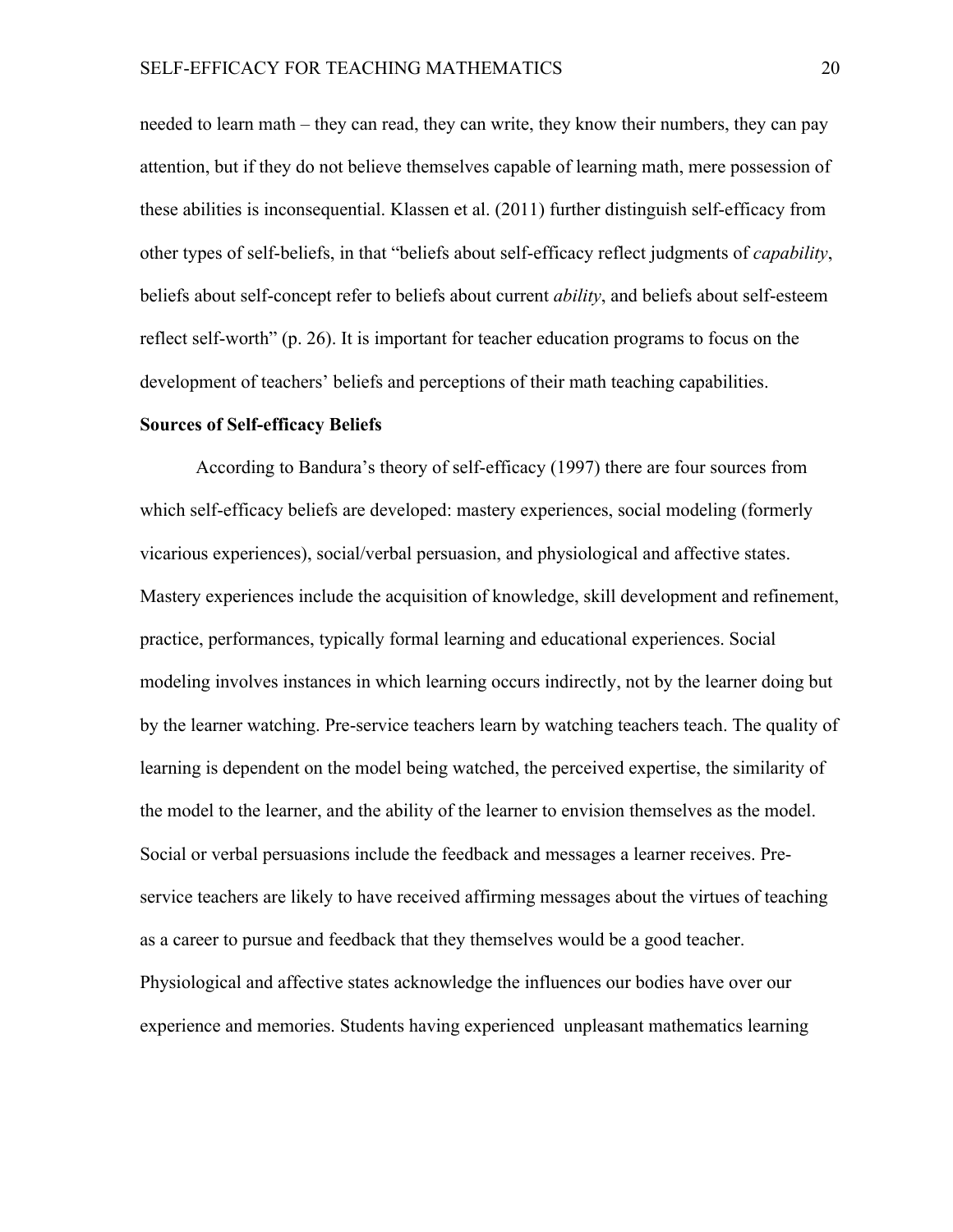environments may suffer from mathematics anxiety when those memories are triggered (Austin & Wadlington, 1992)

There are a variety of ways researchers refer to the various types of self-efficacy beliefs, so some clarification of terms is needed. Bandura refers to self-efficacy as "perceived self-efficacy" but then states that for literary acumen will use "self-efficacy". Usher et al. ( 2008) use the terminology "self-efficacy beliefs" throughout the entirety of their article. The term "teacher efficacy" was used by Klassen et al. (2011) as an umbrella term covering teachers' self-efficacy beliefs and teachers' collective efficacy beliefs. When in the domain of teaching, another term commonly used is "teachers' sense of efficacy" (Tschannen-Moran & Woolfolk Hoy, 2001). For the purposes of this study, all types of personal efficacy beliefs will be referred to as "self-efficacy for '*x'* : self-efficacy for teaching, self-efficacy for doing math, and self-efficacy for teaching math. Collective efficacy is beyond the scope of this study, but does appear in the literature review and in the discussion chapter in directions for future research.

#### **Self-efficacy Research**

In a longitudinal study of the development of teacher efficacy beliefs, or as they are referred to in the following study review, researchers Woolfolk Hoy and Spero (2005) measured teachers' sense of efficacy beliefs at three points in time: pre-service, student teaching, through the first year of teaching. At the time of their data collection, there were still no proven measures of teacher efficacy or self-efficacy for teaching. In order to protect their study from the consequences of using measures with poor psychometric properties and gain validity and reliability information for newer measures, four different measures of teacher efficacy were used and compared.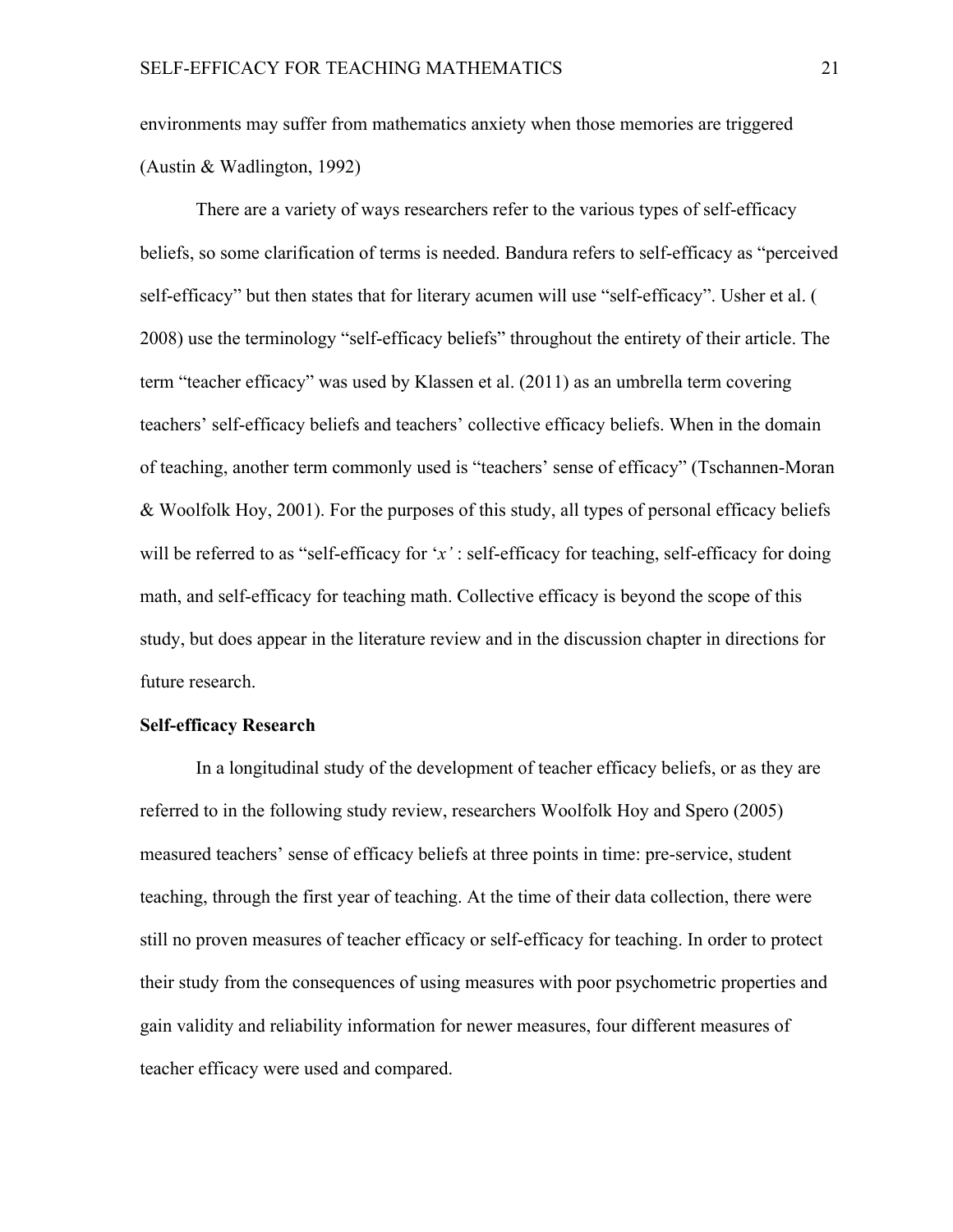The first instrument contained two measures, one for personal teacher efficacy (PTE) and one for general teacher efficacy (GTE). The instrument combined items from the earliest two measures widely used in teacher efficacy research: the two-item RAND (1978) instrument and the Teacher Efficacy Scale (TES) by Gibson and Dembo (1984). Both instruments suffer from psychometric and theoretical validity issues, but have been so widely used in the literature, including them in their study for the purposes of gaining a better understanding of what exactly the items were measuring was justified. The second instrument is Bandura's (2006) 30-item teacher self-efficacy scale, which prior to this study had not been used with pre-service teachers. The third instrument is a newly created Ohio State Teacher's Confidence Scale.

The researchers sought to answer how teacher efficacy beliefs develop and change over time and what factors were related to the teachers' sense of efficacy beliefs. They then compared and contrasted the four different measures of teacher efficacy beliefs. The results of the study indicated a trend in the development of teacher efficacy beliefs over time. The trend showed a high self-efficacy for teaching before student teaching, which peaks after student teaching, and plummets during their  $1<sup>st</sup>$  year teaching, falling to below the initial preservice teachers' values (Woolfolk Hoy & Spero, 2005). The trend was consistent with prior research findings in that pre-service teachers have a higher self-efficacy for teaching than novice teachers, and that there is a statistically significant drop in teachers' self-efficacy beliefs during their first year of teaching (Tschannen-Moran & Woolfolk Hoy, 2007).

This drop in self-efficacy for teaching during the initial year of teaching may be due to pre-service teachers tendency to "underestimate the complexity of the teaching task and their ability to manage many agendas simultaneously" (Woolfolk Hoy & Spero, 2005, p.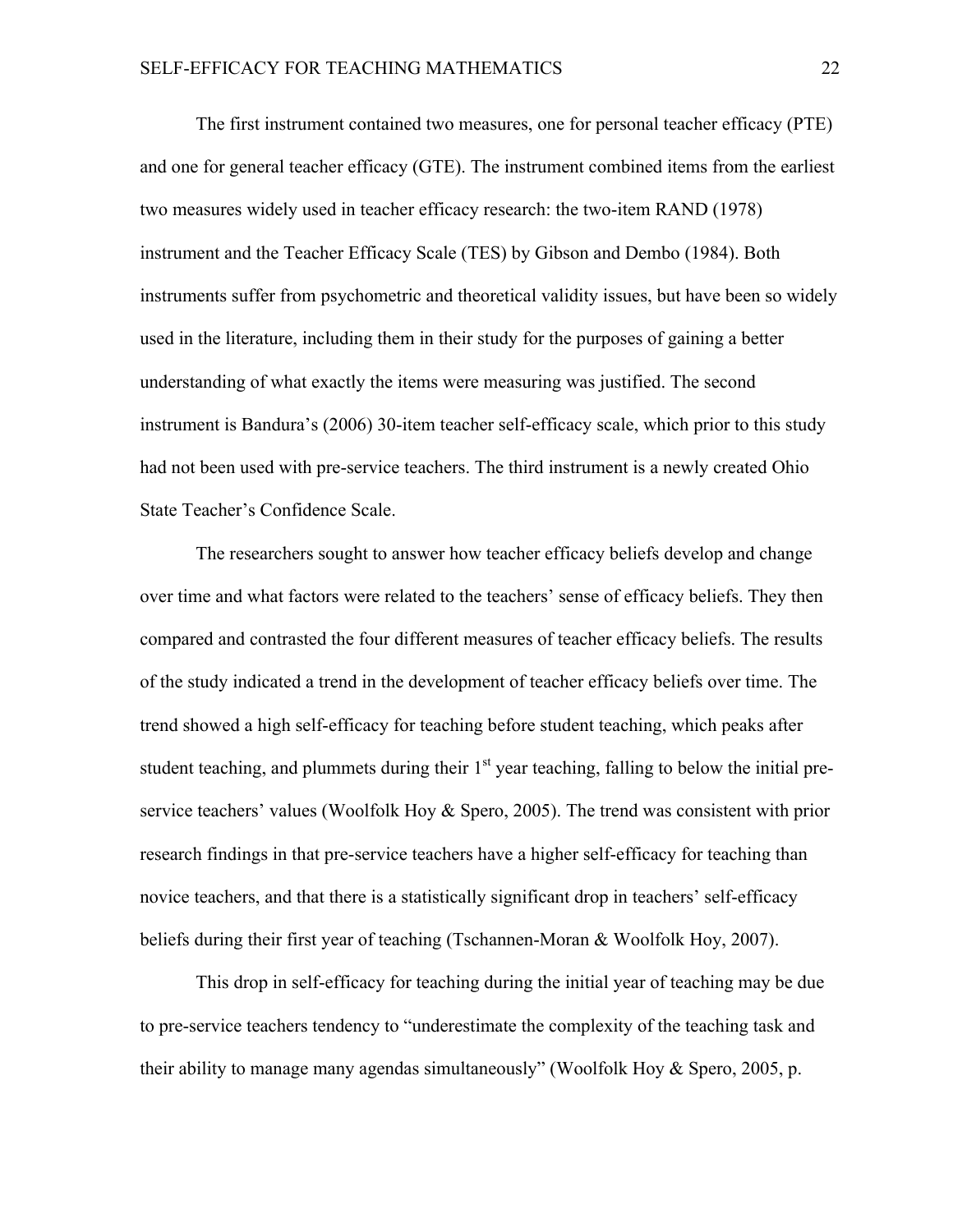353). They also surmised the decline could be due to the withdrawal of mentoring support that occurs when teachers enter their own classrooms. The greater level of perceived support decreased the difficulty rating of their teaching assignment. Novice teachers' perceived satisfaction with their performance changed in the same direction as their efficacy beliefs: as satisfaction increased, so did their teacher efficacy. They also found that perception of success was negatively correlated with their students SES. The lower their students' SES were, the higher the reported perceptions of achievement went (Woolfolk Hoy & Spero, 2005).

Along the same lines, the study found that the novice teachers who reported having satisfactory mentoring support during their rookie year were more likely to be teaching at schools where students have higher SES. Teachers teaching at the schools with the fewest students on free or reduced lunch had the highest levels of perceived support. The importance of mentoring programs for novice teachers was emphasized, especially at low SES schools. It was found that as perceived support increased, so did perceived teacher efficacy (Woolfolk Hoy  $\&$  Spero, 2005). The study highlights the important of the teaching environment on teachers in their perceived experiences and teacher efficacies.

Teachers' collective efficacy beliefs are the beliefs teachers' hold about their colleagues' and school's capability to teach their students. It is the judgment of an entire school – the perceived beliefs as to whether or not the teachers can meet the needs of their students and teach them effectively. Teachers' collective efficacy beliefs "are an emergent group property that influence how teachers in a school cope with a variety of challenges" (Klassen et al., 2011, p. 23). The researchers call for increased attention to be paid to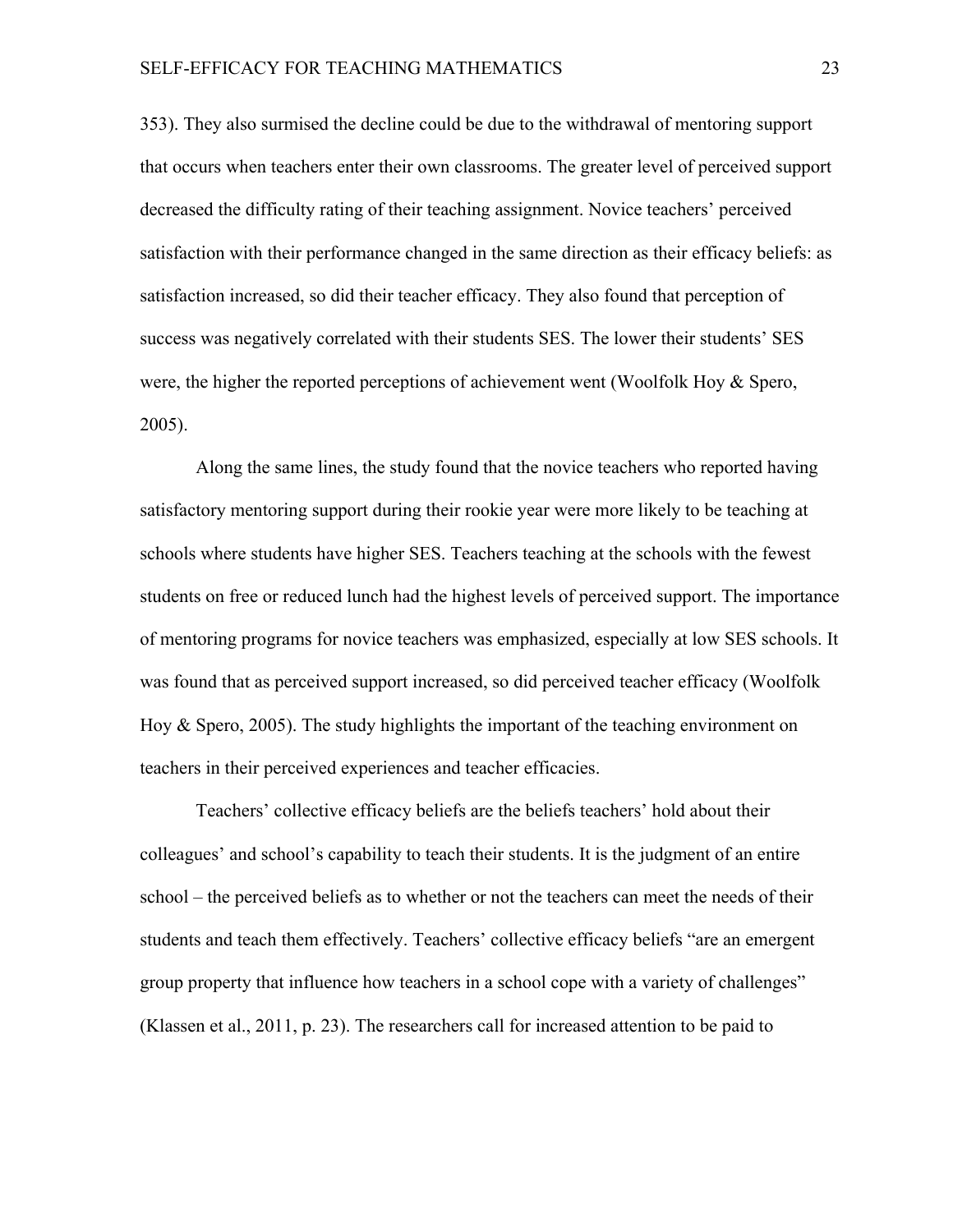teacher's collective efficacy, however, consistent with the literature reviewed, it was beyond the scope of this study.

The study involved a meta-analysis of all teacher efficacy research published in peer reviewed North American journals from 1998-2009. A new wave of teacher efficacy research emerged after calls went out for additional studies to be conducted on self-efficacy for teaching. Prior to this wave of research, what was needed were studies using new instruments, varying research methodologies (qualitative, longitudinal, quasi-experimental, mixed methodology), and aligned with Bandura's theory of self-efficacy. A large body of research on teacher efficacy has transpired since then, and Klassen et al. (2011) reviewed a total of 218 articles. They examined changes in teacher efficacy research trends over time, summarized proposed directions for future research, examined the variety of methodologies used and the frequencies of their use, looked at the findings related to the sources of teacher efficacy, which academic domains have been studied and which are lacking, the degree to which teacher efficacy research has been internationalized, and if and how the conceptualization and measurement issues have been resolved.

To examine if there were any changes in research trends from the prior decade, they looked at he diversity of research methodology used, domain specificity, presence of collective efficacy and the degree to which teacher efficacy research has gone international, by counting and categorizing number of articles published per year. They found the lowest mean for studies including collective efficacy  $(M = 1.33)$  compared to means approximately four times higher for studies using qualitative and mixed methods  $(M = 4.17)$ , domainspecific focuses ( $M = 5.67$ ), and studies published in international journals ( $M = 7.92$ ). Compared to the prior decade, the mean total number of studies involving teacher efficacy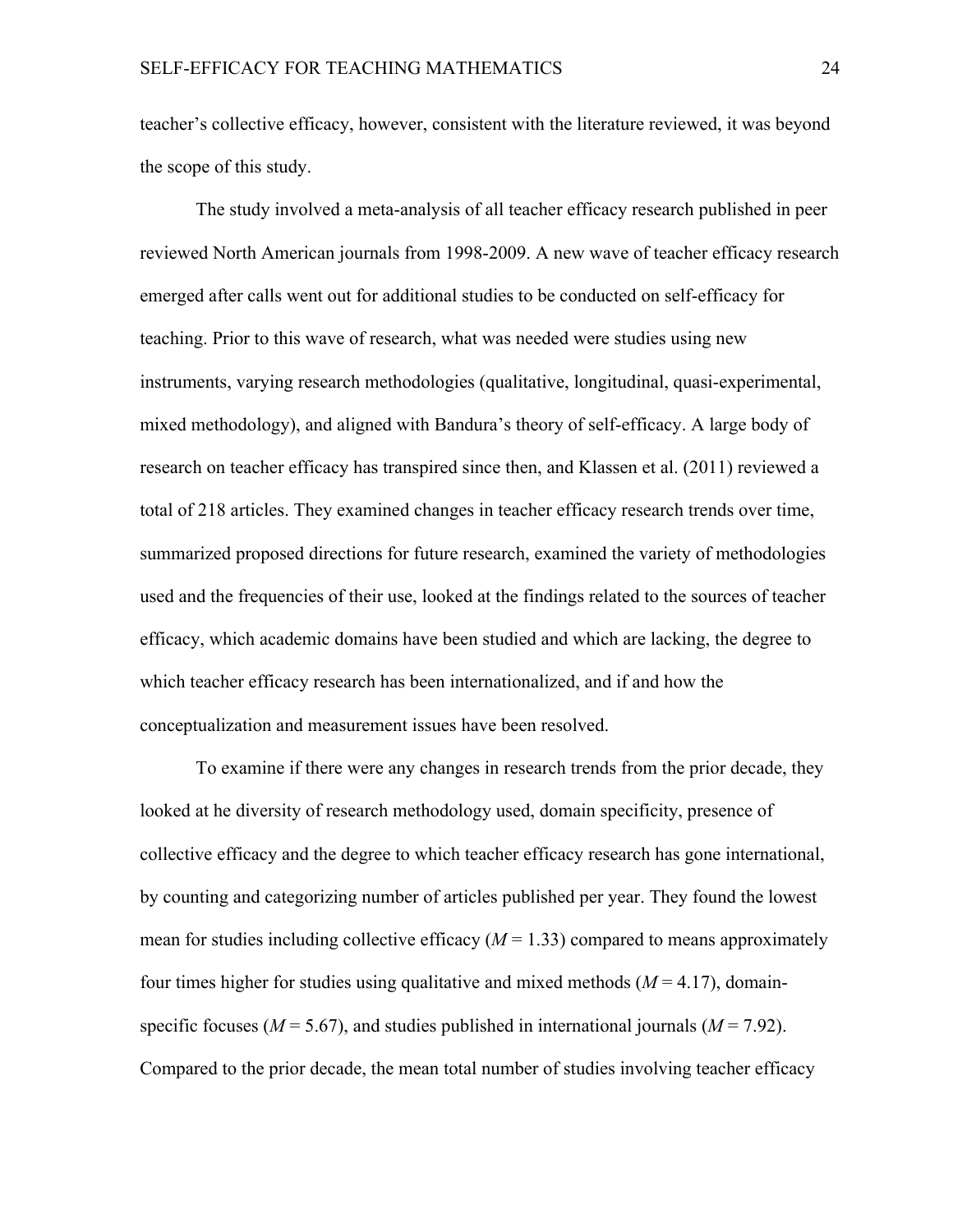published per year increased three-fold from 5.7 articles per year to 18.2 per year (Klassen et al., 2011). Their findings show that the importance and benefits of teacher efficacy research have been realized, especially within the international research community. They also found statistically significant increases in the publication of teacher efficacy studies in diversity of methodology, domain specificity, internationalization, and inclusion of collective efficacy. However, because the increases could have merely been due to the overall increase in number of teacher efficacy studies published from the prior decade, they decided to examine the proportional increases by category. There were statistically significant changes in the proportion of internationalization and occurrence of collective efficacy research. There were no changes in the proportion of domain specific studies or the diversification of research methodologies used.

#### **Measurement Issues in Self-efficacy Research**

Researchers of teacher self-efficacy and teacher efficacy have written extensively about why the prior instruments are ineffective, inadequate, and suffered from poor construct and theoretical validity (Dellinger et al., 2008). The Teacher Efficacy Scale (TES) by Gibson & Dembo (1984), Bandura's Teacher Self-efficacy Scale (1996), and the 2-item RAND instrument (1978) were the most frequently cited instruments used in the teacher self-efficacy literature and were also the most cited for needing improvement (Dellinger et al., 2008; Fives & Buehl, 2009; Heson et al., June 2001; Klassen et al., 2011; Pajares, 1992; Tschannen-Moran & Woolfolk Hoy, 2001; Usher et al., 2008; Woolfolk Hoy & Spero, 2005).

These misunderstandings have led to one of the recurring issues with self-efficacy research: lack of construct and theoretical validity. In studying the theorized four sources of self-efficacy, researchers have used course grades, test scores, asked participants to quantify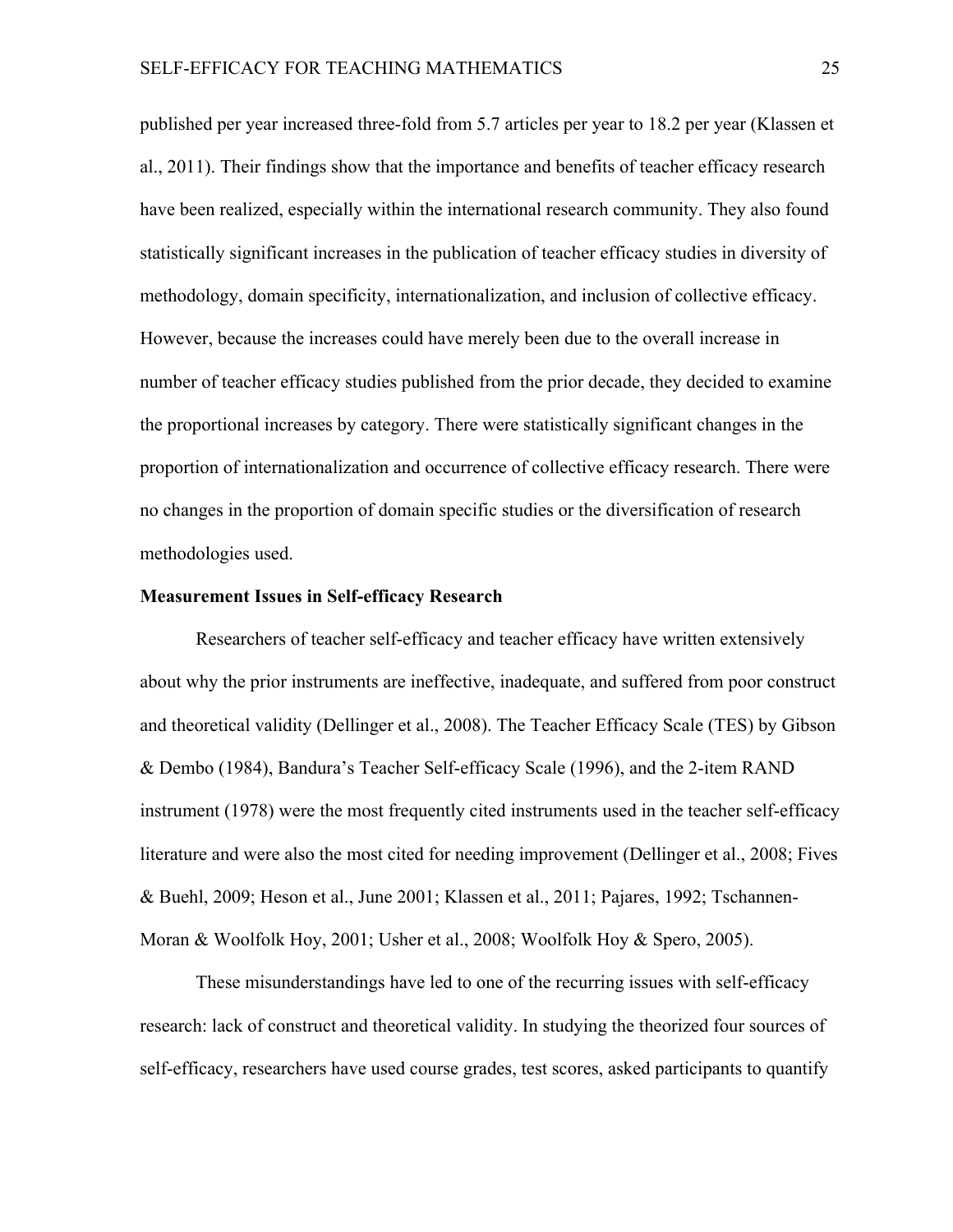their experience, and other outcome related variables to measure the construct mastery experiences, instead of the individuals' self-perception about these experiences (Usher et al., 2008). An individual's performance or ability to perform is not self-efficacy. Self-efficacy is that individual's perception or belief about their capability to perform. Actual skills and scores are inconsequential if they are not aligned with their self-efficacy judgments. For example, a student receives a 95% on a math test, the best score out of all the other students, but if that student sees his/her performance as a failure in not having achieved a perfect score, and self-efficacy might suffer. "The same level of performance success may raise, leave unaffected, or lower perceived self-efficacy depending on how various personal and situational contributions are interpreted and weighted (Bandura, 1997, p. 81). It is the selfbelief component of self-efficacy that is often overlooked and appears to be the most prescient.

To address the measurement issues in self-efficacy research, several new measures have been developed, refined, and tested in the past decade, two of which are used in this study. The Teachers Sense of Efficacy Scale (TSES) (Tschannen-Moran & Woolfolk Hoy, 2001) and the Self-Efficacy for Teaching Mathematics Instrument (SETMI) (McGee & Wang, 2014) were used in this study, their use supported by the growing body of literature citing their sound psychometric properties and construct validity(Duffin, French, & Patrick, 2012; Fives & Buehl, 2009; O'Neill & Stephenson, 2012). This study will contribute to the literature by adding what is known about using the instrument with pre-service teachers and culturally diverse populations, in this case, Hispanic students.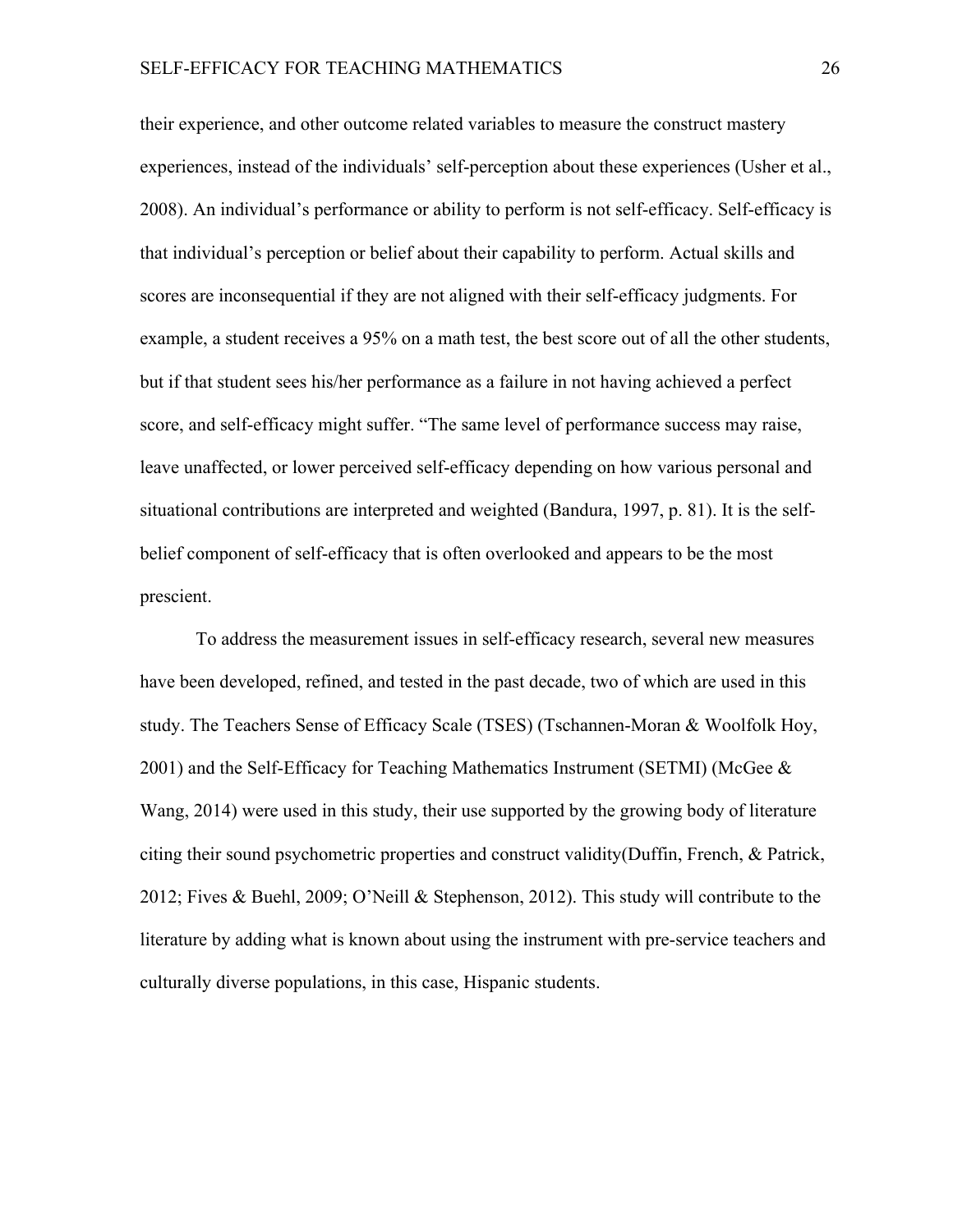## **Self-efficacy & Beliefs**

"Understanding future teachers' beliefs as well as how their beliefs are related to teaching practices and motivation may allow teacher educators to plan instruction that will best support the development of teachers. These beliefs may also play a role in what pre-service and practicing teachers learn in their course work and professional development experiences" (Fives & Buehl, 2008, p. 172).

It is commonly accepted that students come into the majority of classrooms with existing personal beliefs systems about what will be taught, and these beliefs will in turn influence what they will learn. Research has shown students' existing belief systems are resilient to change, especially when using traditional teaching methods (Ambrose, 2004). Other studies verified this finding when they discovered that the beliefs teachers held did not always correspond with their teaching behaviors. They taught in ways that were inconsistent with their personal belief systems (Raymond, 1997; Vacc & Bright, 1999).

Citing a list of researchers including Bandura, Pajares (1992) sees the examination of beliefs as the "best indicators of the decisions individuals make throughout their lives" (p. 136). Beliefs influence behaviors, and guide the course of action an individual takes. There are different types of beliefs, and of interest to this study are self-efficacy beliefs, individual belief systems , and knowledge as it relate to mathematics and the teaching of mathematics. Beliefs are judgments or opinions people hold. Self-efficacy is a type of self-belief like selfdetermination and self-concept. Knowledge is also falls under the umbrella of beliefs, in that knowledge is considered by some to be type of a justified or verified belief.

"The result is a view of belief that speaks to an individual's judgment of the truth or falsity of a proposition, a judgment that can only be inferred from a collective understanding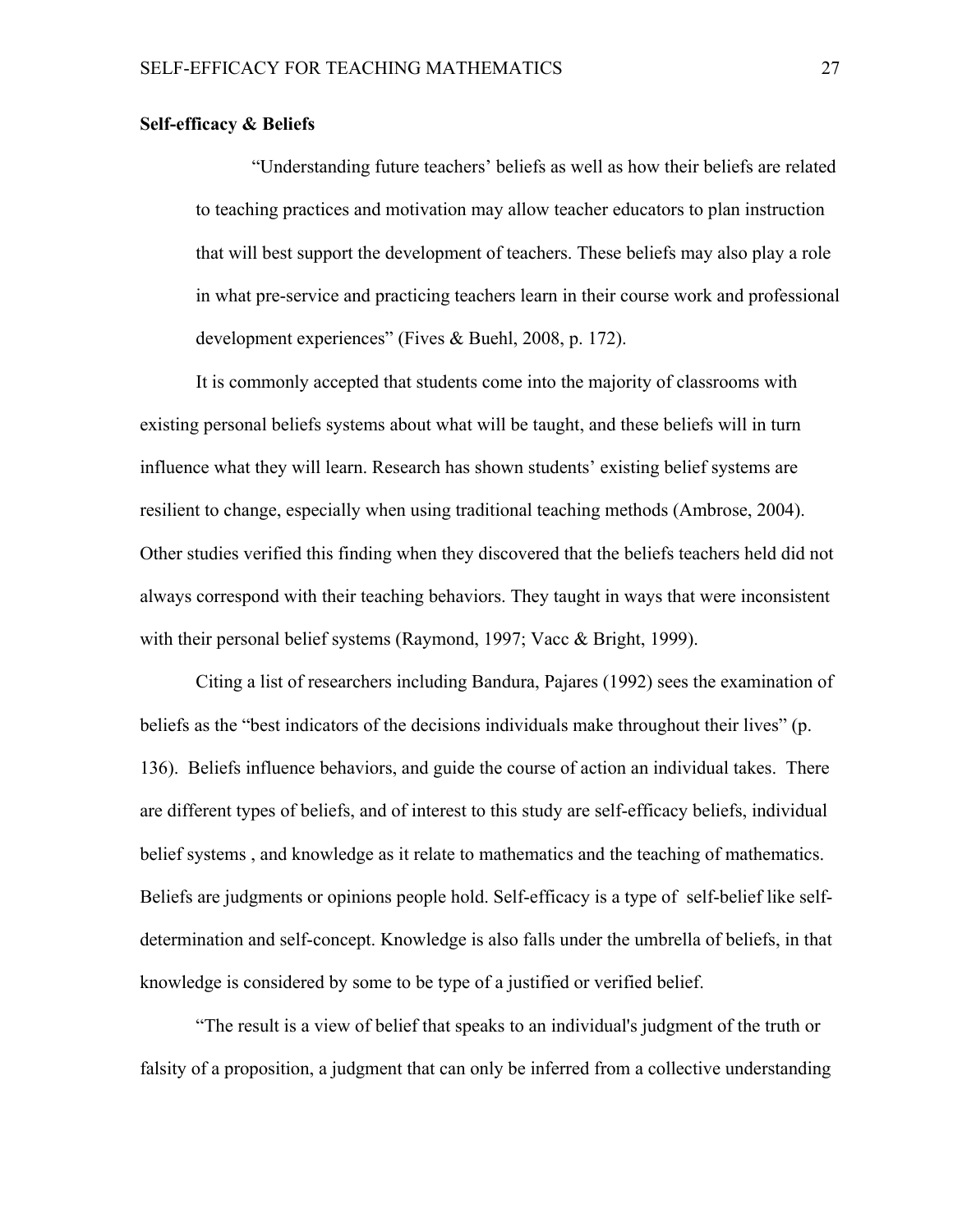of what human beings say, intend, and do. The challenge is to assess each component so as to have confidence that the belief inferred is a reasonably accurate representation of that judgment" (Pajares, 1992, p. 316). In reviews of the research literature, De Corte, Verschaffel, and Depaepe (2008) found that despite students' education levels, they hold "naïve, incorrect, and/or negative beliefs about mathematics as a domain and about mathematics learning and teaching. Moreover there is evidence that the prevailing teaching practices and the culture in mathematics classrooms are largely responsible for the development in students of those nonavailing beliefs" (p. 34).

## **Self-efficacy & Knowledge**

According to Bandura's theory of self-efficacy, one of its four sources is mastery experience. Mastery experience involves personal learning experiences, includes the acquisition of knowledge and skills. It makes sense that teachers' knowledge of math and teaching math would contribute to their self-efficacy beliefs for doing math, teaching, and teaching math. The research on teachers' mathematics content and pedagogical content knowledge to date has shown that the majority of elementary and middle school teachers do not have adequate levels, depths, and breadth of mathematics knowledge needed to be effective math teachers. One study compares the breadth and depth of teachers' mathematical knowledge by comparing the to popular taxonomies. They showed that the mathematics knowledge teachers possess is relegated to the lower levels of thinking and is limited to rote and procedural knowledge (Holmes, 2012).

Courses on how to teach elementary mathematics courses oftentimes merely teach the elementary math content, instead of having their students learn about children's mathematics thinking and explicitly addressing their personal belief systems about mathematics.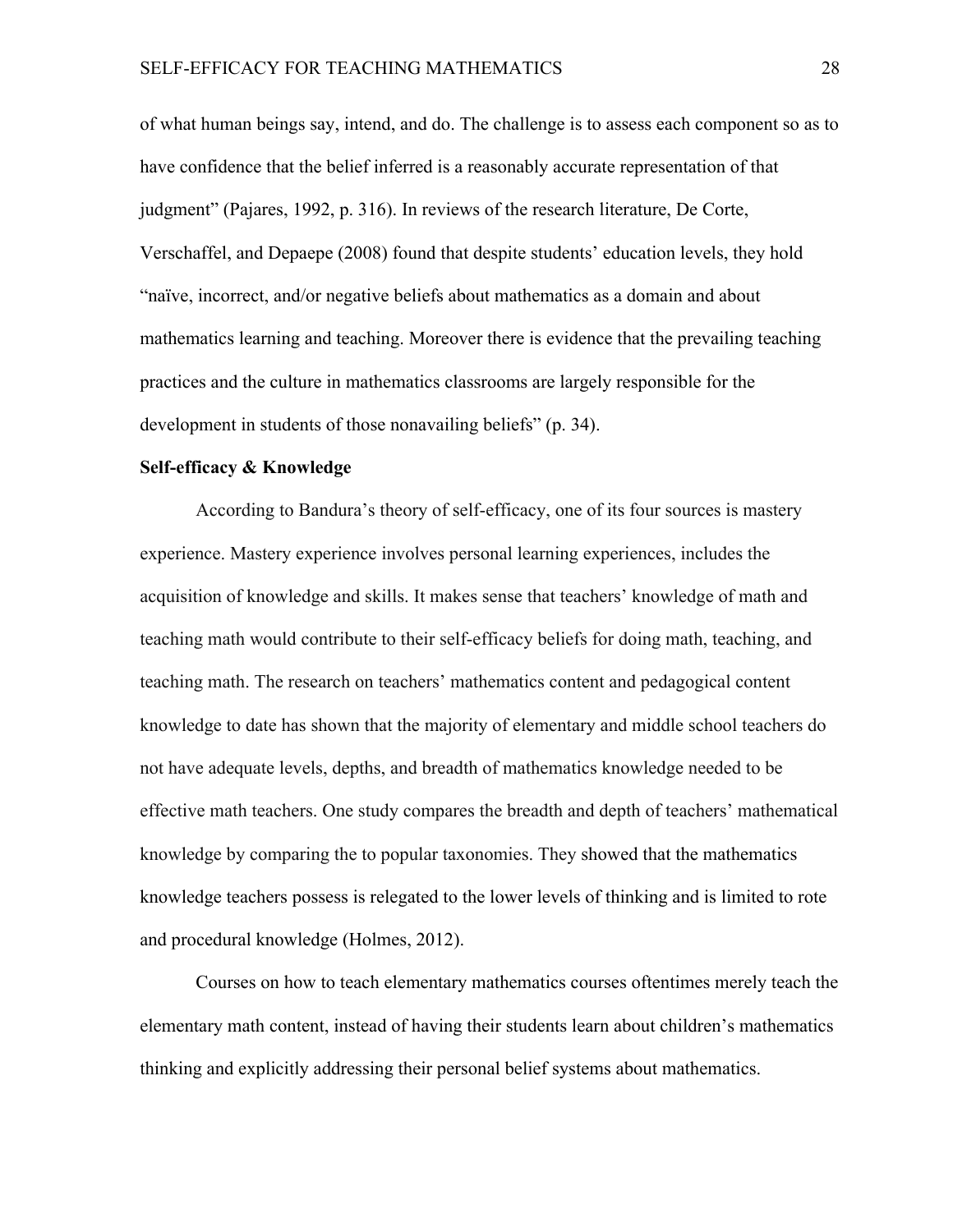Additionally, the Conference Board of the Mathematical Sciences, the National Council of Teachers of Mathematics and the National Council on Teacher Quality recommend that PSTs take 9 credit hours in mathematics courses specifically designed for teachers, yet the majority of institutions of higher education are not meeting the recommendations (Masingila et al., 2012).

Some of the issues involved in increasing the quality of teachers' mathematics knowledge are the same issues their students suffer from. Students with low self-efficacy beliefs for learning math and maladaptive personal belief systems about math have proven to be particularly challenging to teach. While they can demonstrate their acquisition of knowledge in class, their self-efficacy beliefs and personal belief systems have the tendency to remain unchanged, even when what is learned conflicts with their existing schema. Students have a tendency to compartmentalize the conflicting information in order to preserve their existing cognitive structures.

A quasi-experimental study of the different types of knowledge teachers are taught in the teacher education courses found that the types of knowledge teachers learned were related to the content of their course on teaching mathematics (Copur-Gencturk & Lubienski, 2013). The study used two measures of mathematics content and pedagogical content knowledge, the Diagnostic Teacher Assessments for Mathematics and Science (DTAMS) and the Mathematical Knowledge for Teaching (MKT) assessment. Both instruments have shown to be valid and reliable measures of the various types of math knowledge and pedagogies needed to teach math. The study divided the participants into two groups and exposed them to two different types of teaching mathematics courses. The first course was a more traditional course focusing on math content knowledge. The second course was a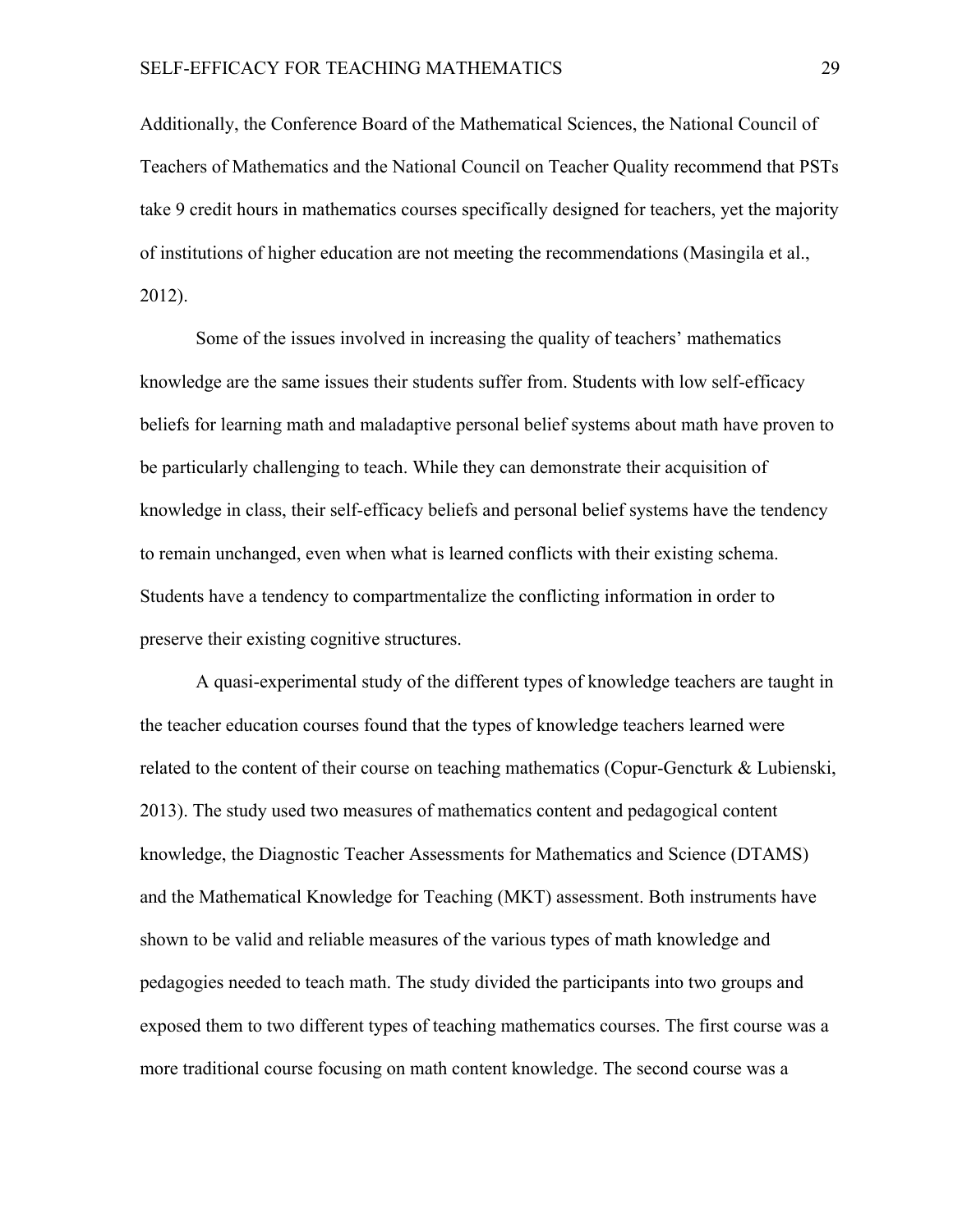hybrid course including both math content and pedagogy. The study found that the preservice teachers in the hybrid course had the biggest gains in knowledge (Copur-Gencturk  $\&$ Lubienski, 2013). The study found that the math knowledge necessary for effective mathematics teaching is different than the math knowledge used in daily living (Copur-Gencturk & Lubienski, 2013). Their findings support the call for teacher education programs and courses designed for math teachers to aim to increase PSTs math content knowledge as well as their pedagogical math content knowledge. Their findings also support the growing trend in the use of the term "mathematical knowledge for teaching" to describe a construct consisting of a unique combination of different types of knowledge necessary to effectively teach mathematics.

A study in Germany used to the various components of teachers' knowledge to predict instructional quality and students' achievement (Baumert et al., 2010). They hypothesized that content knowledge (CK) and pedagogical content knowledge (PCK) are distinct constructs, that pedagogical content knowledge predicts instructional quality, and the effects on students' outcome are mediated by instructional quality. Results indicate that CK and PCK are distinct constructs, and that the CK and PCK of teachers differed based on the type of teacher education program they were in. In Germany schools use a track system in schools are either on an academic track or a non-academic track. Teachers' certifications are also either of an academic or non-academic track. They found that teachers educated and certified in the academic tract had higher CK and PCK than teachers from the non-academic track. However, when CK was controlled, teachers with the non-academic track 2 certification outscored the teachers from the academic track 1 in their PCK. It was surmised that this was due to a larger number of teaching methodology courses taught in the non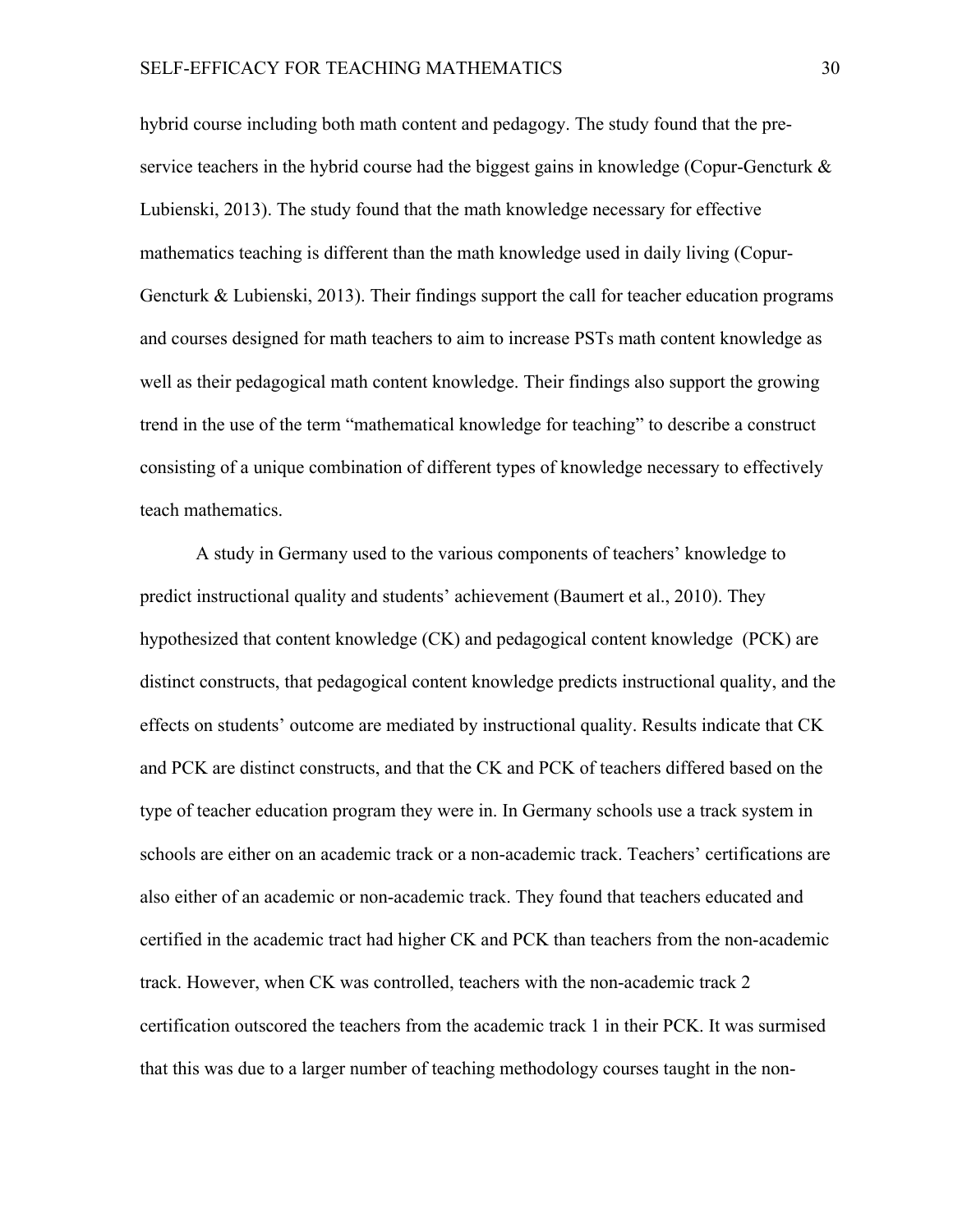academic track 2 schools, and a more academically rigorous and demanding mathematics curriculum in the track 1 schools. They found that between schools, teachers' PCK accounted for 39% of the variability in students' achievement. Teachers' pedagogical content knowledge is a key factor in predicting students' math achievement, while acknowledging that the development of PCK requires CK (Baumert et al., 2010).

## **Self-efficacy, Gender and Ethnicity**

Another facet of the Usher et al. ( 2008) review of sources of self-efficacy research included a section on studies examining group differences in self-efficacy and its sources based on gender and ethnicity. So far there are conflicting findings in regards to gender, with some studies finding no gender differences while others conclude they exist. They cite multiple studies which found consistent gender differences in self-efficacy in terms of the sources social persuasion and vicarious experience. They surmise it is possible female and male students form their self-efficacy beliefs from differing sources depending on academic domains and other factors. Female students tend to incorporate social persuasions and vicarious experiences in their formation of self-efficacy whereas male students find the modeling and feedback informative but not influential in the formation of their self-efficacy (Usher et al., 2008).

Their review also found evidence of several studies showing group differences in self-efficacy beliefs based on ethnicity and different cultures (Klassen, 2004b; Stevens et al., 2006; Stevens et al., 2004). In a review of cross-cultural self-efficacy research Klassen (2004b) found that efficacy beliefs in Western cultures operate differently than those in non-Western cultures, particularly collectivist cultures. In a separate study, Klassen (2004a) found different prediction models for self-efficacy beliefs for two different cultural groups in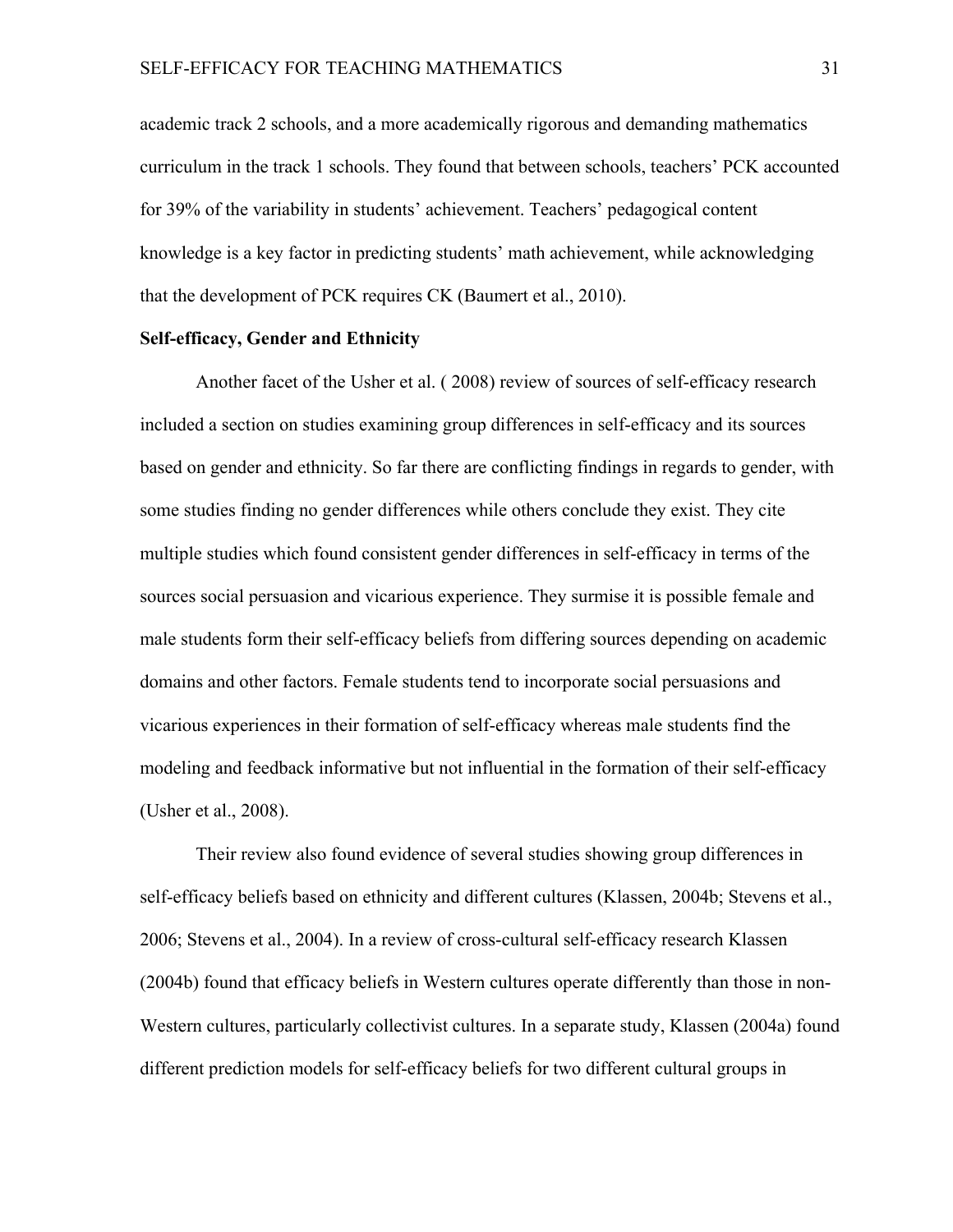Canada. Another study conducted in the Southwestern United States examined Caucasian and Hispanic high school students on a variety of mathematics related variables(Stevens et al., 2004). The researchers were testing the fit of a path model designed to predict the number of additional math courses the students were planning on taking as predicted by ability, prior mathematics achievement, mathematics performance, mathematics self-efficacy, and motivational orientation. They found the Caucasian and Hispanic students differed in how they formed their self-efficacy beliefs and other mathematics related outcomes (Stevens et al., 2004). In sum, more research on the existence of group differences in the formation of self-efficacy beliefs based on gender, ethnicity and culture are warranted.

## **Research Questions**

The purpose of this study is to gain a better understanding of the complex relationships involved in the formation of a pre-service teachers' self-efficacy beliefs about teaching mathematics, in relation to two less specific self-efficacy beliefs teaching and doing math, and their personal belief systems and math performance knowledge for math and teaching math. It also seeks to understand how PSTs' personal characteristics and choices influence their self-efficacy beliefs, personal belief systems, and performance knowledge. The study seeks to answer the following research questions:

1) Do self-efficacy for teaching and self-efficacy for doing mathematics predict selfefficacy for teaching mathematics? Is one more predictive than the other? Does each type of self-efficacy belief offer a unique contribution, or can the more general measures of selfefficacy be used in lieu of the more domain and content specific self-efficacy for teaching mathematics?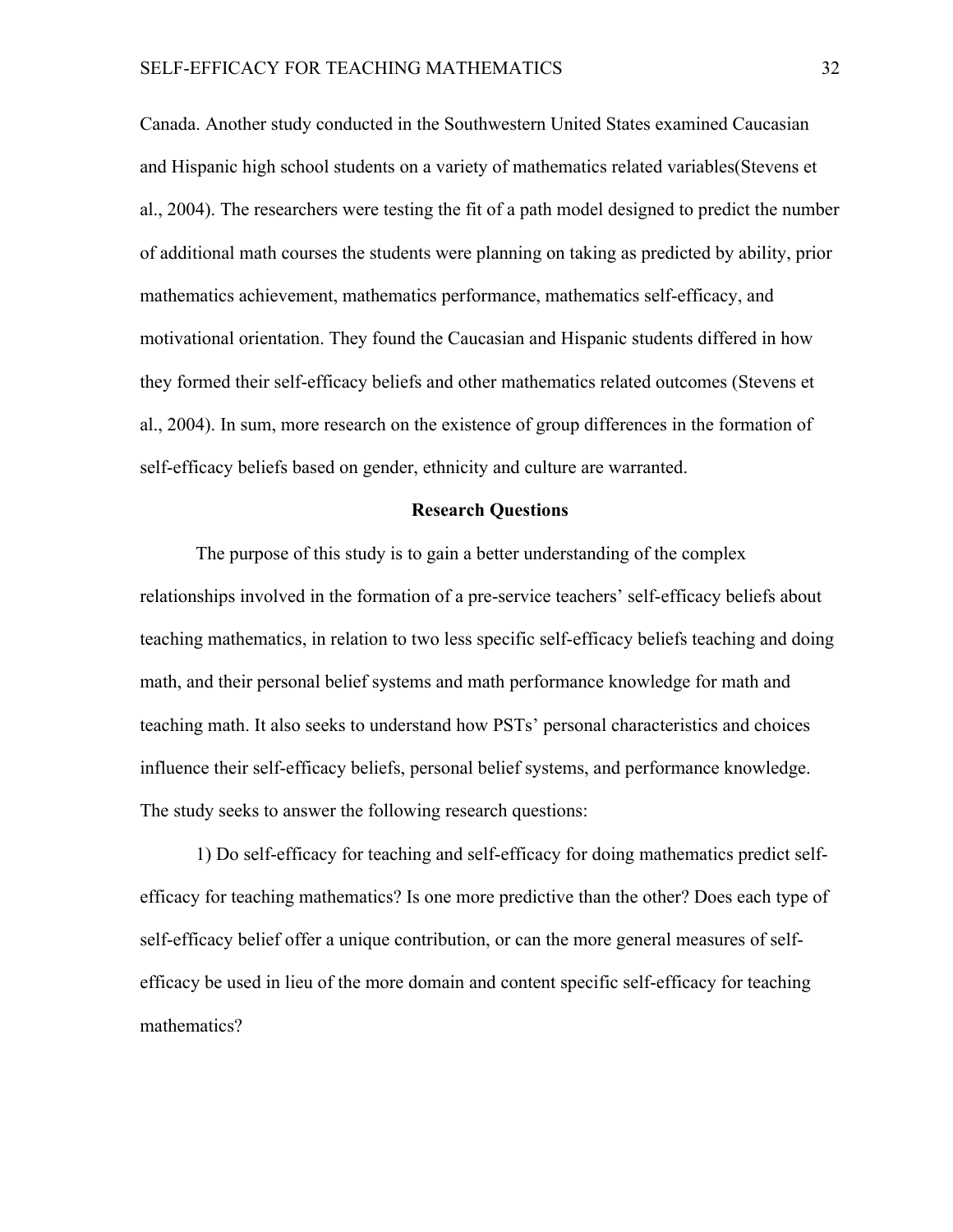2) Do self-efficacy beliefs about doing math and teaching, personal belief systems and performance knowledge about math and teaching math predict self-efficacy for teaching mathematics?

3) Do personal characteristics, self-efficacy beliefs for doing math and teaching, personal belief systems and performance knowledge of math and teaching math predict selfefficacy for teaching mathematics?

4) Are there group differences in pre-service teachers' self-efficacy beliefs for doing math and teaching, personal belief systems and performance knowledge of math and teaching math based on their personal characteristics and choices?

5) Does group membership change the prediction model for pre-service teachers' self-efficacy for teaching mathematics based on their self-efficacy beliefs about teaching and doing math, personal belief systems and performance knowledge of math and teaching math?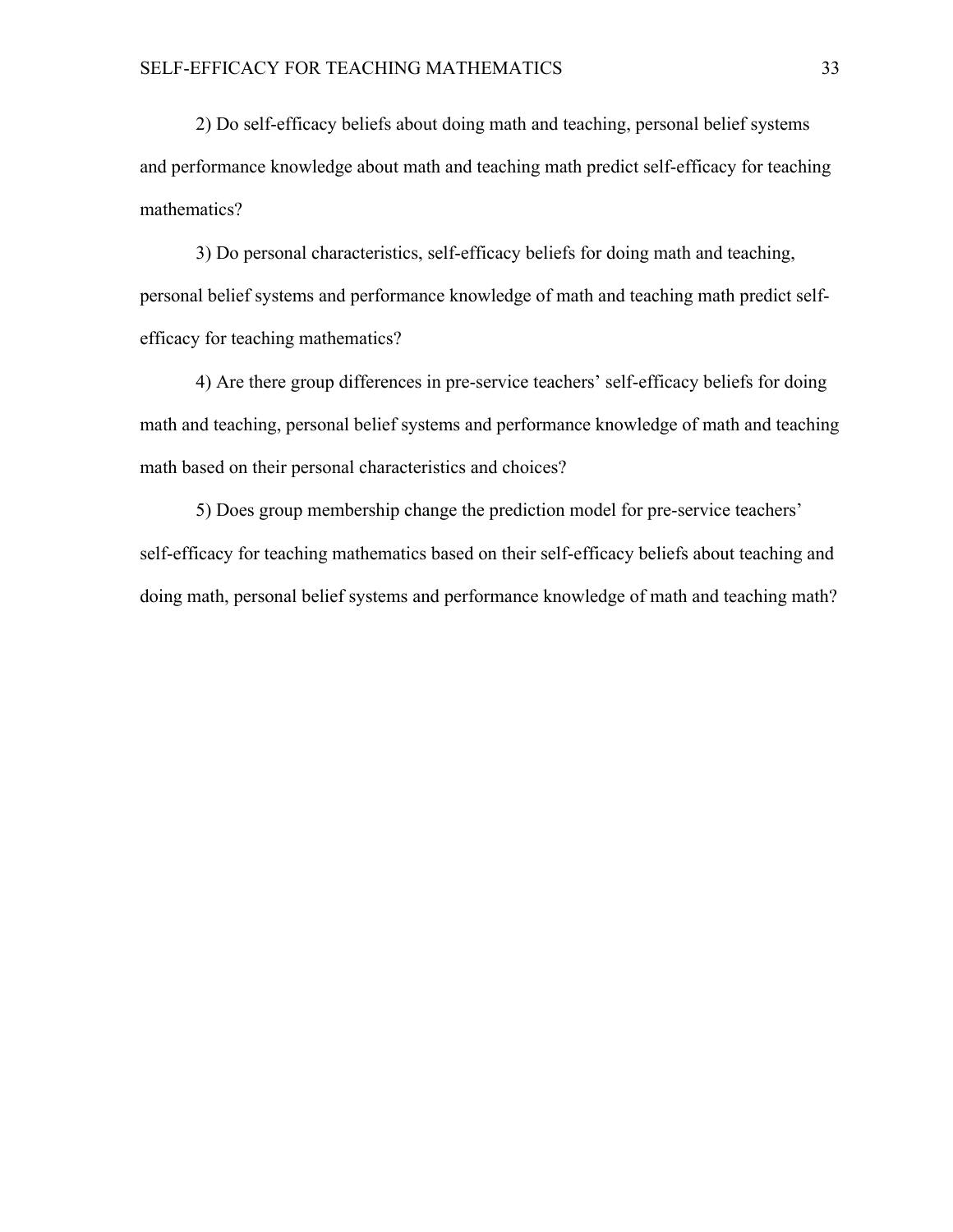## CHAPTER 3

## METHODOLOGY

The following chapter discusses the population being sampled, sampling method, measures, and statistical analyses.

## **Participants**

The participants are pre-service teachers and educators enrolled in a large university in the Southwestern United States. During the 2013-2014 academic year, the University had an enrollment of 29,0333, of which 22,773 were undergraduates. The average undergraduate student age in 2012 was 24.2 years of age, with a median age of 21.6 years, reflecting a larger population of non-traditional students and a larger percentage of part-time students (23.2%) than most research universities of a similar size. The gender and ethnic makeup of the University's undergraduate student population in 2012 was: 55.7% women, 44.3% men; 43% Hispanic/Latino, 38.3% White, 6.4% American Indian or Alaskan Native, 3.3% Asian/Native Hawaiian/Pacific Islander, 2.7% Black or African-American, 2.8% two or more races, and 2.7% other/unknown. The University's undergraduate student population is reflective of the demographics of the geographical and cultural Southwestern United States, where oftentimes Hispanics are the majority population and Spanish is the predominant native language.

The participants were acquired using convenience sampling. The criterion for inclusion was enrollment in one of two undergraduate courses in the College of Education's Educational Psychology program: "Human Growth and Development (EDPY 303)" or "Learning in the Classroom (EDPY 310)". Students enrolled in either EDPY 303 or EDPY 310 during the Spring 2014 semester were required, as part of their course responsibilities, to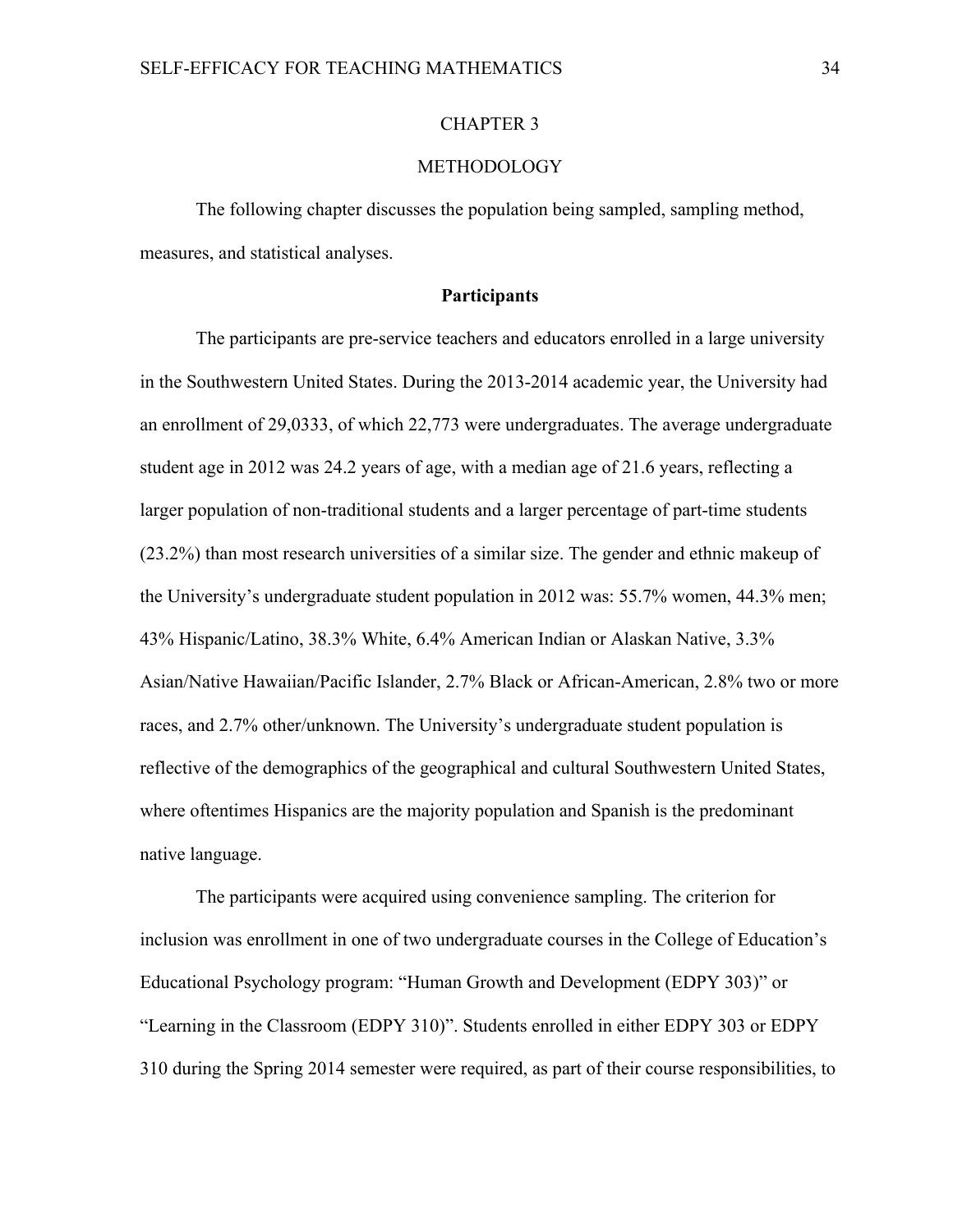complete a research component. The research component involved two choices: either selecting, reading, and reviewing an educational research article or serving as a participant in an educational research study. During the Spring 2014 semester, there were 183 students enrolled in each EDPY course, for a total of 366 possible participants.

## **Measures**

The participants completed a total of eight instruments and a demographic questionnaire. To measure the various self-efficacy constructs, four instruments were used: Teachers' Sense of Efficacy Scale (TSES) (Tschannen-Moran & Woolfolk Hoy, 2001), Selfefficacy for Teaching Mathematics Instrument (SETMI) (McGee, 2010), and Self-efficacy for Doing Mathematics (SEDM). To measure teaching math beliefs and beliefs about math, two instruments were used: the TEACH MATH Beliefs Survey (TM Beliefs) (Aguirre et al, 2010) , and Beliefs About Mathematics (M Beliefs). To measure the different types of mathematics related knowledge needed for teaching mathematics, two instruments were used: Diagnostic Teacher Assessment for Mathematics and Science (DTAMS) by University of Louisville Center for Research in Mathematics and Science Teacher Development (CRMSTD), and the Mathematical Knowledge for Teaching (MKT) (Hill, Schilling, & Ball, 2004).

## **Demographic Questionnaire**

The demographic variables included in the analyses are the participants': age, gender, ethnicity, target teaching level, teaching focus, year in school, information about their school or college and major, background in mathematics education, and plans for further math education. See Appendix A.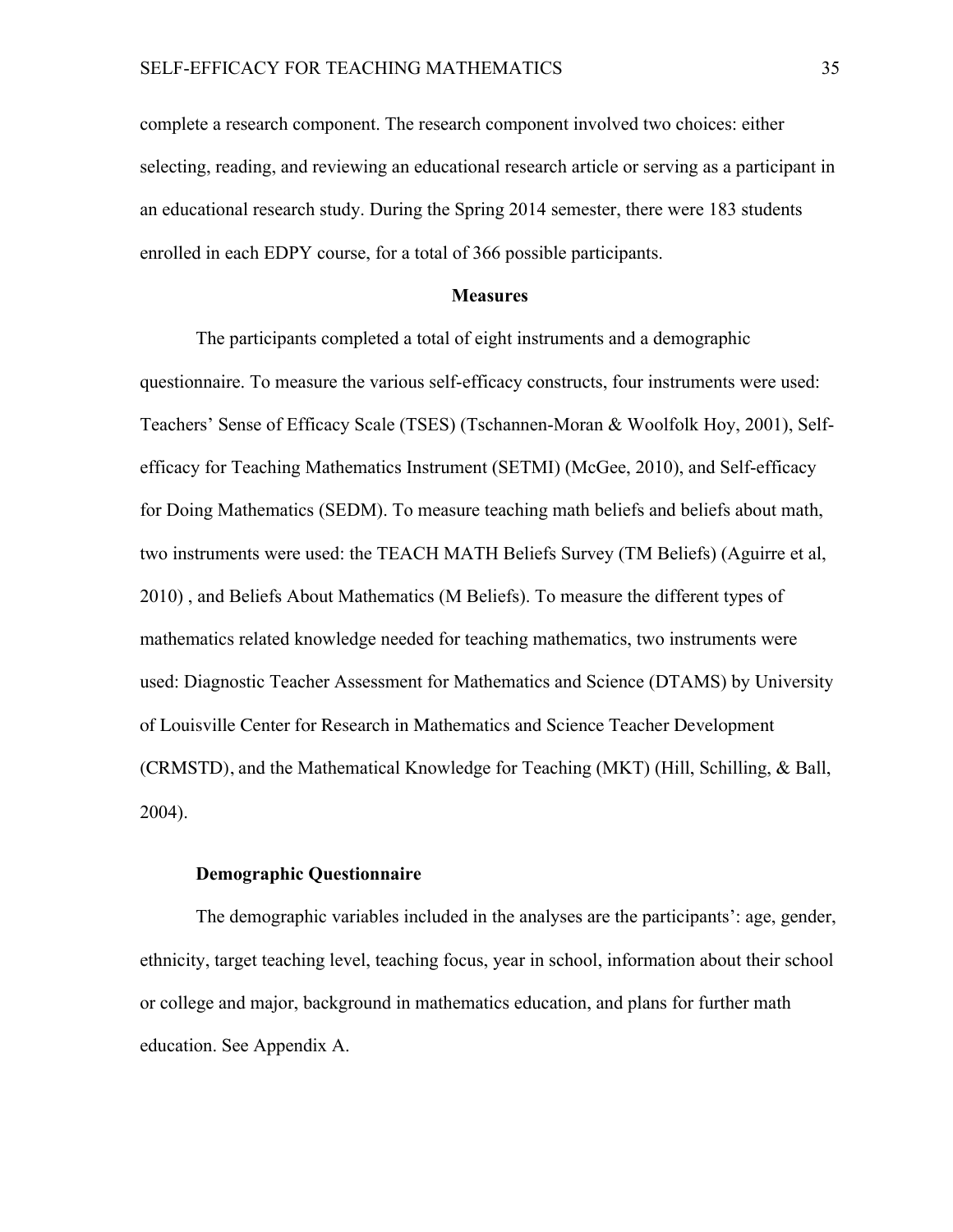## **Self-efficacy Measures**

## **Teachers Sense of Efficacy Scale (TSES)**

Researchers Tschannen-Moran &Woolfolk Hoy (2001) created the TSES to address the validity and reliability issues of other instruments used to measure teachers' self-efficacy (Dellinger et al., 2008; Klassen et al., 2011; Labone, 2004; Morris & Usher, 2011; Tschannen-Moran & Woolfolk Hoy, 2001). The TSES is available in two forms. There is a short form version consisting of 12 items and a long form consisting of 24 items. Both versions have three subscales: Efficacy in Student Engagement, Efficacy in Instructional Practices, and Efficacy in Classroom Management. The authors recommend using the long form and conducting a factor analysis to see if the items load on to one or three factors, when the participants are pre-service teachers (Tschannen-Moran & Woolfolk Hoy, 2007). Studies with pre-service teachers have found the items generally load onto a single factor (Duffin et al., 2012; Fives et al., 2007). The long form will be utilized as recommended since the current study will be using pre-service teachers (Duffin et al., 2012; Fives & Buehl, 2009) and all findings to date using PSTs confirm the single factor model. The one study with findings contrary to this trend used a sample of PSTs whom had already completed their student teaching requirements

The original TSES uses a 9-point Likert scale with values ranging from 1-9, with " $1 =$ Nothing", " $3 = \text{Very Little}$ ", " $5 = \text{Some Influence}$ ", " $7 = \text{Quite a bit}$ ", " $9 = \text{A Great Deal}$ ". The participants are presented the framing question, "How much can you do?" before they proceed to read and respond to the various items. The items are written in the form of a question, each which asks "How much can you …?" do a variety of "things that create difficulties for teachers in their school activities". An example of one of the items is, "How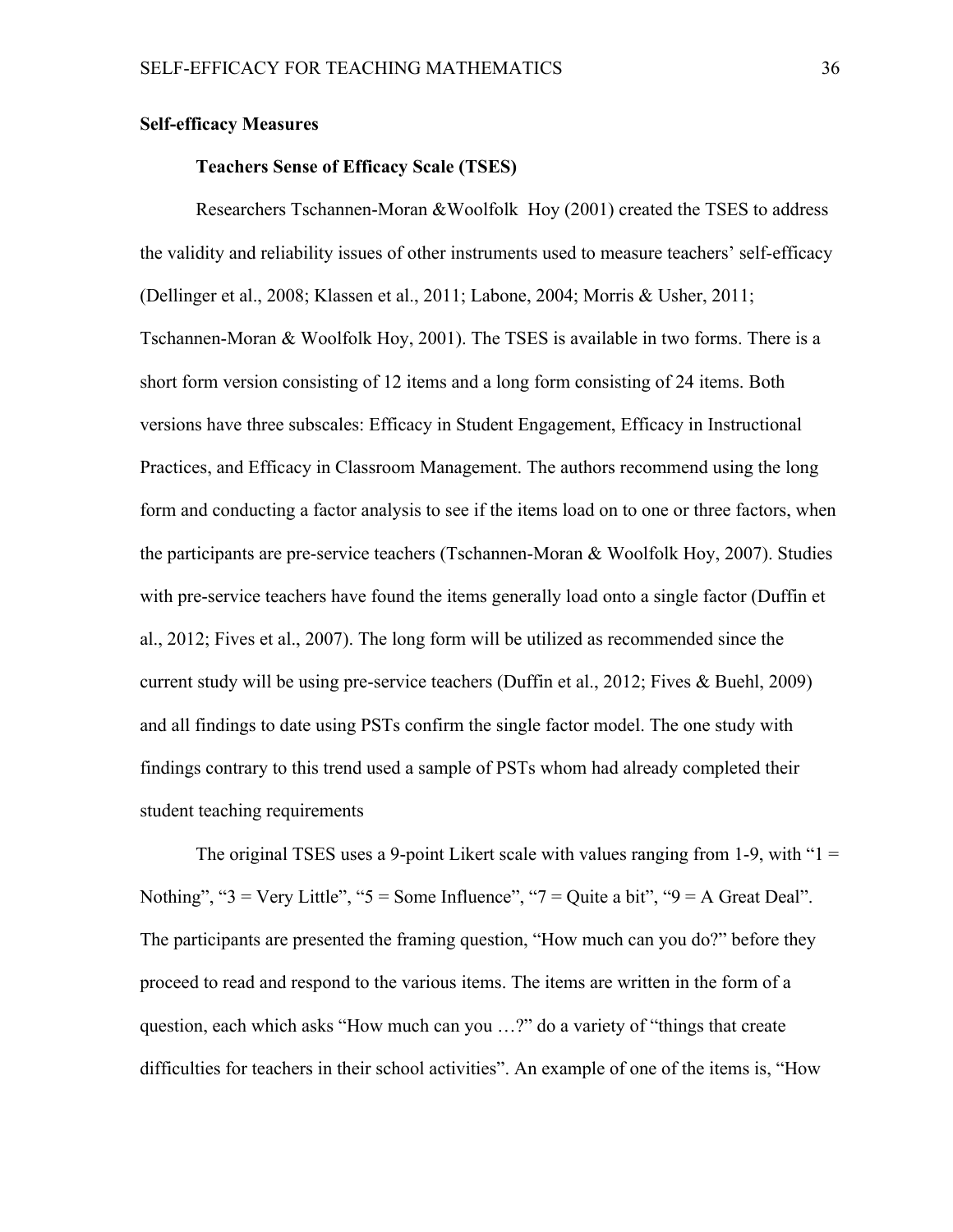much can you do to motivate students who show low interest in schoolwork?" (Tschannen-Moran & Woolfolk Hoy, 2001).

Two design modifications are made to the TSES. First, all the items written as questions will be transformed into statements in line with all of self-efficacy instruments Bandura created and included in the appendix of "Guide to Constructing Self-efficacy Scales" (Bandura, 2006). Additionally, by converting the questions to statements, it will provide a level of consistency between surveys, by aligning the TSES with the format of the other surveys to be used in this study.

Second, instead of the 9-point Likert scale for the responses, the participants will be asked, "*How certain are you that you can successfully do each of the following things. Please rate from 0% to 100% certain."* Bandura recommends using a confidence scale from 0-100 instead of a Likert scale in his "Guide to Constructing Self-efficacy Scales"(2006). Additionally, Fives and Buehl (2009) recommend using 0-100 scales when administering the TSES to pre-service teachers. The probability increases that there will be more variability in the pre-service teachers' responses by increasing the range of responses from a 5-point Likert scale to a 0-100 scale (Pajares et al., 2001). No studies reviewed were found to have used the suggested modified response scale of 0-100 in studies utilizing the TSES.

With the potential for increased variability, there is a slight possibility the 3-factor solution would achieve a better fit than the 1-factor model. However, this is not supported by the literature. It is possible that with their limited teaching experience and classroom exposure, PSTs are not experienced enough to distinguish between the various facets of their self-efficacy for teaching. Pre-service teachers will likely confirm a single factor structure (Duffin et al., 2012). The TSES measured the variable "self-efficacy for teaching" (SET),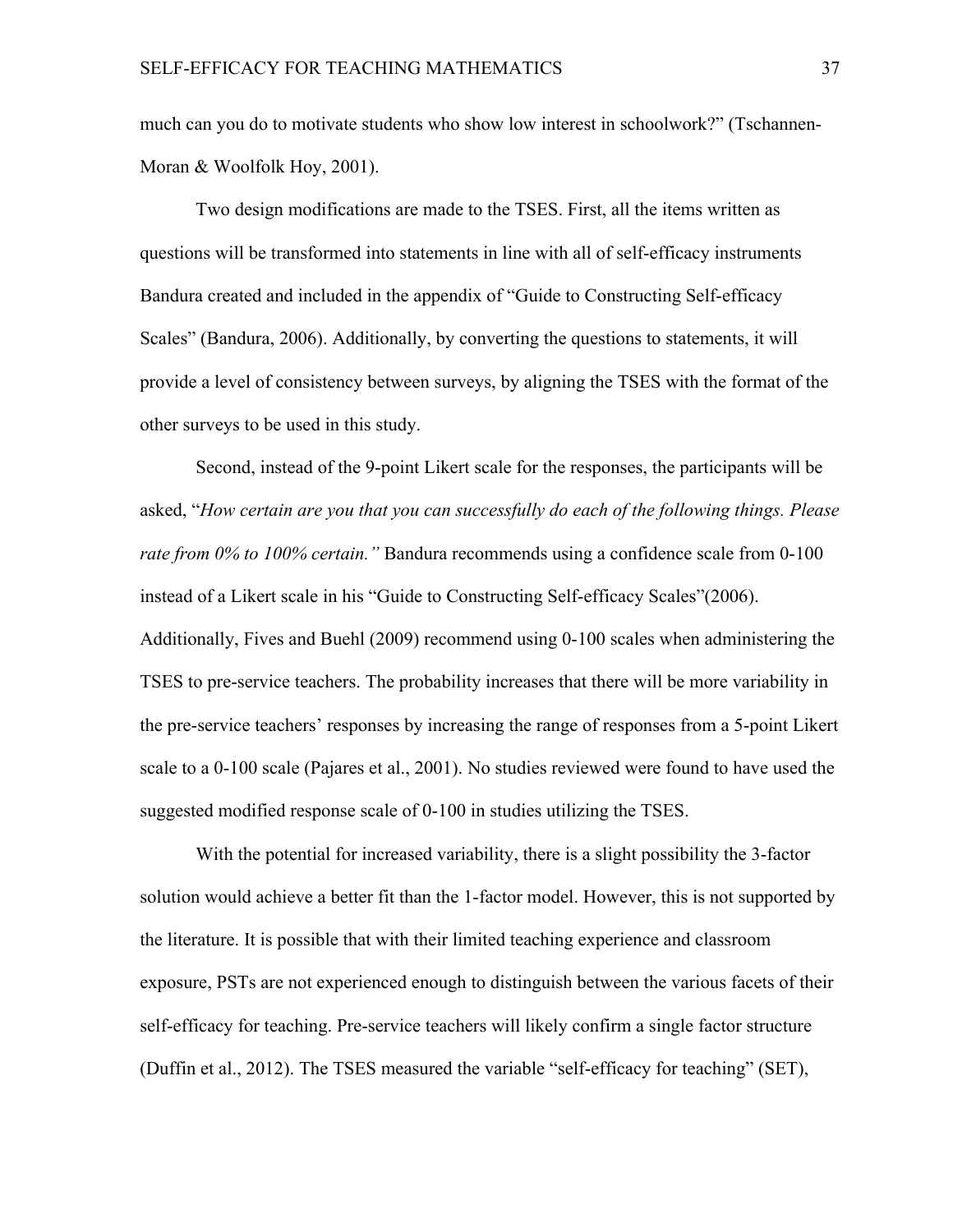with a reported alpha level of  $\alpha$  = .96 and .97 for the single factor structure (Duffin et al., 2012).See Appendix B.

#### **Self-efficacy for Teaching Mathematics Instrument (SETMI)**

Self-efficacy for Teaching Mathematics Instrument (SETMI) was created by McGee in 2012 in response to the need for a new instrument measuring self-efficacy for teaching mathematics which is both reliable and valid, as well as based on Bandura's social cognitive theory (McGee & Wang, 2014). Existing instruments are problematic for a variety of reasons, most troubling is the lack of theoretical validity. For a complete list and summary of the existing self-efficacy instruments from the past 30 years, see McGee  $\&$  Wang (2014, table 1, p. 3).

The SETMI was created from the existing framework of Tschannen-Moran & Woolfolk Hoy's (2001) Teacher's Sense of Efficacy Scale (TSES). The TSES has been extensively researched and has proven to be both a reliable and valid measure of self-efficacy for teaching (Bandura, 2006; Duffin et al., 2012; Fives & Buehl, 2009; Klassen et al., 2011; Morris & Usher, 2011; Tschannen-Moran & Woolfolk Hoy, 2001, 2007; Woolfolk Hoy & Spero, 2005). In adapting the McGee modified TSES instrument for use with content and level-specific items for teaching elementary mathematics.

Like with the TSES above, two design modifications were made to the SETMI. The changes were made to make the scales more effective and to maintain consistency between surveys used in the study. Consistent with Bandura's recommendations (Bandura, 2006), all of the items initially written as questions were transformed into statements. As with the TSES, instead of the original 5-point Likert response scale, participants were asked to respond to an answer stem, "*How certain are you that you can successfully do each of the*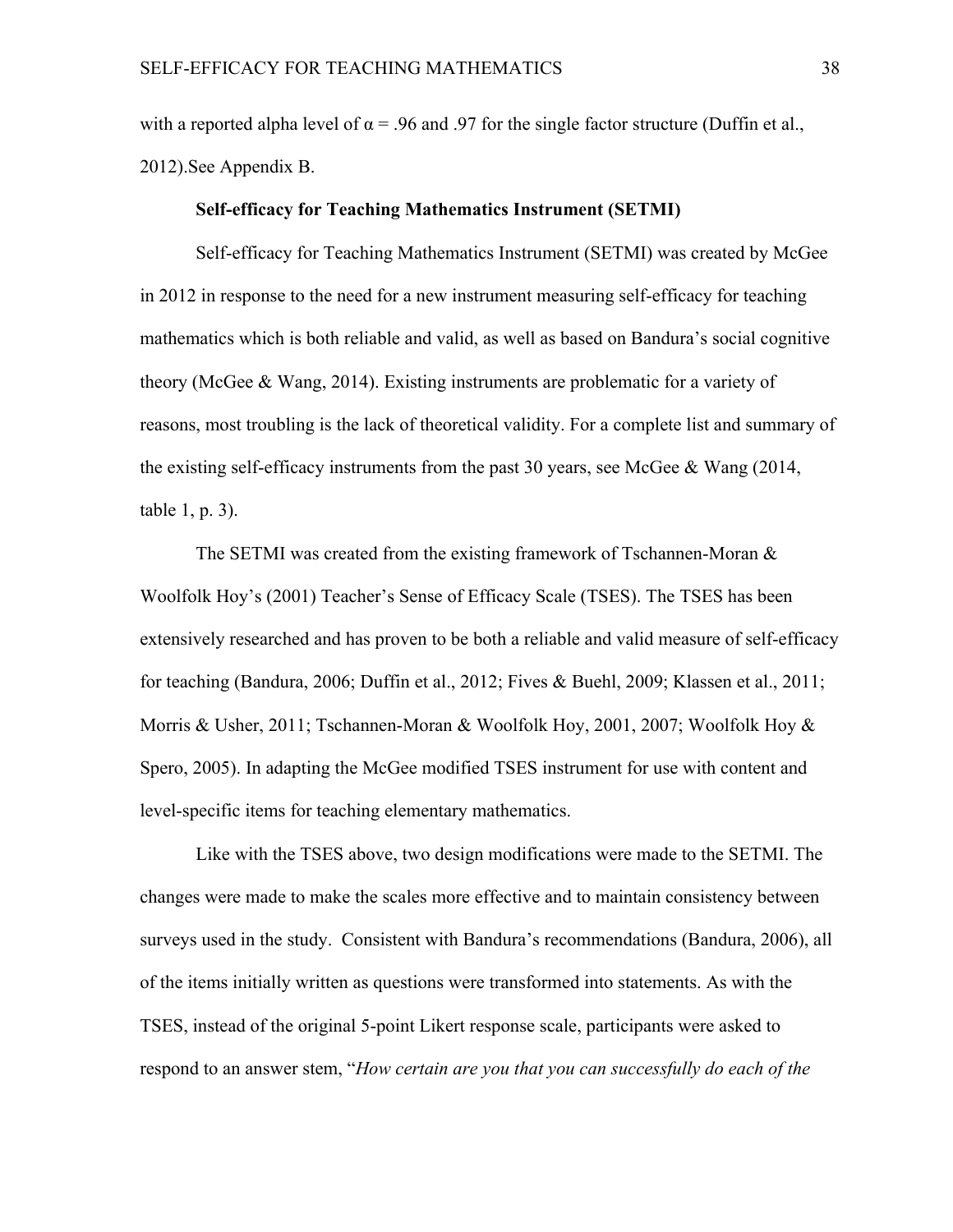*following things. Please rate from 0% to 100% certain."* Fives and Buehl (2009) suggested using 0-100 scales with the TSES and pre-service teachers, and it follows that the same would hold true for the SETMI. By increasing the possible range of responses from a 5-point Likert scale to a 0-100 scale, the probability increases there will be more variability in the pre-service teachers responses improving the psychometric properties of the instrument (Pajares et al., 2001). Contrary to the current research on the 3-factor structure of the TSES, the STEMI consists of only 2 factors, and the 2-factor structure has been confirmed when measured with PSTs and in-service teachers (Charalambous, Philippou, & Kyriakides, 2008; McGee & Wang, 2014).

Similar to another study, the TSES was adapted to be more content specific in order to use it to measure self-efficacy beliefs for teaching math. During the creation of the SETMI, it was discovered that two items were highly correlated and cross-loading onto both factors. Researchers of both instruments dropped the items and as a result found a stable 2 factor structure during their exploratory factory analyses (Charalambous et al., 2008; McGee & Wang, 2014). The resulting SETMI consists of 22-items and has 2 sub-scales. The 7-item Efficacy for Pedagogy in Mathematics (EPM), with a reported alpha level of  $\alpha$  = .86, and the 15-item Efficacy for Teaching Mathematics Content (ETMC), with a reported alpha level of  $\alpha$  = .93. Similar to the TSES above, however, since the SETMI was administered to preservice teachers a single factor model was assumed. The participants' mean score off all SETMI items was used as the factor "self-efficacy for teaching mathematics" (SETM). See Appendix C.

## **Self-efficacy for Doing Mathematics (SEDM)**

The Self-efficacy for Doing Math (SEDM) is a 26-item instrument created for this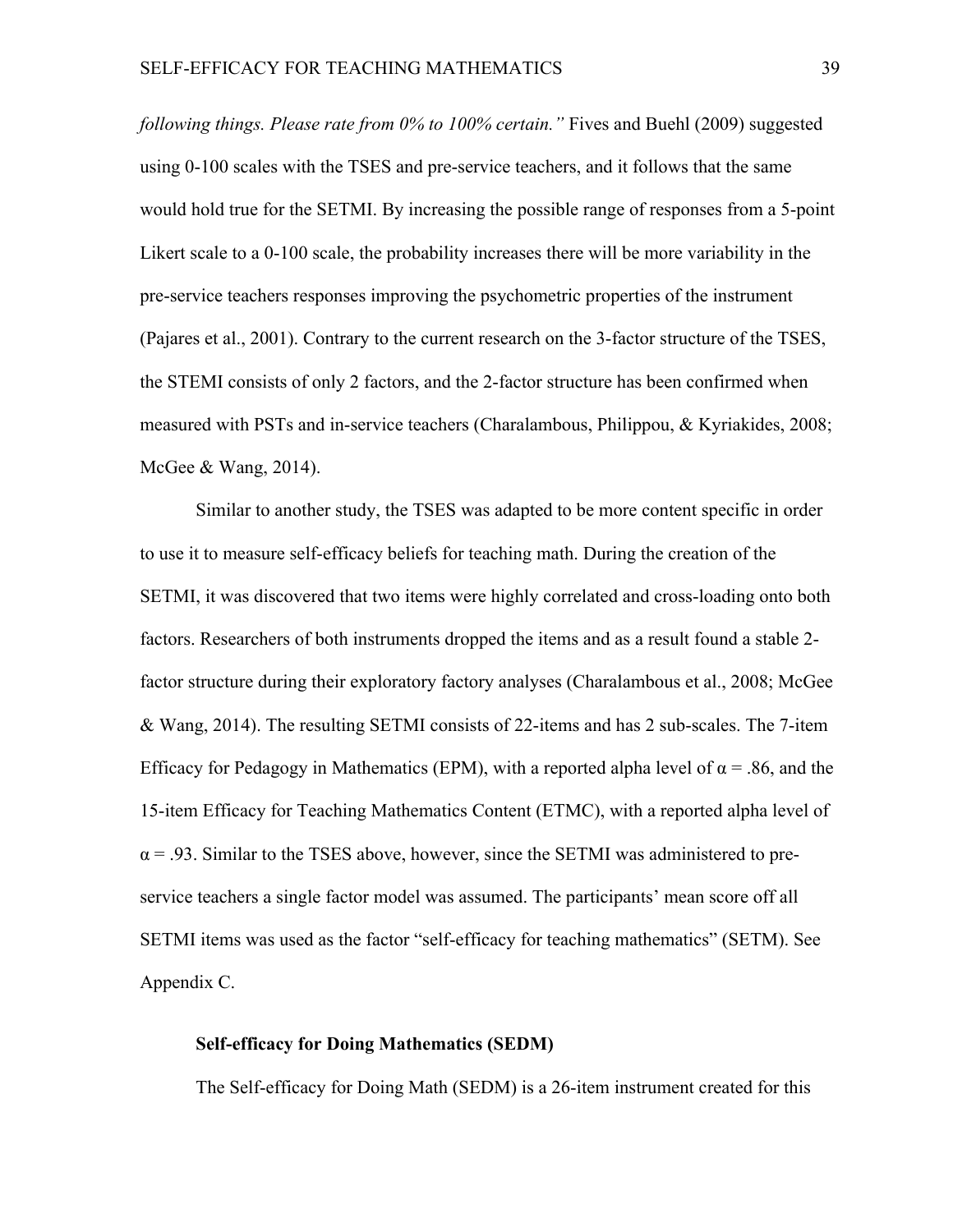study by combining items from several federally funded assessment projects. Each of the assessment projects were funded to develop measures and/or item banks related to a multitude of factors related to the teaching and learning of math. The SEDM was created by using items developed by other projects. The following assessment projects from which the SEDM items originate were created as a result of the projects funding from the National Science Foundation (NSF). The Math and Science Partnership – Motivation Assessment Program (MSP-MAP) (S. A. Karabenick & Maehr, 2003-2009), Integrating Mathematics and Pedagogy (IMAP) (R. A. Philipp & Sowder, 2002) and Surveys of Enacted Curriculum (SEC) (Blank & Smithson, 2001) were utilized to create the SEDM instrument. Several original items were also written for and included in this study. Consistent with the formats of the TSES and the SETMI, the participants were asked to respond to the items based on the answer stem, "How certain are you that you can successfully do each of the following things. Please rate from 0% to 100% certain." See Appendix D for a list of all survey items, means, and standard deviations. The participants' mean score for all SEDM items was used for the factor "self-efficacy for doing mathematics". See Appendix D.

## **Beliefs Measures**

## **Teachers Empowered to Advance Change Math Beliefs Survey**

Teachers Empowered to Advance Change in Math Beliefs Survey (TM Beliefs) was created from selected items from the NSF sponsored, multi-institutional, Teachers Empowered to Advance Change in Math (TEACH MATH) grant. The TM Beliefs survey used in this study consists of a selection 15 items from their larger survey. The chosen items are designed to assess teachers' beliefs about teaching math and children's' mathematical thinking. Participants are asked to respond to each item using the answer stem "How much do you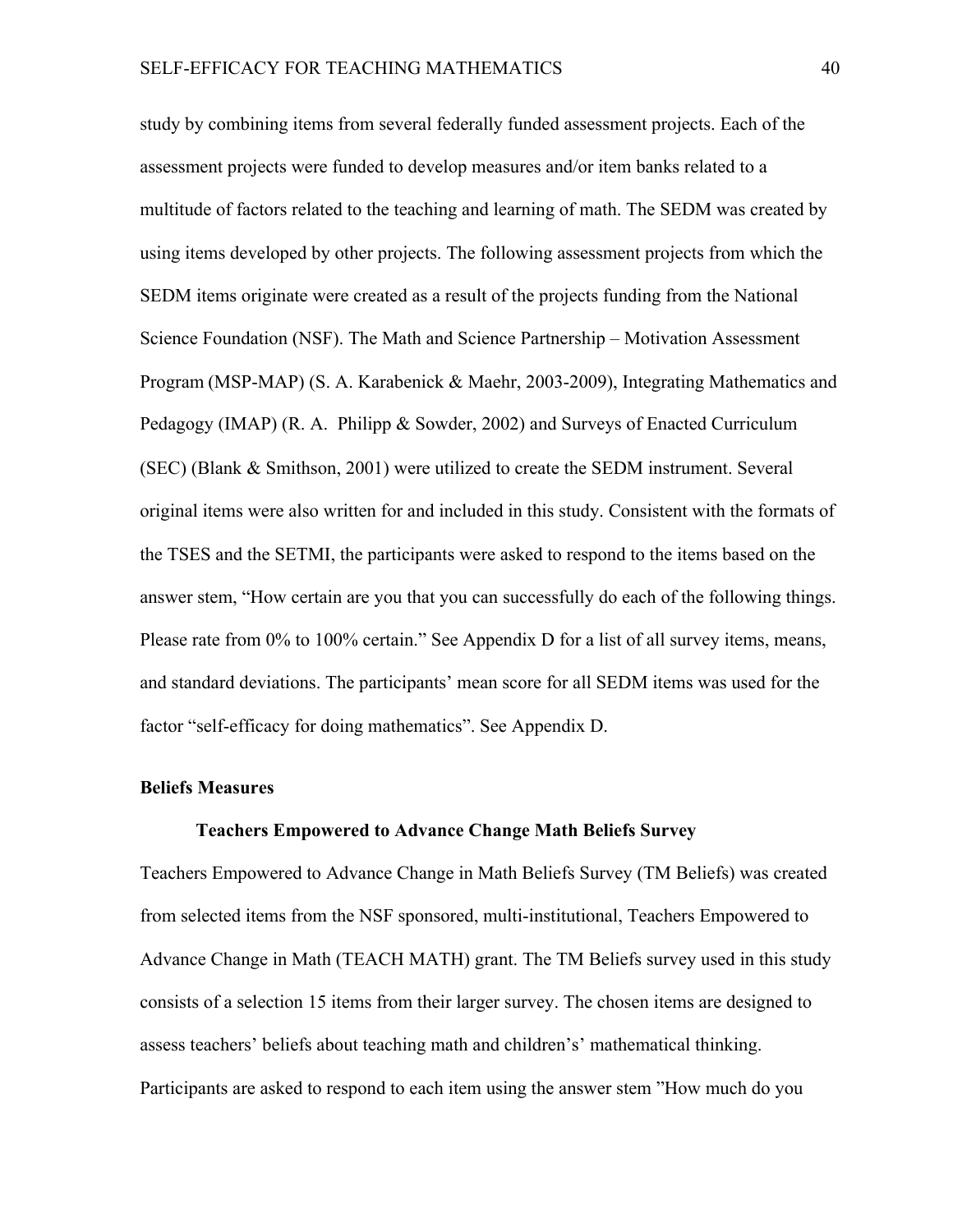believe each of the following statements? Please rate from 0% to 100% believe." Like the instruments detailed above, the survey was modified to use a 0-100 response scale to increase to potential variability of responses and maintain consistency between surveys administered during the study. The participants' mean score for all TM Beliefs items was used for the factor "beliefs about teaching math". See Appendix E.

## **Beliefs About Mathematics (BAM)**

The Beliefs About Math instrument was created by combining items taken from two assessment projects and from the research literature on misconceptions about mathematics (Allen, 2007). The BAM instrument consists of 25-items and was created by combining items from two grants funded by the National Science Foundation (NSF). The Math and Science Partnership – Motivation Assessment Program (MSP-MAP) and Integrating Mathematics and Pedagogy (IMAP) projects developed items related to beliefs about mathematics, and the relevant items were selected for the BAM instrument. For each item, the participants were asked, "How much do you believe each of the following statements? Please rate from 0% to 100% believe." The survey was modified to use a 0-100 response scale to increase to potential variability of responses and maintain consistency between surveys administered during the study. The participants' mean score for all BAM items was used for the factor "beliefs about teaching math". See Appendix F

## **Knowledge Measures**

## **Math Content Knowledge**

In order to measure the participants' math content knowledge, the Diagnostic Teacher Assessments for Mathematics and Science (DTAMS) were selected based on the instruments strong showing in the research literature and the needs of this study. The DTAMS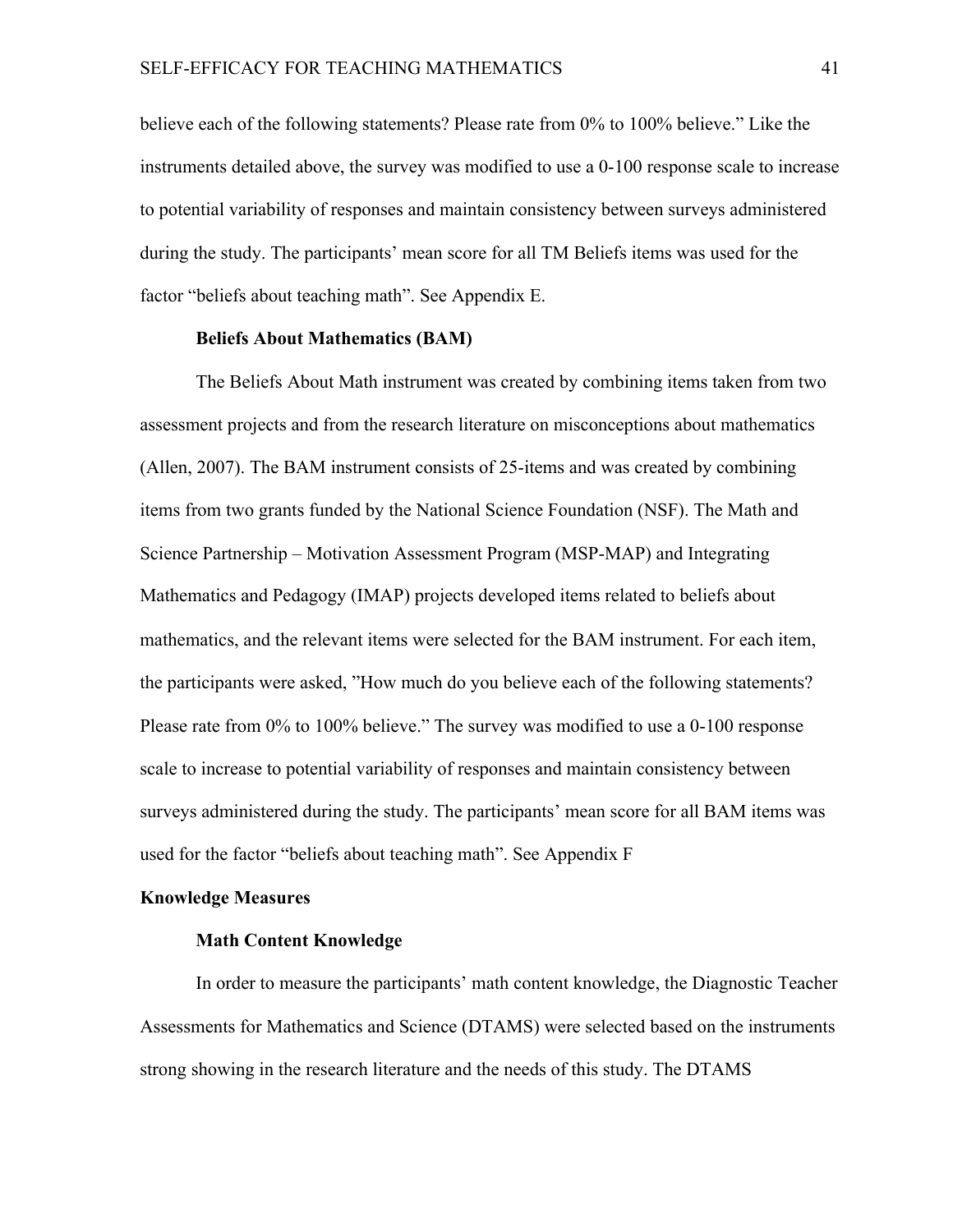assessments were designed by a group of multidisciplinary development teams at the University of Louisville's Center for Research in Mathematics and Science Teacher Development (CRMSTD) in order to determine breadth of appropriate and assessable mathematics content for elementary and middle school teachers of mathematics (Bush, 2005).

They accomplished this by using a team of mathematicians, mathematics educators and middle and elementary school math teachers. They developed prototype and parallel assessment forms by first creating "Mathematics Summary Charts" for both the middle school and elementary level assessments (Bush, 2005). The DTMAS assessments for mathematics at both school levels contain items in alignment with the standards of the Conference Board of the Mathematical Sciences (CBMS), Educational Testing Services (PRAXIS), National Council of Teachers of Mathematics Professional Standards for Teaching Mathematics (NCTM-PTS), and other respected institutions. As a result the items have construct validity and are reflective of the math elementary level teachers teach.

The DTAMS were constructed to assess a various aspect of mathematical knowledge necessary to be an effective mathematics teacher. The DTAMS assessments measure four types of mathematical knowledge: Type I – Rote Memory; Type II – Conceptual Knowledge, Type III – Problem Solving/Reasoning; and Type IV – Mathematics Knowledge for Teaching (Saderholm et al., 2010). There are two level of the DTAMS assessments; elementary and middle school. Each level of the DTAMS is comprised of four assessments, each of which measure between 1-3 math content areas. The four DTAMS assessments designed for elementary school teachers assess a total of seven math content areas: rational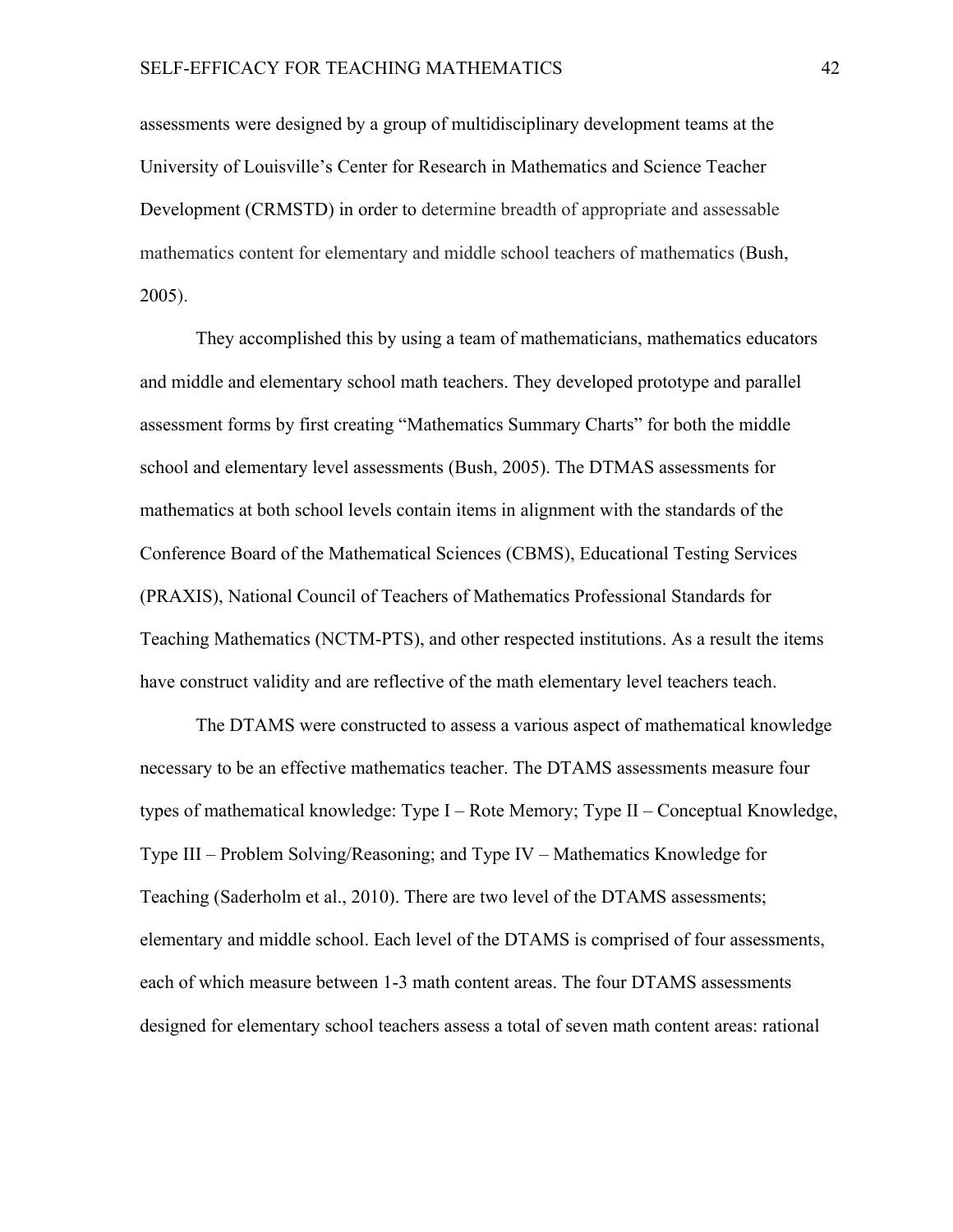numbers, geometry, measurement, probability, statistics, algebra and whole number computation.

Each DTAMS assessment form has 20 items: 10 multiple choice and 10 open-ended items. The multiple choice items 1-10 measure the first two types of knowledge, items 11-15 measure problem/solving and reasoning, and 16-20 measure pedagogical content knowledge. Due to participant time limitations and the qualitative nature of the type III  $&$  IV knowledge items, the DTAMS was only used to assess the first two types of knowledge: rote memory (I) and conceptual knowledge (II). Five items from each content area assessment assessing knowledge types I and II were selected for use in this study, for a total of 20-items (Table 2). The participants' total scores were computed and the score for percent correct was used for the factor "math content knowledge". The percent score was used for ease of interpretation as well as retain a consistent use of a response scale ranging from 0-100. See Appendix G.

| Table 1. DTAMS Elementary Math Items by Knowledge Type and Content Area |               |              |             |                |  |  |  |  |
|-------------------------------------------------------------------------|---------------|--------------|-------------|----------------|--|--|--|--|
|                                                                         | Geometry $\&$ | Probability, | Whole       | Rational       |  |  |  |  |
|                                                                         | Measurement   | Statistics & | Number      | <b>Numbers</b> |  |  |  |  |
|                                                                         | (GM)          | Algebra      | Computation | (RSC)          |  |  |  |  |
|                                                                         |               | (PSA)        | (WNC)       |                |  |  |  |  |
| Type I.<br>Rote Memory                                                  | 4, 15         | 3, 9, 13     | 8, 12       | 2, 10          |  |  |  |  |
| Type II.<br>Conceptual                                                  | 7, 11, 17     | 5, 6, 19     | 1, 16       | 14, 18, 20     |  |  |  |  |
| Knowledge                                                               |               |              |             |                |  |  |  |  |

#### **Mathematical Knowledge for Teaching**

The Learning Mathematics for Teaching assessment project designed assessments to measure the mathematical knowledge required to teach math, or what the researchers have identified as mathematical knowledge for teaching (MKT). MKT is a specialized set of knowledge including pedagogical content knowledge required to effectively teach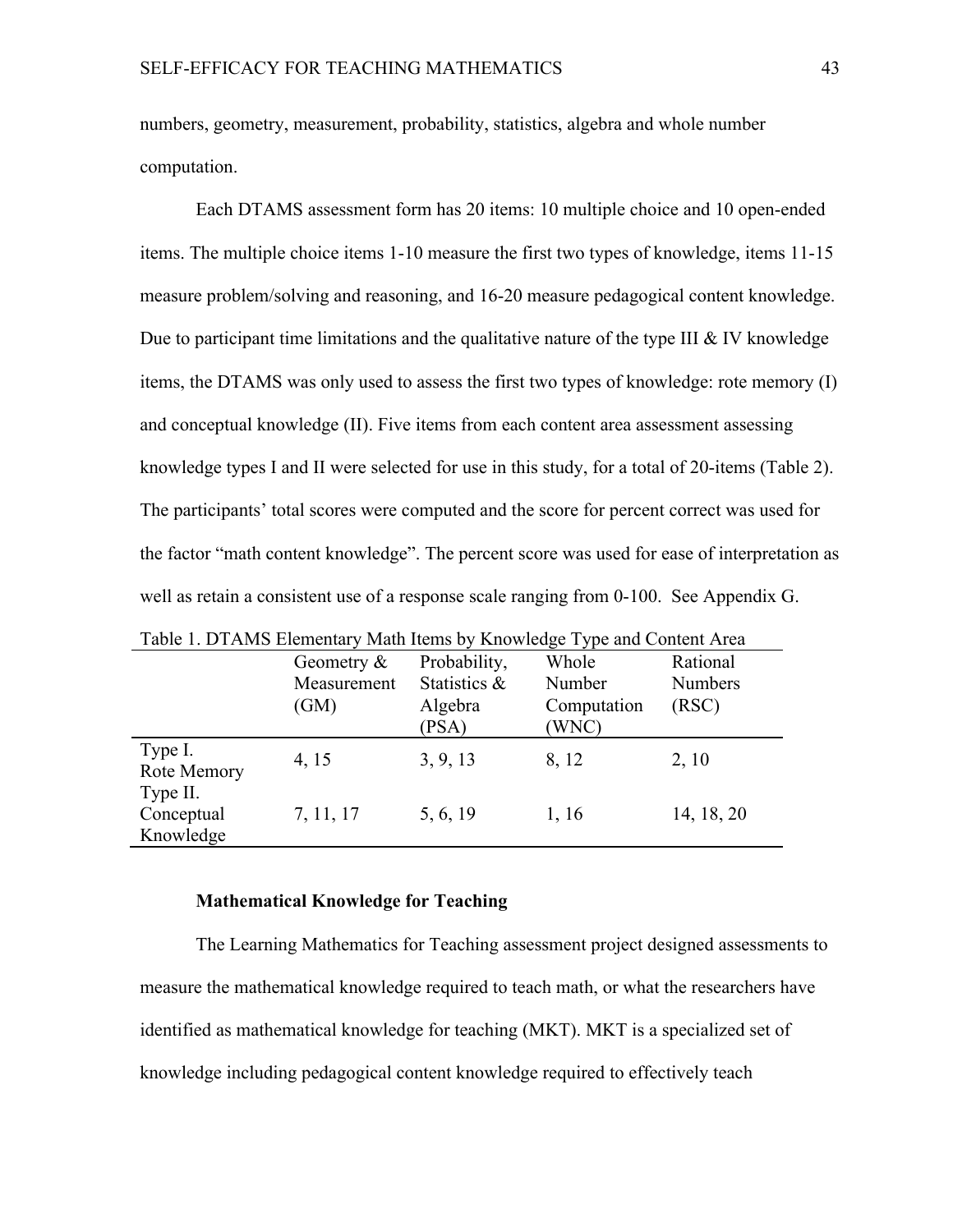mathematics (Ball et al., 2005).

The MKT assessments include four content areas (numbers and operations, geometry, algebra, statistics and probability), two grade levels (elementary, middle school) and are the result of extensive research, expertise, and psychometric testing.

The MKT's terms of use, participants' total scores are prohibited from being used or reported. Instead the total scores must be converted using Item Response Theory (IRT) by using the provided table of converted scores, which differ according to the number of items in the assessment. Using the table provided, the total scores are converted based on the participants' number of correct responses. The transformed MKT total scores have a range of -2.0 to 2.0, with 2.0 representing a perfect score and -2.0 no correct answers.

The rationale behind prohibiting the use and publication of total scores is to protect teachers and prevent school districts from using the assessments as an measure of teachers' knowledge and ability to teach math. The LMT project is adamant the MKT not be used to evaluate teachers and compare them against one another. The scores are not to be used to evaluate levels of teachers' mathematical knowledge. Thus the designers of the MKT reasoned that by converting the total scores using IRT, it would protect the participants from being assessed and judged unfairly. The MKT's strict guidelines and terms of use work to increase the probability that their items will be novel to the participants, decreases the chance the items (and answers) can be found in an online search, increases the likelihood the assessments will be administered and scored correctly, and maintains the MKT assessments' sound psychometric properties.

For the purposes of this study, only the 2004 Elementary Number and Operations MKT assessment form A was utilized. This assessment consisted of a total of 14 items,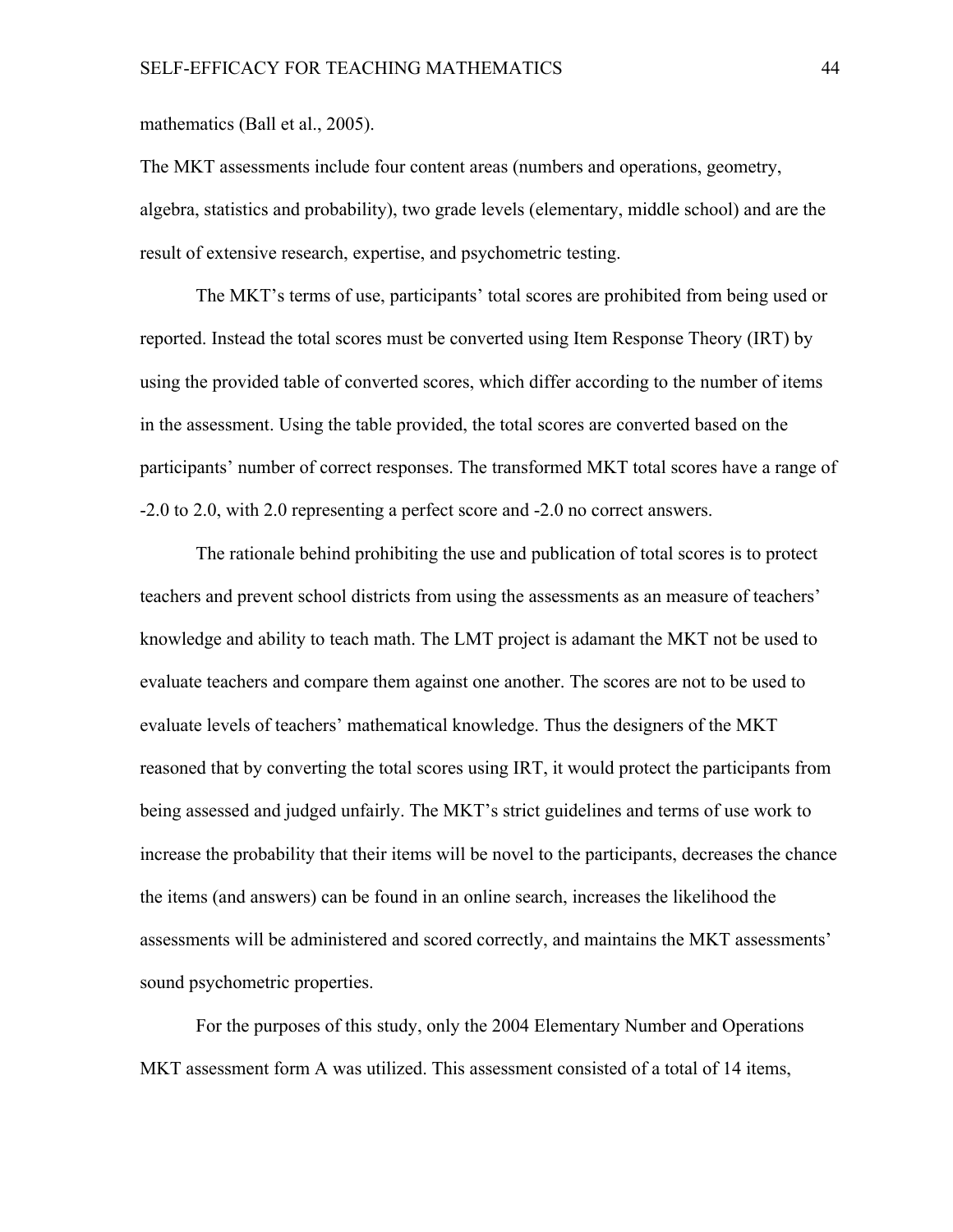however, several items share a question stem and have multiple scenarios to respond to. In total, there are 26 items, 10 traditional multiple-choice and16 containing sub-parts. All items have an "I'm not sure" response option, which was justified by the likelihood it would increase the overall response rate and improve the quality/accuracy of responses by decreasing instances of random guessing and the number of missing responses. Participants' total scores were calculated and then converted. See Appendix H

#### **Procedure**

A secure web-based survey administration program, Surveymonkey™, was utilized to host and administer the surveys. Professors and instructors for the Educational Psychology courses from which the participant pool originate were notified via email that they study was open and available for their students to complete, and were additionally sent an email to forward to their students. The email contained a description of the study and a link to participate via the Educational Psychology participant pool website. The surveys were administered on-line using a secure web-based survey program, Surveymonkey<sup>TM</sup>, and were accessed through a link hosted on the educational psychology participant pool website. The study was online and available for the participants to complete for a total of seven weeks, one of which was spring break.

After clicking on the link to the study, a consent form to participate in anonymous online research survey appeared. Before being allowed to proceed onto the study, the participants had to first indicate their consent to participate by clicking "I agree to participate" after reading the on-line consent form. . If they choose not to participate, and clicked "I decline to participate" the survey closed. For those consenting to participate, the study began by administering the first of the 8 instruments. The participants were allowed to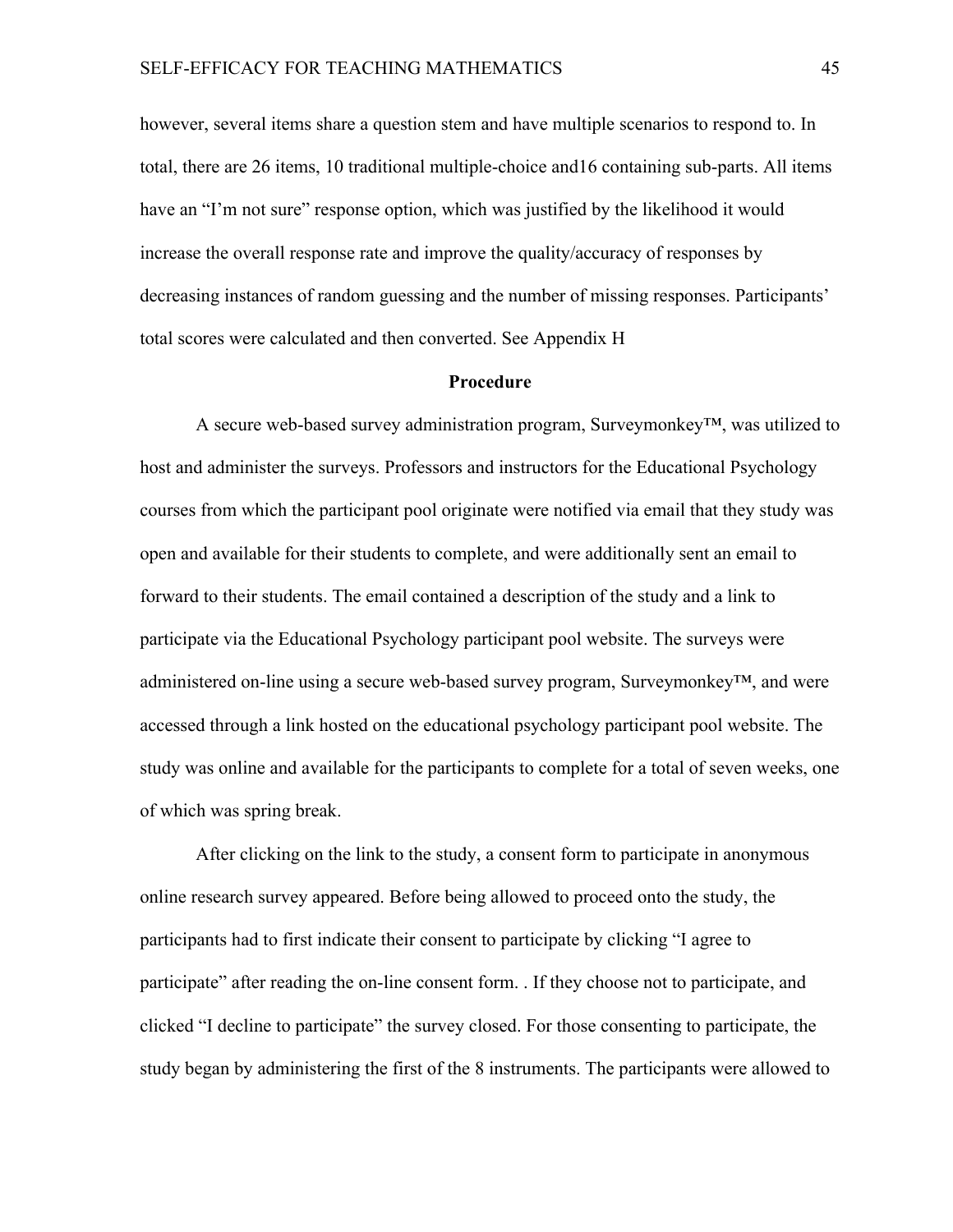## SELF-EFFICACY FOR TEACHING MATHEMATICS 46

complete the survey throughout data collection period so long as they kept the browser window with the study open. If the study remained open in their browser window, they could take as much time to complete the survey in as many sessions as they desired. The participants were told the study would not take longer than two hours to complete. Two emails were sent to remind them of the study and their opportunity to participate.

In order to receive the course research credit for their participation in the educational research, at the conclusion of the study the participants were redirected to complete a research participation debriefing form designed and provided by the Educational Psychology program. The debriefing form only opened after the participants clicked "finish" at the conclusion of the study, whereupon the study webpage closed and the debriefing form opened. At the conclusion of the data collection period, the participants' debriefing form responses were emailed to their course professors in a .pdf document to document their participation so they received research credit.

The first instrument was the self-efficacy for teaching mathematics instrument (SETMI), then the teachers' sense of efficacy scale (TSES). There were eight instruments, six of which used the same 0-100 scale, so fatigue and monotony were concern. For this reason, it was decided to intersperse the demographic questions throughout the entire survey, as opposed to asking them all at one time. Additionally, the two different math assessments were of concern in that they could, and most likely would, cause some participants to drop out. The possible reason for their dropping out include that they may not have had plans to ever teach or have anything to do with math. To help protect against attrition, the math content assessment (DTAMS) was broken up into four 5-question sections and were spaced throughout the study. Two sections were before the mathematics for teaching (MKT)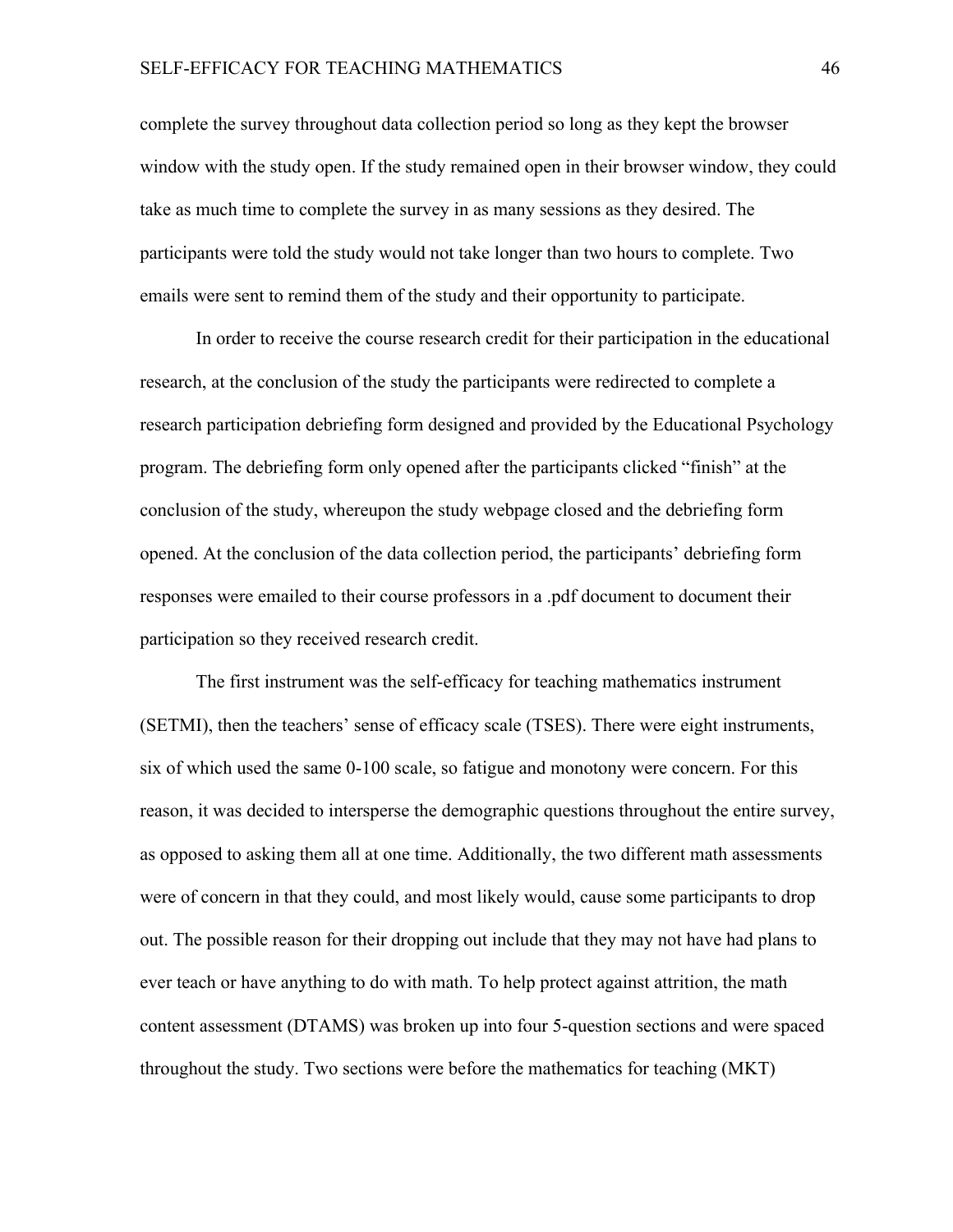assessment and two appeared after. The self-efficacy for doing math (SEDM) instrument was the third to appear, and consistent with theory, it was placed prior to any math performance assessment. Then came mathematics knowledge for teaching (MKT), followed by beliefs abut math and beliefs about teaching math. The study concluded with a series of demographic items.

## **Analyses**

A standard multiple regression was used to answer research question, which examined if self-efficacy for teaching, self-efficacy for doing mathematics, beliefs about teaching mathematics, beliefs about mathematics, mathematical content knowledge, and mathematical knowledge for teaching predict self-efficacy for teaching mathematics? Selfefficacy for teaching mathematics (SETMI) is the dependent variable. The independent variables are self-efficacy for teaching (SET), self-efficacy for doing mathematics (SEDM), beliefs about teaching mathematics (TM Beliefs), beliefs about mathematics (M Beliefs), mathematical content knowledge (MCK), and mathematical knowledge for teaching (MKT).

Research question 2 examined if self-efficacy for teaching and self-efficacy for doing mathematics predict self-efficacy for teaching mathematics? Is one more predictive than the other? A standard multiple regression was used with self-efficacy for teaching mathematics (SETM) as the response variable and self-efficacy for teaching (), self-efficacy for doing mathematics (SEDM) as the predictor variables.

Research question 3 examined if there is a difference in self-efficacy for teaching mathematics, self-efficacy for teaching, self-efficacy for doing mathematics, beliefs about teaching mathematics, beliefs about mathematics, mathematical content knowledge, and mathematical knowledge for teaching based on gender, ethnicity, teaching focus, and/or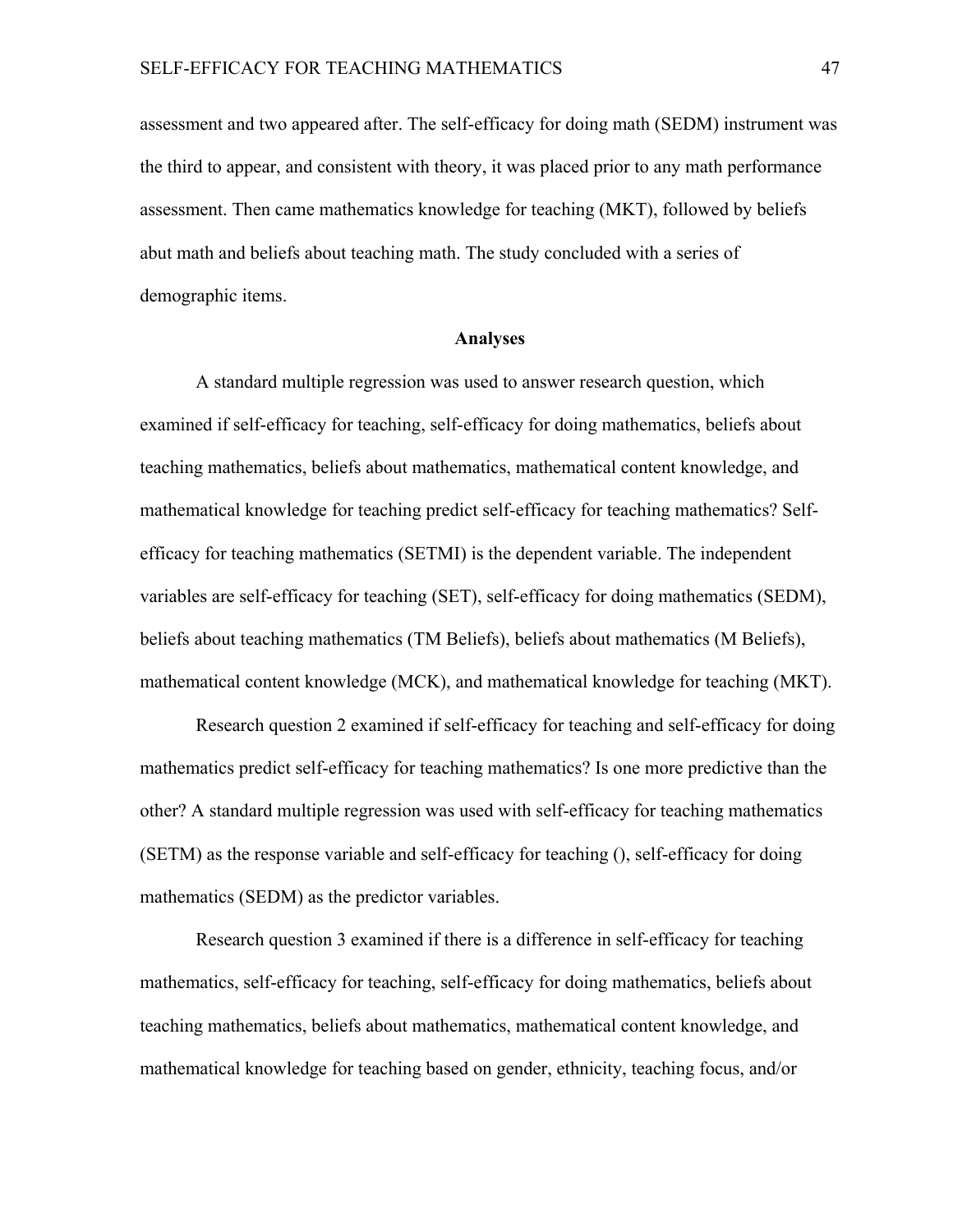teaching level. A MANOVA will be used to assess if there are any multivariate effects, as well as univariate effects for each independent variable. The predictor variables were gender, ethnicity (Hispanic, non-Hispanic), teaching focus (STEM, non-STEM), and/or teaching level (EC/Elementary, Secondary, Other/non-Educator). The response variables were selfefficacy for teaching mathematics (SETM), self-efficacy for teaching (SET), self-efficacy for doing mathematics (SEDM), beliefs about teaching mathematics (TM Beliefs), beliefs about mathematics (MB), mathematical content knowledge (MCK), and mathematical knowledge for teaching (MKT). Post-hoc analyses using Tukey's HSD will be run for teaching license.

Research question 4 examined differences in pre-service teachers' self-efficacies, personal belief systems, and math performance knowledge based on their group membership. Using a standard multiple regression (enter) analysis self-efficacy for teaching mathematics (SETMI) was the dependent variable, and the independent variables were: age, gender, ethnicity, teaching focus, teaching license, self-efficacy for teaching (SET), self-efficacy for doing mathematics (SEDM), beliefs about teaching mathematics (TM Beliefs), beliefs about mathematics (M Beliefs), mathematical content knowledge (MCK), and mathematical knowledge for teaching (MKT).

Research question 5 and its subparts examines whether or not the prediction model for self-efficacy for teaching mathematics changes as a result of PSTs group membership(s). Multiple regression analyses were run for the groups in which a there was a statistically significant difference found during the MANOVA analysis in research question 4. The analyses will only be run with the groups found to have statistically significant multivariate differences in their self-efficacy, personal beliefs systems, and performance knowledge. Regression analyses could be run for the groups with dichotomous group: gender (male,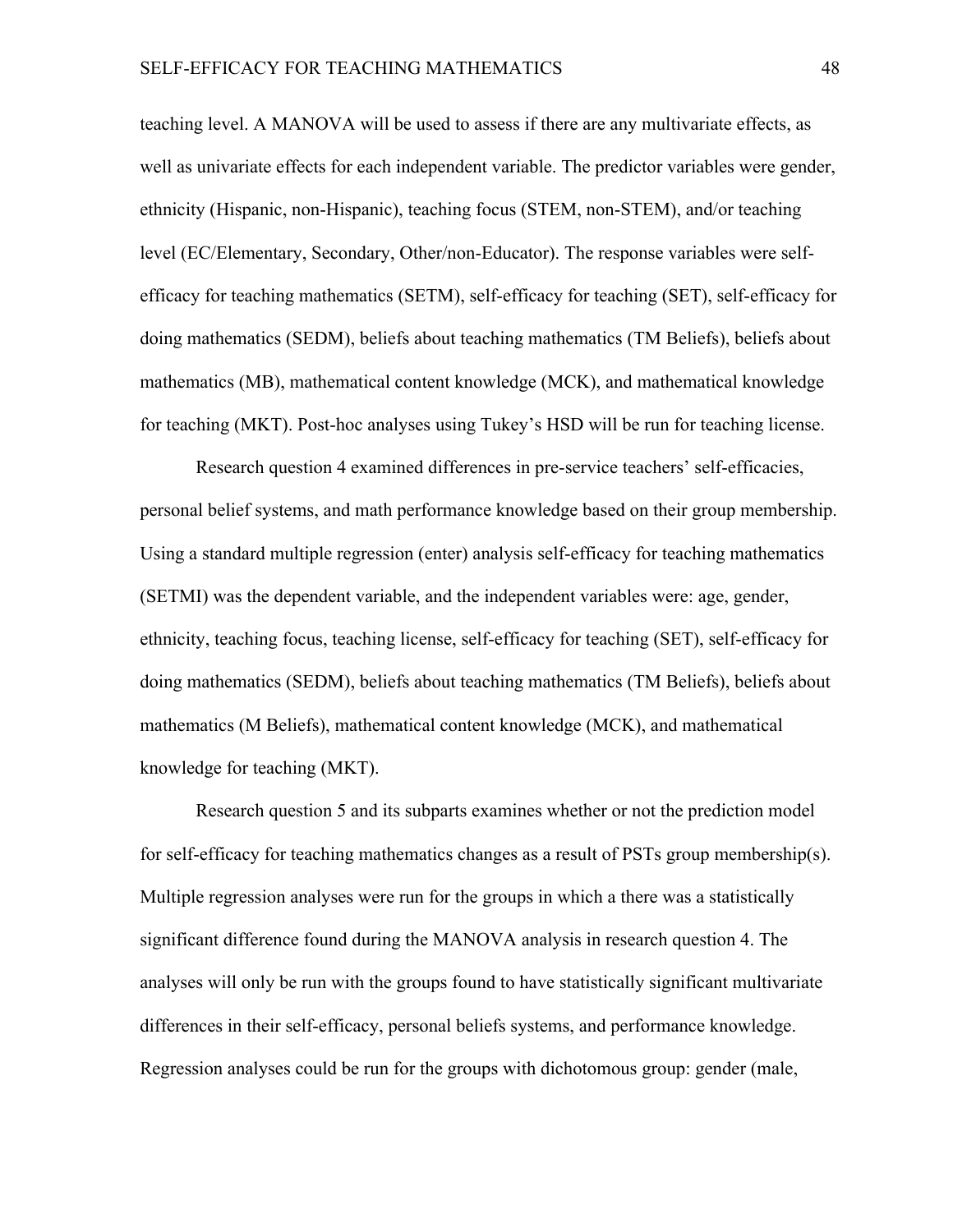female), ethnicity (Hispanics, non-Hispanic), teaching license (PST, non-PST), and teaching focus (STEM, non-STEM). Separate analyses were used based on PSTs group membership using the same variables from research question 2. The response variable was self-efficacy for teaching mathematics (SETMI) and the predictor variables were self-efficacy for teaching (SET), self-efficacy for doing mathematics (SEDM), beliefs about teaching mathematics (TM Beliefs), beliefs about mathematics (M Beliefs), mathematical content knowledge (MCK), and pedagogical content knowledge for mathematics (MKT).

### **Summary**

This study examines the complex relationships involved in the formation of PSTs' self-efficacy for teaching mathematics. Seven measurements and one demographic questionnaire were administered online to 184 pre-service teachers acquired via convenience sampling at a large university in the Southwestern United Stated. In six out of seven cases, the participants' mean score for all items was used to measure the factor of interest. Seeking to understanding as to if and how less specific self-efficacy beliefs are related to and predictive of the more domain specific SETMI, standard multiple regression analyses were used. The information gathered from the battery of assessments was analyzed via a series of multiple regression analyses to understand how PSTs' self-efficacy beliefs, personal belief systems as well as their math content knowledge and mathematical knowledge for teaching are related to and predictive of SETMI. Additionally a MANOVA was run to determine the presence of any multivariate effects based on the PSTs' personal characteristics or choices. Based on the discovery of any statistically significant group differences, an additional set of multiple regression analyses were run to determine if the prediction models differed by groups.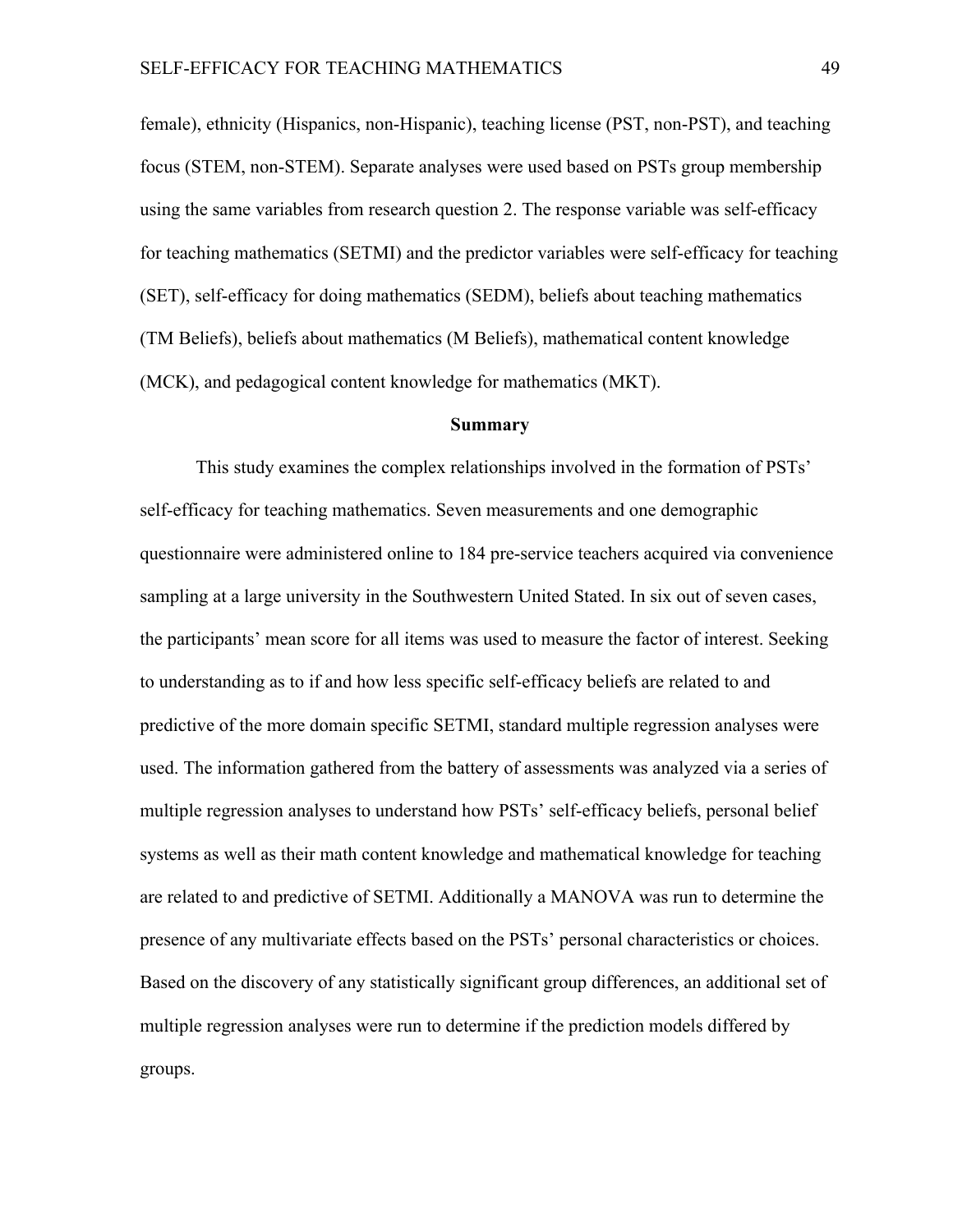## CHAPTER 4

## RESULTS

A total of 212 students participated in the research study for a 57.9% participation rate. The participation rate most likely would have been higher had the study been opened earlier in the semester and remained open for a longer period of time. The study opened on the last day of class before spring break, and remained open for 5 weeks. Even with the short data collection period, the goal of enrolling a minimum total of 160-200 participants was reached.

A total of 13 cases (6.1%) were deleted due to a high number of missing responses on two instruments (DTAMS, MKT). Using descriptive statistics, time to complete survey, and Mahalanobis' distance, a total of seven outliers (3.3%) and six other (2.8%) cases were found and deleted. The final dataset used for all analyses consisted of 184 participants ( $N = 184$ ).

## **Characteristics of Current Sample**

The average student age was 26 years old (median  $=$  22 years), with the majority of students in their junior (41.8%) or senior (35.2%) years. Of the remaining participants, 19.2% were sophomores, 2.2% freshmen, and 1.6% post-bachelor or graduate students. There were more women (76.8%) than men (23.2%), more Early Childhood and Elementary (54.3%) educators than Secondary (23.4%), and other/non-educators (22.3%) The sample's ethnic make-up was 43.5% White, 45.1% Hispanic, 6% American Indian, 2.7% Asian, and 2.7% Other (one participant identified as "American"). This was consistent with the university's larger student demographic population.

All students choosing to participate in the study were given the measures regardless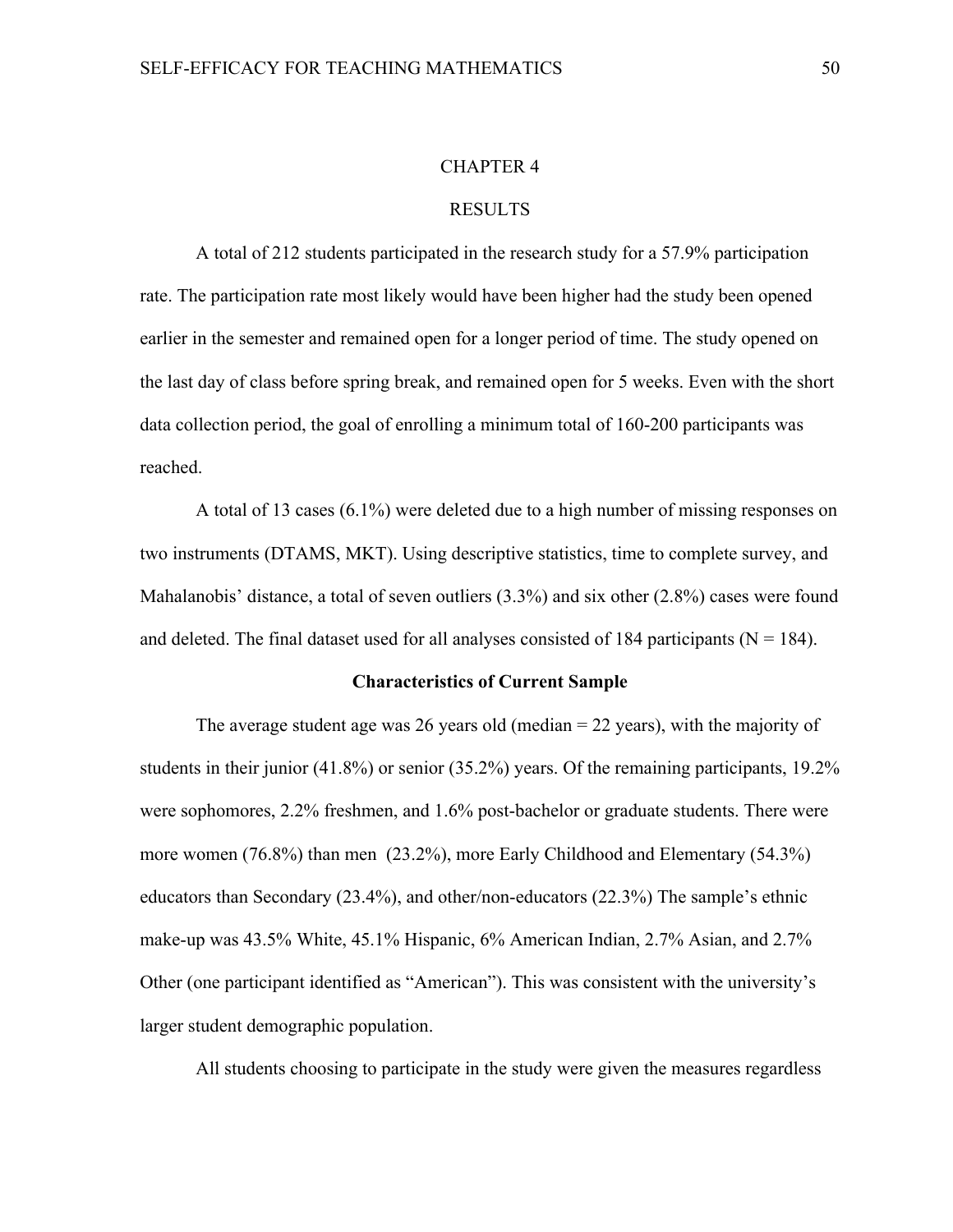of their targeted teaching specialization or field. Of the 184 participants, when asked what teaching license they were working to obtain: 8.2% said early childhood (EC), 46.4% elementary, 4.4% middle school, 19.1% high school, 1.6% K-12, 8.1% other educator, 12.0% reported none, and 0.5% were missing. The data were re-categorized into three groups: EC/elementary (54.6%), secondary (25.1%), and other/non-educator (20.1%). The participants' future teaching endorsement area were 35.3% STEM, 39.1% non-STEM, and 25.5% reported none. Since many college students have yet to decide their future career paths, another characteristic, "teaching focus", which is a subject in which the participants will have taken at least 24 credit hours, was examined as a dichotomous variable, with 52.2% of participants having a STEM based focus and 47.8% a non-STEM based focus.

In terms of prior mathematics education, the participants reported taking an average of four math classes in high school,  $M = 3.91$ ,  $SD = 1.37$ , and reported completing an average of three math courses up to this point in their college educations,  $M = 3.33$ ,  $SD = 1.80$ . Based on their current reported math course plans, they will complete an average total of four mathematics courses throughout their undergraduate educations,  $M = 4.16$ ,  $SD = 2.19$ . It should be noted that some of the participants included remedial mathematics courses in their totals. For the purposes of this study, the types (content or methods) or level of mathematics courses were not analyzed.

## **RQ1: Self-efficacy Beliefs for Teaching and Doing Math**

A standard multiple regression analysis was run to answer the first research question: do self-efficacy for teaching or self-efficacy for doing mathematics predict self-efficacy for teaching mathematics. The response variable was self-efficacy for teaching mathematics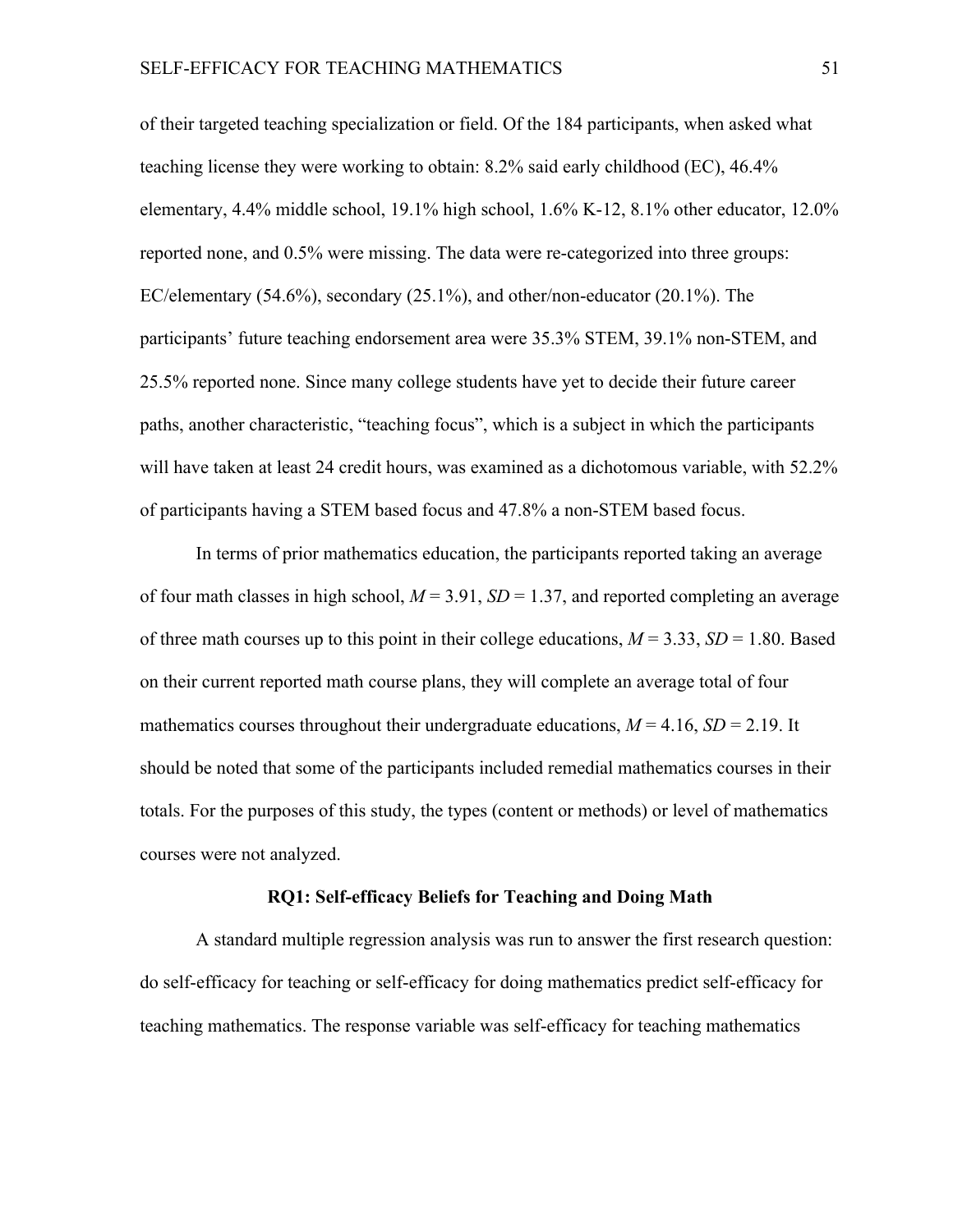(SETM). The predictor variables were self-efficacy for teaching (SET) and self-efficacy for doing mathematics (SEDM).

*R* for regression was significantly different from zero,  $F(2, 157) = 82.24$ ,  $p < .001$ , with  $R^2$  at .48. The adjusted  $R^2$  value of .48 indicates that nearly half of the variability in selfefficacy for teaching mathematics is predicted by self-efficacy for teaching and self-efficacy for doing math. Both factors had statistically significant regression coefficients, with Selfefficacy for Doing Math  $\beta$  = .53,  $p < .001$ ,  $r = .55$  and Self-efficacy for Teaching  $\beta$  = .28,  $p <$  $.001, r = .33$  (Table 2).

Combined, 48% (48% adjusted) of the variance in self-efficacy for teaching mathematics was predicted by the two self-efficacy factors: self-efficacy for teaching and self-efficacy for doing math. The size and direction of the relationships suggests that a higher self-efficacy for teaching mathematics is indicative of a higher self-efficacy for doing math, as well as a higher self-efficacy for teaching. Of the two variables, self-efficacy for doing math had a stronger relationship with self-efficacy for teaching mathematics than did selfefficacy for teaching. Increasing self-efficacy in either teaching or doing math will increase self-efficacy for teaching math, however, self-efficacy for doing math has a stronger influence than self-efficacy for teaching. The self-efficacy for doing math was more predictive than self-efficacy for teaching. Both were predictive of self-efficacy for teaching mathematics.

Table 2. Standard Multiple Regression of Self-efficacy Variables on Self-efficacy for Teaching Mathematics

|                                    |      |        |      | Means | SD    |                 |        |  |
|------------------------------------|------|--------|------|-------|-------|-----------------|--------|--|
| 1. Self-efficacy for Teaching Math | 1.00 |        |      | 82.74 | 11.20 |                 |        |  |
| 2. Self-efficacy for Teaching      |      | 1.00   |      | 85.31 | 9 3 9 | $.33^{*}$       | .28    |  |
| 3. Self-efficacy for Doing Math    |      | $.46*$ | 0.01 | 80.96 | 12.40 | $.48^{\degree}$ | $.53*$ |  |
| $*_p$ < .001                       |      |        |      |       |       |                 |        |  |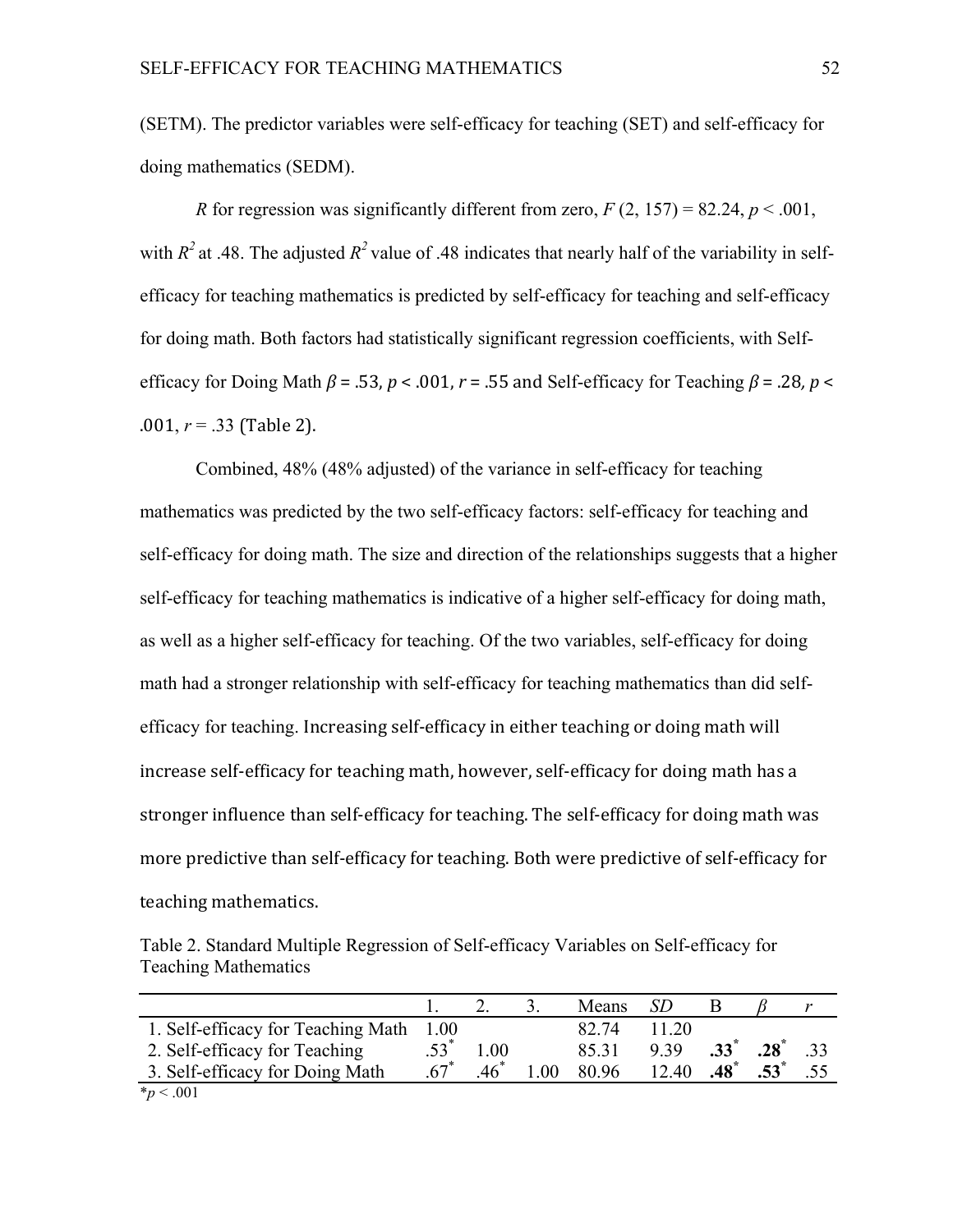## **RQ2: Self-efficacy, Personal Beliefs Systems and Knowledge**

A standard multiple regression analysis was run to answer the second research question if self-efficacy for teaching, self-efficacy for doing mathematics, beliefs about teaching mathematics, beliefs about mathematics, mathematical content knowledge, and mathematical knowledge for teaching predict self-efficacy for teaching mathematics. The response variable was self-efficacy for teaching mathematics (SETM). The predictor variables were: self-efficacy for teaching (SET), self-efficacy for doing mathematics (SEDM), beliefs about teaching mathematics (TM Beliefs), beliefs about mathematics (M Beliefs), mathematical content knowledge (MCK), and mathematical knowledge for teaching (MKT). Results of evaluation of assumptions led to the deletion of a total of 5 cases found to be outliers (four univariate, one multivariate). Using Mahalanobis distance  $\chi$ 2(df 6, p = .001) = 22.46, three additional cases were deleted from all further analyses.

Results showed *R* for regression was significantly different from zero,  $F(6, 170) =$ 40.61,  $p < .001$ , with  $R^2$  at .59. The adjusted  $R^2$  value of .58 indicates that nearly three fifths of the variability in self-efficacy for teaching mathematics is predicted by: self-efficacy for teaching, self-efficacy for doing math, beliefs bout teaching math, beliefs about math, math content knowledge, and mathematical knowledge for teaching. The following factors had statistically significant regression coefficients (Table 4): Self-efficacy for Teaching, Selfefficacy for Doing Math, Beliefs about Teaching Math, and Math content knowledge. Neither math beliefs nor mathematical knowledge for teaching had statistically significant regression coefficients, even though all of their bivariate correlations are statistically significant with one exception (MKT and SE Teaching) (Table 3).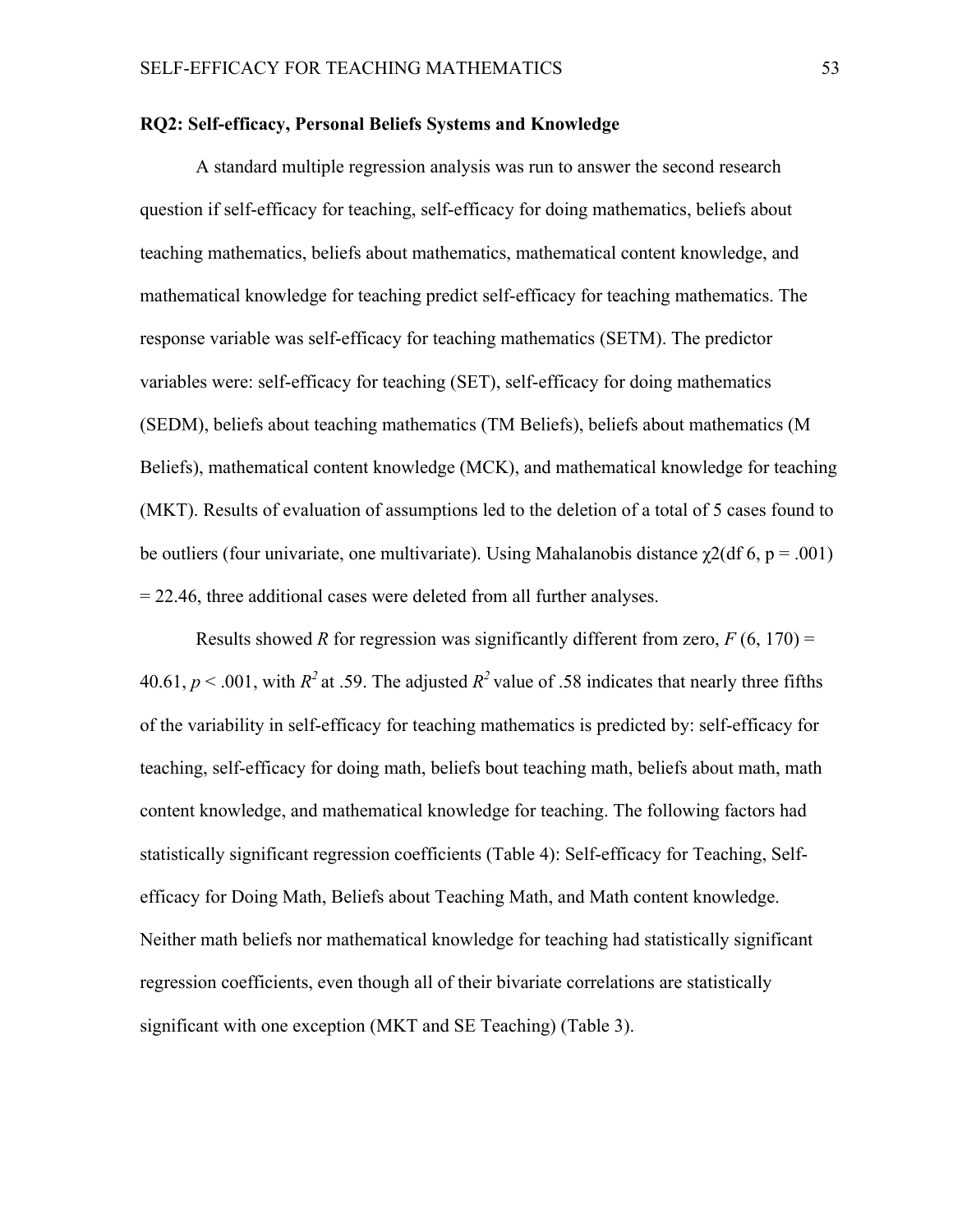The model explains 59% (58% adjusted) of the variance in s' self-efficacy for teaching mathematics, with 4 of the 6 variables making statistically significant contributions. Of the four statistically significant variables, self-efficacy for doing math,  $\beta$  = .38, *t* = 6.29, *p* < .001, *r* = .44 and math content knowledge,  $β = .37$ ,  $t = 5.53$ ,  $p < .001$ ,  $r = .39$ , were the strongest predictors, followed by self-efficacy for teaching,  $\beta$  = .30, *t* = 5.21, *p* < .001, *r* = .37 and beliefs about teaching math,  $\beta$  = .22,  $t$  = 3.63,  $p$  = < .001,  $r$  = .27. The size and direction of the relationship suggests that PSTs with a higher self-efficacy for teaching mathematics have a higher self-efficacy for doing math, better math content knowledge, a higher self-efficacy for teaching, and hold more progressive beliefs about teaching math. Beliefs about math and mathematical knowledge for teaching did not have statistically significant regression coefficients predicting self-efficacy for teaching mathematics, however, they did have statistically significant correlations with the other variables in the model.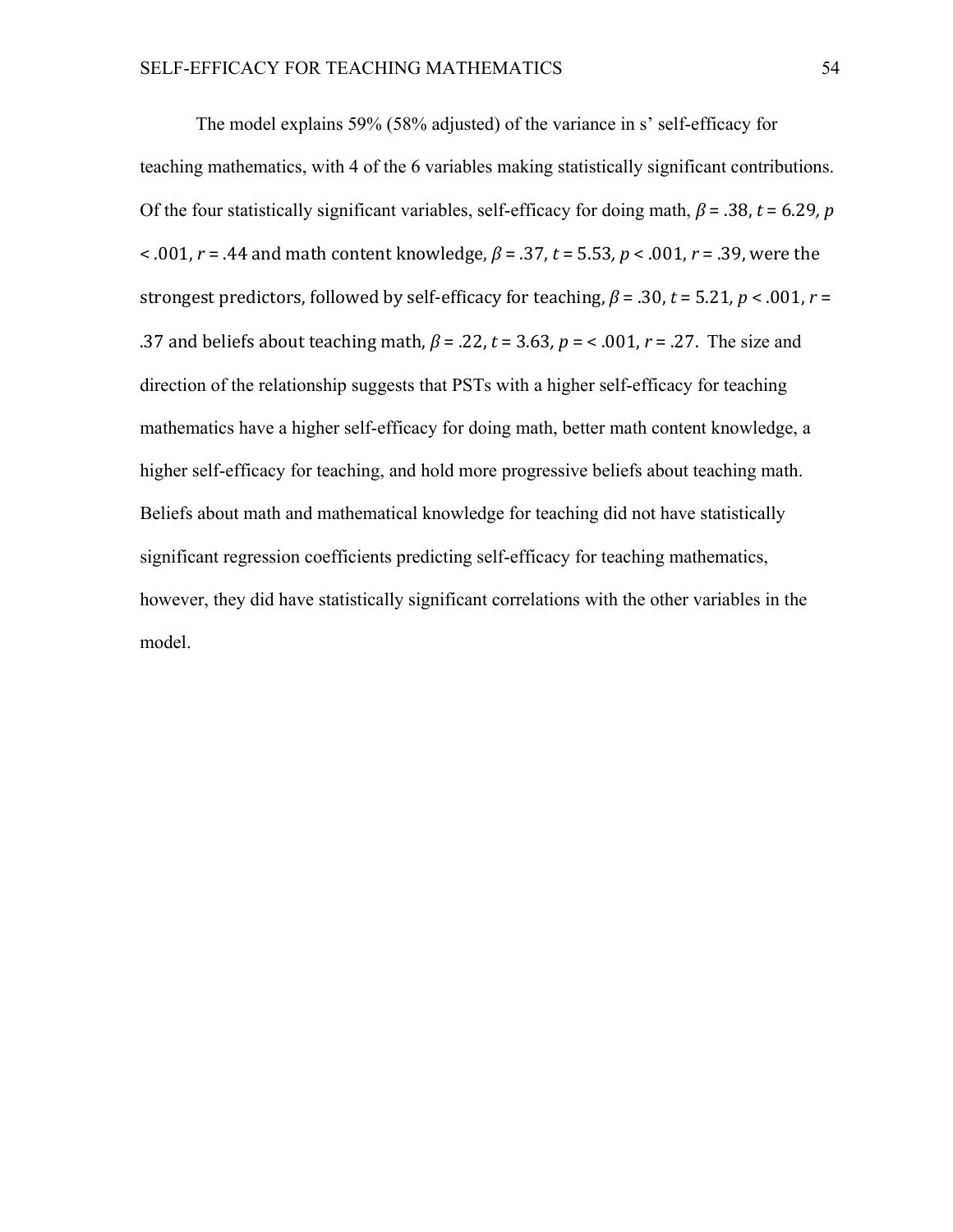| 1. SE Teaching Math       | 0.00     |          |                    |          |           |          |     |
|---------------------------|----------|----------|--------------------|----------|-----------|----------|-----|
| 2. SE Teaching            | $.51***$ | 1.00     |                    |          |           |          |     |
| 3. SE Doing Math          | $.65***$ | $.45***$ | 1.00               |          |           |          |     |
| 4. TM Beliefs             | $.25***$ | $.26***$ | $.14$ <sup>*</sup> | 1.00     |           |          |     |
| 5. Math Beliefs           | $.20***$ | $.23***$ | $19^{**}$          | $43***$  | 1.00      |          |     |
| 6. Math Content Knowledge | $37***$  | $-.06$   | $.29***$           | $-32***$ | $-13^*$   | 1.00     |     |
| 7. MKT                    | $19***$  | $-.10$   | $24***$            | $27***$  | $-17^{*}$ | $.64***$ | .00 |

Table 3. Correlations of Self-efficacy, Belief, and Knowledge Variables

 $* p ≤ .05, ** p ≤ .01, *** p ≤ .001$ 

Table 4. Multiple Regression of Self-Efficacy, Belief, and Knowledge Variables on Selfefficacy for Teaching Mathematics

| RQ1                                 | Mean    | Standard<br>Deviation | B       |            | r       |
|-------------------------------------|---------|-----------------------|---------|------------|---------|
| Self-efficacy for Teaching Math     | 82.82   | 11.21                 | $-9.29$ |            |         |
| Self-efficacy Teaching              | 85.36   | 9.43                  | 0.36    | $0.30***$  | 0.37    |
| Self-efficacy Doing Math            | 80.96   | 12.45                 | 0.34    | $0.38***$  | 0.44    |
| <b>Beliefs About Teaching Math</b>  | 66.86   | 11.31                 | 0.22    | $0.22$ *** | 0.27    |
| <b>Beliefs About Math</b>           | 63.46   | 10.50                 | 0.01    | 0.01       | 0.02    |
| Math Content Knowledge              | 65.37   | 14.88                 | 1.40    | $0.37***$  | 0.39    |
| Mathematical Knowledge for Teaching | $-0.72$ | 0.97                  | $-0.38$ | $-0.03$    | $-0.04$ |

 $* p ≤ .05, ** p ≤ .01, *** p ≤ .001$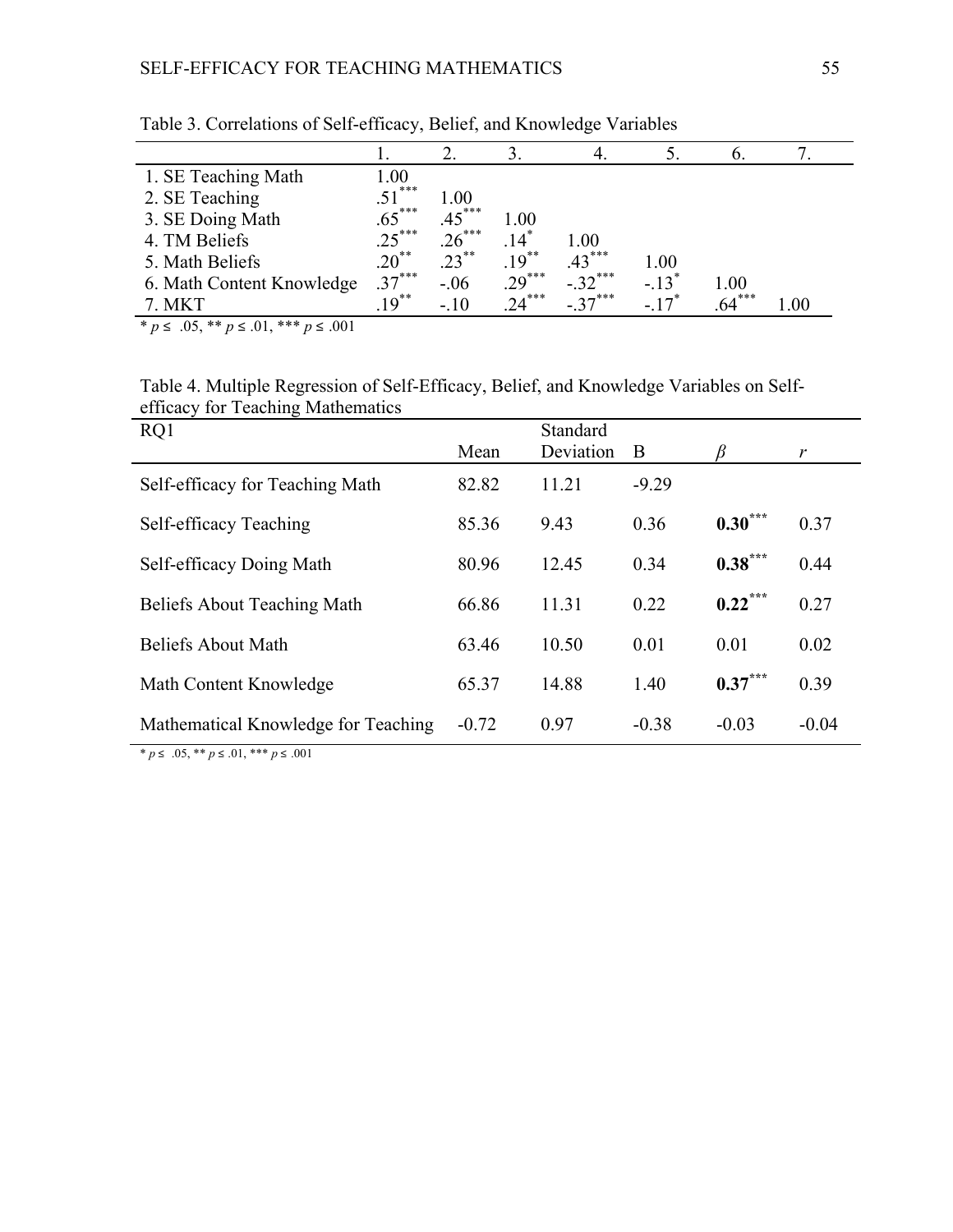# **RQ3: Self-efficacy, Personal Belief Systems, Knowledge and Demographic Characteristics**

A standard multiple regression was run to answer the third research question: do age, gender, ethnicity, teaching license, and/or teaching level, in addition to self-efficacy for teaching, self-efficacy for doing mathematics, beliefs about teaching mathematics, beliefs about mathematics, mathematical content knowledge, and mathematical knowledge for teaching predict self-efficacy for teaching mathematics? The response variable was selfefficacy for teaching mathematics (SETM). The predictor variables were self-efficacy for teaching (SET), self-efficacy for doing mathematics (SEDM), beliefs about teaching mathematics (TM Beliefs), beliefs about mathematics (M Beliefs), mathematical content knowledge (MCK), and mathematical knowledge for teaching (MKT), with the addition of demographic variables: age, gender, ethnicity (Hispanic, non-Hispanic), teaching focus (STEM, non-STEM), and teaching license (PST, non-PST).

Results showed *R* for regression was significantly different from zero,  $F_{(11, 160)} =$ 24.22,  $p < .001$ , with  $R^2$  at .63. The adjusted  $R^2$  value of .60 indicates that three fifths of the variability in self-efficacy for teaching mathematics is predicted by: self-efficacy for teaching, self-efficacy for doing math, beliefs bout teaching math, beliefs about math, math content knowledge, and mathematical knowledge for teaching. The following factors had statistically significant regression coefficients (Table 5) self-efficacy for doing math, selfefficacy for teaching, beliefs about teaching math, math content knowledge, teaching focus, and teaching license. Age, gender, ethnicity, beliefs about math, and mathematical knowledge for teaching did not have statistically significant regression coefficients.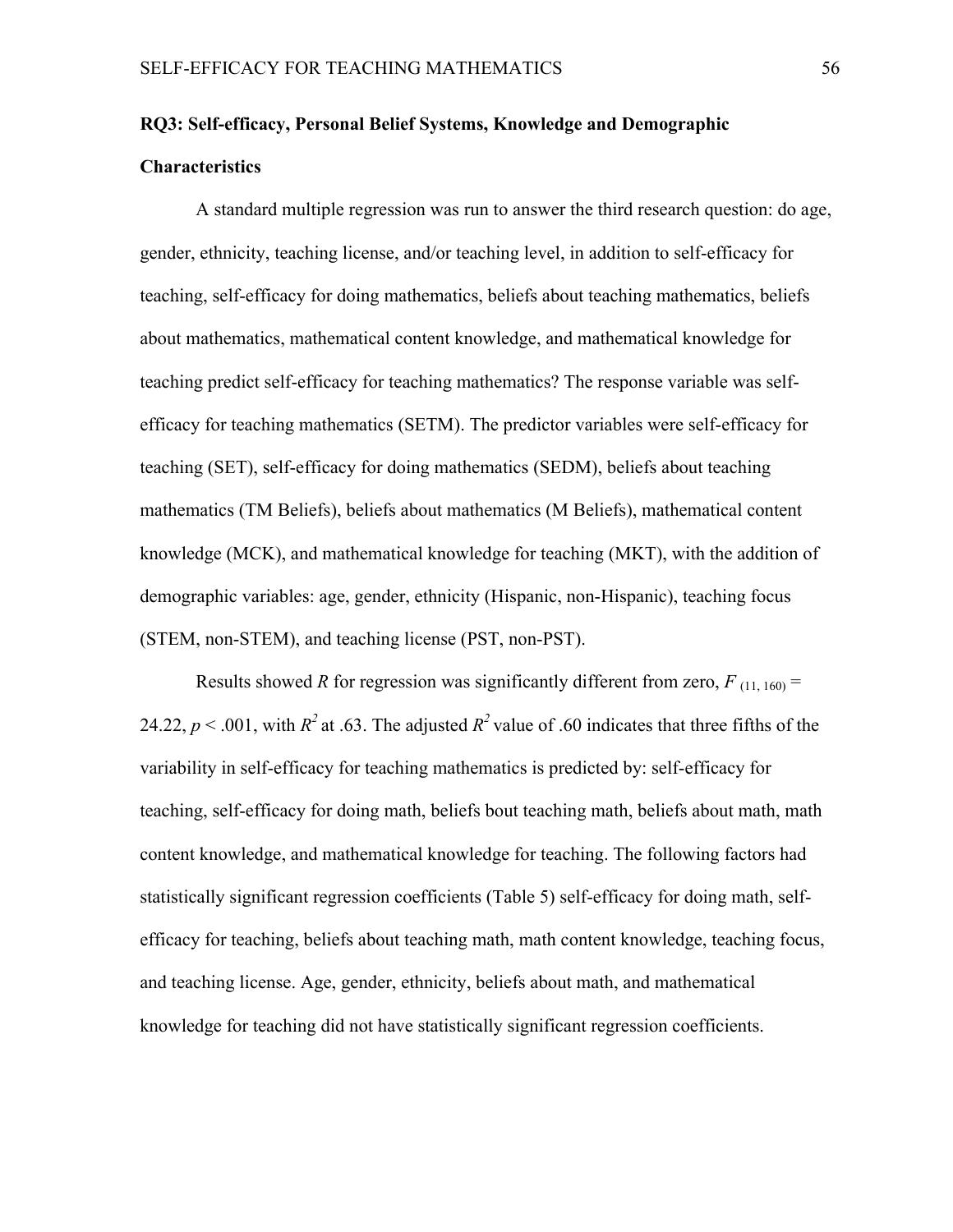The model explains 63% (60% adjusted) of the variance in self-efficacy for teaching mathematics, with 6 of the 11 variables making statistically significant contributions. Of the five statistically significant variables, self-efficacy for doing math,  $\beta$  = .37,  $p$  < .001,  $r$  = .42, self-efficacy for teaching,  $\beta = 0.32$ ,  $p < 0.001$ ,  $r = 0.39$  and math content knowledge,  $\beta = 0.34$ , p  $\leq$  .001, *r* = .37 were the strongest predictors, followed by beliefs about teaching math,  $\beta$ = .23*, p* = < .001, *r* = .29, teaching focus, *β* = .12*, p* = .02, *r* = .18, and teaching license, *β* = -.12,  $p = 0.026$ ,  $r = -0.18$ . The addition of the demographic variables to the model yielded two additional predictors: teaching focus (STEM, non-STEM) and teaching license (PST, non-PST). 

The same factors that were statistically significant in the second model remained statistically significant in this third model. The addition of the demographic variables yielded only a slightly improved prediction model and only two demographic predictor variables, teaching focus (STEM, non-STEM) and teaching license (PST, non-PST, were predictive of self-efficacy for teaching mathematics. These findings are consistent with self-efficacy theory, in that they are the only demographic characteristics in which the PSTs have any personal agency over. Unlike gender and ethnicity, which are predetermined, PSTs choose their teaching focus and teaching license. The only predictive demographic variables are the ones within the individual participant's locus of control. Individual characteristics assigned at birth (age, gender, ethnicity) are not predictive of self-efficacy for teaching mathematics.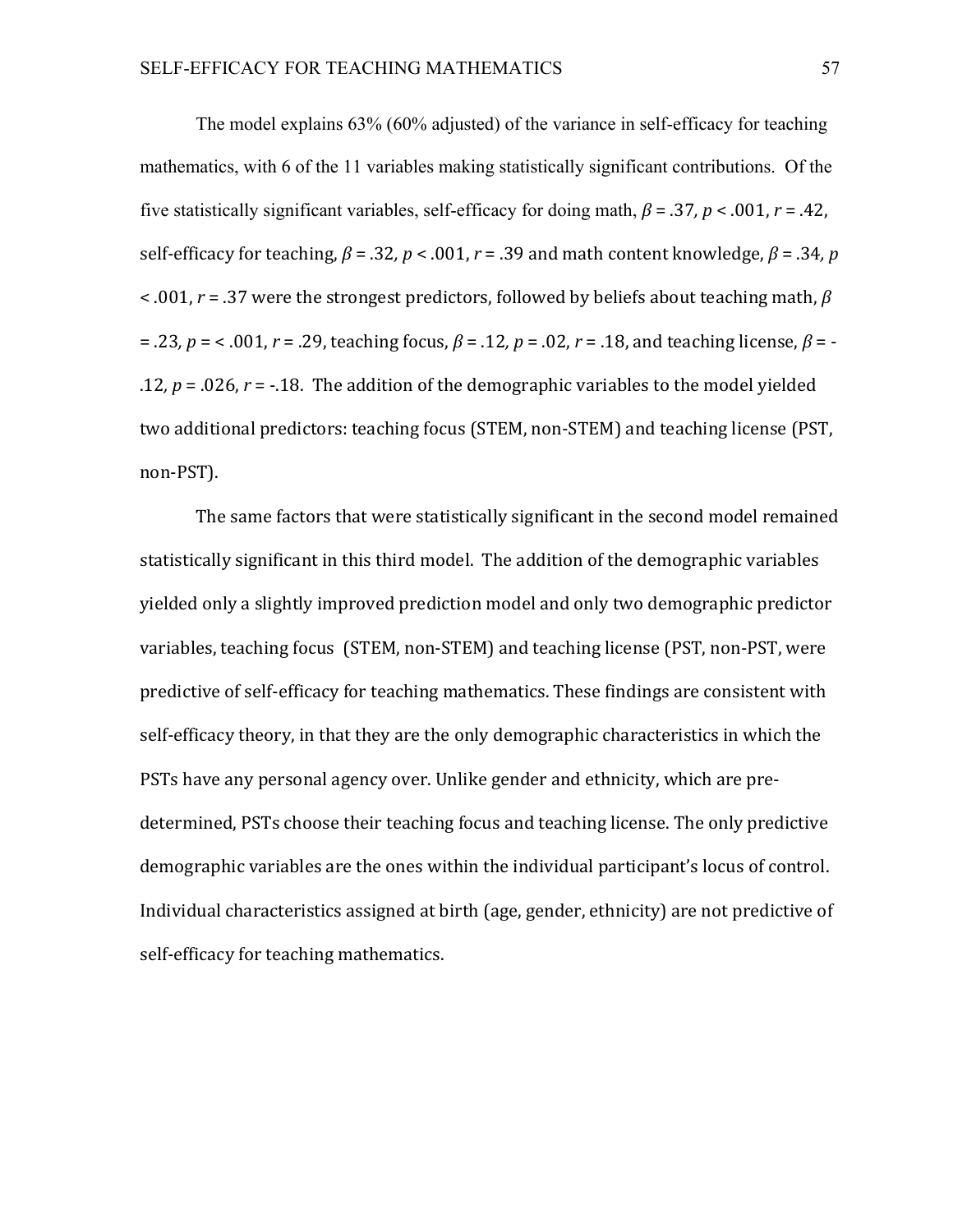| RQ3                                 |         | Standard  |         |           |         |
|-------------------------------------|---------|-----------|---------|-----------|---------|
| $N = 172$                           | Mean    | Deviation | B       | R         | r       |
| Self-efficacy Teaching Math         | 82.90   | 11.22     | $-7.66$ |           |         |
| Self-efficacy for Teaching          | 85.35   | 9.48      | 0.37    | $0.32***$ | 0.39    |
| Self-efficacy Doing Math            | 81.25   | 12.24     | 0.34    | $0.37***$ | 0.42    |
| <b>Teach Math Beliefs</b>           | 66.81   | 11.44     | 0.22    | $0.23***$ | 0.29    |
| Math Beliefs                        | 63.54   | 10.62     | 0.02    | 0.02      | 0.03    |
| Math Content Knowledge              | 65.38   | 14.98     | 1.29    | $0.34***$ | 0.37    |
| Mathematical Knowledge for Teaching | $-0.73$ | 0.98      | $-0.46$ | $-0.04$   | $-0.05$ |
| Age                                 | 25.85   | 9.19      | $-0.05$ | $-0.04$   | $-0.06$ |
| Gender                              | 1.24    | 0.43      | $-1.97$ | $-0.08$   | $-0.12$ |
| Ethnicity                           | 0.46    | 0.50      | 0.91    | 0.04      | 0.06    |
| <b>Teaching Focus</b>               | 0.54    | 0.50      | 2.77    | $0.12*$   | 0.18    |
| <b>Teaching License</b>             | 0.79    | 0.41      | $-3.25$ | $-0.12*$  | $-0.18$ |

Table 5. Multiple Regression of All Predictor Variables on Self-efficacy for Teaching Mathematics

 $**p* ≤ .05, ***p* ≤ .01, ****p* ≤ .001$ 

## **RQ4: Group Differences in Self-efficacy for Teaching Mathematics based on Demographic Characteristics**

A four-way MANOVA was run to determine if there a difference in self-efficacy beliefs for teaching mathematics, teaching, and doing mathematics, personal belief systems beliefs about math and teaching math, math content knowledge, and mathematical knowledge for teaching based on PSTs' personal characteristics. The independent variables were: gender, ethnicity (Hispanic, non-Hispanic), teaching level (EC/Elementary, Secondary, Other Educator), and/or teaching focus (STEM, non-STEM). The dependent variables were: self-efficacy for teaching mathematics (SETM), self-efficacy for teaching (SET), selfefficacy for doing mathematics (SEDM), beliefs about teaching mathematics (TM Beliefs), beliefs about mathematics (M Beliefs), mathematical content knowledge (MCK), and mathematical knowledge for teaching (MKT). The analysis revealed a significant multivariate main effect for ethnicity, Wilks'  $\lambda = .87$ ,  $F_{(7, 162)} = 3.47$ ,  $p = .002$ , partial $\eta^2 = .13$ ;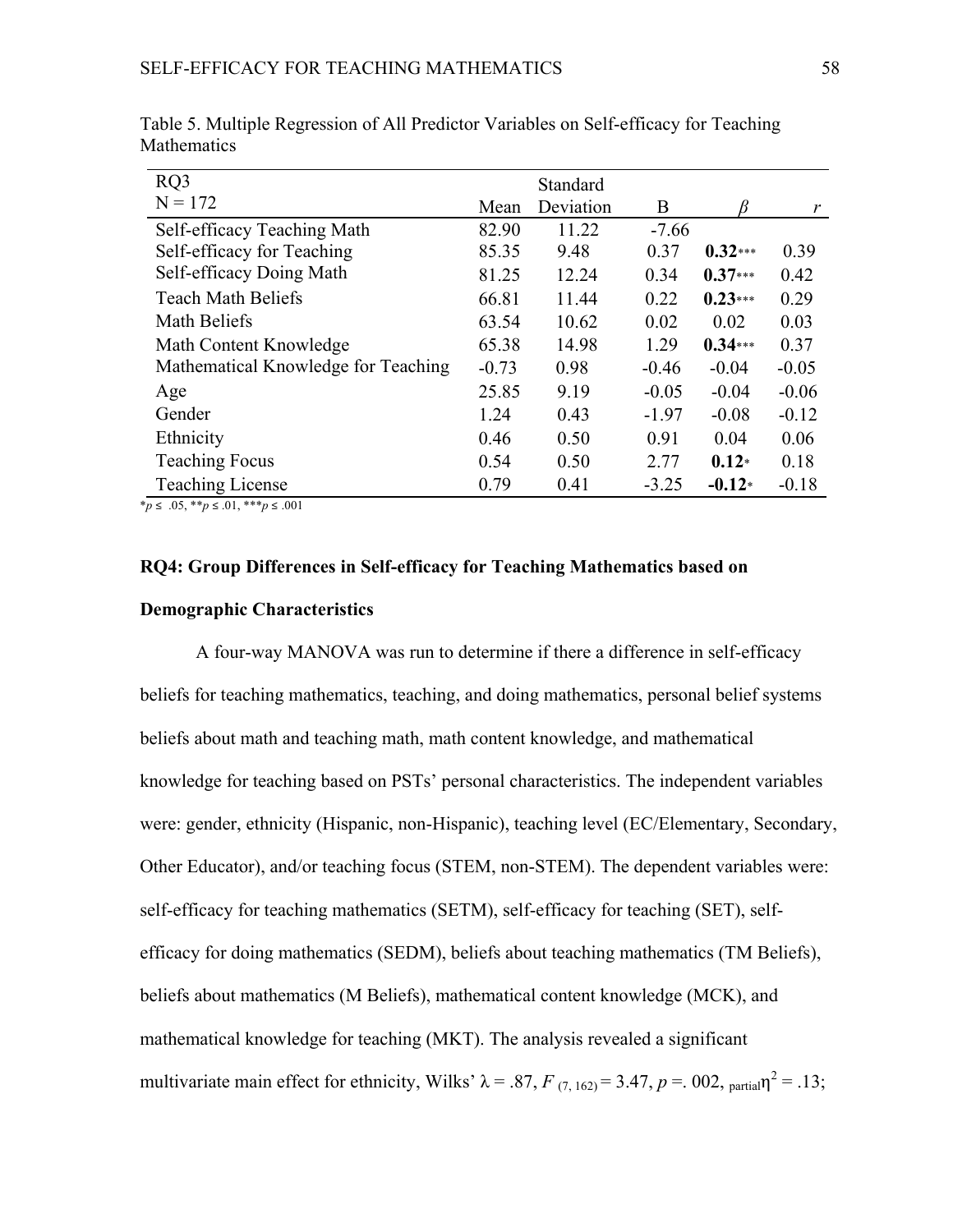teaching focus, Wilks'  $\lambda = .85$ ,  $F_{(7, 162)} = 4.09$ ,  $p < .001$ ,  $_{\text{partial}} \eta^2 = .15$ , and teaching license, Wilks'  $\lambda = .81$ ,  $F_{(7, 162)} = 2.48$   $p = .002$ , partial $n^2 = .10$ .

Given the significance of the multivariate tests, the univariate main effects were examined (Table 7). Using an adjusted alpha level of .007, significant univariate main effects for ethnicity were obtained for mathematics content knowledge,  $F_{(1, 168)} = 11.38$ ,  $p < .001$ ,  $_{\text{partial}}$ <sup>2</sup>=.06. Hispanic participants scored over 7.5 points lower on the assessment of mathematics content knowledge  $M = 61.17$ ,  $SD = 14.86$ , compared to non-Hispanics  $M =$  $68.91, SD = 14.02.$ 

For Teaching focus, significant effects were found for self-efficacy for teaching mathematics, ,  $F_{(1, 168)} = 7.77$ ,  $p = .006$ ,  $p_{\text{actual}}^2 = .04$ , math content knowledge, ,  $F_{(1, 168)} =$ 8.02,  $p = 0.005$ ,  $p_{\text{partial}}\eta^{2} = 0.05$ , and mathematics knowledge for teaching,  $F_{(1, 168)} = 8.98$ ,  $p$  $< 0.003$ , <sub>partial</sub>  $n^2 = 0.05$ . Participants with a STEM focus had higher self-efficacy for teaching mathematics  $M = 84.39$ ,  $SD = 11.37$ , mathematics content knowledge  $M = 67.84$ ,  $SD =$ 14.62, and mathematical knowledge for teaching  $M = -0.55$ ,  $SD = 0.96$  compared to the non-STEM participants. Their lower scores were for self-efficacy for teaching math  $M = 80.99$ ,  $SD = 10.8$ , math content knowledge  $M = 62.5$ ,  $SD = 14.75$ , and mathematical knowledge for teaching  $M = -0.93$ ,  $SD = 0.93$ .

For teaching level, significant effects were found for beliefs about mathematics, *F* (1,  $168$ ) = 5.68, *p* = .004,  $p$ <sub>partial</sub> $n^2$  = .06, math content knowledge, *F* (1, 168) = 5.34, *p* = .004,  $_{\text{partial}}$ <sup>2</sup>=.06, and mathematics knowledge for teaching, , *F*<sub>(1, 168)</sub> = 6.74, *p* = .002, <sub>partial</sub>η<sup>2</sup> =.07. Post-hoc test were run on teaching license using Tukey's HSD and the same adjusted alpha level of .007. Significant pairwise mean differences were obtained for: beliefs about mathematics between EC/Elementary PSTs  $(M = 61.1, SE = 1.28)$  and Other Educator/Non-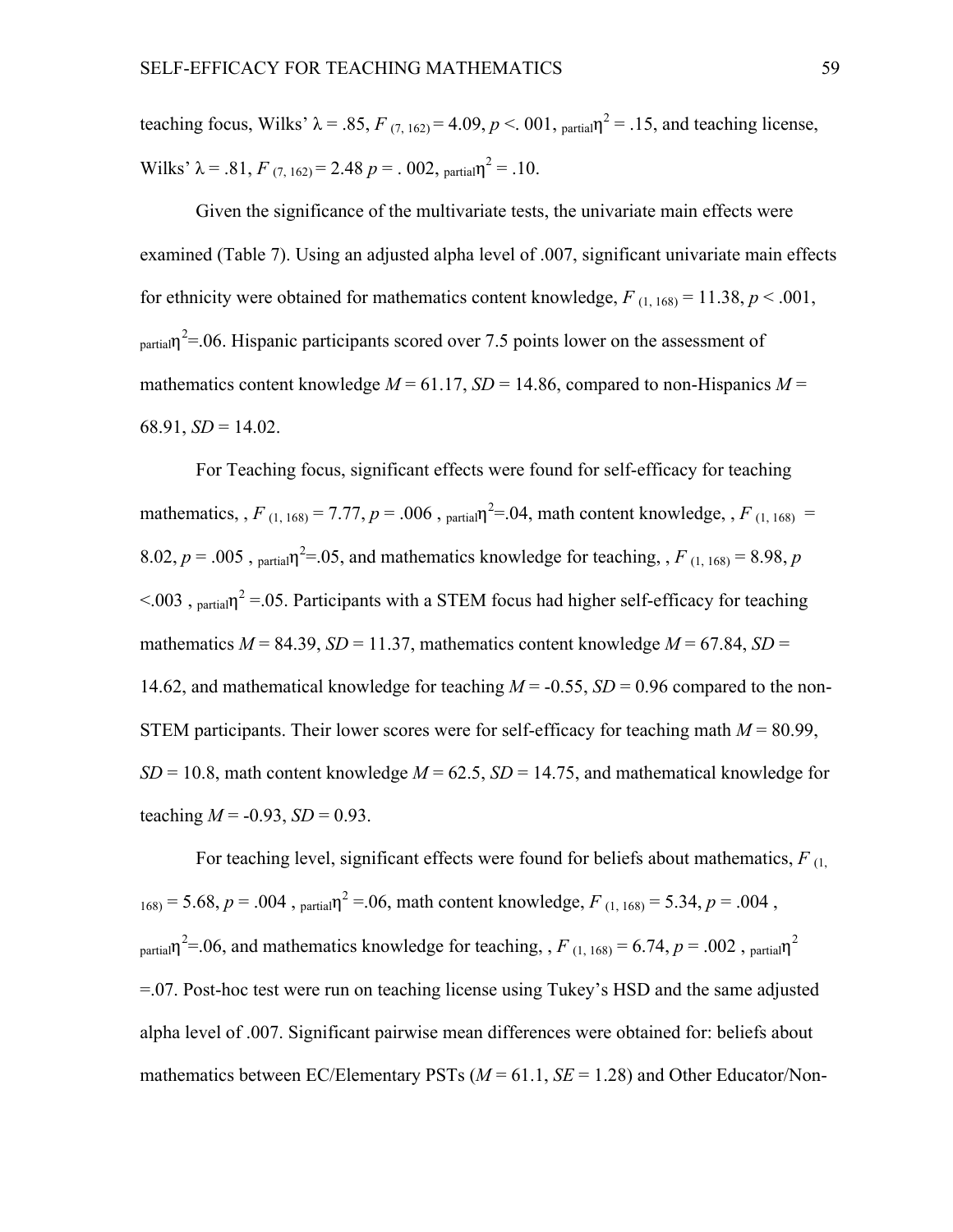| Educators, ( $M = 67.49$ , $SE = 1.76$ ); on math content knowledge between Secondary PSTs (M)   |
|--------------------------------------------------------------------------------------------------|
| $= 13.67$ , $SE = .43$ ); and Other Educator/Non-Educators, ( $M = 11.68$ , $SE = .48$ ); and on |
| mathematics knowledge for teaching between Other Educator/Non-Educators ( $M = -1.17$ , SE       |
| = .16); and both EC/Elementary PSTs, $(M = -.55, SE = .11)$ , and Secondary PSTs, $(M = -.54,$   |
| $SE = .14$ ). As there were no statistically significant group differences between               |
| EC/Elementary and Secondary PSTs, the tri-level Teaching License variable was recoded            |
| into a dichotomous group: PSTs and non-PSTs. All future analyses will be run using the           |
| newly created dichotomous teaching license (PST, non-PST) variable.                              |

Table 6. Pooled Within-Cell Correlations Among Self-efficacy, Beliefs, and Knowledge Variables with Standard Deviations on the Diagonal

|                                           | 1.    | 2.     | 3 <sub>1</sub> | 4.     | 5.     | 6.   | 7.  |
|-------------------------------------------|-------|--------|----------------|--------|--------|------|-----|
| 1. Self-efficacy for Teaching Math        | 11.13 |        |                |        |        |      |     |
| 2. Self-efficacy for Teaching             | .55   | 9.39   |                |        |        |      |     |
| 3. Self-efficacy for Doing Math           | .64   | .48    | 12.33          |        |        |      |     |
| 4. Beliefs About Teaching Math            | .30   | .26    | .15            | 11.25  |        |      |     |
| 5. Beliefs About Math                     | .23   | .23    | .19            | .40    | 10.41  |      |     |
| 6. Math Content Knowledge                 | .33   | $-.05$ | .28            | $-.27$ | $-.07$ | 2.99 |     |
| 7. Mathematical knowledge for<br>teaching | .13   | $-.08$ | .21            | $-.33$ | $-.11$ | .60  | .96 |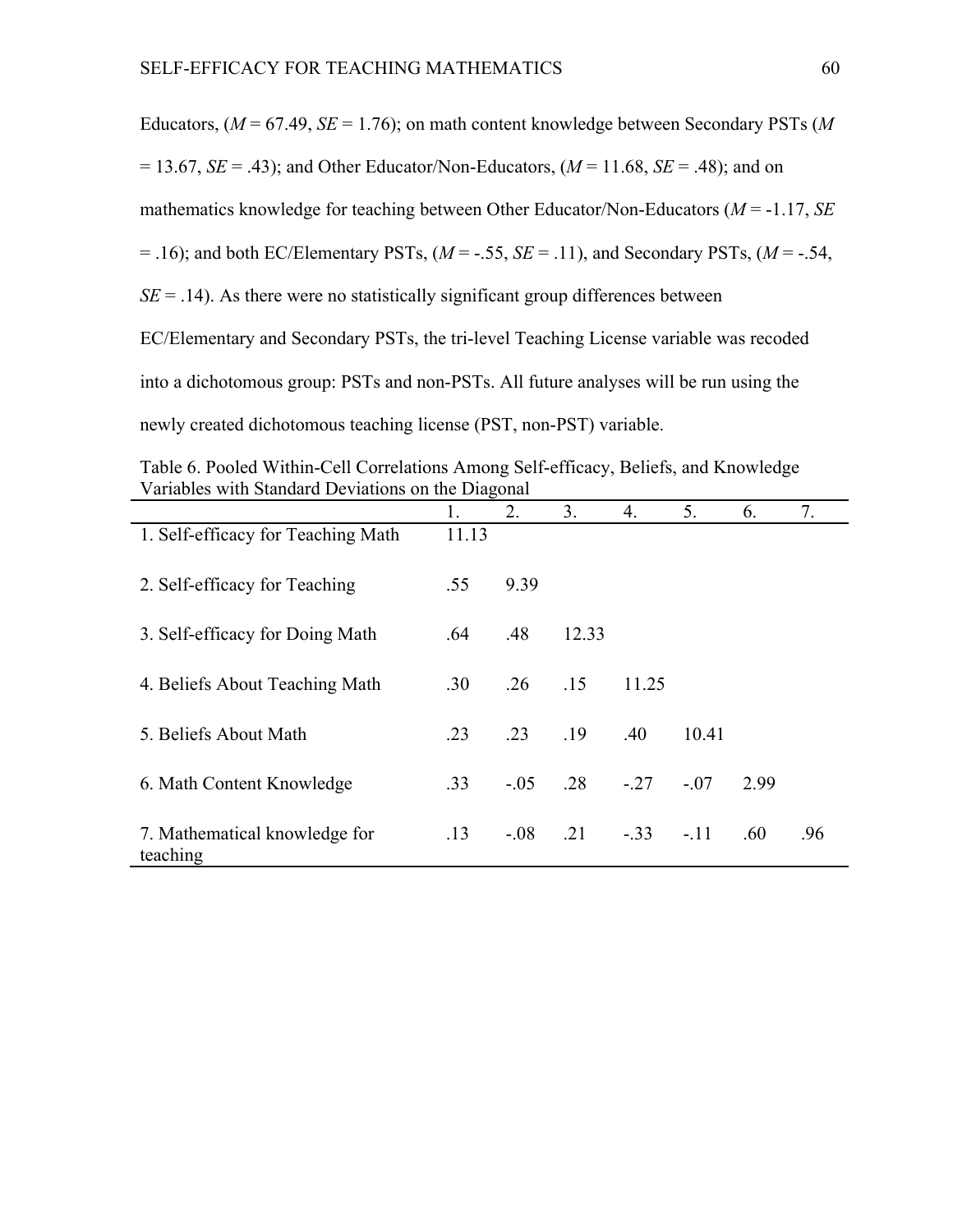## SELF-EFFICACY FOR TEACHING MATHEMATICS 61

| Ochaci, Ethnicity, Teaching I ocus and Teaching Electioc | Sum of  | Mean            |                     | Partial      | Observed   |
|----------------------------------------------------------|---------|-----------------|---------------------|--------------|------------|
|                                                          | Squares | Square          | F                   | $n^2$        | Power      |
|                                                          |         |                 |                     |              |            |
| Effects of DVs by Gender, $df = (1, 168)$                |         |                 |                     |              |            |
| Self-efficacy Teaching Math                              | 240.58  | 240.58          | 2.05                | .012         | .30        |
| Self-efficacy Teaching                                   | 55.34   | 55.34           | 0.62                | .004         | .12        |
| Self-efficacy Doing Math                                 | 97.82   | 97.82           | 0.66                | .004         | .13        |
| <b>Teaching Math Beliefs</b>                             | 0.08    | 0.08            | .001                |              | .05        |
| <b>Beliefs About Math</b>                                | 17.63   | 17.63           | 0.17                | .000         | .07        |
| Math Content Knowledge                                   | 0.36    | 0.36            | 0.05                | .001         | .06        |
| Mathematical Knowledge for                               | 2.00    | 2.00            | 2.41                | .014         | .34        |
| Teaching                                                 |         |                 |                     |              |            |
| Effects of DVs by Ethnicity, $df = (1, 168)$             |         |                 |                     |              |            |
| Self-efficacy Teaching Math                              | 77.26   | 77.26           | .65                 | .004         | .13        |
| Self-efficacy Teaching                                   | 13.30   | 13.30           | .15                 | .001         | .07        |
| Self-efficacy Doing Math                                 | 461.57  | 461.57          | 3.13                | .018         | .42        |
| <b>Teaching Math Beliefs</b>                             | 455.82  | 455.82          | 3.64                | .021         | .48        |
| <b>Beliefs About Math</b>                                | 502.38  | 502.38          | 4.79                | .028         | .59        |
| Math Content Knowledge                                   | 87.34   | 87.34           | $11.38***$          | .063         | .92        |
| Mathematical Knowledge for                               | 3.27    | 3.27            | 3.94                | .023         | .51        |
| Teaching                                                 |         |                 |                     |              |            |
| Effects of DVs by Teaching Focus, $df = (1, 168)$        |         |                 |                     |              |            |
| Self-efficacy Teaching Math                              | 915.24  | 915.24          | $7.79$ <sup>*</sup> | .044         | .79        |
| Self-efficacy Teaching                                   | 293.56  | 293.56          | 3.30                | .019         | .44        |
| Self-efficacy Doing Math                                 | 851.61  | 851.61          | 5.78                | .033         | .67        |
| <b>Teaching Math Beliefs</b>                             | 35.80   | 35.80           | .29                 | .002         | .08        |
| <b>Beliefs About Math</b>                                | 8.96    | 8.96            | .09                 | .001         | .06        |
| Math Content Knowledge                                   | 61.52   | 61.52           | $8.02^*$            | .046         | .80        |
| Mathematical Knowledge for                               | 7.45    | 7.45            | $8.98*$             | .051         | 85         |
| Teaching                                                 |         |                 |                     |              |            |
| Effects of DVs by Teaching License df (2, 168)           | 1028.66 |                 |                     |              |            |
| Self-efficacy Teaching Math<br>Self-efficacy Teaching    | 99.18   | 514.33<br>49.59 | 4.38<br>.56         | .050<br>.007 | .75<br>.14 |
| Self-efficacy Doing Math                                 | 233.64  | 116.82          | .79                 | .009         | .18        |
| <b>Teaching Math Beliefs</b>                             | 848.25  | 424.12          | 3.39                | .039         | .63        |
| <b>Beliefs About Math</b>                                | 1191.38 | 595.69          | 5.68                | .063         | .86        |
| Math Content Knowledge                                   | 88.02   | 44.01           | $5.74^*$            | .064         | .86        |
| Mathematical Knowledge for                               | 11.18   | 5.59            | $6.74^*$            | .074         | .91        |
| Teaching                                                 |         |                 |                     |              |            |

Table 7. Univariate Analysis of Variances of Self-efficacy, Beliefs, and Knowledge Variables by Gender, Ethnicity, Teaching Focus and Teaching License

\**p* ≤ .007, \*\* *p* ≤ .001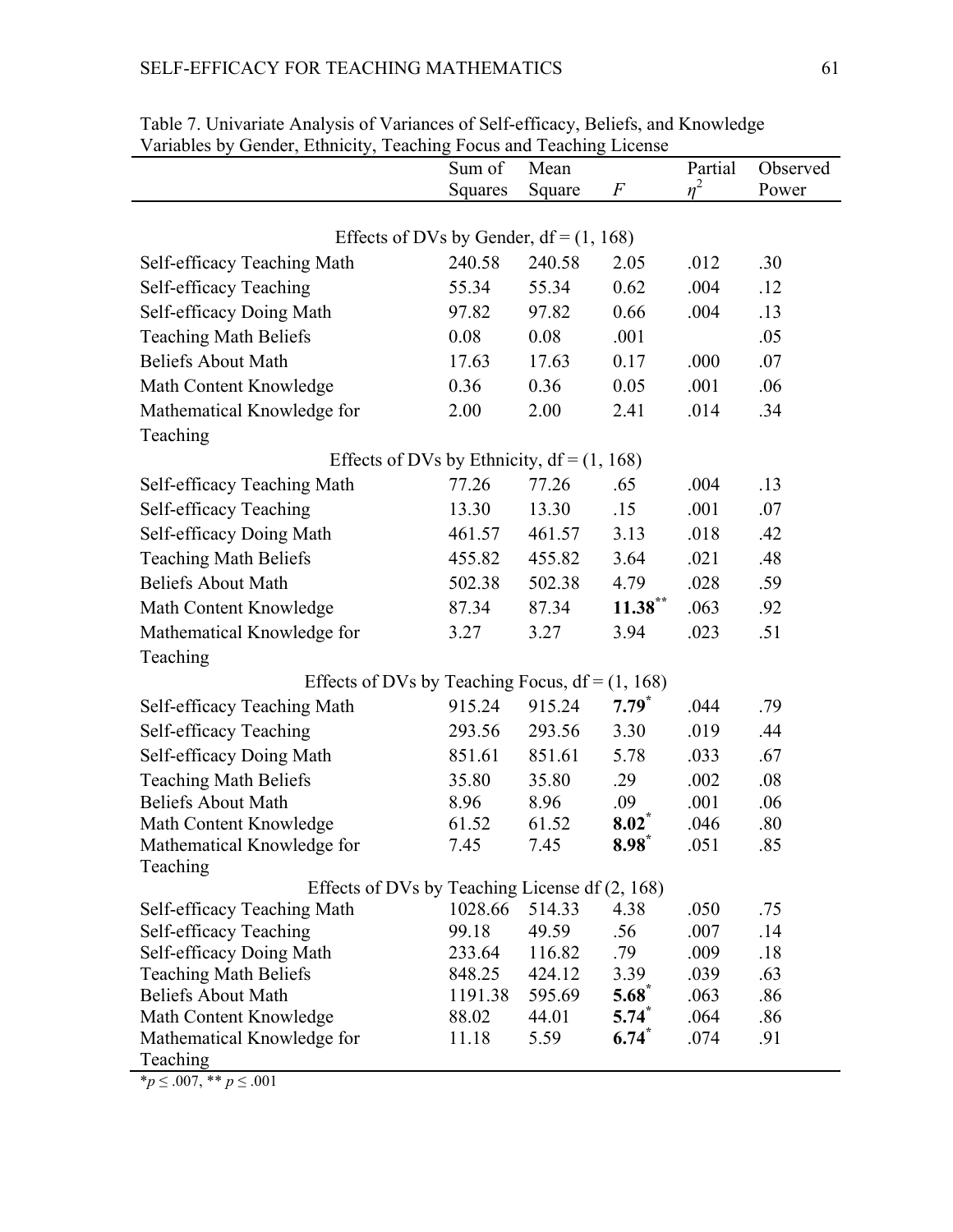# **RQ5: Prediction Models by Groups for Ethnicity, Teaching License, and Teaching Focus Using the Self-efficacy, Personal Beliefs Systems and Knowledge Model**

Additional multiple regression analyses were run for each sub-group ethnicity (Hispanic, non-Hispanic), teaching focus (STEM, non-STEM), and teaching license (PST, non-PST). The separate regression analyses separated by group will determine if there are different prediction models based on group membership. Doing this provides a better understanding of the relationships between the demographic variables and selfefficacy for teaching mathematics.

Three standard multiple regressions were run for each of the following dichotomous groups: ethnicity (Hispanic, non-Hispanic), teaching focus (STEM, non-STEM), and teaching license (PST, non-PST). Separate regression analyses based on group membership were run using the model from research question 2. Self-efficacy for teaching mathematics was the response variable and self-efficacy for teaching, self-efficacy for doing math, beliefs about teaching math, beliefs about math, math content knowledge, and mathematical knowledge for teaching as the predictor variables.

### **RQ5a. Self-efficacy, Personal Beliefs Systems and Knowledge Grouped by Ethnicity**

A standard multiple regression analysis was run to answer the question: Are their different prediction models based on ethnicity in self-efficacy for teaching mathematics? Using the categories Hispanic and non-Hispanic, the response variable was self-efficacy for teaching mathematics (SETM). The predictor variables were self-efficacy for teaching (SET), self-efficacy for doing mathematics (SEDM), beliefs about teaching mathematics (TM Beliefs), beliefs about mathematics (M Beliefs), mathematical content knowledge (MCK) and mathematical knowledge for teaching (MKT).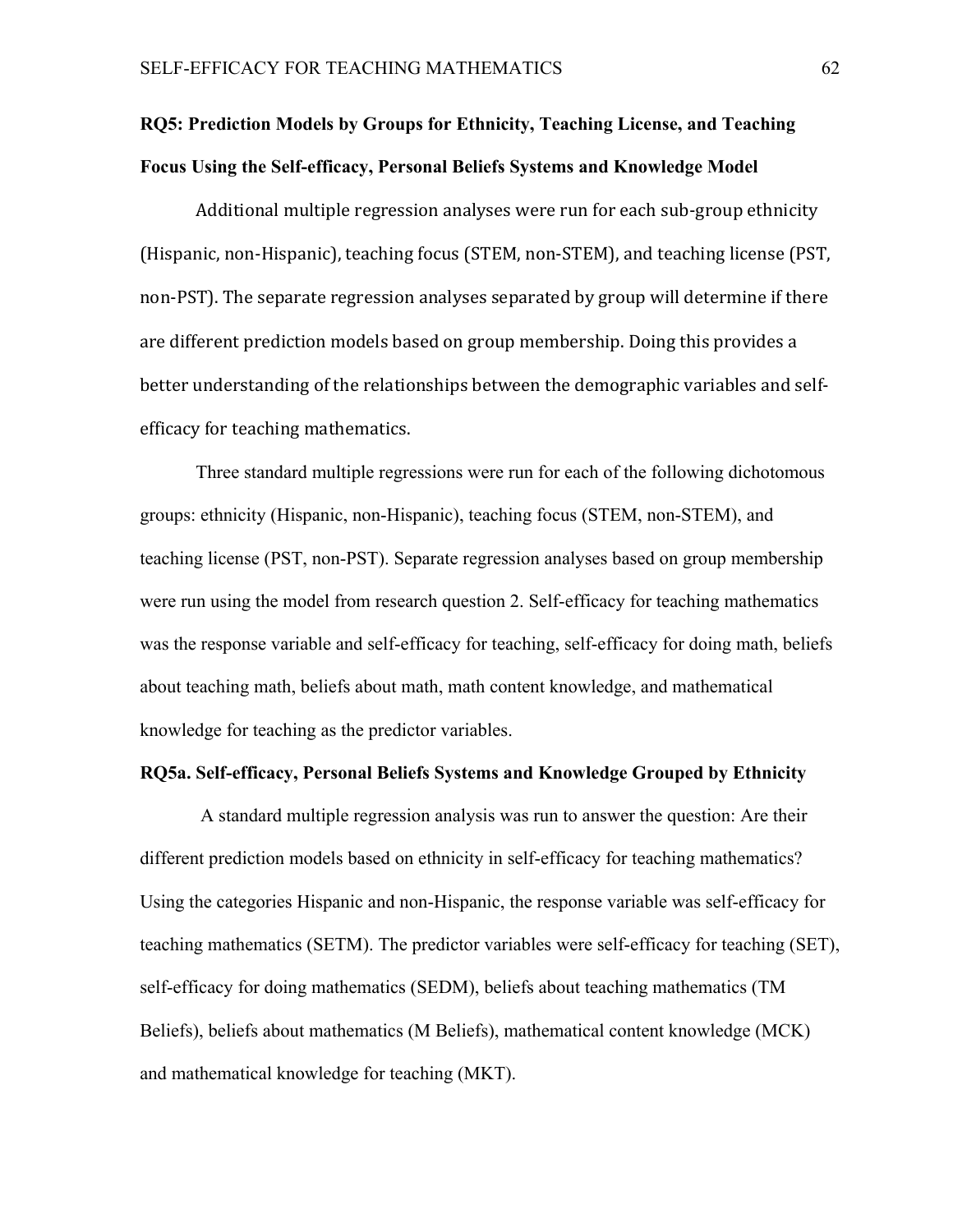**Hispanic.** Results showed *R* for regression was significantly different from zero,  $F_{(6)}$  $74$ <sup>1</sup> = 17.25, *p* < .001, with *R*<sup>2</sup> at .58. The adjusted *R*<sup>2</sup> value of .55 indicates that over half of the variability in self-efficacy for teaching mathematics is predicted by: self-efficacy for teaching, self-efficacy for doing math, beliefs about teaching math, beliefs about math, math content knowledge, and mathematical knowledge for teaching. The following factors had statistically significant regression coefficients (Table 8): math content knowledge, selfefficacy for teaching, and self-efficacy for doing math.

The model explains 58% (55% adjusted) of the variance in self-efficacy for teaching mathematics, with 3 of the 6 variables making statistically significant contributions. Of the three statistically significant variables, math content knowledge was the strongest predictor, *β*  $= .51, p < .001, r = .51,$  followed by self-efficacy for teaching,  $\beta = .40, p < .001, r = .49,$  and self-efficacy for doing math,  $\beta$  = .26,  $p$  = .007,  $r$  = .31.

**Non-Hispanic***.* Results showed *R* for regression was significantly different from zero,  $F_{(6, 89)} = 25.11$ ,  $p < .001$ , with  $R^2$  at .63. The adjusted  $R^2$  value of .60 indicates that over half of the variability in self-efficacy for teaching mathematics is predicted by: self-efficacy for teaching, self-efficacy for doing math, beliefs bout teaching math, beliefs about math, math content knowledge, and mathematical knowledge for teaching. Self-efficacy for doing math, beliefs about teaching math, math content knowledge, and self-efficacy for teaching had statistically significant regression coefficients (Table 8).

The model explains 63% (60% adjusted) of the variance in self-efficacy for teaching mathematics, with 4 of the 6 variables making statistically significant contributions. Of the four statistically significant variables, self-efficacy for doing math was the strongest predictor,  $\beta$  = .44,  $p < .001$ ,  $r = .49$ , followed by beliefs about teaching math,  $\beta$  = .31,  $p$  <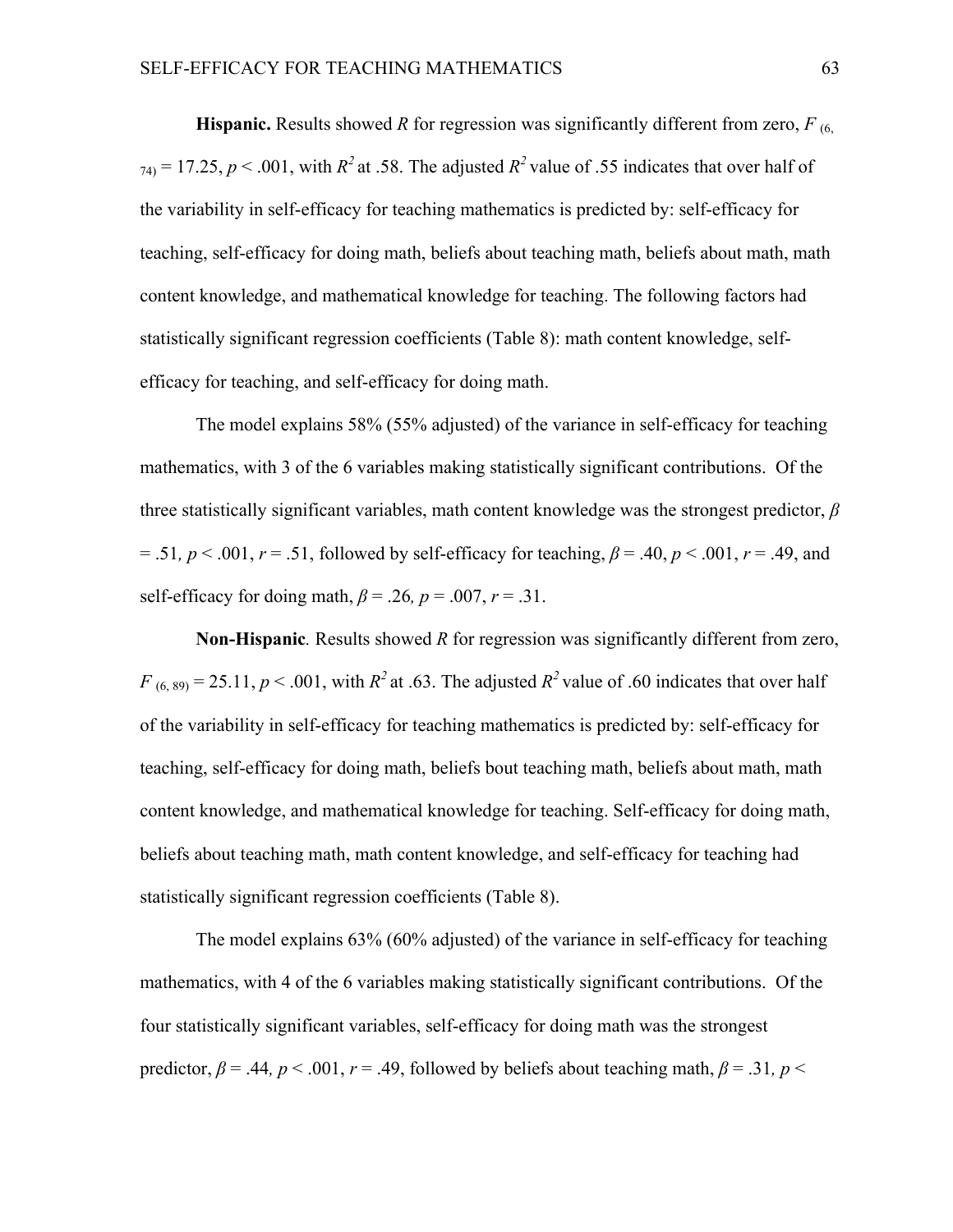.001,  $r = .38$ , math content knowledge,  $\beta = .28$ ,  $p = .002$ ,  $r = .32$ , and self-efficacy for

teaching,  $\beta = .25$ ,  $p = .003$ ,  $r = .31$ .

| Ethnicity                 | by Ethnicity on Ben embacy for Teaching Mathematics |         | Standard  |         |           |              |
|---------------------------|-----------------------------------------------------|---------|-----------|---------|-----------|--------------|
|                           |                                                     | Mean    | Deviation | B       | $\beta$   | $\mathbf{r}$ |
|                           |                                                     |         |           |         |           |              |
| Hispanic                  |                                                     |         |           |         |           |              |
| $N = 79$                  | Self-efficacy Teaching                              |         |           |         |           |              |
|                           | Math                                                | 83.20   | 9.28      |         |           |              |
| $F_{(6, 74)} = 17.25$     | Self-efficacy for Teaching                          | 85.86   | 9.40      | 0.40    | $0.40***$ | 0.49         |
|                           | Self-efficacy Doing Math                            | 82.66   | 10.70     | 0.22    | $0.26**$  | 0.31         |
| $R^2 = .58$               | <b>Teach Math Beliefs</b>                           | 68.88   | 10.63     | 0.06    | 0.07      | 0.09         |
| ADJ $R^2 = .55$           | Math Beliefs                                        | 65.32   | 11.43     | 0.03    | 0.04      | 0.05         |
| $R = .76$                 | Math content Knowledge                              | 61.17   | 14.86     | 1.59    | $0.51***$ | 0.51         |
|                           | Mathematical Knowledge                              |         |           |         |           |              |
|                           | for Teaching                                        | $-0.90$ | 0.92      | $-0.96$ | $-0.10$   | $-0.11$      |
| Non-Hispanic              |                                                     |         |           |         |           |              |
| $N = 93$                  | Self-efficacy Teaching                              |         |           |         |           |              |
|                           | Math                                                | 82.49   | 12.65     |         |           |              |
|                           | Self-efficacy for Teaching                          | 84.93   | 9.48      | 0.33    | $0.25***$ | 0.31         |
| $F_{(6, 89)} = 25.11$ *** | Self-efficacy Doing Math                            | 79.53   | 13.64     | 0.41    | $0.44***$ | 0.49         |
|                           | <b>Teach Math Beliefs</b>                           | 65.15   | 11.65     | 0.33    | $0.31***$ | 0.38         |
| $R^2 = .63$               | Math Beliefs                                        | 61.89   | 9.43      | $-0.01$ | $-0.01$   | $-0.01$      |
| ADJ $R^2 = .60$           | Math content Knowledge                              | 68.91   | 14.02     | 1.27    | $0.28***$ | 0.32         |
| $R = .79$                 | Mathematical Knowledge                              |         |           |         |           |              |
|                           | for Teaching                                        | $-0.58$ | 0.98      | 0.25    | 0.02      | 0.02         |

Table 8. Multiple Regressions of Self-Efficacy, Beliefs, and Knowledge Variables Grouped by Ethnicity on Self-efficacy for Teaching Mathematics

 $*_p$  ≤ .05,  $*_p$  ≤ .01,  $**_p$  ≤ .001

# **RQ5b. Self-efficacy, Personal Beliefs Systems and Knowledge Grouped by Teaching Focus**

A standard multiple regression analysis was run to answer the question: Are their different prediction models based on teaching focus in self-efficacy for teaching mathematics? Using the categories STEM and non-STEM, the response variable was selfefficacy for teaching mathematics (SETM). The predictor variables were self-efficacy for teaching (SET), self-efficacy for doing mathematics (SEDM), beliefs about teaching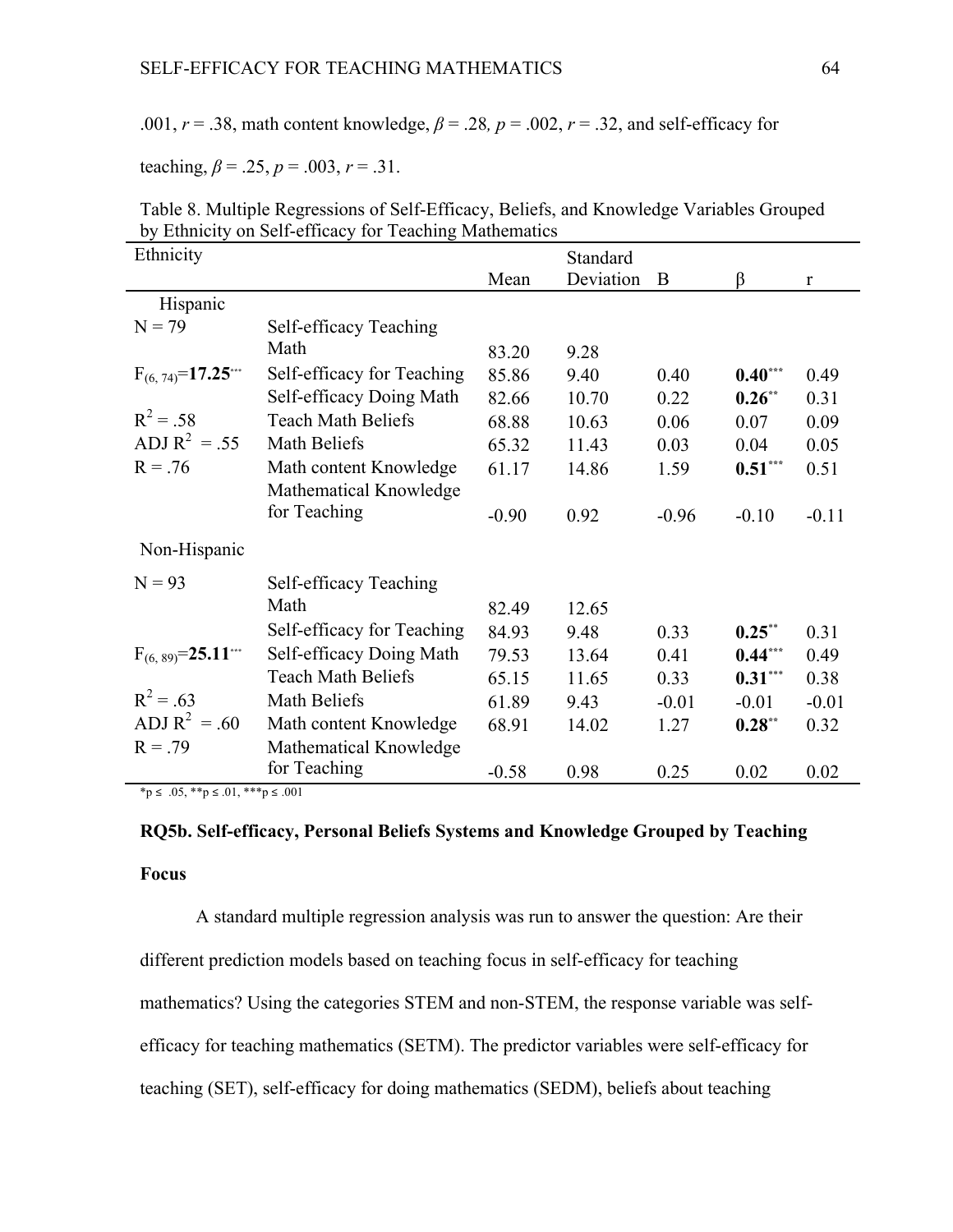mathematics (TM Beliefs), beliefs about mathematics (M Beliefs), mathematical content knowledge (MCK) and mathematical knowledge for teaching (MKT).

**STEM.** Results showed *R* for regression was significantly different from zero,  $F_{(6, 88)}$  $= 18.83$ ,  $p < .001$ , with  $R^2$  at .56. The adjusted  $R^2$  value of .53 indicates that over half of the variability in self-efficacy for teaching mathematics is predicted by: self-efficacy for teaching, self-efficacy for doing math, beliefs bout teaching math, beliefs about math, math content knowledge, and mathematical knowledge for teaching. The following factors had statistically significant regression coefficients (Table 9): self-efficacy for doing math, selfefficacy for teaching and math content knowledge.

The model explains 56% (53% adjusted) of the variance in self-efficacy for teaching mathematics, with 3 of the 6 variables making statistically significant contributions. Of the three statistically significant variables, self-efficacy for doing math was the strongest predictor,  $\beta = .37$ ,  $p < .001$ ,  $r = .39$ , followed by self-efficacy for teaching,  $\beta = .32$ ,  $p < .001$ , *r* = .36, and math content knowledge,  $\beta$  = .32, *p* = .001, *r* = .33.

**Non-STEM.** Results showed *R* for regression was significantly different from zero, *F*  $(6, 75)$  = 22.04, *p* < .001, with *R*<sup>2</sup> at .64. The adjusted *R*<sup>2</sup> value of .61 indicates that over threefifths of the variability in self-efficacy for teaching mathematics is predicted by: self-efficacy for teaching, self-efficacy for doing math, beliefs bout teaching math, beliefs about math, math content knowledge, and mathematical knowledge for teaching. The following factors had statistically significant regression coefficients (Table 9): self-efficacy for doing math, beliefs about teaching math, math content knowledge, and self-efficacy for teaching.

The model explains 64% (61% adjusted) of the variance in self-efficacy for teaching mathematics, with 4 of the 6 variables making statistically significant contributions. Of the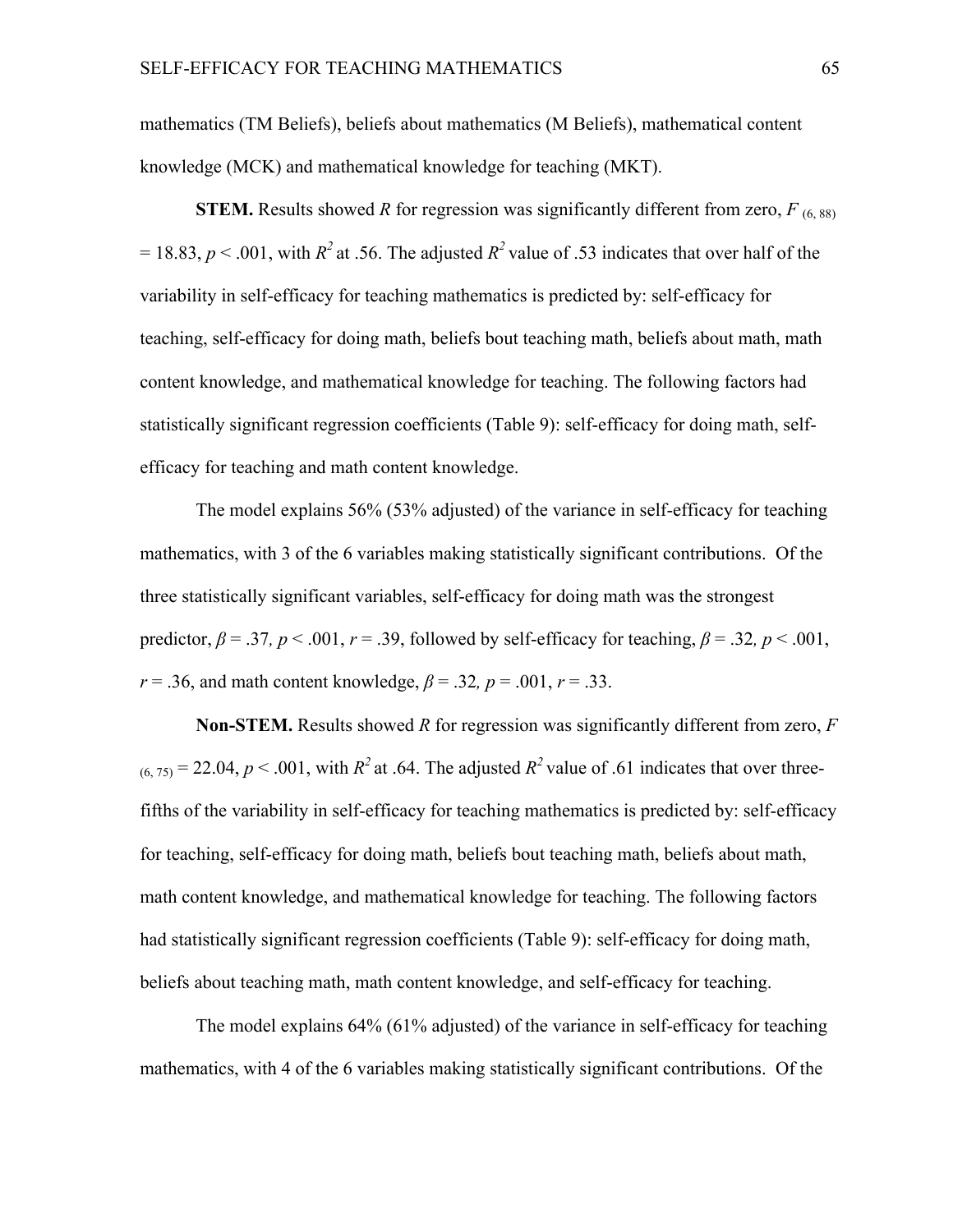four statistically significant variables, math content knowledge was the strongest predictor, *β*

 $= .42, p < .001, r = .46,$  followed by self-efficacy for teaching,  $\beta = .36, p < .001, r = .46$ , selfefficacy for doing math,  $\beta$  = .35,  $p$  < .001,  $r$  = .43, and beliefs about teaching math,  $\beta$  = .27,  $p$ 

 $= .003, r = .33.$ 

| Table 9. Multiple Regression Using Split File by Teaching Focus of Self-efficacy, Beliefs, |  |
|--------------------------------------------------------------------------------------------|--|
| and Knowledge on Self-efficacy for Teaching Mathematics                                    |  |

| Teaching<br>Focus         |                                                       |         | Standard  |          |           |              |
|---------------------------|-------------------------------------------------------|---------|-----------|----------|-----------|--------------|
|                           |                                                       | Mean    | Deviation | B        | $\beta$   | $\mathbf{r}$ |
| <b>STEM</b>               |                                                       |         |           |          |           |              |
| $N = 92$                  | Self-efficacy Teaching                                |         |           |          |           |              |
|                           | Math                                                  | 84.39   | 11.37     | $-0.25$  |           |              |
|                           | Self-efficacy for                                     |         |           |          |           |              |
|                           | Teaching                                              | 83.97   | 10.15     | 0.36     | $0.32***$ | 0.36         |
| $F_{(6, 88)} = 18.83***$  | Self-efficacy Doing                                   |         |           |          |           |              |
|                           | Math                                                  | 82.55   | 13.23     | 0.31     | $0.37***$ | 0.39         |
| $R^2 = 56$                | <b>Teach Math Beliefs</b>                             | 66.54   | 10.54     | 0.16     | 0.15      | 0.19         |
| ADJ $R^2 = .53$           | Math Beliefs                                          | 63.74   | 10.65     | 0.03     | 0.02      | 0.03         |
| $R = 75$                  | Math Content                                          |         |           |          |           |              |
|                           | Knowledge                                             | 67.84   | 14.62     | 1.23     | $0.32***$ | 0.33         |
|                           | Mathematical                                          |         |           |          |           |              |
|                           | Knowledge for                                         |         |           |          |           |              |
|                           | Teaching                                              | $-0.55$ | 0.96      | 0.04     | 0.004     | 0.004        |
| non-STEM                  |                                                       |         |           |          |           |              |
| $N = 80$                  | Self-efficacy Teaching                                |         |           |          |           |              |
|                           | Math                                                  | 80.99   | 10.80     | $-20.95$ |           |              |
|                           | Self-efficacy for                                     |         |           |          |           |              |
|                           | Teaching                                              | 86.97   | 8.29      | 0.46     | $0.36***$ | 0.46         |
| $F_{(6, 75)} = 22.04$ *** | Self-efficacy Doing                                   |         |           |          |           |              |
|                           | Math                                                  | 79.12   | 11.27     | 0.33     | $0.35***$ | 0.43         |
|                           | <b>Teach Math Beliefs</b>                             | 67.24   | 12.21     | 0.24     | $0.27**$  | 0.33         |
| $R^2 = 64$                | Math Beliefs                                          | 63.14   | 10.39     | $-0.02$  | $-0.02$   | $-0.03$      |
| ADJ $R^2 = 61$            | Math content                                          |         |           |          |           |              |
|                           | Knowledge                                             | 62.50   | 14.75     | 1.55     | $0.42***$ | 0.46         |
| $R = 80$                  | Mathematical                                          |         |           |          |           |              |
|                           | Knowledge for                                         |         |           |          |           |              |
|                           | Teaching                                              | $-0.93$ | 0.93      | $-1.13$  | $-0.10$   | $-0.11$      |
|                           | <sup>*</sup> $p$ ≤ .025, ** $p$ ≤ .01, *** $p$ ≤ .001 |         |           |          |           |              |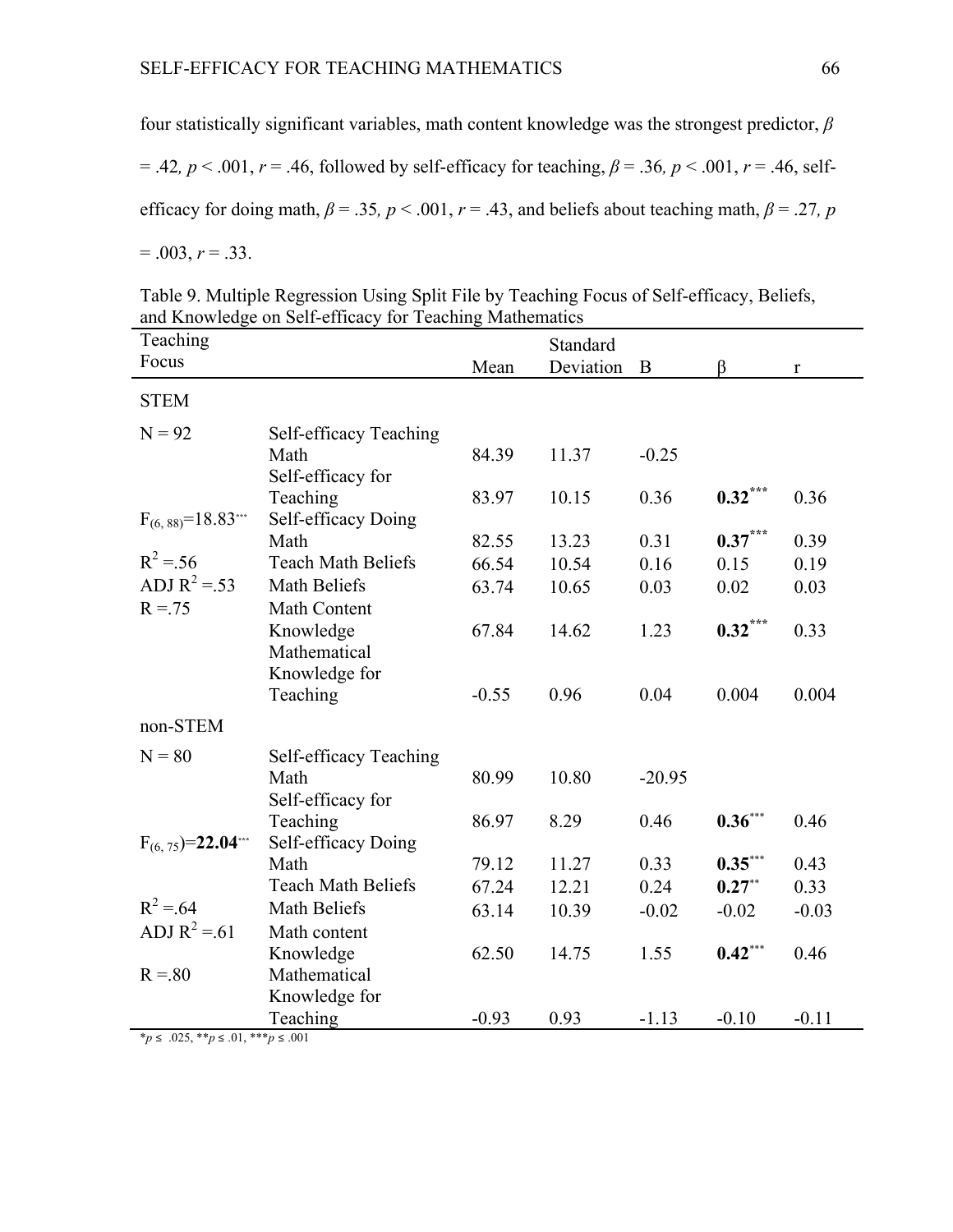# **RQ5c. Self-efficacy, Personal Beliefs Systems and Knowledge Grouped by Teaching License**

A standard multiple regression analysis was run to answer the question: Are their different prediction models based on teaching license in self-efficacy for teaching mathematics? Using the categories PST and non-PST, the response variable was self-efficacy for teaching mathematics (SETM). The predictor variables were self-efficacy for teaching (SET), self-efficacy for doing mathematics (SEDM), beliefs about teaching mathematics (TM Beliefs), beliefs about mathematics (M Beliefs), mathematical content knowledge (MCK) and mathematical knowledge for teaching (MKT).

**PST.** Results showed *R* for regression was significantly different from zero,  $F_{(6, 130)} =$ 26.26,  $p < .001$ , with  $R^2$  at .57. The adjusted  $R^2$  value of .55 indicates that over half of the variability in self-efficacy for teaching mathematics is predicted by: self-efficacy for teaching, self-efficacy for doing math, beliefs bout teaching math, beliefs about math, math content knowledge, and mathematical knowledge for teaching. The following factors had statistically significant regression coefficients (Table 10): self-efficacy for doing math, beliefs about teaching math, math content knowledge, and self-efficacy for teaching.

The model explains 57% (55% adjusted) of the variance in self-efficacy for teaching mathematics, with 4 of the 6 variables making statistically significant contributions. Of the four statistically significant variables, self-efficacy for doing math was the strongest predictor,  $\beta$  = .40,  $p < .001$ ,  $r = .45$ , self-efficacy for teaching,  $\beta$  = .29,  $p < .001$ ,  $r = .36$ , math content knowledge,  $\beta$  = .28,  $p$  = .001,  $r$  = .29, and followed by beliefs about teaching math,  $\beta$  $= .14, p = .046, r = .17.$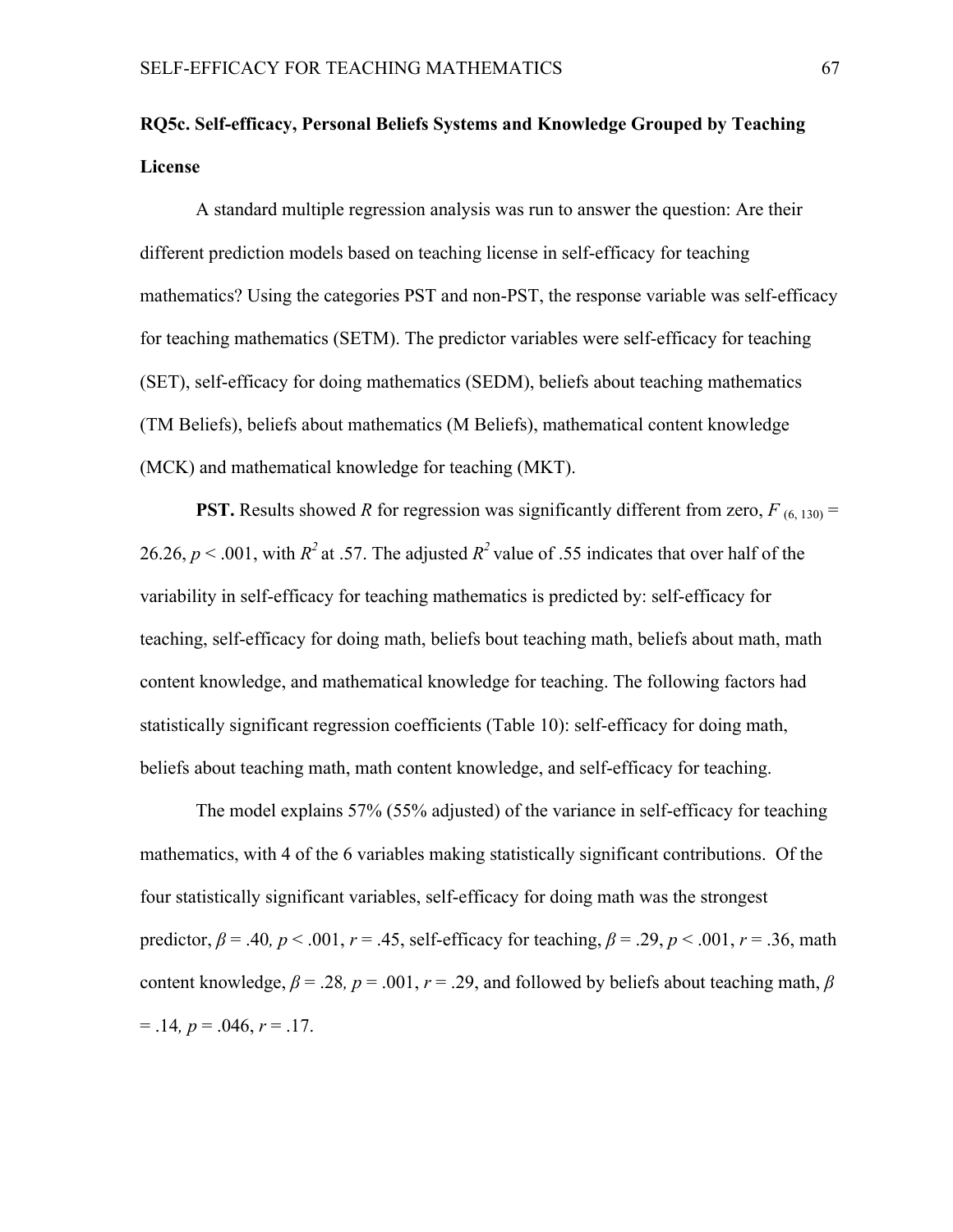**Non-PST***.* Results showed *R* for regression was significantly different from zero, *F* (6,  $333 = 13.70$ ,  $p < .001$ , with  $R^2$  at .72. The adjusted  $R^2$  value of .66 indicates that two-thirds of the variability in self-efficacy for teaching mathematics for non-PSTs is predicted by: selfefficacy for teaching, self-efficacy for doing math, beliefs bout teaching math, beliefs about math, math content knowledge, and mathematical knowledge for teaching. The following factors had statistically significant regression coefficients (Table 10): math content knowledge, self-efficacy for teaching, and beliefs about teaching math.

The model explains 72% (66% adjusted) of the variance in self-efficacy for teaching mathematics, with 3 of the 6 variables making statistically significant contributions. Of the three statistically significant variables, math content knowledge was the strongest predictor, *β*  $= .42, p = .001, r = .55,$  followed by, and beliefs about teaching math,  $\beta = .34, p = .01, r = .01$ .43, and self-efficacy for teaching,  $\beta = .29$ ,  $p = .021$ ,  $r = .39$ . PSTs are learning pedagogical content knowledge separate from their non-PST peers. The group effects show there is a difference in how PSTs and non-PSTs believe they would teach mathematics.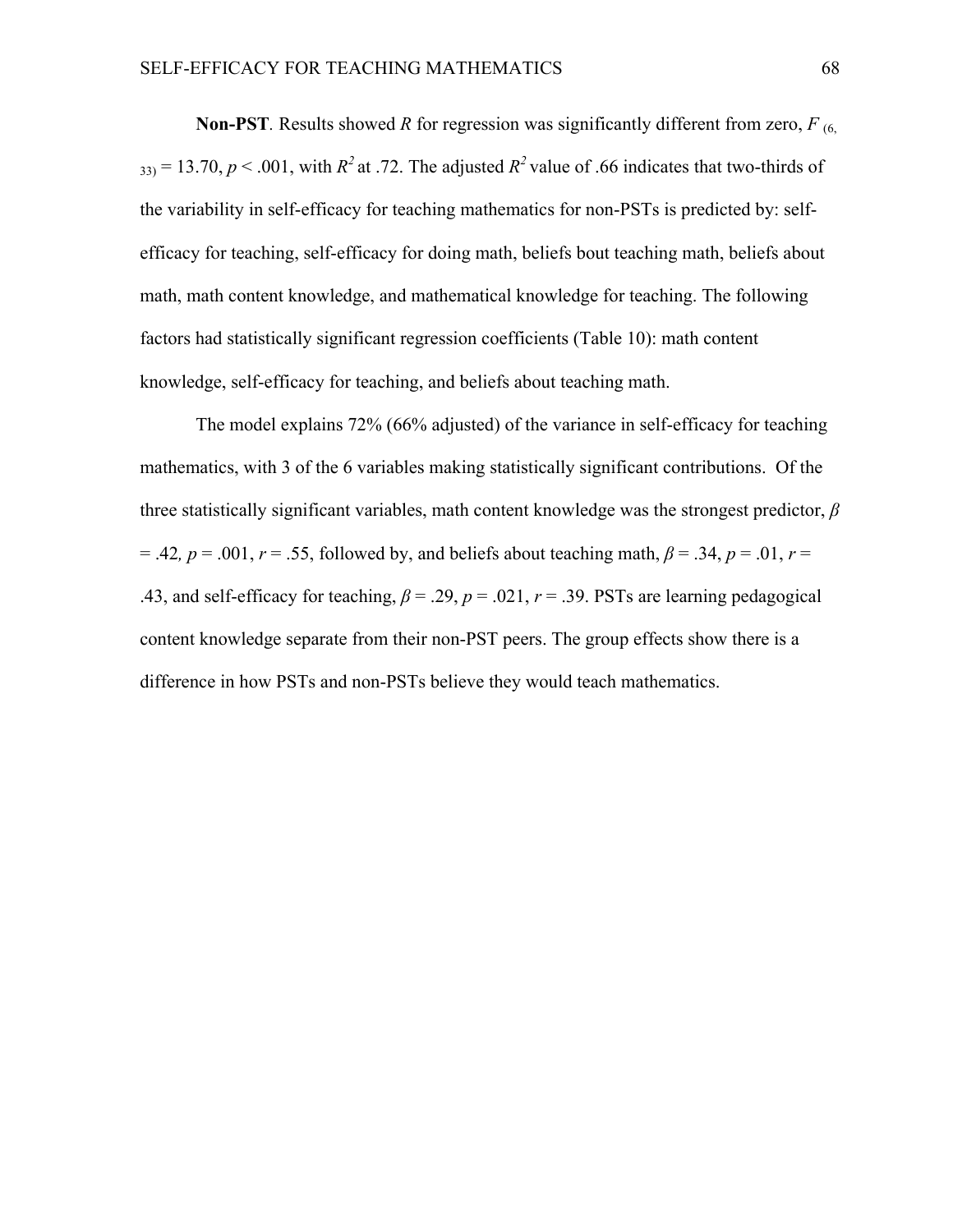| Teaching<br>License       |                           | Mean    | Standard<br>Deviation | $\bf{B}$ | $\beta$             | $r_{\rm}$ |
|---------------------------|---------------------------|---------|-----------------------|----------|---------------------|-----------|
|                           |                           |         |                       |          |                     |           |
| <b>PST</b>                |                           |         |                       |          |                     |           |
| $N = 137$                 | Self-efficacy             | 83.81   | 10.26                 | 1.42     |                     |           |
|                           | <b>Teaching Math</b>      |         |                       |          |                     |           |
| $F_{(6, 130)} = 26.26***$ | Self-efficacy for         | 85.54   | 9.31                  | 0.32     | $0.29***$           | 0.36      |
|                           | Teaching                  |         |                       |          |                     |           |
| $R^2 = .57$               | Self-efficacy Doing       | 81.51   | 12.36                 | 0.33     | $0.40***$           | 0.45      |
|                           | Math                      |         |                       |          |                     |           |
| ADJ $R^2 = .55$           | <b>Teach Math Beliefs</b> | 65.68   | 10.46                 | 0.14     | 0.14                | 0.17      |
| $R = .75$                 | Math Beliefs              | 62.30   | 9.96                  | 0.10     | 0.10                | 0.13      |
|                           | Math content              | 67.23   | 15.22                 | 0.95     | $0.28***$           | 0.29      |
|                           | Knowledge                 |         |                       |          |                     |           |
|                           | Mathematical              | $-0.60$ | 0.96                  | 0.58     | 0.05                | 0.06      |
|                           | Knowledge for             |         |                       |          |                     |           |
|                           | Teaching                  |         |                       |          |                     |           |
| Non-PST                   |                           |         |                       |          |                     |           |
|                           |                           |         |                       |          |                     |           |
| $N = 40$                  | Self-efficacy             | 79.40   | 13.57                 | $-23.41$ |                     |           |
|                           | <b>Teaching Math</b>      |         |                       |          |                     |           |
|                           |                           |         |                       |          |                     |           |
| $F_{(6, 33)=}13.70***$    | Self-efficacy for         | 84.73   | 9.92                  | 0.40     | $0.29$ <sup>*</sup> | 0.39      |
|                           | Teaching                  |         |                       |          |                     |           |
| $R^2 = 72$                | Self-efficacy Doing       | 79.07   | 12.71                 | 0.25     | 0.23                | 0.32      |
|                           | Math                      |         |                       |          |                     |           |
| ADJ $R^2 = .66$           | <b>Teach Math Beliefs</b> | 70.91   | 13.21                 | 0.35     | $0.34***$           | 0.43      |
| $R = 85$                  | <b>Math Beliefs</b>       | 67.46   | 11.45                 | $-0.12$  | $-0.10$             | $-0.17$   |
|                           | Math content              | 59.00   | 11.72                 | 2.44     | $0.42***$           | 0.55      |
|                           | Knowledge                 |         |                       |          |                     |           |
|                           | Mathematical              | $-1.16$ | 0.88                  | $-3.03$  | $-0.20$             | $-0.29$   |
|                           | Knowledge for             |         |                       |          |                     |           |
|                           | Teaching                  |         |                       |          |                     |           |

Table 10. Multiple Regression Grouped by Teaching License for Self-efficacy, Beliefs, and Knowledge Variables on Self-efficacy for Teaching Mathematics

 $***p** ≤ .025, ****p** ≤ .01, *****p** ≤ .001$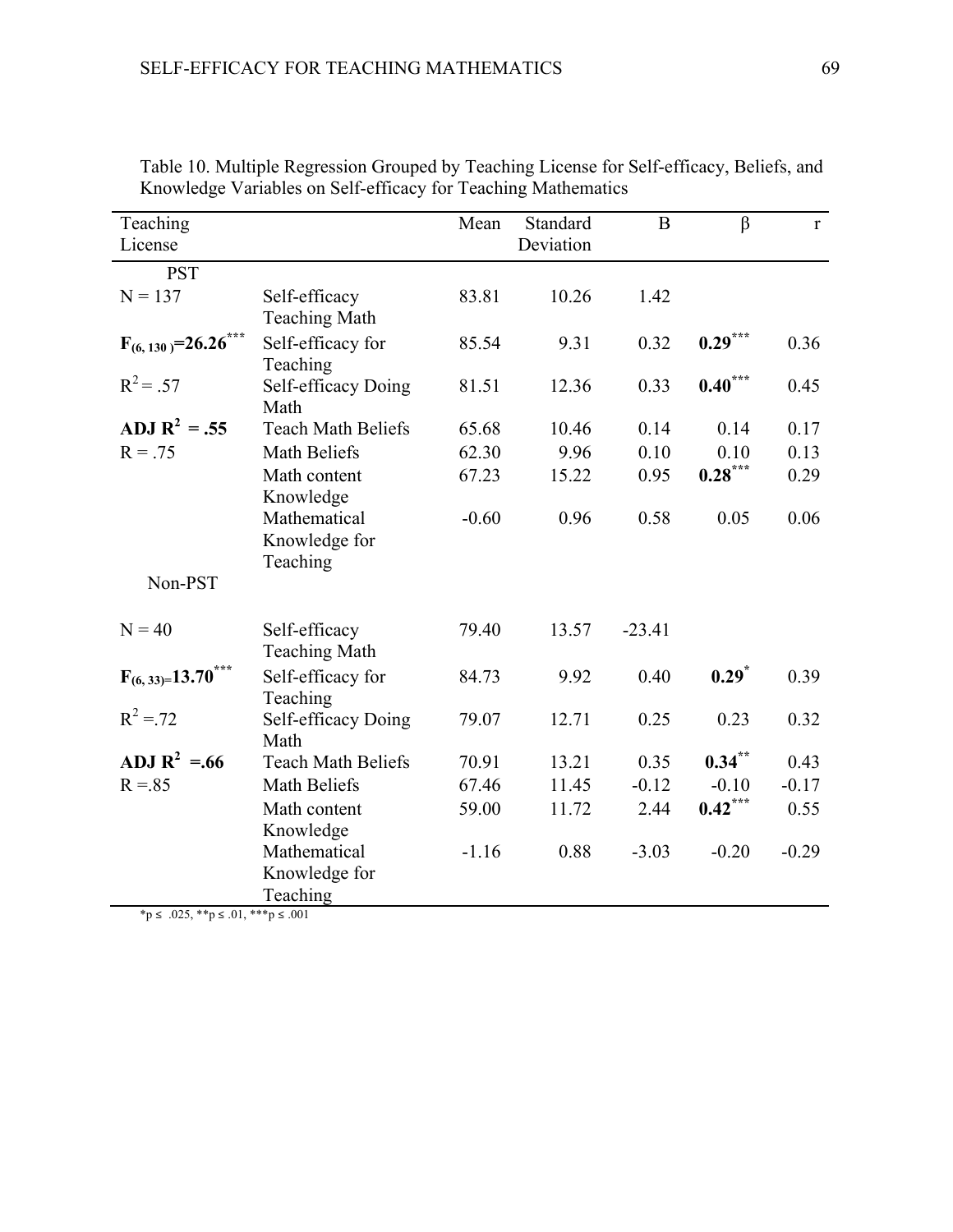#### **Results Summary**

Results suggest that both domain specific self-efficacy (teaching) and content-specific self-efficacy (math) are related to and predictive of a domain and content specific selfefficacy (teaching math). The content specific self-efficacy for doing math was consistently the single largest predictor of self-efficacy for teaching mathematics, followed by math content knowledge, and the domain specific self-efficacy for teaching (Table 11). Beliefs about teaching math was also consistently a statistically significant predicting variable in the majority of the regression equations. There is a chance it would have been statistically significant in all of the equations, had the sample size been larger in the sub-group categories, as its *p-*value was always just over the criteria for the set alpha level. The one surprise was with the MKT and its lack of statistically significant regression coefficients in any of the regression analyses.

| Research                                         |                         |       | ADJ   |                                                                         |
|--------------------------------------------------|-------------------------|-------|-------|-------------------------------------------------------------------------|
| Question                                         | F                       | $R^2$ | $R^2$ | <b>Regression Equation</b>                                              |
| 1. Self-<br>Efficacy                             | $F_{(2, 157)} = 82.24$  | 0.48  | 0.48  | $SETM' = .53SEDM' + .28SET'$                                            |
| 2. SE, Beliefs<br>& Knowledge                    | $F_{(6, 170)} = 40.61$  | 0.59  | 0.58  | $SETM' = .38SEDM' + .30SET' + .37MCK' + .23TMB'$                        |
| 3. SE,<br>Beliefs,<br>Knowledge &<br>Demographic | $F_{(11, 160)} = 24.22$ | 0.63  | 0.60  | $SETM' = .37SEDM' + .32SET' + .34MCK' + .23TMB' +$<br>$.12TF' + .12TL'$ |
| 5a. Hispanic                                     | $F_{(6,74)} = 17.25$    | 0.58  | 0.55  | $SETM' = .26SEDM' + .40SET' + .51MCK'$                                  |
| Non-Hispanic                                     | $F_{(6,89)} = 25.11$    | 0.63  | 0.60  | $SETM' = .44$ SEDM' + .25SET' + .28MCK' + .25TMB'                       |
| 5b. STEM                                         | $F_{(6,88)} = 18.83$    | 0.56  | 0.53  | $SETM' = .37SEDM' + .32SET' + .32MCK'$                                  |
| Non-STEM                                         | $F_{(6.75)} = 22.04$    | 0.64  | 0.61  | $SETM' = .35$ SEDM' + .36SET' + .42MCK' + .27TMB'                       |
| 5c. PST                                          | $F_{(6, 130)} = 26.26$  | 0.57  | 0.55  | $SETM' = .40$ SEDM' + 29SET' + .28MCK' + .27TMB'                        |
| Non-PST                                          | $F_{(6,33)} = 13.70$    | 0.72  | 0.66  | $SETM' = .29SET' + .42MCK' + .34TMB'$                                   |

Table 11. Summary of Regression Equations by Research Question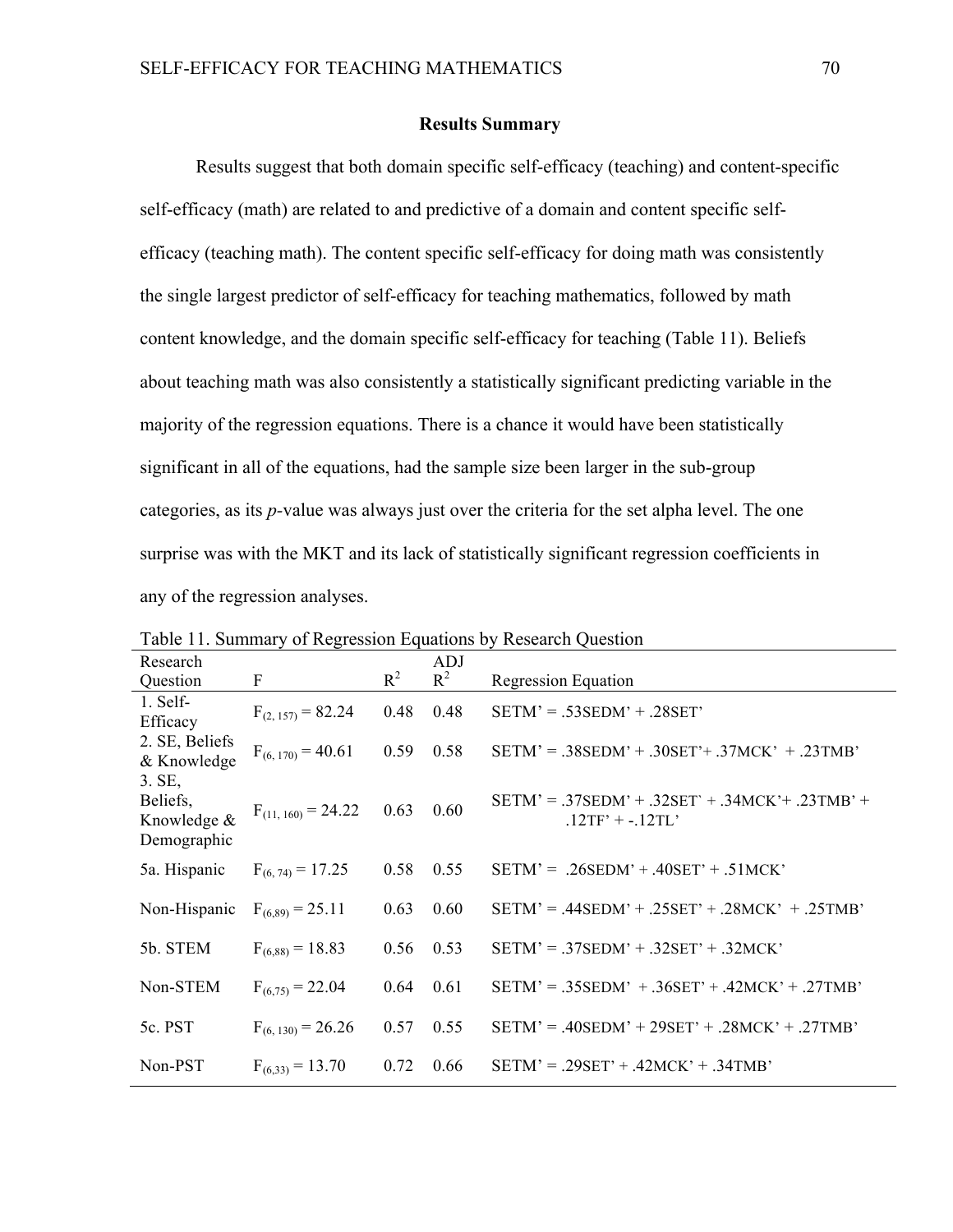There were minor exceptions to this pattern based on the sub-groups: Hispanics, non-STEM, and non-PSTs. In these instances, self-efficacy for teaching was the stronger predictor of the two self-efficacy variables, but math content knowledge was the single largest predictor. For these three groups, the pattern was three statistically significant predictor variables (from strongest to less strong): math content knowledge, self-efficacy for teaching, and either beliefs about teaching math (teaching focus & teaching license) or selfefficacy for doing math (ethnicity). These three groups had the lowest mean scores on both of the knowledge assessments, had higher mean scores on the beliefs instruments (suggesting less adaptive beliefs), and lower mean scores on the self-efficacy instruments (with one exception: non-STEM had a higher mean SET score than the STEM group). The lower scoring groups' perceived capability to teach mathematics was determined predominately by math content knowledge and self-efficacy for teaching. When self-efficacy beliefs for doing math and math content knowledge were low, self-efficacy for teaching was high, suggesting the participants may hold naïve beliefs that low self-efficacy in one domain (doing math) can be compensated for by high self-efficacy in a separate but related domain (teaching). A PST with a low self-efficacy for doing math may still hold high self-efficacy beliefs for teaching math if they have high self-efficacy for teaching.

When demographic variables were included, teaching focus and teaching license were also statistically significant predictors of self-efficacy for teaching math. Both teaching focus (STEM non-STEM) and teaching license (PST, non-PST) had statistically significant group differences as well as statistically significant regression coefficients from the multiple regression analysis. This means there are meaningful differences in self-efficacy for teaching mathematics by group membership on the variables teaching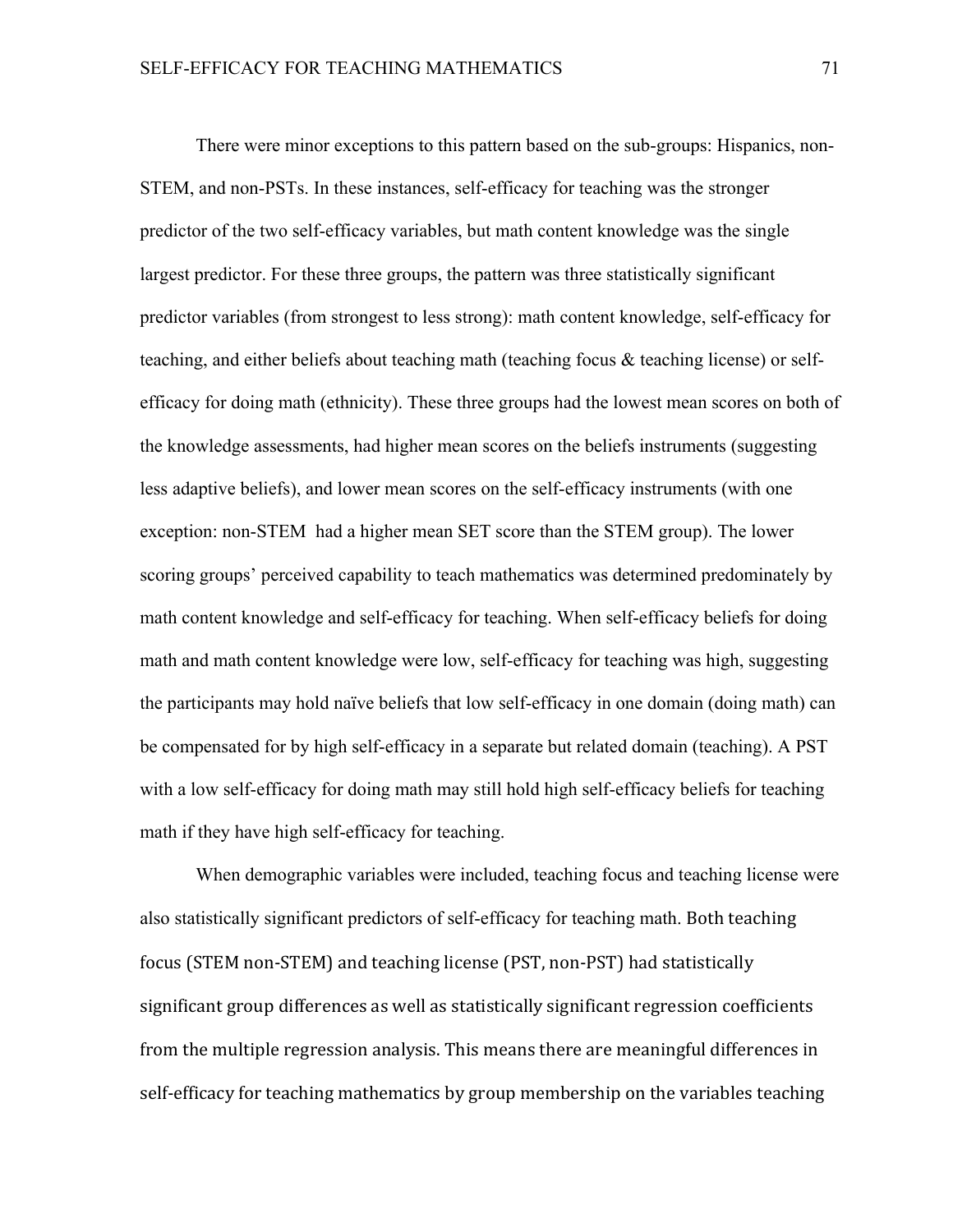focus and license, and that these same variables are also predictors of self-efficacy for teaching mathematics.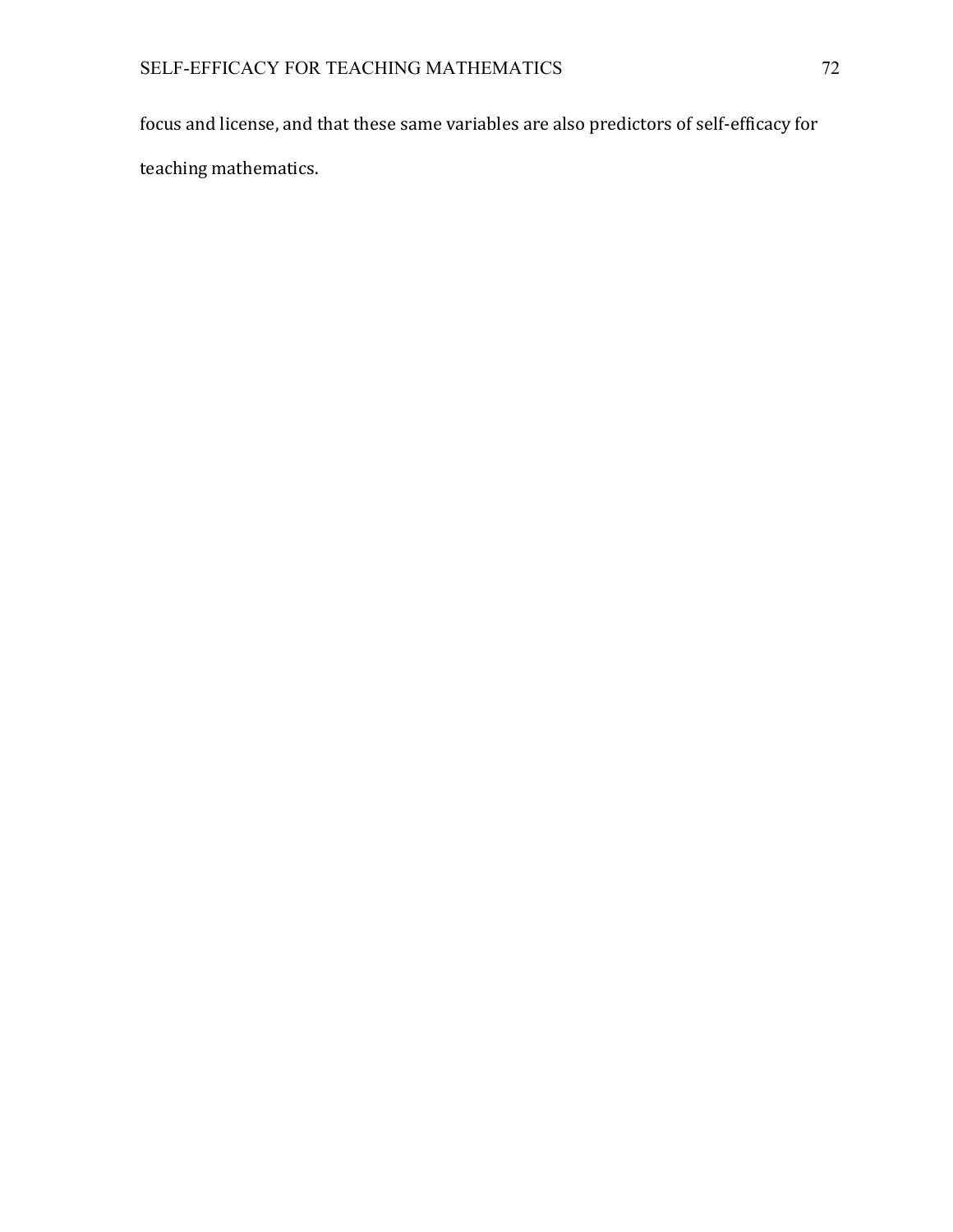#### CHAPTER 5

### **DISCUSSION**

The following chapter contains a discussion of the study's findings in relation to its goals, as well as the implications, limitations, and directions for future research. The goal of the present study was to better understand the complex relationships involved in the formation of an individual's self-efficacy. More specifically, this study examined a variety of relationships to better understand what constitutes pre-service teachers' self-efficacy for teaching mathematics. To accomplish this goal, a series of analyses explored the possible relationships between self-efficacy for teaching, and self-efficacy for doing math, beliefs about math and teaching math, and math content knowledge and mathematical knowledge for teaching.

Additional analyses examined how and in what ways group membership may have had effects on self-efficacy for teaching mathematics. Results suggest that domain and content specific self-efficacy, in this case self-efficacy for teaching mathematics, is related to and predicted by the lesser domain specific self-efficacy for doing mathematics and selfefficacy for teaching mathematics. The addition of math content knowledge and beliefs about teaching math made a statistically significant change to the overall model and were statistically significant contributors to the prediction models. The addition of the demographic variables made a statistically significant improvement to the model's overall fit, but only teaching focus and teaching license were statistically significant predictors of selfefficacy for teaching math. When the regressions were run with separate groups to differentiate differences in the prediction model based on individual characteristics, both teaching license and ethnicity had slightly different equations, whereas teaching focus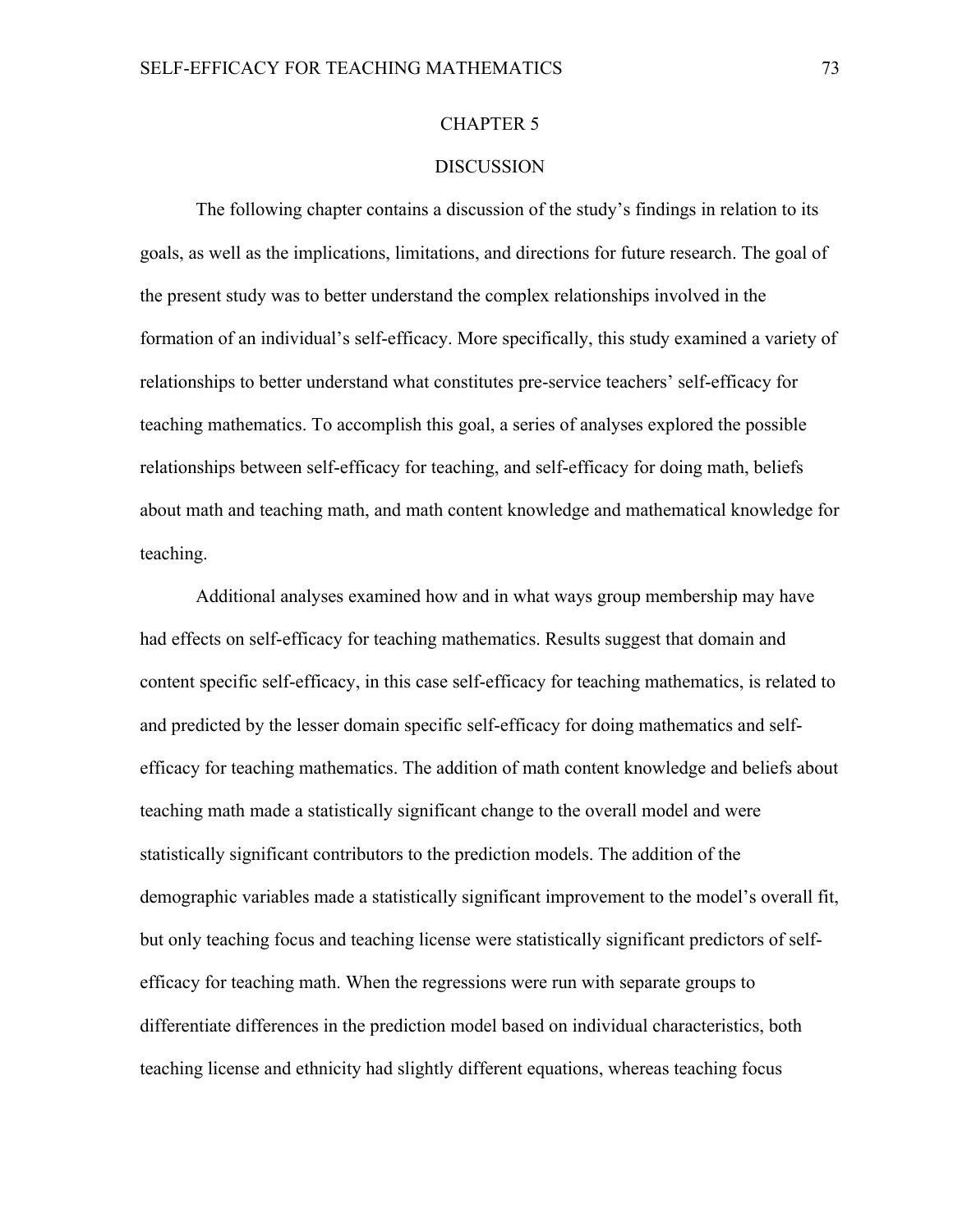| <b>Research Question</b>                                                                                                                                                                                                                                                                                                                                                                                         | Results                                                                                                                                                                                                                                                                                                                                                                                                                                                                                         |
|------------------------------------------------------------------------------------------------------------------------------------------------------------------------------------------------------------------------------------------------------------------------------------------------------------------------------------------------------------------------------------------------------------------|-------------------------------------------------------------------------------------------------------------------------------------------------------------------------------------------------------------------------------------------------------------------------------------------------------------------------------------------------------------------------------------------------------------------------------------------------------------------------------------------------|
| 1) Do self-efficacy for teaching and self-<br>efficacy for doing mathematics predict self-<br>efficacy for teaching mathematics? Is one<br>more predictive than the other? Does each<br>type of self-efficacy belief offer a unique<br>contribution, or can the more general<br>measures of self-efficacy be used in lieu of<br>the more domain and content specific self-<br>efficacy for teaching mathematics? | Yes: Self-efficacy for Teaching Mathematics<br>is predicted by self-efficacy for doing math,<br>and self-efficacy for teaching. Each type of<br>self-efficacy beliefs is a distinct construct.<br>Self-efficacy for doing math $(r=55)$ was a<br>stronger predictor than self-efficacy for<br>teaching $(r = .33)$ . Combined the two domain<br>specific self-efficacy beliefs accounted for<br>48% of the variance.                                                                            |
| 2) Do self-efficacy beliefs about doing math<br>and teaching, personal belief systems and<br>performance knowledge about math and<br>teaching math predict self-efficacy for<br>teaching mathematics?                                                                                                                                                                                                            | Yes: Self-efficacy for Teaching Mathematics<br>is predicted by self-efficacy for doing math,<br>self-efficacy for teaching, math content<br>knowledge and beliefs about teaching math.                                                                                                                                                                                                                                                                                                          |
| 3) Do personal characteristics, self-efficacy<br>beliefs for teaching and doing math, personal<br>belief systems about math and teaching math,<br>math content and mathematical knowledge<br>for teaching predict self-efficacy for teaching<br>mathematics?                                                                                                                                                     | Yes: Self-efficacy for Teaching Mathematics<br>is predicted by teaching focus, teaching<br>license, self-efficacy for doing math, self-<br>efficacy for teaching, math content<br>knowledge and beliefs about teaching math.                                                                                                                                                                                                                                                                    |
| 4) Are there group differences in pre-service<br>teachers' self-efficacy beliefs for teaching,<br>doing math, and teaching math, personal<br>belief systems about math and teaching math,<br>math content and mathematical knowledge<br>for teaching based on PSTs personal<br>characteristics and choices?                                                                                                      | Yes: There were multivariate group<br>differences based on ethnicity, teaching<br>focus, and teaching license. For ethnicity it<br>was in mathematics content knowledge;<br>teaching focus: self-efficacy for teaching<br>mathematics, math content knowledge, and<br>mathematical knowledge for teaching;<br>teaching license: beliefs about math, math<br>content knowledge, and mathematical                                                                                                 |
| 5) Does group membership change the<br>prediction model for pre-service teachers'<br>self-efficacy for teaching mathematics based<br>on their self-efficacy beliefs about teaching<br>and doing math, personal belief systems and<br>performance knowledge of math and<br>teaching math?                                                                                                                         | knowledge for teaching.<br>Yes: There are differences in how self-<br>efficacy for teaching mathematics is<br>predicted by different groups. The core<br>predicting variables were: self-efficacy for<br>doing mathematics, self-efficacy for<br>teaching, math content knowledge, and<br>beliefs about teaching math. These were the<br>only variables with statistically significant<br>regression coefficients out of the six<br>independent variables in all of the regression<br>analyses. |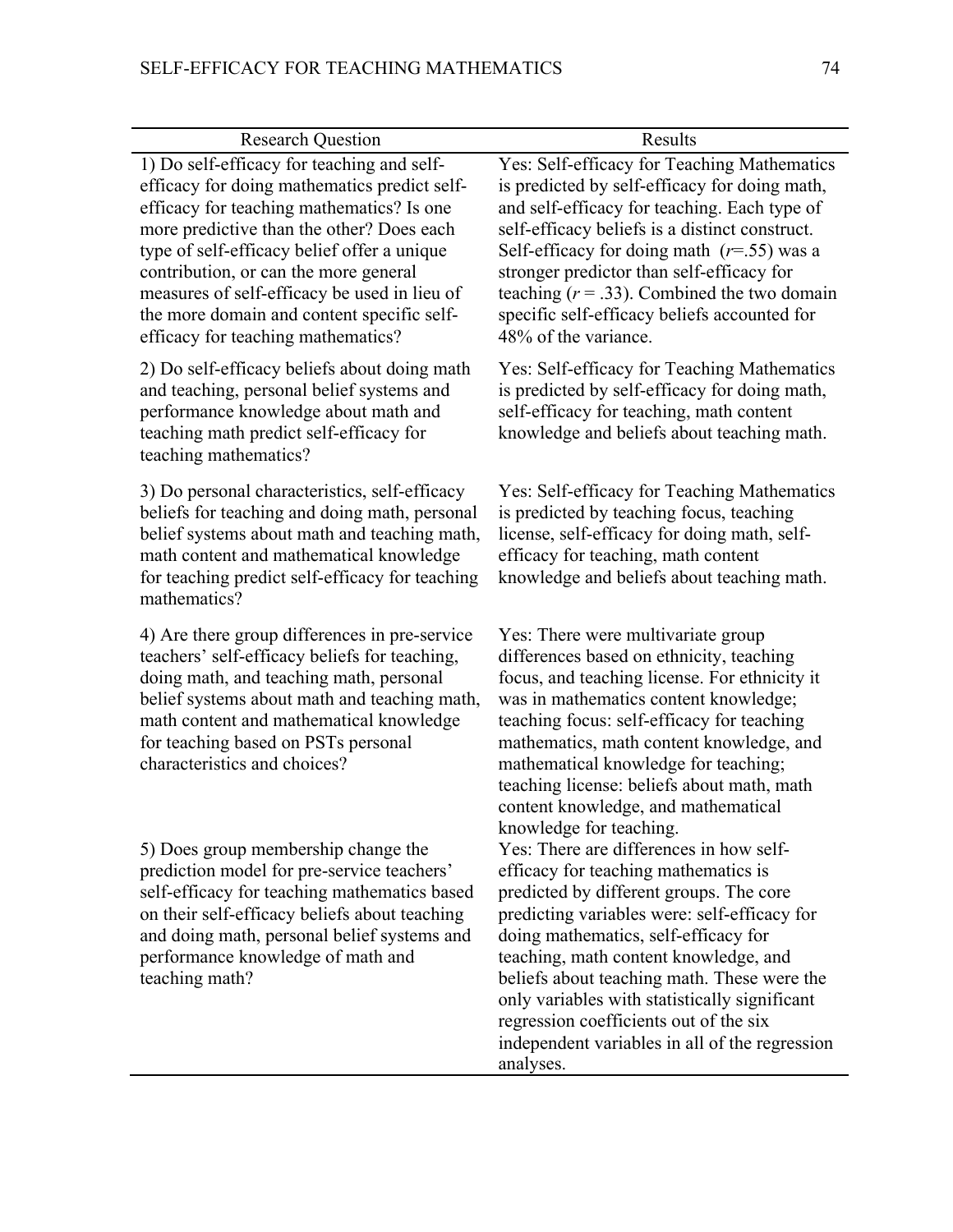yielded the same variables in the equation but with slightly different pattern in strength of prediction.

The results suggest that pre-service teachers differ from the participants who are not planning to be classroom teachers in their self-efficacy for teaching mathematics. The PST group had a broader, more adaptive set of beliefs about teaching math, better math content knowledge, and higher levels of all three types of self-efficacy. Perhaps the difference is due to college coursework completed, with the PST students' education coursework having made an impact on their beliefs about teaching, math content knowledge, and types of self-efficacy. A large component of the educational psychology courses in which the participants were enrolled teach meta-cognition and self-awareness. Perhaps as a result, the PSTS have a better understanding/awareness of all the learning process and that effective teaching and learning involve more than mastering content knowledge.

It could also be that the average PST had a different educational experience as students themselves, which may be a reason they are now choosing to become teachers. There were no statistically significant difference between Early Childhood/Elementary level teacher and Secondary teachers, but there were differences between both these groups and the other/non-educator group, the non-PSTs. Additional exploration into the differences between PSTs and non-PSTs would yield beneficial information about these differences. Some of the non-PST participants know they will be in the field of education, while others either did not know or thought they would not be, yet they were enrolled in an education course, so there may be an underlying interest in education/becoming a teacher that they have not yet fully realized. The non-PST results are limited in that there was a small sample size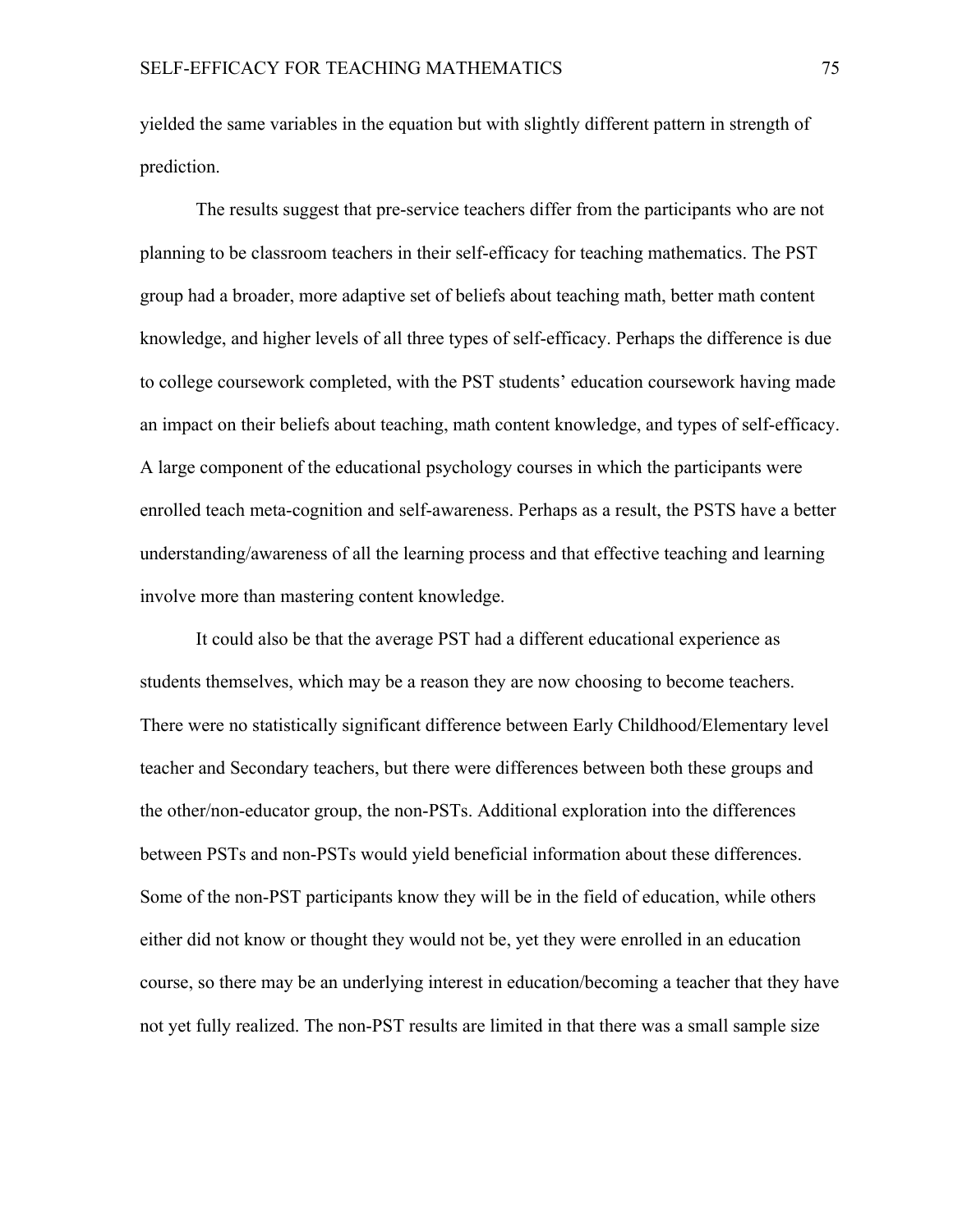$(N = 40)$ , and contained both educators and non-educators. There may be additional differences in these two groups that would be revealed with a larger sample size*.*

Given the consistently low scores on the MKT assessment by all participants, it is likely that the instrument was assessing types of knowledge the participants had not yet mastered, and was far outside of their frames of reference. The scores on the DTAMS assessment indicate the participants are still expanding their type I and II levels of math knowledge, and the MKT confirms the rudimentary nature of their type III and IV specialized and pedagogical content knowledge, aka mathematical knowledge for teaching.

It is possible that performing poorly and/or struggling with the MKT assessment gave the participants, especially the PSTs, some perspective as to the type of situations and questions they may encounter while teaching math. The MKT may have taught the participants that they do not know as much about teaching math as they thought they did. Learning this while still in their education programs may provide them the opportunity to seek out and learn what they need to know, to be as effective as they imagined themselves to be whilst completing the self-efficacy for teaching mathematics instrument (SETMI). In this regard, the MKT's formative assessment design would be beneficial for PSTs to take at the beginning and the end of their teacher education programs, as the pre-assessment would provide insight into the things the PSTs did not know they did not know, and the postassessment would help them see what they have learned and what they still need to work on as new teachers.

Even though the MKT assessment was not a statistically significant predictor of SETM, it was still provided valuable contributions to the overall goal of better understanding the complex relationships present in the formation of SETM. The MKT exemplifies the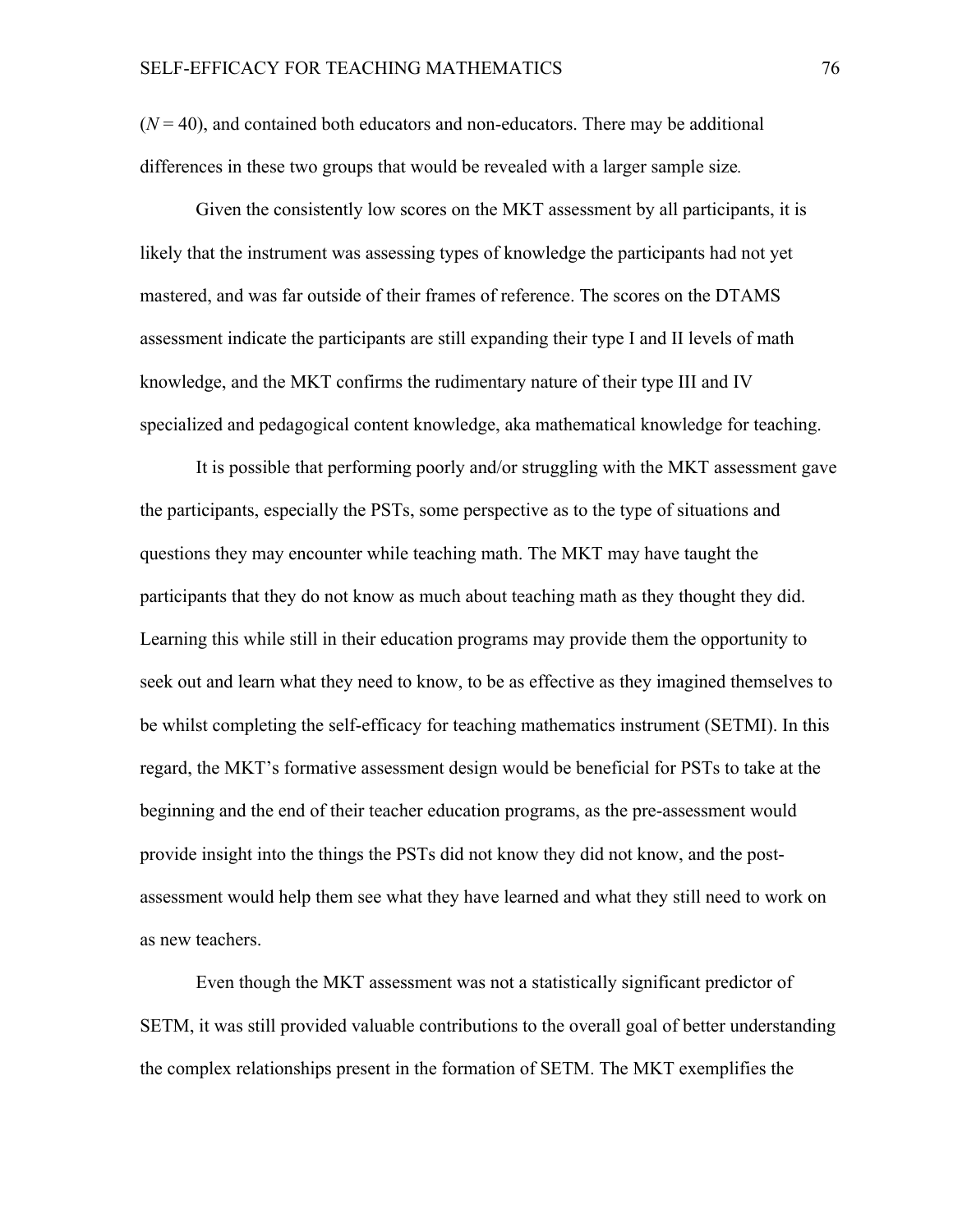complexity, as it statistically significant correlations with the majority of the other IVs, and in the ANOVAs found groups differences based on teaching focus and teaching license. Again, it should be noted that due to the limited nature of their classroom teaching experiences, the MKT is measuring types of knowledge the PSTs have not yet developed (Linsell & Anakin, 2012; R. A. Philipp & Sowder, 2002; R. A. Philipp et al., 2007).

What this study found was that the vast majority of the participants think themselves capable of teaching math  $(M = 82.70)$  without having the basic math knowledge necessary to effectively teach math  $(M = 65.52\%)$ . Compensating for their lack of knowledge in their perceived ability to teach math is the overall perception that they are going to be an effective teacher in general, regardless of content area. This may be especially relevant for early childhood and elementary level teachers, who are generally responsible for teaching all core subjects, but may not have equal levels and types of knowledge in all of the core content areas. This implies that in instances where there is low content knowledge, self-efficacy for teaching becomes more important.

#### **Directions for Future Research**

There is an emerging pattern in terms of the changes in self-efficacy, beliefs, and knowledge between pre-service teachers, novice teachers, and experienced teachers. It appears the PSTs are entering their teaching careers with a skewed vision of what it's going to be like and how they are going to teach. The first three years as an educator is often a harsh reality check that many new teachers will not recover from. The attrition rate for new teachers leaving the profession after their first three years of teaching is around 50%. "Individuals confused the requirements and preparation needed to become a teacher with the actual knowledge that is needed to facilitate classroom instruction. Perhaps this reflects a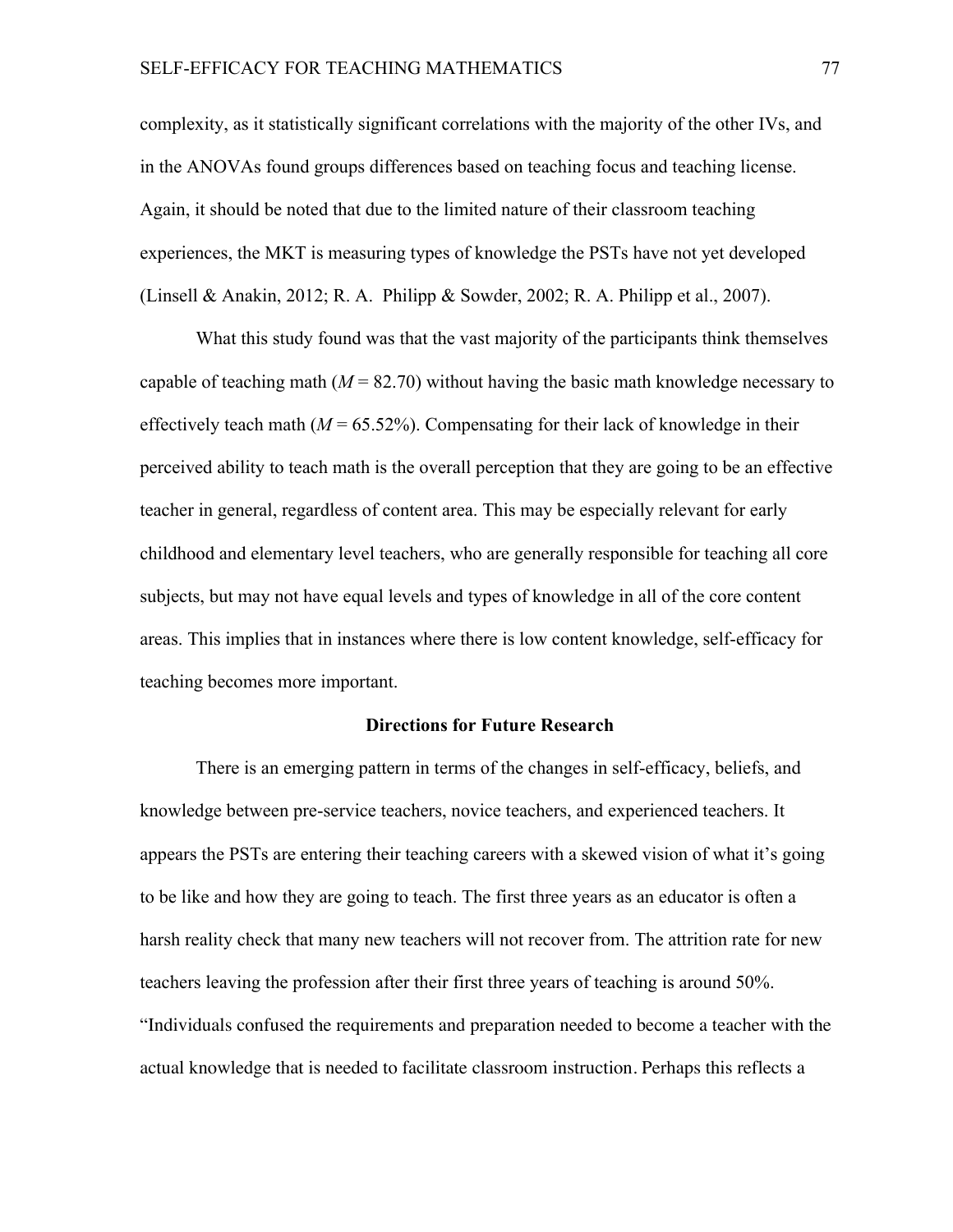larger problem –that pre-service and practicing teachers do not recognize or value the specific knowledge that is unique and needed within the teaching profession" (Fives  $\&$ Buehl, 2008, p. 398). Prior research has discovered some of the causes: an inflated sense of self-efficacy for teaching and proficiency only in the lower levels of knowledge acquisition (Linsell & Anakin, 2012; R. A. Philipp et al., 2007; Seaman & Szydlik, 2007; Tschannen-Moran & Woolfolk Hoy, 2007; Woolfolk Hoy & Spero, 2005). While the PSTs had more adaptive beliefs about math and teaching math than the non-PST group, more information is needed to discern whether these differences existed upon entering college or whether or not the differences are due to a change in beliefs from chosen coursework. Do PSTs enter college knowing they want to be teachers, already in possession of a different and more adaptive set of beliefs than non-PST undergraduates or undergraduates deciding to go into teaching after being in college? Are the PSTs learning material in their education courses that is actively addressing and changing their beliefs about teaching math?

The small sample size and manner in which participants were asked to list all their college coursework related to the teaching of mathematics prohibits this study from the examination of these questions. Instead of leaving it up to the participants to enter the names of the courses and course numbers, a list of all possible courses of interest should be generated for the participants to select from. An "other" text box would be necessary for students to include courses taken at other institutions, and they should be asked to refer to their course syllabus and/or academic transcript for the course name and number. They should also be asked to indicate whether each course was a teaching methods course, a math content course, or a combination of the two. They should also indicate whether the course was a remedial course. The courses students select to complete their requirements may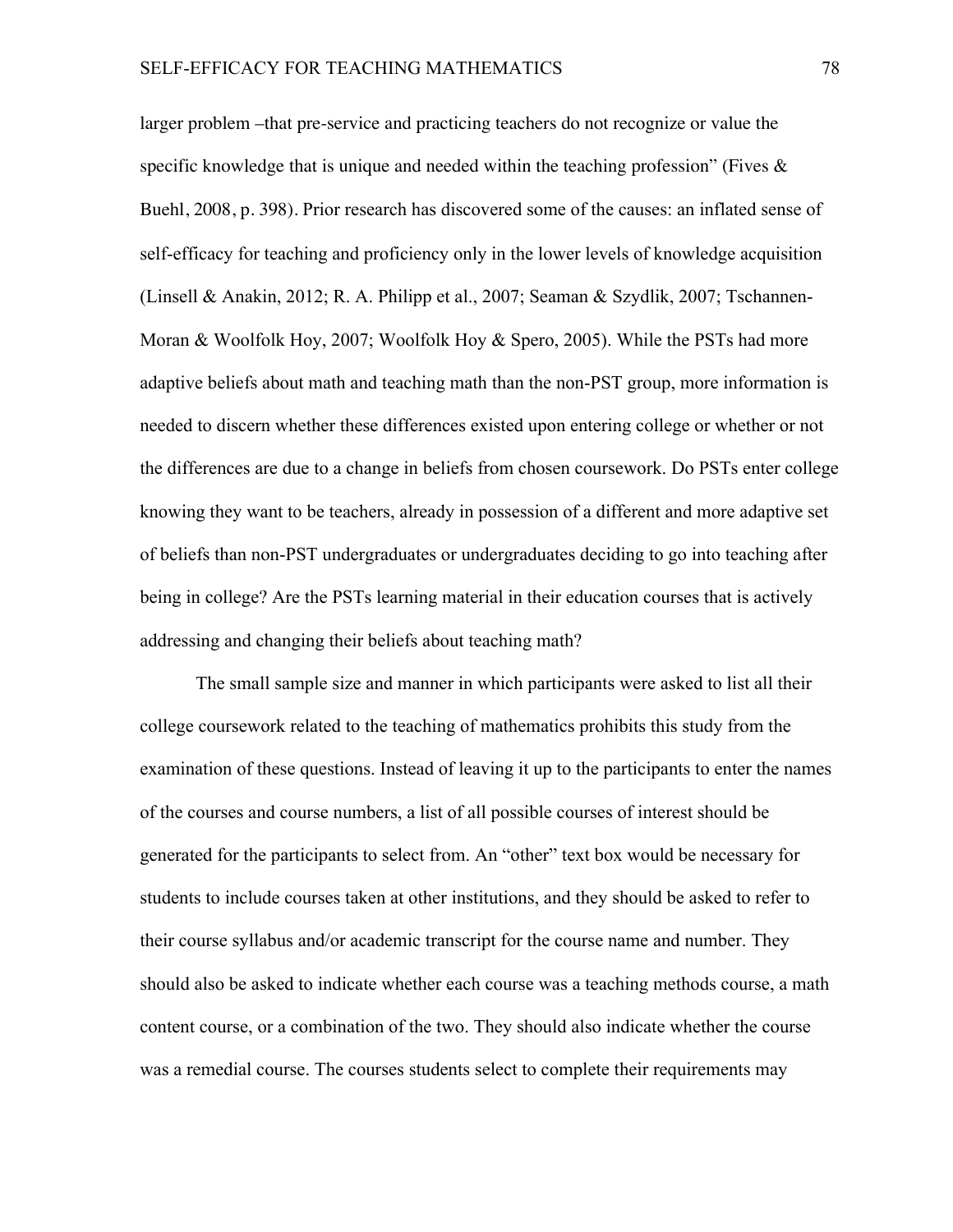determine the level to which they experience meaningful learning and/or change. Taking a math for teachers course offered in the mathematics department may not offer the same benefits as a teaching mathematics course offered in the teacher education department. Cross-listed courses may depend on the home department of the course professor, so it would be beneficial to ask them to list the professor/instructor's name and department.

In terms of training, experience, and depth of knowledge, it would also be prudent to ask whether the course was taught by a professor, adjunct faculty, or graduate student. Even if they don not know the answer, the mere asking of the question my get them to realize they may want to start care who is teaching them (Masingila et al., 2012). Lastly, since it is a new and extremely popular trend, the participants should indicate whether it was an online or traditional course. The low overhead and high enrollment capabilities of online courses make them appealing to University's finial bottom lines (they are cash cows), so insight into the differences of the learning experiences of students in online versus in-person courses is essential and urgent. How does the removal of interpersonal learning experiences affect students' overall learning experiences?

Additional information about the participants' perceptions of their completed coursework, remaining coursework, and amount of classroom exposure they have and will receive should be ascertained. Do they believe their programs will provide them the education and training necessary to achieve their goals as teachers? Some qualitative questions about their educational experiences and the ways in which they believe their programs could better assist them in their learning would provide insight into that PSTs believe is important and value as well as how the program could actually be improved.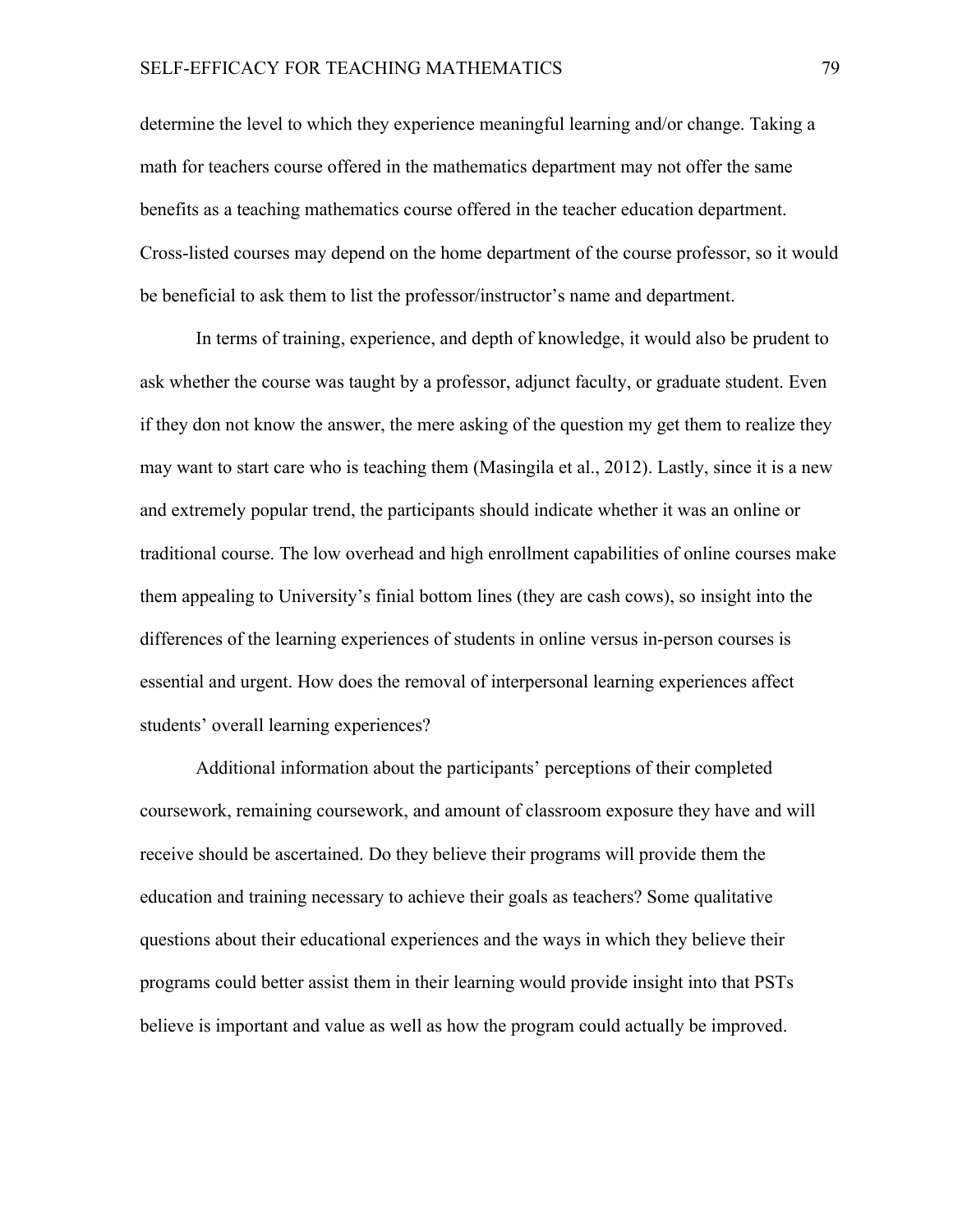How do the educational experiences of PSTs differ from non-PSTs, especially in regards to their decision to choose teaching as their career aspiration? Were they exposed to a wider variety or more positive array of social models? Did they receive more verbal persuasions to encourage their pursuit of teaching? Perhaps it was one teacher and or a particular transformative experience (Usher et al., 2008). More information is needed to determine how PSTs and non-PSTs differ in their self-efficacies, beliefs, and knowledge, and whether or not these differences exist prior to their entering college or if they are developed throughout their college education through their choice of majors. Additionally, a longitudinal examination of how PSTs self-efficacies, beliefs, and knowledge change from the beginning of their teaching programs to the end of their coursework, pre- and poststudent teaching, and throughout their first three years of teaching, would yield an incredible amount of insight into the metamorphosis of a teacher.

Teacher education programs, particularly the ones at the institution involved in this study, have adopted major research based changes into how they approach teaching PSTs. One of the new changes involves increasing the amount of exposure and time PSTs spend inside actual K-12 classrooms. Research shows the earlier students entered real classrooms and the more time they spend there greatly enhances the educational impact of their programs. It used to be that PSTs would complete all of their coursework prior to entering an actual classroom, with the exception of a two-week observational period prior to the semester or year of student teaching, which would not typically occur until their senior year, oftentimes the second semester of their senior year. Consistent with social cognitive theory, placing PSTs in the classroom from the beginning of their programs provides them a context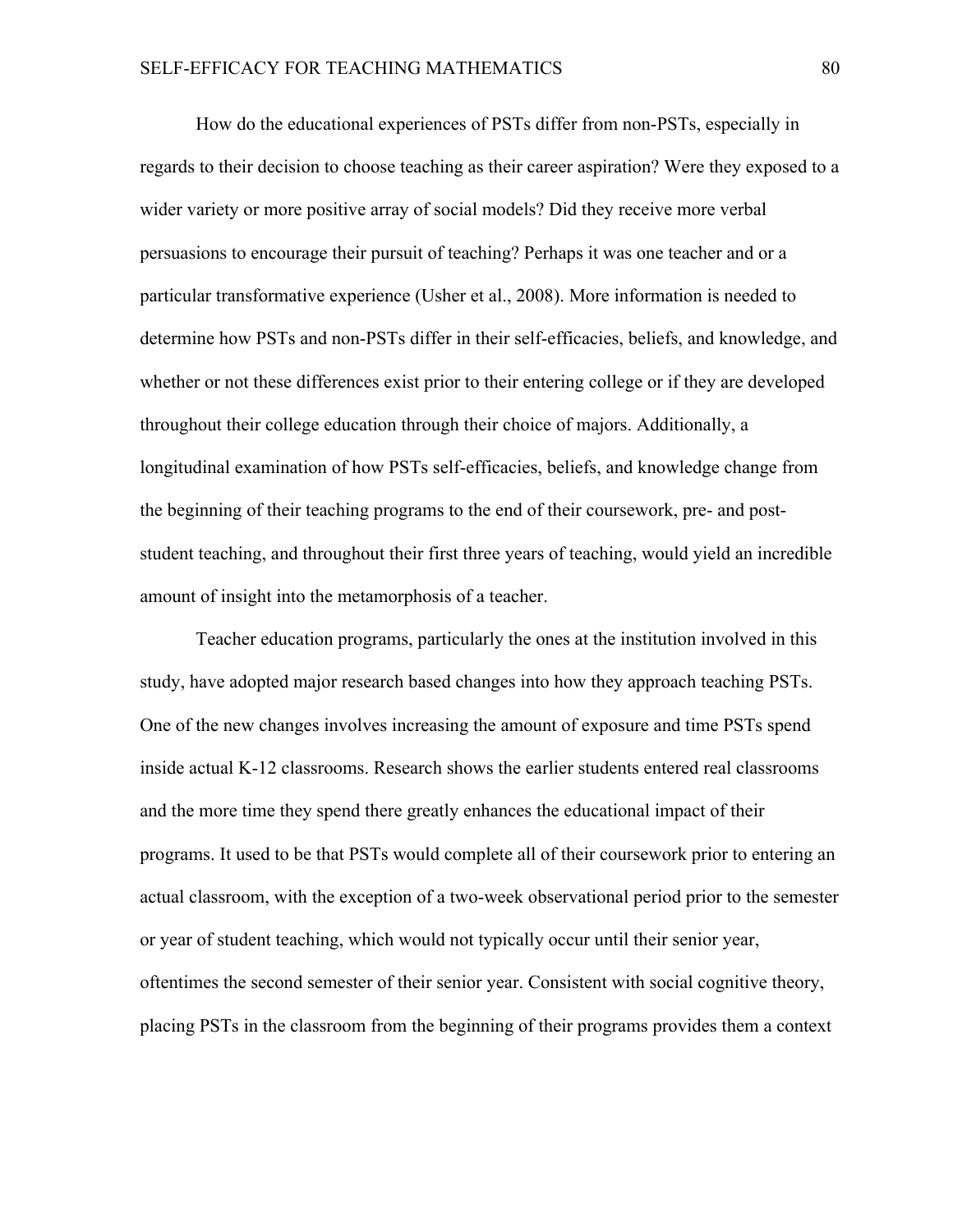and concrete environment from which they receive education and training in all four sources of self-efficacy, instead of an over-emphasis on mastery experiences from coursework alone.

Another change in teacher education program has been a move towards discourse, increased emphasis on peer learning, learning from authentic experiences, the explicit examination of personal belief systems, including self-beliefs like self-efficacy, selfregulation, and self-determination. PSTs are learning by doing, examining, discussing, and self-reflecting.

The study by Woolfolk Hoy and Spero (2005) showed why efforts should be made to match student teaching experiences to the most probable future teaching assignments of the novice teachers. Even better would be for PSTs to be exposed to a wide variety of schools and educational settings: public, charter, private, religious; schools with high, mid- and low SES student populations; elementary, middle, and high school classrooms; school with a range of student populations, from homogenous exceptionally diverse; full-inclusion classrooms or regular classrooms with special education students separated; schools with small populations to the largest schools; Bilingual schools and classroom and schools with students who are English language learners (ELLs); schools known to have strong parental and community support and schools that are considered to filing and have high "at risk" populations. The list could go on and on, and it writing it the difficulties of executing this idea became apparent. However, it would be possible for colleges and universities with teacher education programs could partner with schools and teachers to create a series of online or virtual classroom experiences and video tours of each school for PSTs to explore. Additionally, ways to increase PSTs opportunities to receive social and verbal persuasions from their peers about their teaching should be explored.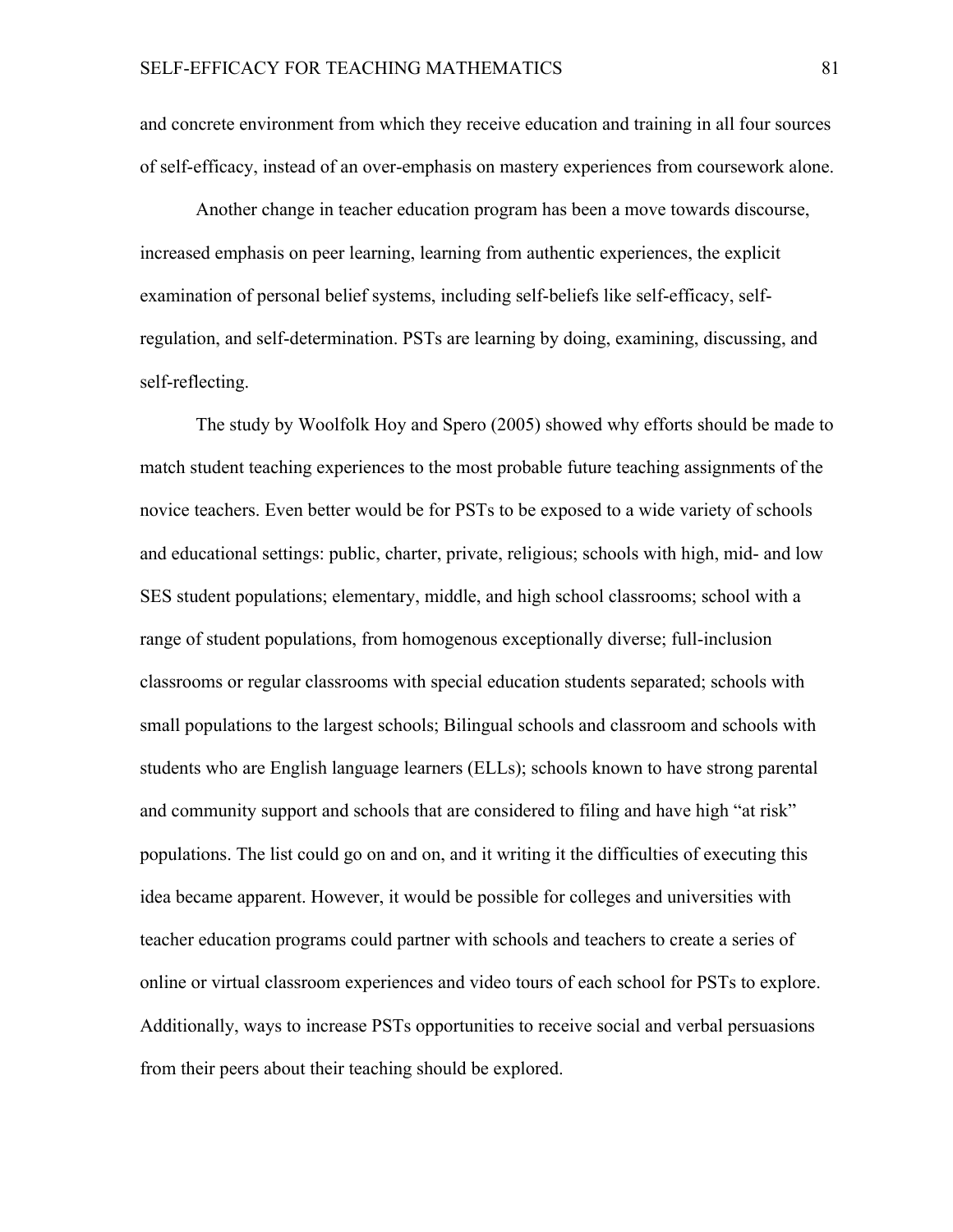### APPENDIX A: DEMOGRAPHIC QUESTIONNAIRE

- 1) What is your age?
- 2) What is your gender?
	- o Female
	- o Male
- 3) What is your race, ethnicity, or ancestry? Check all that apply.
	- o American Indian, Native American, Alaska Native
	- o Asian/Asian American
	- o Black/ African American
	- o Hispanic/ Latino/a
	- o Native Hawaiian/ Pacific Islander
	- o White/Caucasian
	- o Other(s) \_\_\_\_\_\_\_\_\_\_\_\_\_\_\_\_\_\_\_\_\_\_\_\_\_\_\_\_\_\_\_\_\_\_\_
- 4) What is your year in school?
	- o Freshman
	- o Sophomore
	- o Junior
	- o Senior
	- o Post-Baccalaureate
	- o Graduate Student
- 5) Within the university, in which **college or school** are you currently enrolled?
	- o Business School
	- o College of Arts & Sciences
	- o College of Education
	- o College of Fine Arts
	- o College of University Libraries & Learning Sciences
	- o School of Architecture and Planning
	- o School of Engineering
	- o University College
	- o Non-Degree
	- o Other \_\_\_\_\_\_\_\_\_\_\_\_\_\_\_\_\_\_\_\_\_\_\_\_\_\_\_\_\_\_\_\_\_\_\_\_\_\_\_\_\_
- 6) If enrolled in the College of Education, what is your **major**?
	- o Art Education
	- o Athletic Training
	- o Counselor Education
	- o Early Childhood Multicultural education
	- o Educational Leadership and Organizational Learning
	- o Educational Linguistics
	- o Educational Psychology
	- o Elementary Education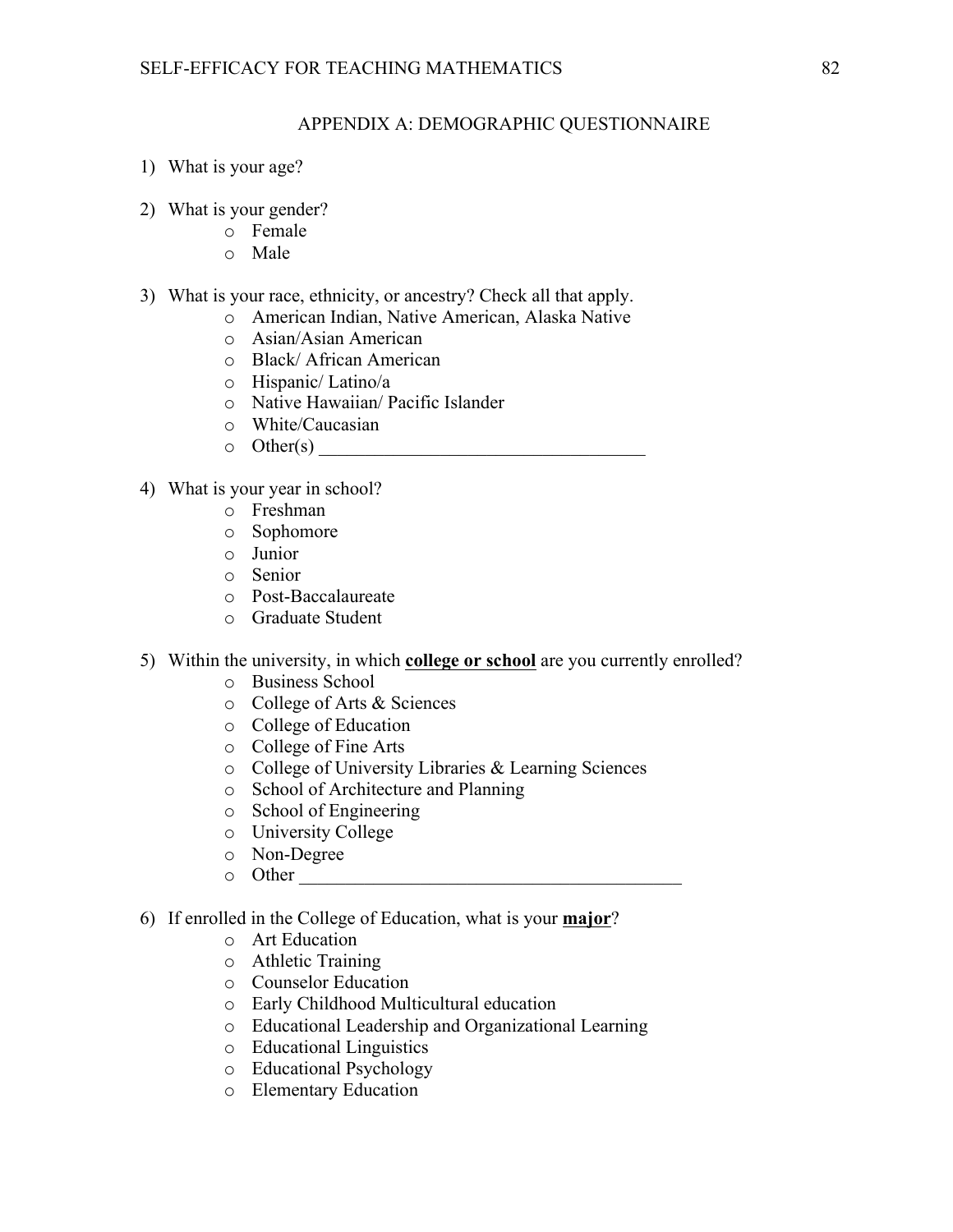- o Exercise Science
- o Family Studies
- o Health Education
- o Language, Literacy, and Sociocultural Studies
- o Nutrition
- o Physical Education Teacher Education
- o Secondary Education
- o Special Education
- o Sports Administration
- o Teacher Education
- o Non-Degree
- o N/A
- $\circ$  Other:
- 7) If enrolled in the College of Arts & Sciences, what is your **major**?
	- o American Studies
	- o Anthropology
	- o Biology
	- o Chemistry & Chemical Biology
	- o Communication & Journalism
	- o Earth & Planetary Sciences
	- o Economics
	- o English
	- o Foreign Language & Literature
	- o Geography
	- o History
	- o Linguistics
	- o Mathematics & Statistics
	- o Philosophy
	- o Physics & Astronomy
	- o Political Science
	- o Psychology
	- o Sociology
	- o Spanish & Portuguese
	- o Speech & Hearing Sciences
	- o University College
	- o Non-Degree
	- o N/A
	- o Other \_\_\_\_\_\_\_\_\_\_\_\_\_\_\_\_\_\_\_\_\_\_\_\_
- 8) If enrolled in a College other than Education or Arts, & Sciences, please write the name of your **major and/or department** in which you are majoring.

 $\_$  , and the contribution of the contribution of the contribution of the contribution of  $\mathcal{L}_\text{max}$ 

 $\_$  , and the contribution of the contribution of the contribution of the contribution of  $\mathcal{L}_\text{max}$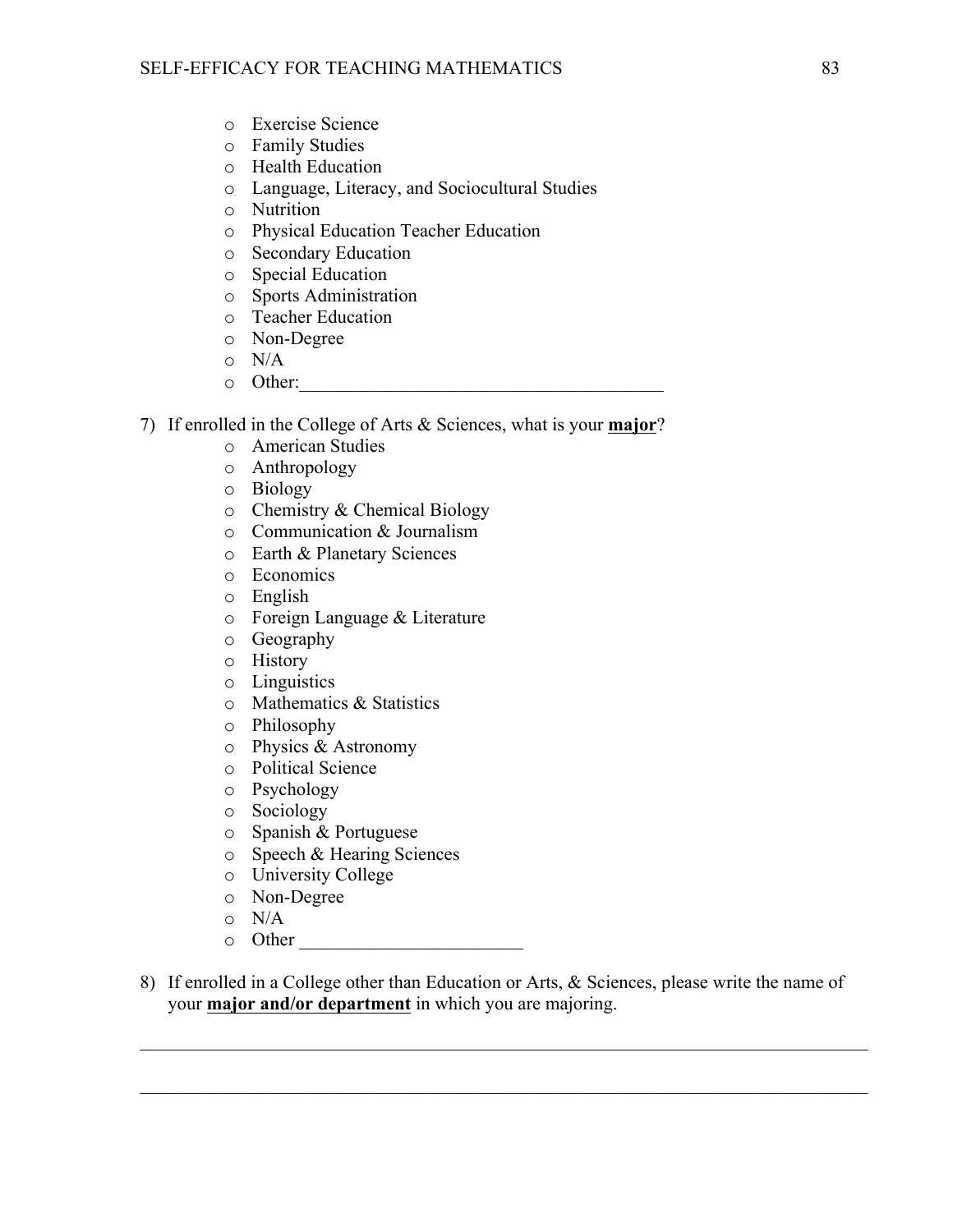- 9) What is the target teacher license you are working to obtain? Include either traditional or alternative licenses.
	- $\circ$  Blind and Visually Impaired (Birth-12<sup>th</sup> grade)
	- $\circ$  Early Childhood (Birth-3<sup>rd</sup> Grade)
	- $\circ$  Elementary (Kindergarten-8<sup>th</sup> Grade)
	- o Middle Level  $(5^{th} 9^{th})$  Grade)
	- $\circ$  Specialty (Pre-Kindergarten-12<sup>th</sup> Grade)
	- $\circ$  Secondary (7<sup>th</sup>-12<sup>th</sup> Grade)
	- $\circ$  Secondary Vocational Technical (7<sup>th</sup>-12<sup>th</sup> Grade)
	- $\circ$  Special Education (Pre-Kindergarten-12<sup>th</sup> Grade)
	- o OR Any Type of Instructional Support Provider Licensure
	- $\circ$  OR Education Administration (Pre-Kindergarten-12<sup>th</sup> Grade)
	- o None
	- $\circ$  Other
- 10) What is your Teaching Focus (the content area in which you will have completed at least 24 credit hours)?
	- o Mathematics
	- o Science
	- o History
	- o Language Arts
	- o Foreign Languages
	- o Reading
	- o Elementary Education
	- o Special Education
	- o Bilingual Education/TESL
	- $\circ$  Other

11) Please check and/or list the mathematics courses you completed in HIGH SCHOOL.

- o Algebra 1
- o Algebra 2
- o Geometry
- o Probability & Statistics
- o Pre-Calculus
- o Calculus
- o Financial Literacy
- $\circ$  Other(s)

12) Please list all of the COLLEGE LEVEL mathematics courses you have completed.

| Dept/Course $#$ | Course Name | $#$ of Credit Hours |
|-----------------|-------------|---------------------|
|                 |             |                     |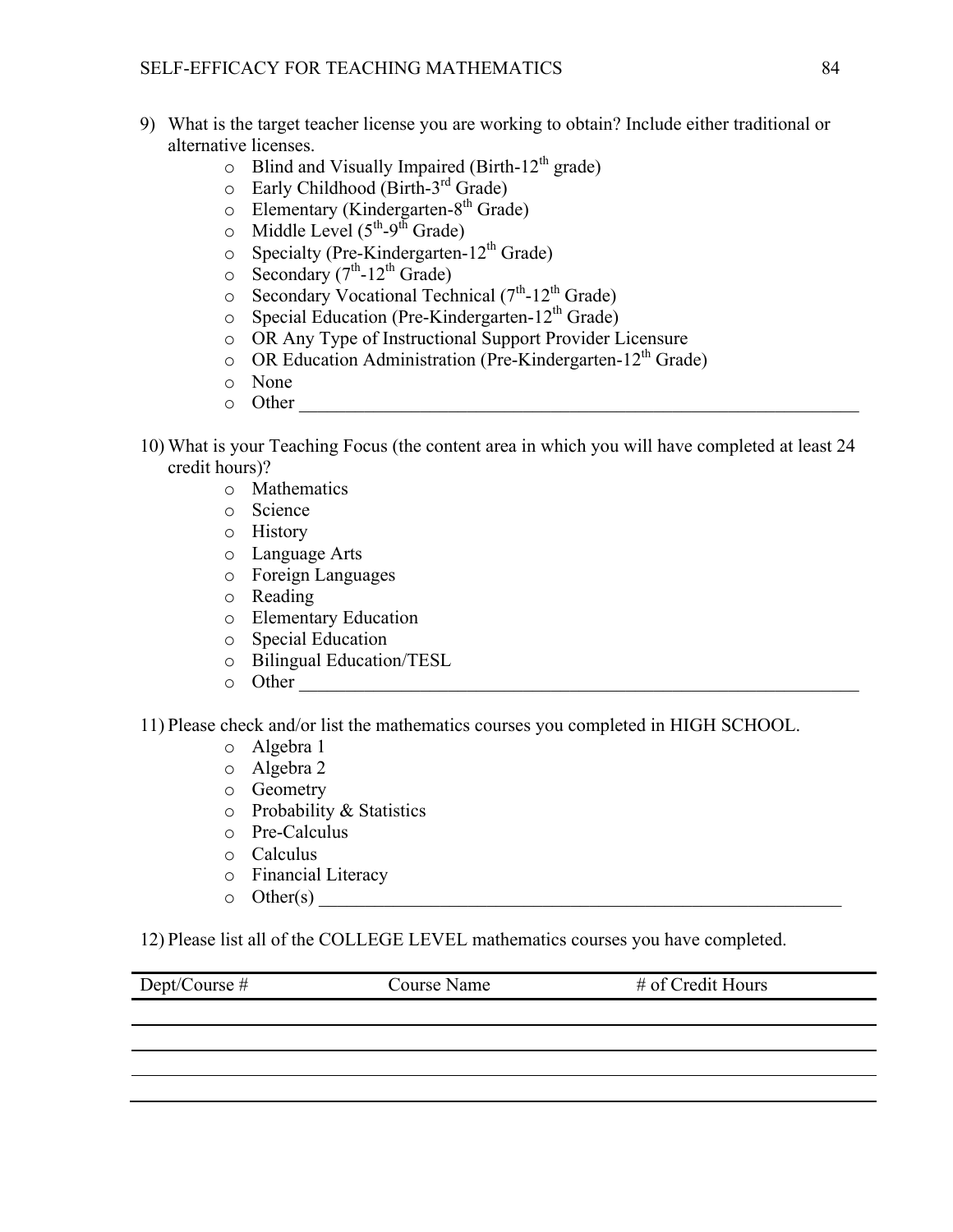13) Please list all the COLLEGE LEVEL mathematics courses you plan on taking to complete your degree and/or licensure program (include only courses not listed above).

| Dept/Course # | Course Name | # of Credit Hours |
|---------------|-------------|-------------------|
|               |             |                   |
|               |             |                   |
|               |             |                   |
|               |             |                   |
|               |             |                   |
|               |             |                   |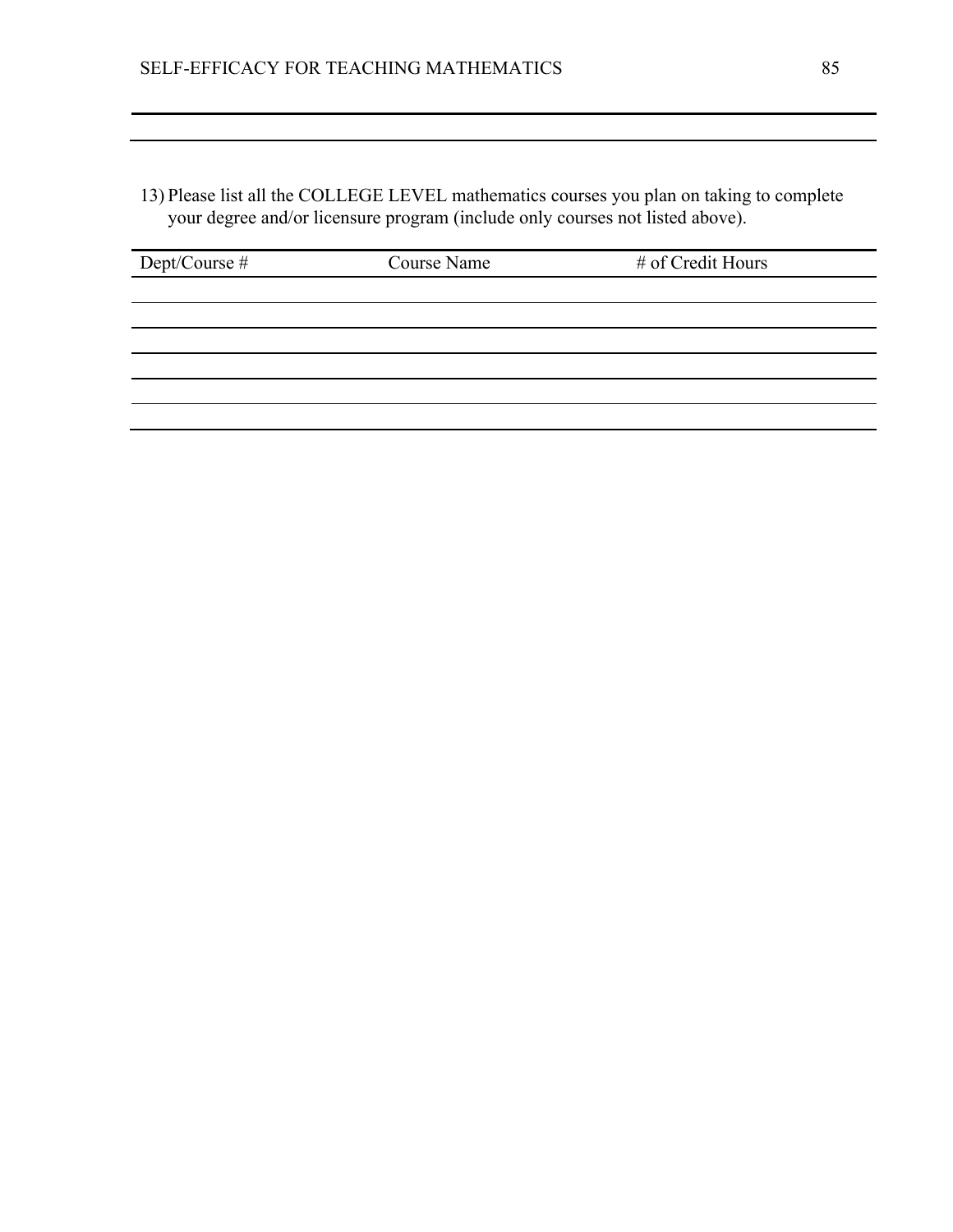| SETMI $\alpha$ = .92                                                         |       | Standard       |
|------------------------------------------------------------------------------|-------|----------------|
| Item Text                                                                    |       | Mean Deviation |
| 1. I can motivate students who show low interest in mathematics.             | 72.50 | 20.44          |
| 2. I can help my students' value learning mathematics.                       | 77.41 | 18.66          |
| 3. I can craft relevant questions for my students related to                 |       |                |
| mathematics.                                                                 | 78.77 | 19.91          |
| 4. I can get my students to believe they can do well in mathematics.         | 82.26 | 16.67          |
| 5. I can use a variety of assessment strategies in mathematics.              | 77.49 | 20.53          |
| 6. I can provide an alternative explanation or example in mathematics        |       |                |
| when students are confused.                                                  | 78.88 | 18.21          |
| 7. I can implement alternative teaching strategies for mathematics in        |       |                |
| my classroom.                                                                | 78.12 | 19.39          |
| 8. I can describe the characteristics of different types of numbers (i.e.    |       |                |
| whole numbers, rational numbers, irrational numbers, etc.).                  | 80.14 | 18.62          |
| 9. I can perform strategies for composing and decomposing numbers            |       |                |
| by manipulating place value in addition and subtraction.                     | 84.46 | 17.60          |
| 10. I can perform strategies for composing and decomposing numbers           |       |                |
| by manipulating place value in multiplication and division.                  | 83.67 | 17.30          |
| 11. I can convert a fraction to a decimal and vice versa.                    | 89.88 | 17.45          |
| 12. I can compare equivalence of fractions and decimals.                     | 86.89 | 18.29          |
| 13. I can interpret inverse relationships between operations (i.e. $+$ , $-$ |       |                |
| and $*, \div$ ).                                                             | 90.88 | 13.43          |
| 14. I can manipulate coordinate planes.                                      | 77.36 | 23.25          |
| 15. I can collect, plot and interpret data (on any type of graph).           | 87.97 | 16.54          |
| 16. I can measure the area and perimeter of a given shape or space.          | 90.75 | 14.61          |
| 17. I can convert between units in the same system (i.e. grams ->            |       |                |
| kilograms, inches $\rightarrow$ yards).                                      | 78.40 | 21.26          |
| 18. I can convert between units in a different system (i.e. kilograms -      |       |                |
| $>$ pounds, inches $\ge$ centimeters).                                       | 74.70 | 23.36          |
| 19. I can measure the length of objects.                                     | 95.86 | 9.18           |
| 20. I can discover and create mathematical patterns.                         | 84.22 | 16.40          |
| 21. I can interpret the variables in an algebraic equation.                  | 87.34 | 15.16          |
| 22. I can interpret the probability of outcomes.                             | 80.88 | 18.48          |

APPENDIX B: SELF-EFFICACY FOR TEACHING MATHEMATICS INSTRUMENT (SETMI) ITEMS, MEANS & STANDARD DEVIATIONS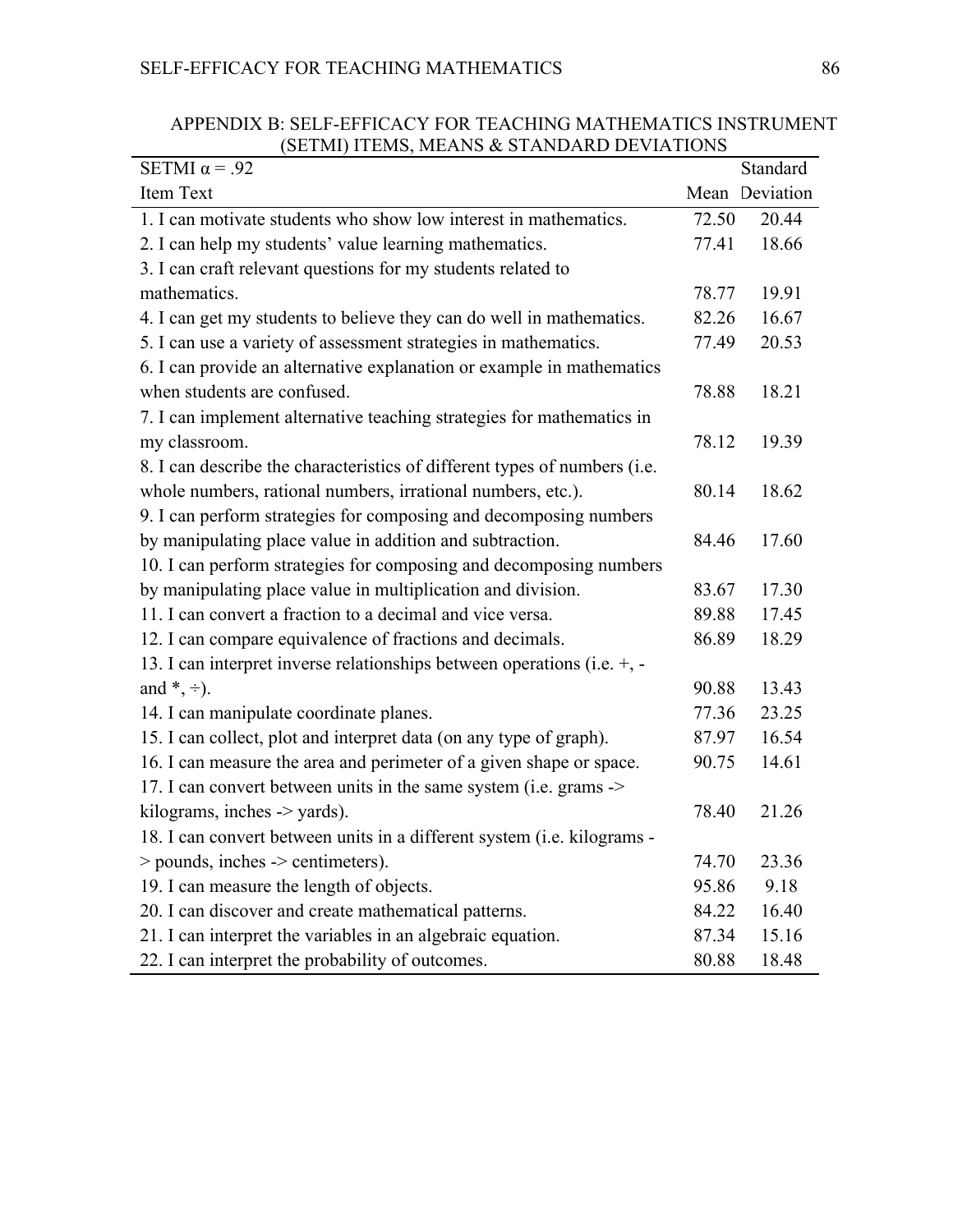| TSES $\alpha$ = .96                                              |     |       | Standard  |
|------------------------------------------------------------------|-----|-------|-----------|
| Item Text                                                        | N   | Mean  | Deviation |
| 1. I can get through to the most difficult students.             | 184 | 72.17 | 17.94     |
| 2. I can help my students think critically.                      | 184 | 80.03 | 15.20     |
| 3. I can control disruptive behavior in the classroom.           | 184 | 81.09 | 15.35     |
| 4. I can motivate students who show low interest in schoolwork.  | 184 | 81.09 | 15.33     |
| 5. I can make my expectations clear about student behavior.      | 184 | 90.93 | 10.26     |
| 6. I can get students to believe they can do well in schoolwork. | 184 | 87.66 | 12.50     |
| 7. I can respond to difficult questions from my students.        | 184 | 83.97 | 13.33     |
| 8. I can establish routines to keep activities running smoothly. | 184 | 88.82 | 11.38     |
| 9. I can help my students value learning.                        | 184 | 87.69 | 12.34     |
| 10. I can gauge student comprehension of what I have taught.     | 184 | 85.22 | 12.84     |
| 11. I can craft good questions for my students.                  | 184 | 85.49 | 13.39     |
| 12. I can foster student creativity.                             | 184 | 87.14 | 12.75     |
| 13. I can get students to follow classroom rules.                | 181 | 86.58 | 11.41     |
| 14. I can improve the understanding of a student who is failing. | 181 | 82.60 | 14.24     |
| 15. I can calm a student who is disruptive or noisy.             | 181 | 83.57 | 13.87     |
| 16. I can establish a classroom management system with each      |     |       |           |
| group of students.                                               | 181 | 86.17 | 13.06     |
| 17. I can adjust my lessons to the proper level for individual   |     |       |           |
| students.                                                        | 181 | 86.22 | 13.82     |
| 18. I can use a variety of assessment strategies.                | 181 | 86.56 | 13.64     |
| 19. I can keep a few problem students from ruining an entire     |     |       |           |
| lesson.                                                          | 181 | 84.93 | 13.51     |
| 20. I can provide an alternative explanation or example when     |     |       |           |
| students are confused.                                           | 181 | 87.72 | 11.23     |
| 21. I can respond to defiant students.                           | 181 | 85.73 | 13.73     |
| 22. I can assist families in helping their children do well in   |     |       |           |
| school.                                                          | 181 | 85.85 | 12.54     |
| 23. I can implement alternative strategies in my classroom.      | 181 | 87.48 | 11.84     |
| 24. I can provide appropriate challenges for very capable        |     |       |           |
| students.                                                        | 181 | 89.65 | 9.85      |

## APPENDIX C: TEACHERS' SENSE OF EFFICACY SCALE (TSES) ITEMS, MEANS & STANDARD DEVIATIONS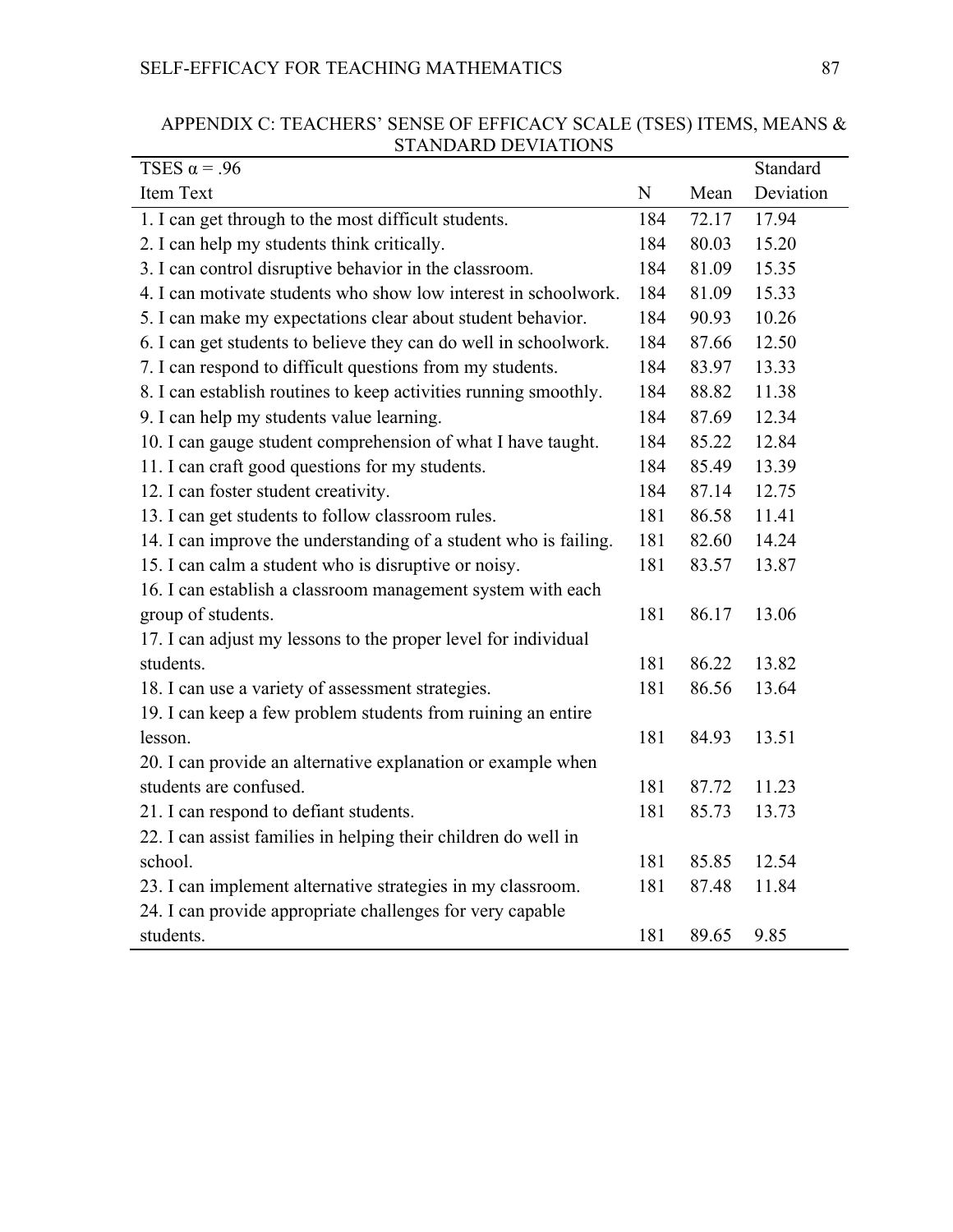# APPENDIX D: SELF-EFFICACY FOR DOING MATHEMATICS (SEDM) ITEMS, MEANS AND STANDARD DEVIATIONS

| SEDM $\alpha$ = .95                                                                          |             |           |
|----------------------------------------------------------------------------------------------|-------------|-----------|
| Item text                                                                                    | Mean        | <b>SD</b> |
| 1. I can complete advanced mathematics problems with clarity and ease.                       | 67.28       | 24.26     |
| 2. I can take a mathematics competence test without having time to prepare.                  | 64.45       | 27.17     |
| 3. I can solve non-routine mathematical problems (for example, problems                      | 67.51       | 24.95     |
| that require novel or non-formulaic thinking).                                               |             |           |
| 4. I can apply mathematical concepts to "real-world" problems.                               | 80.05       | 17.09     |
| 5. I can make estimates, predictions or hypotheses                                           | 83.45       | 15.77     |
| 6. I can analyze data to make inferences or draw conclusions.                                | 82.96       | 15.83     |
| 7. I can work on a problem that takes at least 45 minutes to solve.                          | 67.96       | 28.81     |
| 8. I can work with manipulatives (for example, counting blocks, geometric                    | 84.89       | 18.75     |
| shapes, or algebraic tiles) to understand concepts.                                          |             |           |
| 9. I can measure objects using tools such as rulers, scales, or protractors.                 | 91.80       | 11.28     |
| 10. I can collect data by counting, observing, or conducting surveys.                        | 89.99       | 13.78     |
| 11. I can solve word problems.                                                               | 85.54       | 15.12     |
| 12. I can explain my reasoning or thinking in solving a problem, using<br>several sentences. | 85.36       | 14.81     |
| 13. I can work on a math assignment, report, or project that takes longer than               | 78.61       | 23.28     |
| one week to complete.                                                                        |             |           |
| 14. I can learn mathematical concepts and procedures by watching someone                     | 84.60       | 15.37     |
| else demonstrate how to do a procedure or solve a problem.                                   |             |           |
| 15. I can read about mathematics in books, magazines, or articles (not                       | 69.01       | 25.04     |
| textbooks) and understand the material.                                                      |             |           |
| 16. I can complete computational exercises or procedures from a textbook or                  | 80.59       | 18.80     |
| a worksheet.                                                                                 |             |           |
| 17. I can present or demonstrate my solutions to a math problem to the whole                 | 83.76       | 17.27     |
| class.                                                                                       |             |           |
| 18. I can work individually on mathematics exercises, problems,                              | 86.29       | 17.19     |
| investigations, or tasks.                                                                    |             |           |
| 19. I can work in pairs or small groups on math exercises, problems,                         | 85.83       | 16.74     |
| investigations, or tasks.                                                                    |             |           |
| 20. I can use computers, calculators, or other technology (video games, apps,                | 88.98       | 12.36     |
| etc.) to learn mathematics.                                                                  |             |           |
| 21. I can take a quiz or test in mathematics if I have time to study and                     | 91.74       | 11.92     |
| prepare.                                                                                     |             |           |
| 22. I can collect, analyze, and display data                                                 | 88.66       | 12.12     |
| 23. I can solve an extended response problem for which you must explain or                   | 82.29       | 16.49     |
| justify your solution.                                                                       |             |           |
| 24. I can quickly and accurately recall multiplication facts through 12x12 on                | 82.36       | 22.42     |
| command.                                                                                     |             |           |
| 25. I can perform calculations regarding important matters, like finances,                   | 71.76 24.57 |           |
| accurately without using a calculator or any other technological assistance.                 |             |           |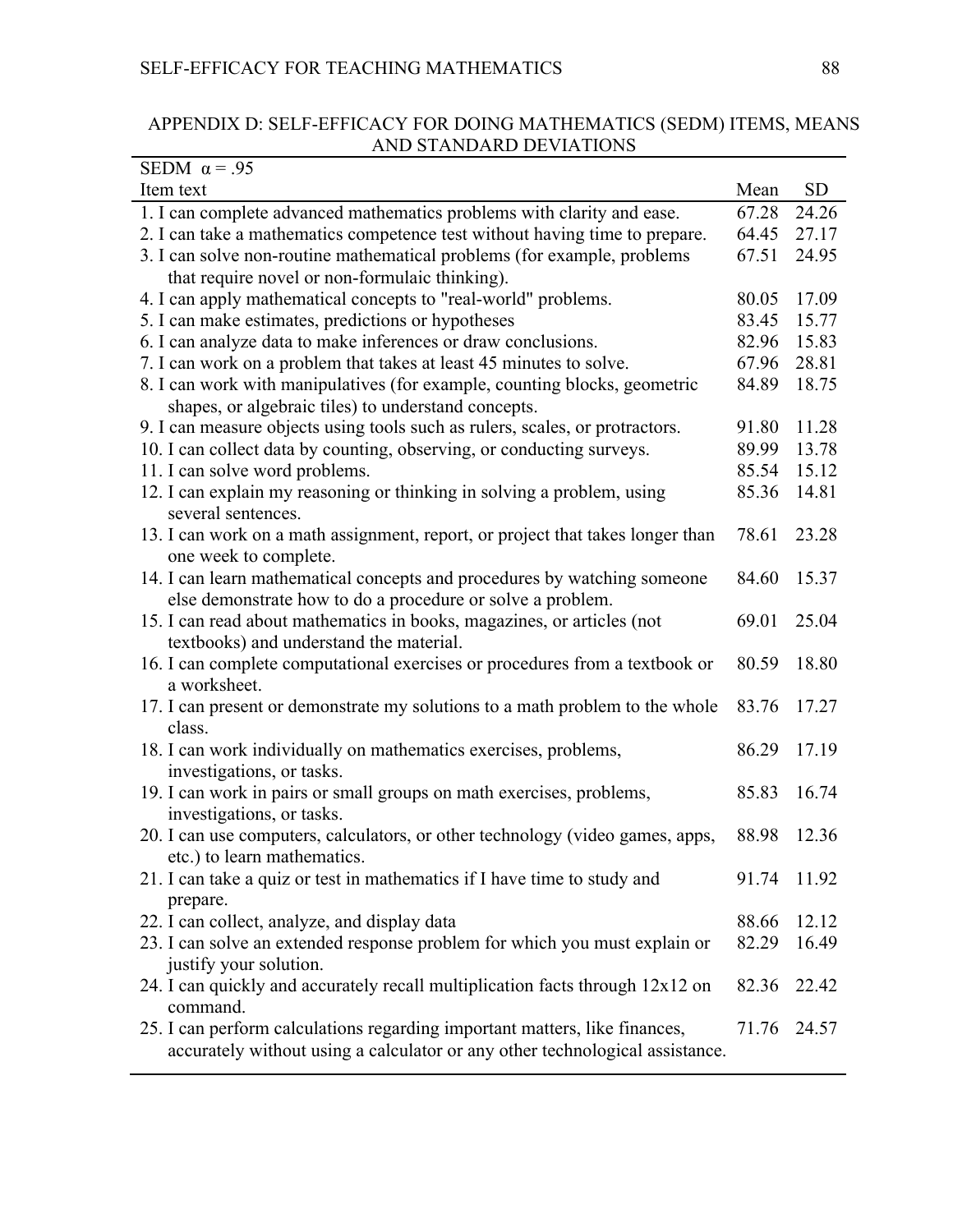# SELF-EFFICACY FOR TEACHING MATHEMATICS 89

| <b>DE LATIONS</b>                                                                                                                                            |       |                       |
|--------------------------------------------------------------------------------------------------------------------------------------------------------------|-------|-----------------------|
| TM Beliefs $\alpha$ = .60<br><b>Item Text</b>                                                                                                                | Mean  | Standard<br>Deviation |
|                                                                                                                                                              | 54.59 | 31.77                 |
| 1. Children should solve word problems before they master<br>computational procedures.                                                                       |       |                       |
| 2. Teachers should encourage children to find their own solutions<br>to math problems even if they are inefficient.                                          | 67.26 | 29.83                 |
| 3. An effective teacher demonstrates the right way to do a word<br>problem.                                                                                  | 75.22 | 25.95                 |
| 4. Children should understand the meaning of an operation<br>(addition, subtraction, multiplication, division) before they                                   | 84.13 | 22.13                 |
| memorize number facts.                                                                                                                                       |       |                       |
| 5. Even children who have not learned basic facts can have<br>effective methods for solving problems.                                                        | 81.21 | 23.90                 |
| 6. Children should solve problems the way the teacher has taught<br>them.                                                                                    | 44.93 | 28.98                 |
| 7. Children learn math best by figuring out for themselves how to<br>solve math problems.                                                                    | 63.39 | 27.84                 |
| 8. Children will not understand an operation (like multiplication)<br>until they have mastered some of the relevant number facts (like<br>the times tables). | 55.59 | 34.34                 |
| 9. Children should be allowed to invent ways to solve word<br>problems before the teacher demonstrates how to solve them.                                    | 71.18 | 26.83                 |
| 10. Most children cannot figure out math for themselves and must<br>be explicitly taught.                                                                    | 49.04 | 29.65                 |
| 11. Allowing children to discuss their thinking helps them to make<br>sense of mathematics                                                                   | 91.11 | 12.64                 |
| 12. Teachers should allow children who are having difficulty<br>solving word problems to continue to try to find a solution.                                 | 77.20 | 24.43                 |
| 13. Children can figure out ways to solve many math problems<br>without formal instruction.                                                                  | 65.54 | 26.71                 |
| 14. Children need explicit instruction on how to solve word                                                                                                  | 58.88 | 45.82                 |
| problems.<br>15. Teachers should tell children who are having difficulty solving<br>a word problem how to solve the problem.                                 | 60.89 | 29.03                 |

APPENDIX E: T.E.A.C.H. MATH BELIEFS SURVEY ITEMS, MEANS & STANDARD DEVIATIONS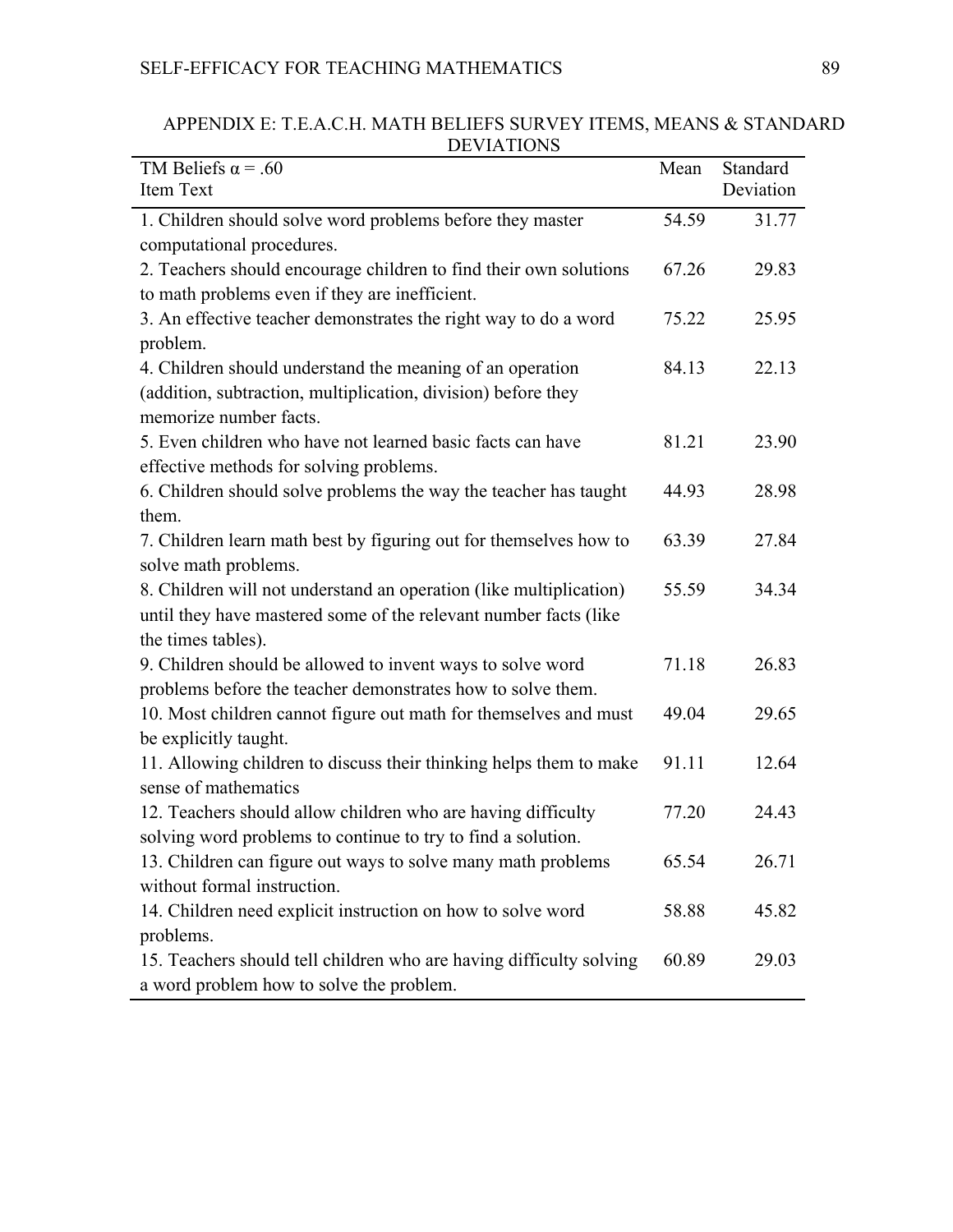## APPENDIX F: BELIEFS ABOUT MATHEMATICS SURVEY ITEMS, MEANS, & STANDARD DEVIATIONS

| Math Beliefs $\alpha$ = .70                                                               |             |           |
|-------------------------------------------------------------------------------------------|-------------|-----------|
| $N = 184$                                                                                 | Mean        | <b>SD</b> |
| 1. Mathematics is a web of interrelated concepts and procedures.                          | 87.56       | 15.52     |
| 2. Knowledge of how to apply mathematical procedures does not necessarily                 | 64.38       | 29.13     |
| go with understanding of the underlying concepts.                                         |             |           |
| 3. Understanding mathematical concepts is more powerful and useful than                   | 79.52       | 20.98     |
| remembering mathematical procedures.                                                      |             |           |
| 4. Mathematics is a collection of rigid rules and mysterious procedures that              | 37.77       | 33.88     |
| seem to be unrelated to each other.                                                       |             |           |
| 5. It's socially acceptable and cool to be good at math.                                  | 74.70       | 27.74     |
| 6. Mathematics is a difficult and demanding subject to learn.                             | 71.95       | 24.50     |
| 7. Mathematics is a subject in which it is socially acceptable to do poorly.              | 49.57       | 35.19     |
| 8. Mathematical thinking is important to people even if they do not actually              | 84.93       | 17.20     |
| "do" mathematics in their employment capacity.                                            |             |           |
| 9. The pervasive role of mathematics is underestimated in the world of                    | 77.72       | 24.78     |
| everyday living.                                                                          |             |           |
| 10.A person's mathematical intelligence is something that cannot be changed<br>very much. | 35.59       | 32.50     |
| 11. People can learn new things in mathematics, but they can't really change              | 38.94       | 34.49     |
| their basic intelligence.                                                                 |             |           |
| 12. By trying hard, you can become smarter in math.                                       | 88.09       | 16.76     |
| 13. The difference between people who are outstanding in math and those                   | 35.19       | 31.41     |
| who have a lot of difficulty in math is due to differences in their genetic               |             |           |
| make up.                                                                                  |             |           |
| 14. Genetic differences account for differences between how boys and girls                | 33.79       | 31.89     |
| perform in math.                                                                          |             |           |
| 15. Mathematics consists of a set of straightforward facts, rules and formulas.           | 68.29       | 28.05     |
| 16. Taking time to investigate why a solution to a math problem works is                  | 82.45       | 20.64     |
| time well spent.                                                                          |             |           |
| 17. A person who does not understand why an answer to a math problem is                   | 78.42       | 21.97     |
| correct has not really solved the problem.                                                |             |           |
| 18. Effort and practice can improve a person's ability in mathematics.                    | 90.60 14.71 |           |
| 19. It is more important to understand why the answer is correct than it is to            | 84.03       | 20.32     |
| get the correct answer.                                                                   |             |           |
| 20. To be good at math, you have to have a "Math Mind".                                   | 36.67       | 32.61     |
| 21. Getting the correct answer is the only thing that matters.                            | 26.29       | 31.44     |
| 22. Math is beautiful.                                                                    | 68.23       | 33.40     |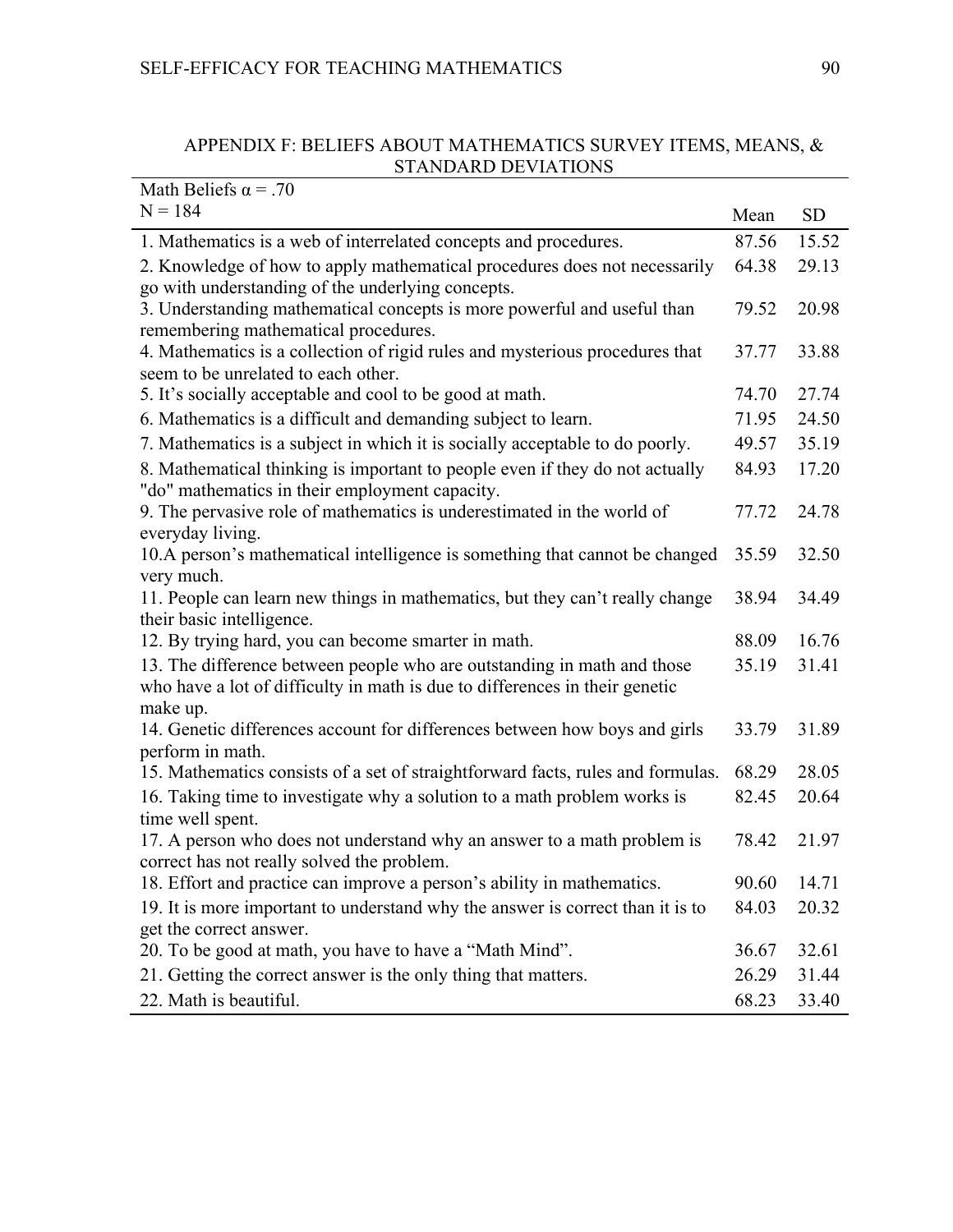| APPENDIX G: DIAGNOSTIC TEACHER ASSESSMENTS FOR MATHEMATICS AND |  |  |
|----------------------------------------------------------------|--|--|
| SCIENCE (DTAMS) ITEMS, MEANS, & STANDARD DEVIATIONS            |  |  |

| DTAMS $\alpha$ = .66                                                         | Mean      | <b>SD</b> |
|------------------------------------------------------------------------------|-----------|-----------|
| Item Text                                                                    |           |           |
| 1W. Which means the same as 2 ten thousands, 12 thousands, and 15            | 0.60      | 0.49      |
| ones?                                                                        |           |           |
| 2R. What is 4 minus $2 \frac{1}{6}$ ?                                        | 0.89      | 0.32      |
| 3A. Which of the following is the median for the data set: 4, 9, 3, 5, 10,   | 0.62      | 0.49      |
| 3?                                                                           |           |           |
| 4G. Lines 1 and m are parallel. Line n is not perpendicular to line 1 and it | 0.53      | 0.50      |
| is not perpendicular to line m. Which angles are congruent in the            |           |           |
| drawing?                                                                     |           |           |
| 5A. The graph shows the average salary of workers 18 years and older         | 0.89      | 0.32      |
| based on education.                                                          |           |           |
| 6A. Which of the following statement does NOT accurately describe the        | 0.68      | 0.47      |
| data shown?                                                                  |           |           |
| 7G. Folding Figure E along the line segments at the base of each triangle    | 0.15      | 0.35      |
| can create which three-dimensional shape?                                    |           |           |
| 8W. Which of the following is expanded notation for the number               | 0.78      | 0.41      |
| 830,002?                                                                     |           |           |
| 9A. A bag contains 1 yellow color tile, 4 red color tiles, and 3 blue color  | 0.92      | 0.27      |
| tiles. What is the probability of drawing a blue color tile?                 |           |           |
| 10R. Which of the following is listed from least to greatest?                | 0.89      | 0.31      |
| 11G. If BF is perpendicular to EA which statement below is true about the    | 0.48      | 0.50      |
| diagram?                                                                     |           |           |
| 12W. Solve: : -12 – $(-9-3)$ = []                                            | 0.59      | 0.49      |
| 13A. What are the coordinates of point A?                                    | 0.93      | 0.25      |
| 14R. The models are shaded to show that                                      | 0.89      | 0.31      |
| 15G. Which of these is the formula for finding the area of a triangle?       | 0.87      | 0.34      |
| 16W. If a number N has exactly three divisors, then N can only be            | 0.14      | 0.34      |
| 17G. How many faces, edges and vertices does a hexagonal pyramid             | 0.35 0.48 |           |
| have?                                                                        |           |           |
| 18R. Which of the following numbers is the closest in value to 0.78?         | 0.53      | 0.50      |
| 19A. Sharon delivered 2 more cases of bottled water than DeMarcus and        | 0.78      | 0.42      |
| Torian delivered 3 times as many as Sharon. If DeMarcus delivered n          |           |           |
| cases of bottled water, which of these represents the number of cases that   |           |           |
| Torian delivered?                                                            |           |           |
| 20R. Which number in the set shown below is NOT equivalent to the            | 0.60      | 0.49      |
| others?                                                                      |           |           |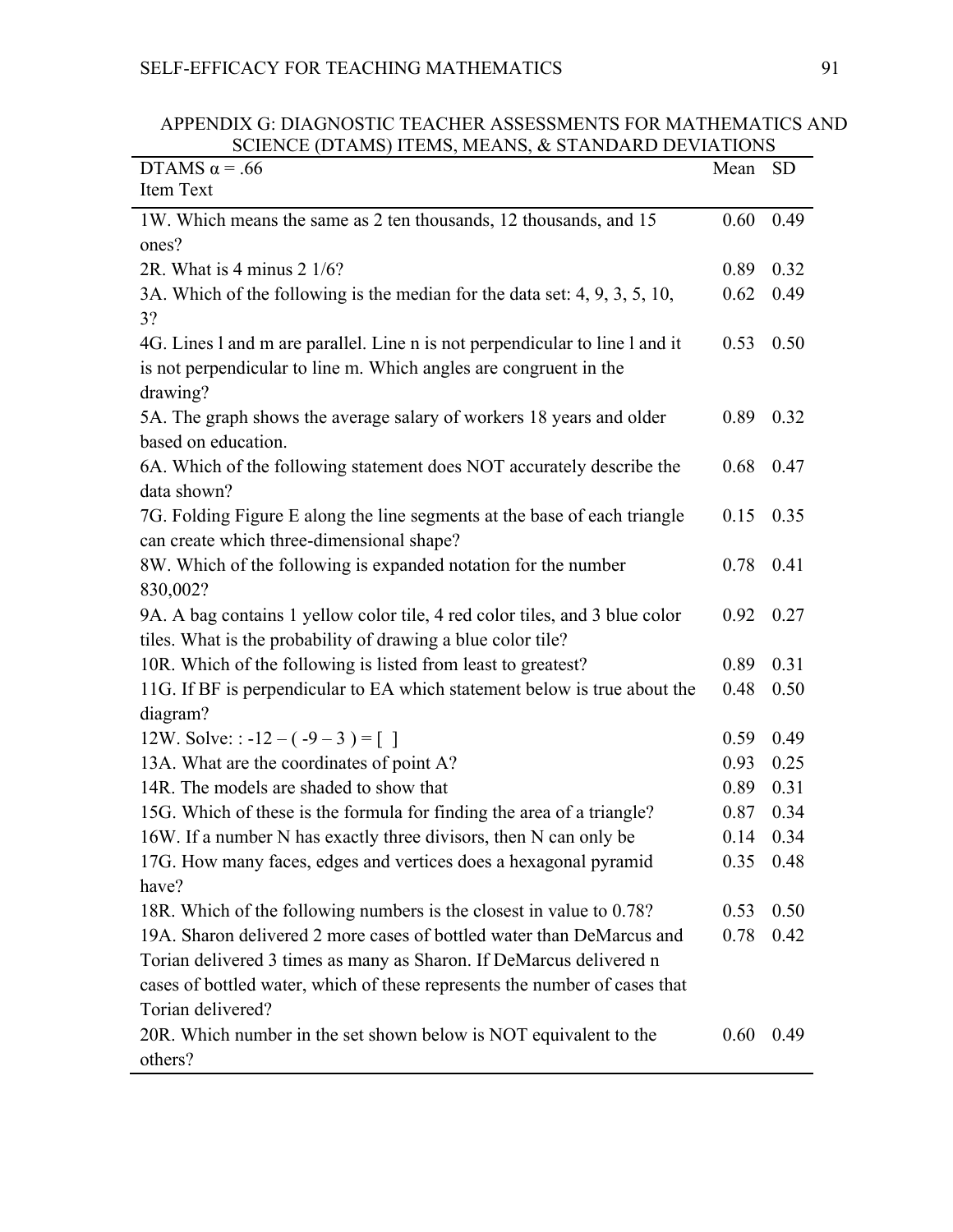| MKT $\alpha$ = .78 | Mean | <b>SD</b> |
|--------------------|------|-----------|
| Item Text          |      |           |
| MKT1               | 0.45 | 0.50      |
| MKT <sub>2</sub>   | 0.42 | 0.49      |
| MKT3               | 0.37 | 0.48      |
| MKT4               | 0.56 | 0.50      |
| MKT5               | 0.21 | 0.41      |
| MKT6               | 0.33 | 0.47      |
| MKT7               | 0.65 | 0.48      |
| MKT8               | 0.68 | 0.47      |
| MKT9               | 0.36 | 0.48      |
| MKT10              | 0.42 | 0.50      |
| MKT11              | 0.79 | 0.41      |
| MKT12              | 0.65 | 0.48      |
| MKT13              | 0.30 | 0.46      |
| MKT14              | 0.44 | 0.50      |
| MKT15              | 0.15 | 0.36      |
| MKT16              | 0.10 | 0.30      |
| MKT17              | 0.41 | 0.49      |
| MKT18              | 0.65 | 0.48      |
| MKT19              | 0.72 | 0.45      |
| MKT20              | 0.39 | 0.49      |
| MKT21              | 0.18 | 0.39      |
| MKT22              | 0.18 | 0.38      |
| MKT23              | 0.79 | 0.41      |
| MKT24              | 0.40 | 0.49      |
| MKT25              | 0.53 | 0.50      |
| MKT26              | 0.59 | 0.49      |

APPENDIX H: MATHEMATICAL KNOWLEDGE FOR TEACHING (MKT) ELEMENTARY NUMBERS AND COMPUTATION ASSESSMENT ITEMS, MEANS, & STANDARD DEVIATIONS

Actual item text was not permitted and raw scores were converted using Item Response Theory as agreed to conditions in the MKT terms of use policy.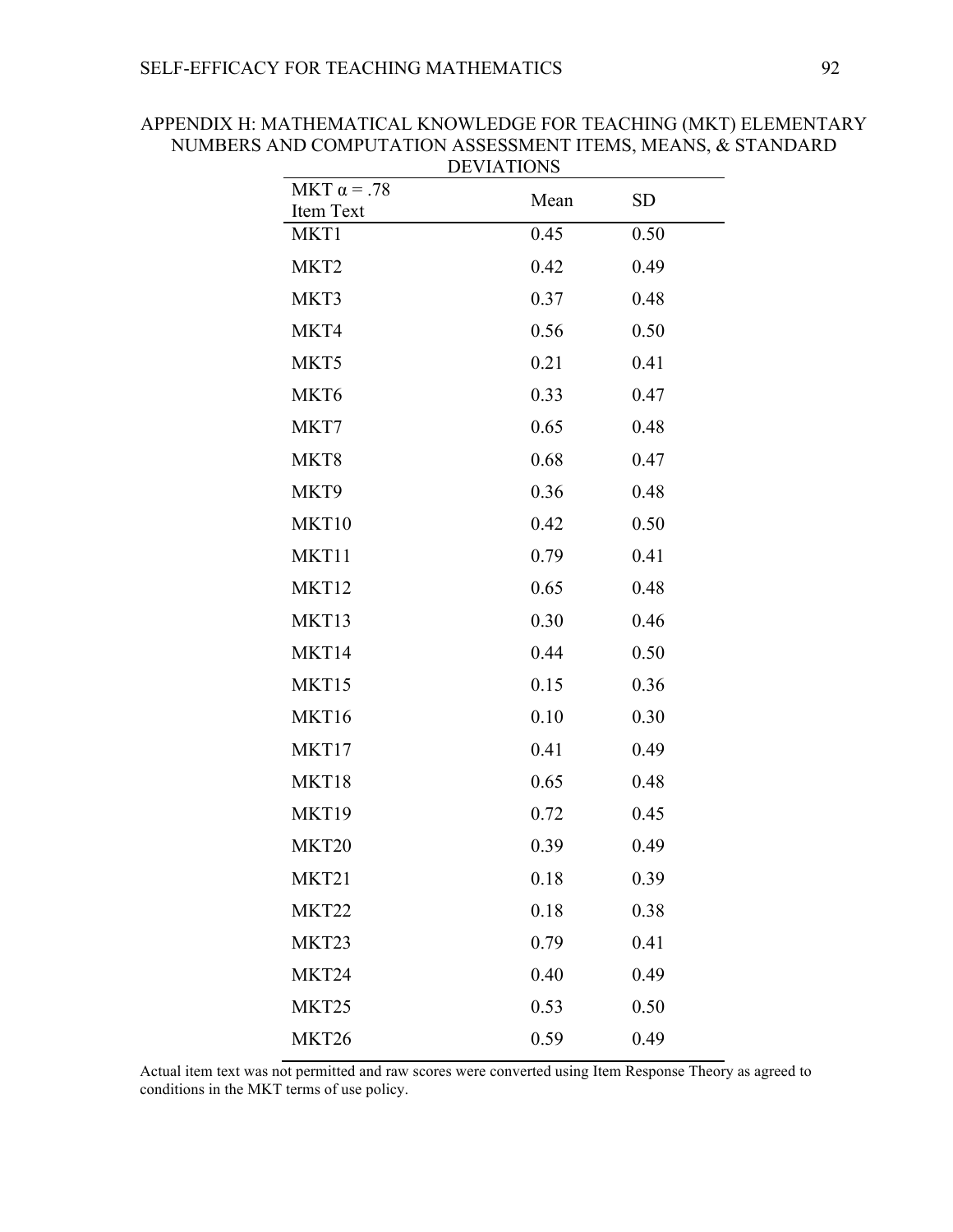#### References

- Adler, J., Ball, D., Krainer, K., Lin, F., & Novotna, J. (2005). Reflections on an Emerging Field: Researching Mathematics Teacher Education. *Educational Studies in Mathematics, 60*(3), 359-381. doi: 10.1007/s10649-005-5072-6
- Allen, G. D. (2007). *What is a misconception?* Unpublished manuscript. unpublished manuscript. Mathematics. Texas A&M University. Retrieved from http://www.math.tamu.edu/~snite/MisMath.pdf
- Ambrose, R. (2004). Initiating Change in Prospective Elementary School Teachers' Orientations to Mathematics Teaching by Building on Beliefs. *Journal of Mathematics Teacher Education, 7*(2), 91-119. doi: 10.1023/B:JMTE.0000021879.74957.63
- Ambrose, R., Clement, L., Philipp, R., & Chauvot, J. (2004). Assessing Prospective Elementary School Teachers' Beliefs About Mathematics and Mathematics Learning. *School Science & Mathematics, 104*(2), 56-69.
- Austin, S., & Wadlington, E. (1992). Effect of beliefs about mathematics on math anxiety and math self-concept in elementary teachers. *Education, 112*(3), 390.
- Ball, D. L., Hill, H. C., & Bass, H. (2005). Knowing Mathematics for Teaching. *American Educator, 29*(3), 14.
- Bandura, A. (2006). Guide for Constructing Self-Efficacy Scales. In T. U. F. Pajares (Ed.), *Selfefficacy beliefs of adolescents* (Vol. 5, pp. 307-337). Greenwich, CT: Information Age Publishing.
- Bandura, A. (2012). On the Functional Properties of Perceived Self-Efficacy Revisited. *Journal of Management, 38*(1), 9-44. doi: 10.1177/0149206311410606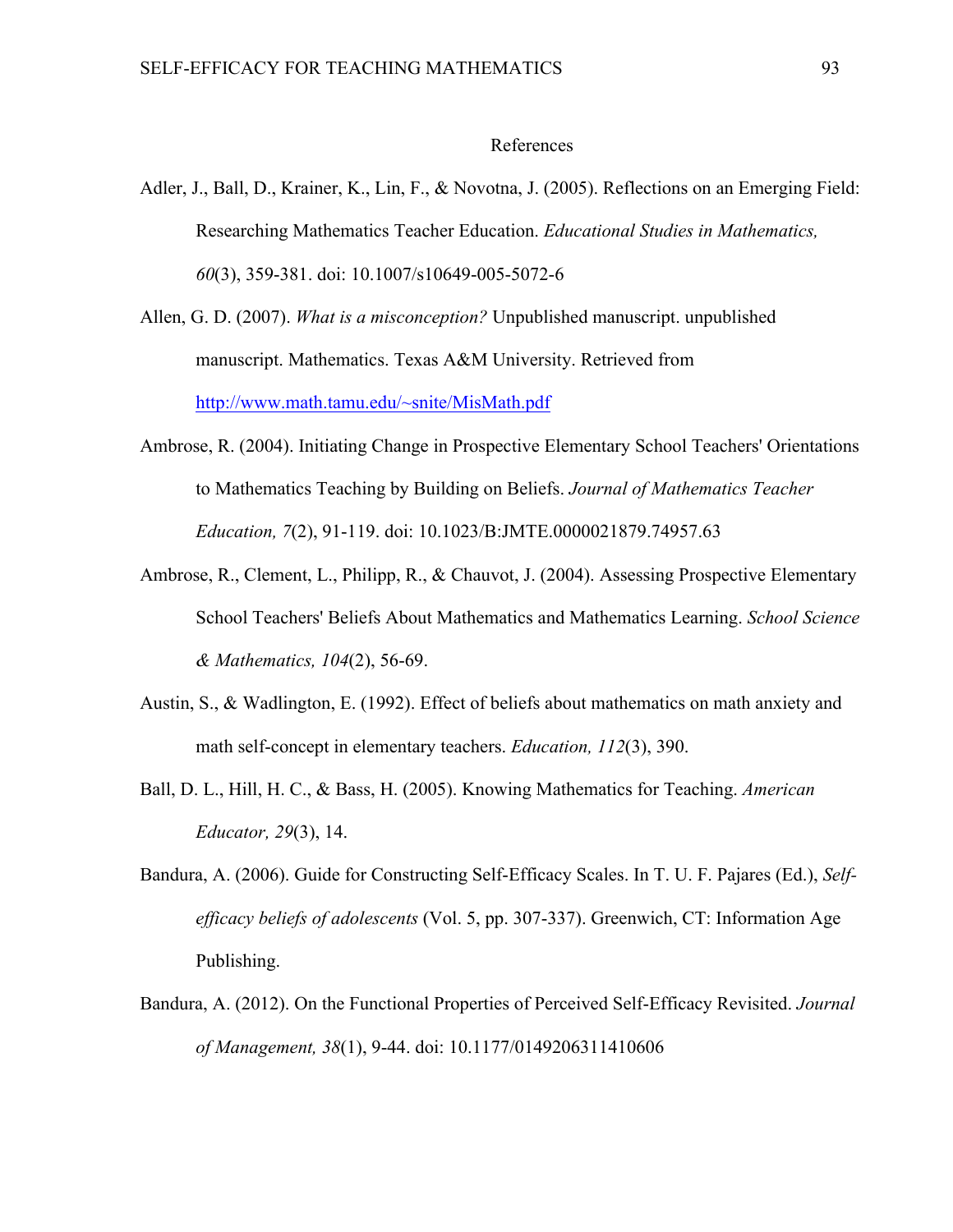- Baumert, J., Kunter, M., Blum, W., Brunner, M., Voss, T., Jordan, A., . . . Tsai, Y. M. (2010). Teachers' Mathematical Knowledge, Cognitive Activation in the Classroom, and Student Progress. *American Educational Research Journal, 47*(1), 133-180. doi: DOI: 10.3102/0002831209345157
- Bell, C. A., Wilson, S. M., Higgins, T., & McCoach, D. B. (2010). Measuring the Effects of Professional Development on Teacher Knowledge: The Case of Developing Mathematical Ideas. *Journal for Research in Mathematics Education, 41*(5), 479-512. doi: 10.2307/41110411
- Blank, R. K. Porter, A., & Smithson, J. Council of Chief State School Officers. (2001). *New tools for analyzing teaching, curriculum, and standards in mathematics & science : results from survey of enacted curriculum project : final report*. Washington, DC: Council of Chief State School Officers.
- Bush, W. S. (2005). Diagnostic Mathematics Assessments for Middle School Teachers. from http://louisville.edu/education/centers/crmstd/diag-math-assess-middle
- Caprara, G. V., Barbaranelli, C., Steca, P., & Malone, P. S. (2006). Teachers' self-efficacy beliefs as determinants of job satisfaction and students' academic achievement: A study at the school level. *Journal of School Psychology, 44*(6), 473-490. doi: http://dx.doi.org/10.1016/j.jsp.2006.09.001

Charalambous, C. Y., Philippou, G. N., & Kyriakides, L. (2008). Tracing the development of preservice teachers' efficacy beliefs in teaching mathematics during fieldwork. *Educational Studies in Mathematics, 67*(2), 125-142. doi: 10.1007/s10649-007-9084-2

Confrey, J. (1990). A Review of the Research on Student Conceptions in Mathematics, Science, and Programming. *Review of Research in Education, 16*, 3-56. doi: 10.2307/1167350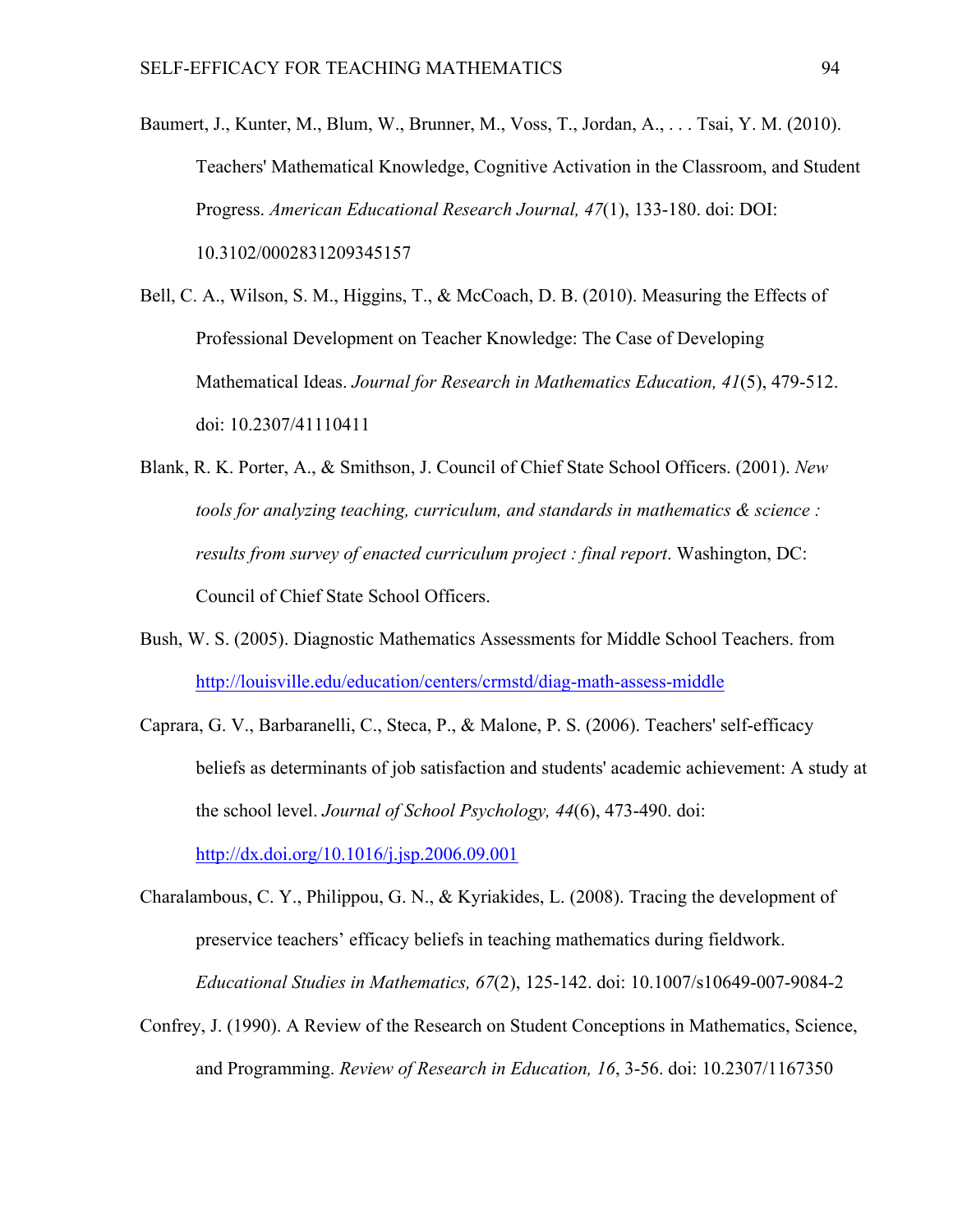- Cooney, T. J., Shealy, B. E., & Arvold, B. (1998). Conceptualizing Belief Structures of Preservice Secondary Mathematics Teachers. *Journal for Research in Mathematics Education, 29*(3), 306-333. doi: 10.2307/749792
- Copur-Gencturk, Y., & Lubienski, S. (2013). Measuring mathematical knowledge for teaching: a longitudinal study using two measures. *Journal of Mathematics Teacher Education, 16*(3), 211-236. doi: 10.1007/s10857-012-9233-0
- De Corte, E., Verschaffel, L. , & Depaepe, F. (2008). Unraveling the relationship between students' mathematics-related beliefs and the classroom culture. *European Psychologist, 13*(1), 24-36.
- Dellinger, A. B., Bobbett, J. J., Olivier, D. F., & Ellett, C. D. (2008). Measuring teachers' selfefficacy beliefs: Development and use of the TEBS-Self. *- 24*(- 3), - 766.
- Duffin, L. C., French, B. F., & Patrick, H. (2012). The Teachers' Sense of Efficacy Scale: Confirming the factor structure with beginning pre-service teachers. *Teaching and Teacher Education, 28*(6), 827-834. doi: http://dx.doi.org/10.1016/j.tate.2012.03.004
- Fives, H., & Buehl, M. M. (2008). What do teachers believe? Developing a framework for examining beliefs about teachers' knowledge and ability. *Contemporary Educational Psychology, 33*(2), 134-176. doi: http://dx.doi.org/10.1016/j.cedpsych.2008.01.001
- Fives, H., & Buehl, M. M. (2009). Examining the Factor Structure of the Teachers' Sense of Efficacy Scale. *Journal of Experimental Education, 78*(1), 118-134. doi: 10.1080/00220970903224461
- Fives, H., Hamman, D., & Olivarez, A. (2007). Does burnout begin with student-teaching? Analyzing efficacy, burnout, and support during the student-teaching semester. *Teaching and Teacher Education, 23*(6), 916-934. doi: http://dx.doi.org/10.1016/j.tate.2006.03.013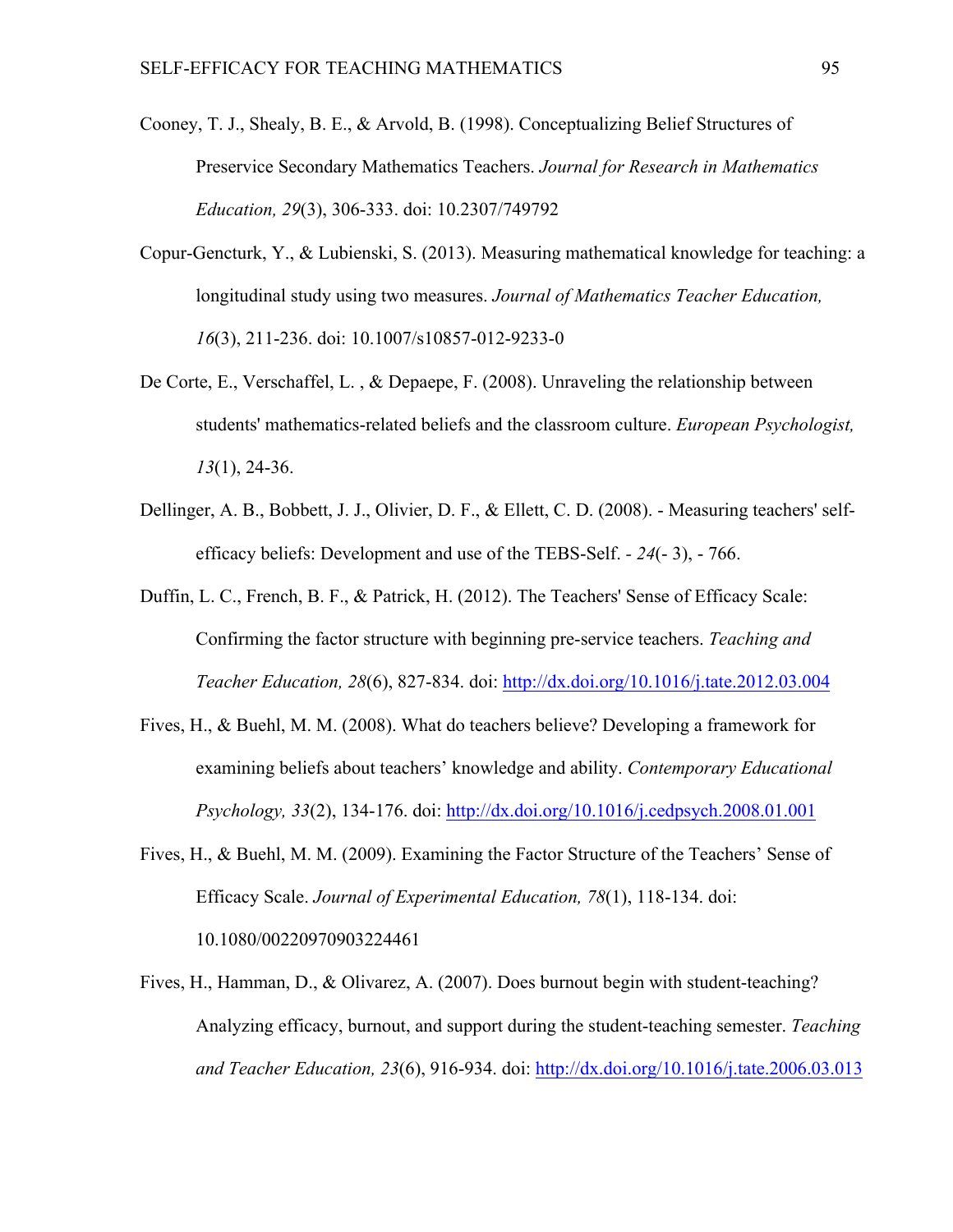- Heson, R. K., Kogan, L. R., & Vacha-Haase, T. (June 2001). A reliability generalization study of the Teacher Efficacy Scale and related instruments. *Educational and Psychological Measurement, 61*(3), 404-420. doi: doi: 10.1177/00131640121971284
- Hill, H. C. (2010). The nature and predictors of elementary teachers' mathematical knowledge for teaching. *Journal for Research in Mathematics Education*, 513-545.
- Hill, H. C., Rowan, B., Ball, D., & Loewenberg. (2005). Effects of Teachers' Mathematical Knowledge for Teaching on Student Achievement. *American Educational Research Journal, 42*(2), 371-406. doi: 10.2307/3699380
- Hill, H. C., Schilling, S. G., & Ball, D. L. (2004). Developing measures of teachers' mathematics knowledge for teaching. *The Elementary School Journal*(1), 11.
- Holmes, V. (2012). Depth of Teachers' Knowledge: Frameworks for Teachers' Knowledge of Mathematics. *Journal of STEM Education: Innovations & Research, 13*(1), 55-71.
- Karabenick, S. A. , & Maehr, M. L. . (2007). MSP-Motivation Assessment Program: Tools for the Evaluation of Motivation-Related Outcomes of Math and Science Instruction *Final Report to the National Science Foundation*. University of Michigan: National Science Foundation.
- Karabenick, S. A., & Maehr, M. L. (2003-2009). Math and Science Partnership Motivation Assessment Program (MSP-MAP). University of Michigan: National Science Foundation.
- Klassen, R. M. (2004a). A Cross-Cultural Investigation of the Efficacy Beliefs of South Asian Immigrant and Anglo Canadian Nonimmigrant Early Adolescents. *Journal of Educational Psychology, 96*(4), 731-742. doi: 10.1037/0022-0663.96.4.731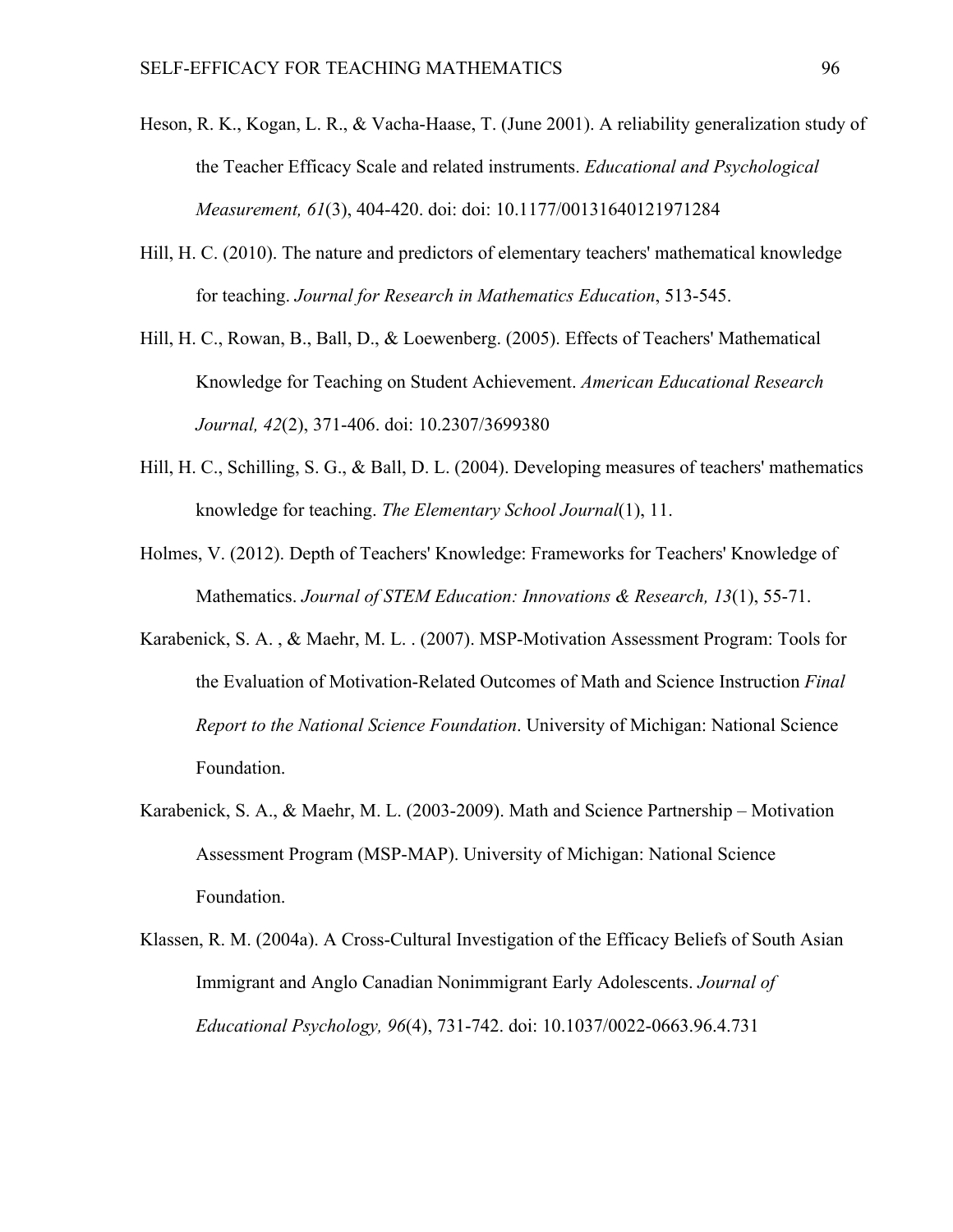- Klassen, R. M. (2004b). Optimism and realism: A review of self-efficacy from a cross-cultural perspective. *International Journal of Psychology, 39*(3), 205-230.
- Klassen, R. M., Tze, V. M. C., Betts, S. M., & Gordon, K. A. (2011). Teacher Efficacy Research 1998-2009: Signs of Progress or Unfulfilled Promise? *Educational Psychology Review, 23*(1), 21-43. doi: 10.1007/s10648-010-9141-8
- Labone, E. (2004). Teacher efficacy: maturing the construct through research in alternative paradigms. *Teaching and Teacher Education, 20*(4), 341-359. doi:

http://dx.doi.org/10.1016/j.tate.2004.02.013

- Lent, R. W., & Brown, S. D. (2006). Integrating person and situation perspectives on work satisfaction: A social-cognitive view. *Journal of Vocational Behavior, 69*(2), 247.
- Linsell, C., & Anakin, M. (2012). Diagnostic Assessment of Pre-Service Teachers' Mathematical Content Knowledge. *Mathematics Teacher Education & Development, 14*(2), 4-27.
- Masingila, J., Olanoff, D., & Kwaka, D. (2012). Who teaches mathematics content courses for prospective elementary teachers in the United States? Results of a national survey. *Journal of Mathematics Teacher Education, 15*(5), 347-358. doi: 10.1007/s10857-012- 9215-2
- McGee, J. R. , & Wang, C. (2014). Validity-Supporting Evidence of the Self-efficacy for Teaching Mathematics Instrument. *Journal of Psychoeducational Assessment.* doi: 10.1177/073482913516280
- Morris, D. B., & Usher, E. L. (2011). Developing teaching self-efficacy in research institutions: A study of award-winning professors. *Contemporary Educational Psychology, 36*(3), 232-245. doi: http://dx.doi.org/10.1016/j.cedpsych.2010.10.005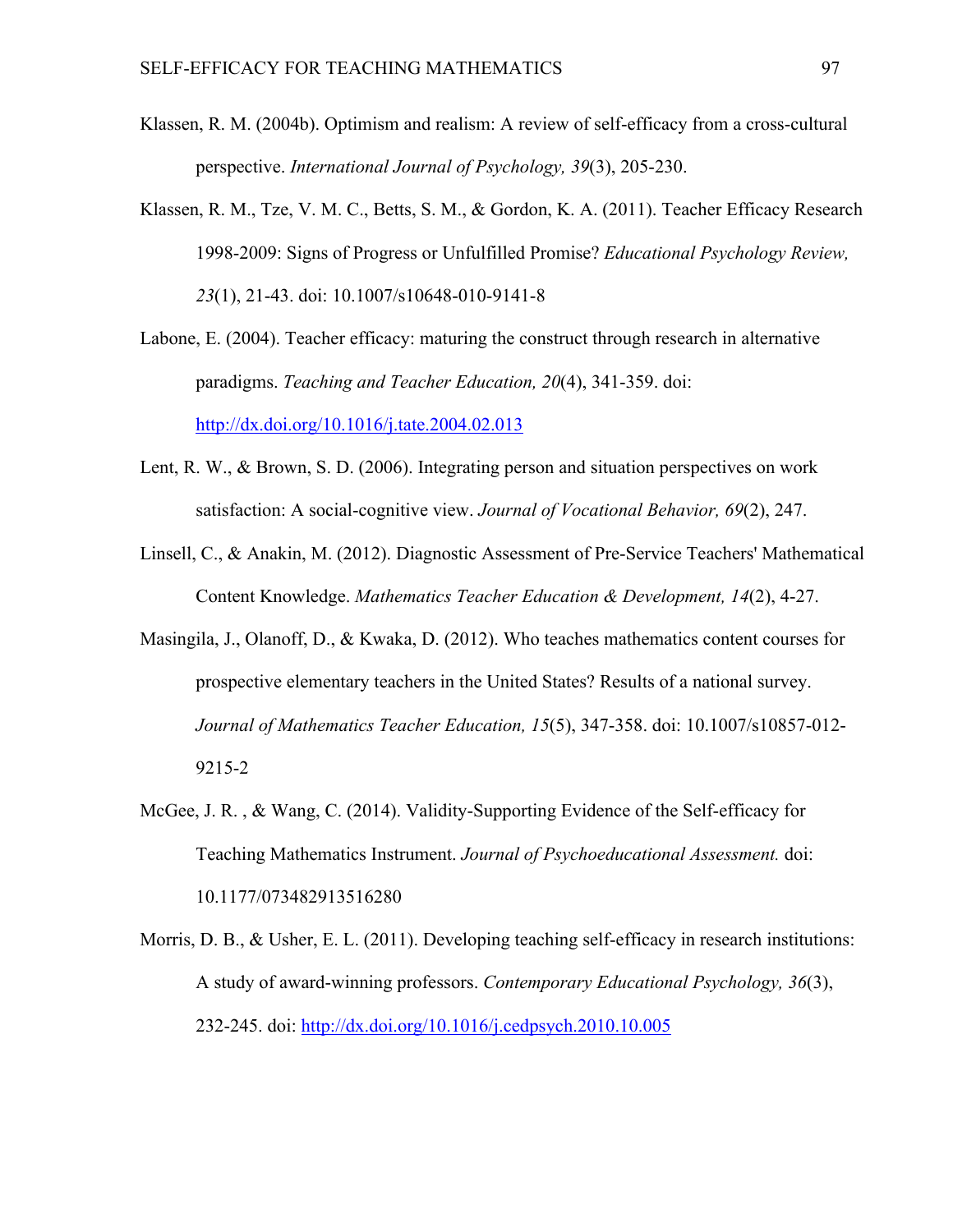- O'Neill, S., & Stephenson, J. (2012). Exploring Australian pre-service teachers sense of efficacy, its sources, and some possible influences. *Teaching and Teacher Education, 28*(4), 535- 545. doi: http://dx.doi.org/10.1016/j.tate.2012.01.008
- Pajares, F. . (1992). Teachers' Beliefs and Educational Research: Cleaning up a Messy Construct. *Review of Educational Research*(3), 307. doi: 10.2307/1170741
- Pajares, F. , Hartley, J., & Valiante, G. (2001). Response Format in Writing Self-Efficacy Assessment: Greater Discrimination Increases Prediction. *Measurement & Evaluation in Counseling & Development (American Counseling Association), 33*(4), 214.
- Philipp, R. A. (2007). Mathematics teachers' beliefs and affect. In F. Lester (Ed.), *Second handbook of research on mathematics teaching and learning* (pp. 257-315). Reston, VA: National Council of Teachers of Mathematics.
- Philipp, R. A. , & Sowder, J. T. (2002). Integrating Mathematics and Pedagogy (IMAP): An Investigation of the Effects on Elementary Preservice Teachers' Beliefs and Learning of Mathematics. San Diego State University: National Science Foundation under Grant #9979902.
- Philipp, R. A., Ambrose, R., Lamb, L. C., Sowder, J. T., Schappelle, B. P., Sowder, L., ... Chauvot, J. (2007). Effects of Early Field Experiences on the Mathematical Content Knowledge and Beliefs of Prospective Elementary School Teachers: An Experimental Study. *Journal for Research in Mathematics Education, 38*(5), 438-476. doi: 10.2307/30034961
- Polya, G. (1959). Ten Commandments for Teachers. *Journal of Education of the Faculty and College of Education of the University of British Columbia, 3*, 61-69.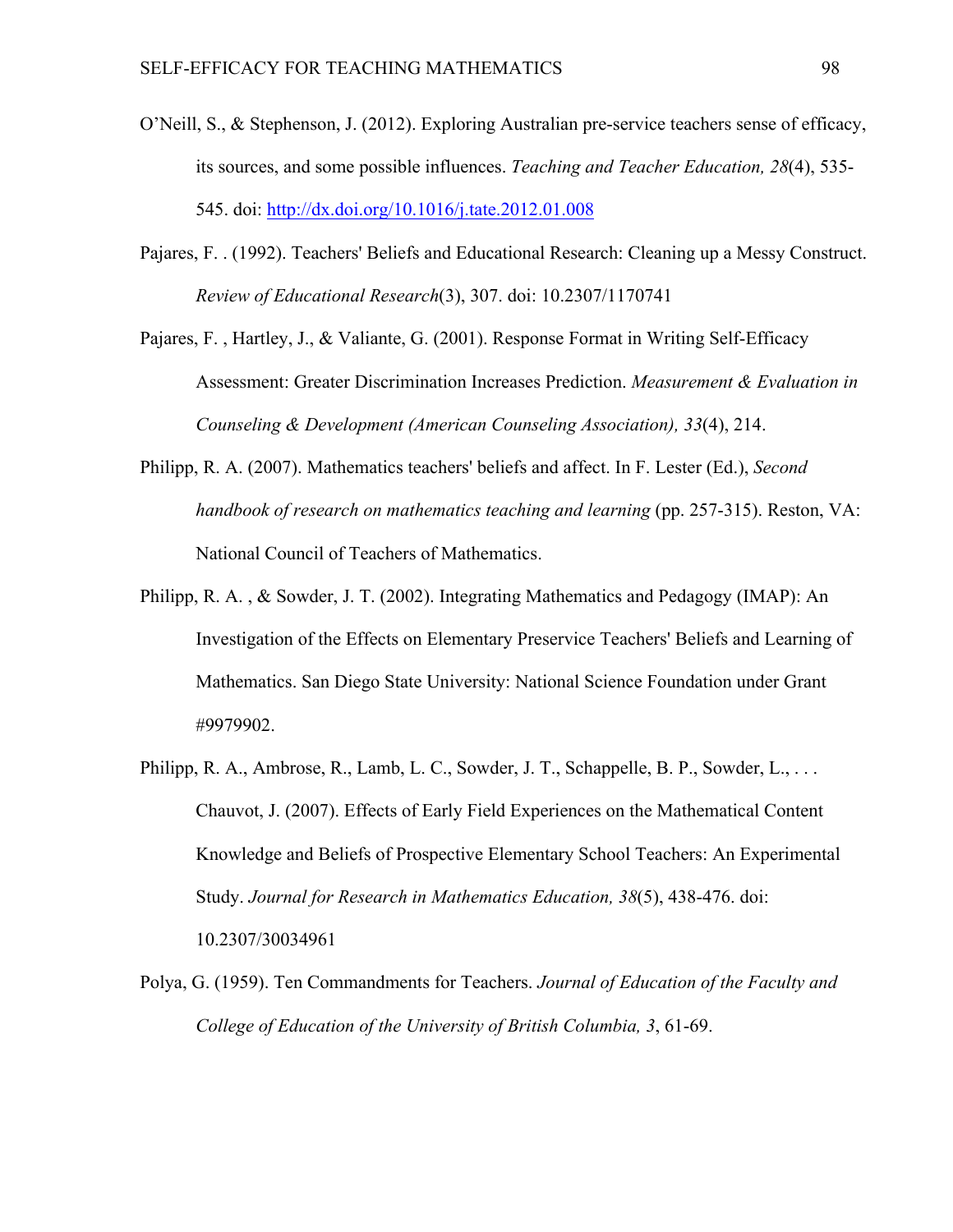- Raymond, A. M. (1997). Inconsistency between a Beginning Elementary School Teacher's Mathematics Beliefs and Teaching Practice. *Journal for Research in Mathematics Education, 28*(5), 550-576. doi: 10.2307/749691
- Saderholm, J., Ronau, R., Brown, E. T., & Collins, G. (2010). Validation of the Diagnostic Teacher Assessment of Mathematics and Science (DTAMS) Instrument. *School Science & Mathematics, 110*(4), 180-192. doi: 10.1111/j.1949-8594.2010.00021.x
- Seaman, C., & Szydlik, J. (2007). Mathematical sophistication among preservice elementary teachers. *Journal of Mathematics Teacher Education, 10*(3), 167-182. doi: 10.1007/s10857-007-9033-0
- Skaalvik, E. M., & Skaalvik, S. (2010). Teacher self-efficacy and teacher burnout: A study of relations. *Teaching and Teacher Education, 26*(4), 1059-1069. doi: http://dx.doi.org/10.1016/j.tate.2009.11.001
- Stevens, T., Olivárez, A., & Hamman, D. (2006). The Role of Cognition, Motivation, and Emotion in Explaining the Mathematics Achievement Gap Between Hispanic and White Students. *Hispanic Journal of Behavioral Sciences, 28*(2), 161-186. doi: 10.1177/0739986305286103
- Stevens, T., Olivarez Jr, A. , Lan, W. Y. , & Tallent-Runnels, M. K. (2004). Role of Mathematics Self-Efficacy and Motivation in Mathematics Performance Across Ethnicity. *Journal of Educational Research, 97*(4).
- Tschannen-Moran, M., & Woolfolk Hoy, A. (2001). Teacher efficacy: capturing an elusive construct. *Teaching and Teacher Education, 17*(7), 783-805. doi: http://dx.doi.org/10.1016/S0742-051X(01)00036-1